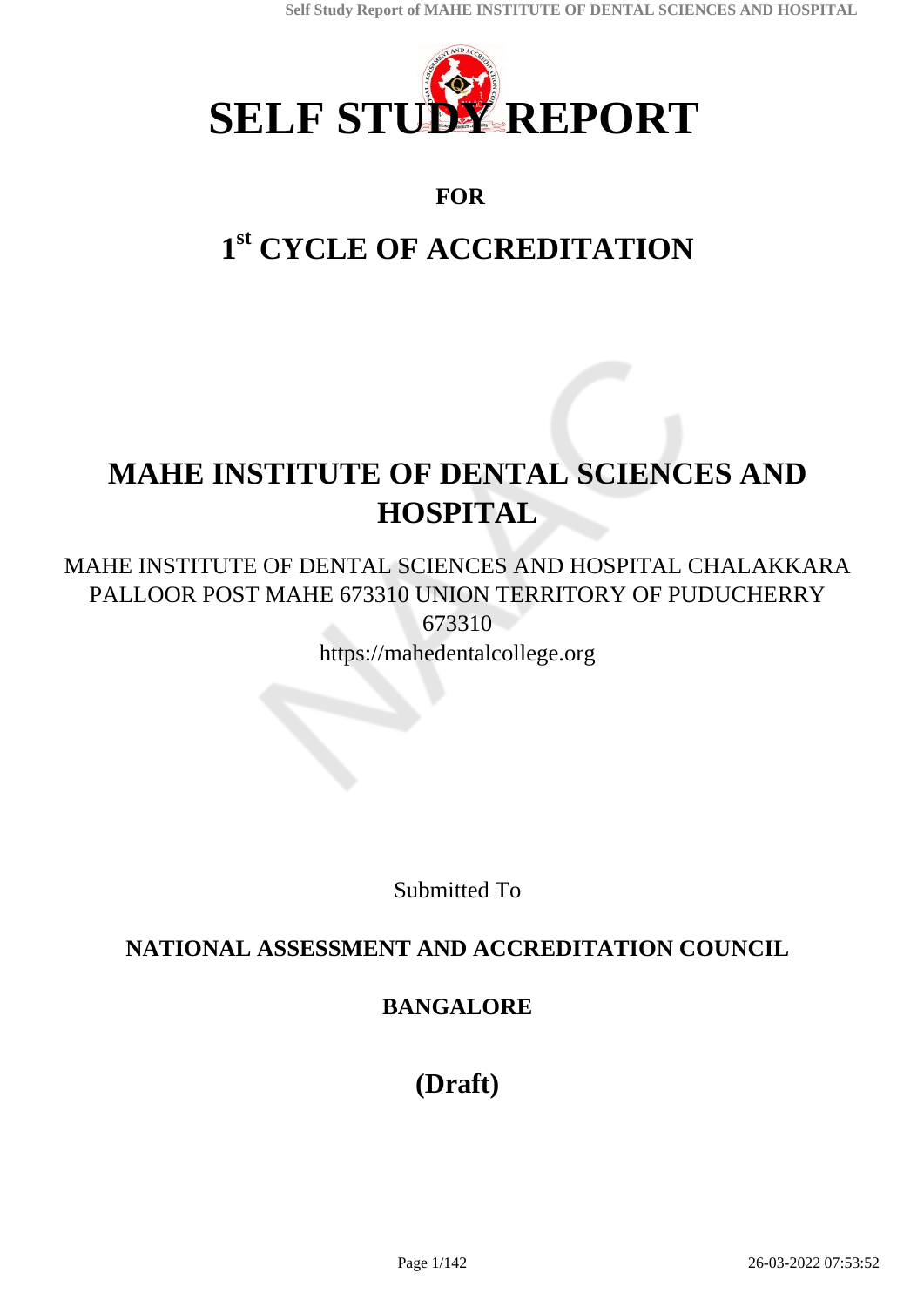## **1. EXECUTIVE SUMMARY**

## **1.1 INTRODUCTION**

#### INTRODUCTION:

Born of a dream to rewrite the way the knowledge of dentistry is imparted, Mahe Institute of Dental Sciences & Hospital, adopted a holistic approach to offer every student a panoramic view of the future of dentistry, a future crowned with possibilities, opportunities & fulfillment.

The voyage began in 2009, Mahe Educational and Charitable NRI Trust, established a dental college in Mahe, "Mahe Institute of Dental Sciences and Hospital" (MINDS), currently one of the most-respected and premier institution in India; affiliated to the Pondicherry Central University.

MINDS, nestled in the scenic mountainous terrain of 'Mahe, engulfed by the beautiful view of the Arabian sea, is a model Centre of education for learners in dentistry. A revitalizing setting, cushioned among the beautiful environs of 'Mahe' is an educational hub, from where students from different states converge to take benefit of the distinctive, dedicated and top-notch faculty, which is drawn from the cream of the talent existing in India.

#### **Vision**

#### **VISION:**

 To become a premier center of excellence in dental health care, teaching, training of competent dental professionals and research in dentistry at national and global levels.

#### **Mission**

#### **MISSION:**

- 1. In pursuance of its vision and guiding principles, the 'MINDS' organizes teaching, clinical & research programs to facilitate the development of competent and committed professionals.
- 2. Undertakes cutting-edge research.
- 3. Develops and disseminates knowledge
- 4. Undertake collaborative projects with gold standard universities for the long term interactions.
- 5. Fostering faculty excellence programs
- 6. Reaches out to the larger community through extension at the local, regional, national, and international levels.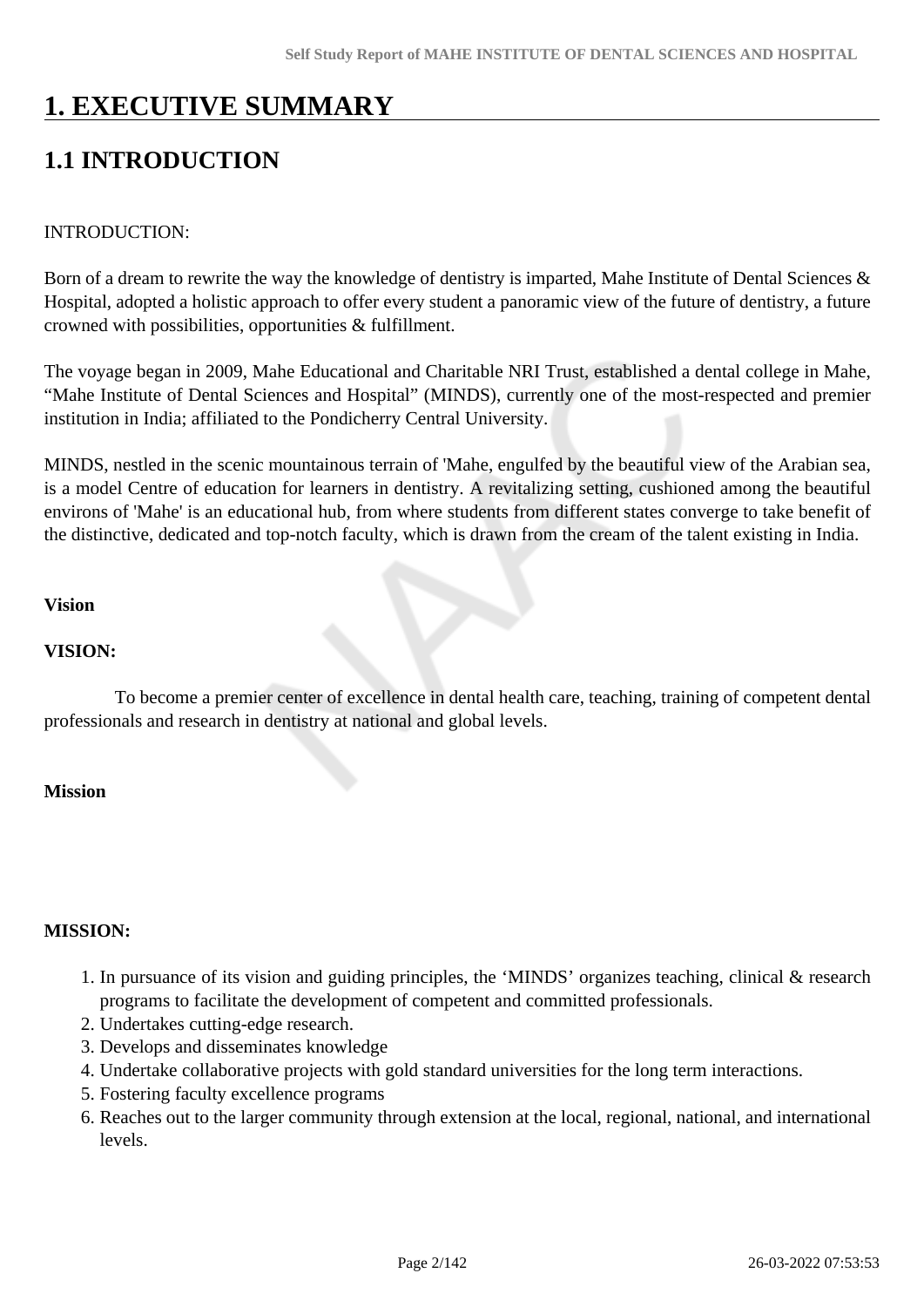## **1.2 Strength, Weakness, Opportunity and Challenges(SWOC)**

#### **Institutional Strength**

- Teaching Faculty: they are kind-hearted, patient, responsible, confident and with leadership qualities.
- Non-teaching faculty: integral part in our system, and indirectly support the academic and clinical programmes.
- Enthusiastic students: Students are nurtured from the first year of academic programme, that the more you work at it, the steadier you become.
- Effective Mentorship programs & Excellent Student-Teacher rapport: Mentors are the trusted guides helping our students to make positive decisions, to realize potentials and to form realistic expectations with time-bound action plans.
- A prolific library: functions as knowledge manager that encourages the thinking process, creativity and inquisitiveness.
- Smart Classrooms and Well-equipped laboratories: facilitate the creation of intelligent– resource efficient– adaptive learning environments.
- Memorandum of Understandings: possess numerous MOUs with other establishments.
- Powerful IQAC: our IQAC to initiate, plan and supervise activities that are necessary to increase the quality of the dental education.
- Research projects & Scientific publications: the valuable tool to understand the complexities of a problem, uphold truth and to create knowledge that is reliable and authentic.
- Infra-structure: world-class splendid structural designs with a foresight to improve effectiveness, safety, timeliness, patient-centeredness, access and efficiency.
- High patient Input: attributed to high quality of care, which is patient-centered, timely, equitable, predictable and we ensure autonomy.
- Clinico-Pathological Club & CDE Programmes: an opportunity to update new clinical advancements and expand understanding in multidisciplinary treatment planning.
- MINDS Nest: institutional Student affairs Cell, to enhance student success and overall development.
- Digital Park: innovative unit to disseminate information to build laymen's knowledge and positive attitudes about oral health.
- Best Paper Awards Post-graduate students: this reflects the innovative strength of research papers.
- Well-organized extension, community service programs and outreach activities.
- Simple and Transparent Admission procedure.
- Undisrupted, disciplined Academic Calendar.
- Impressive and excellent results in university examinations: We enable students to be the best they can be.
- Extra-curricular activities: oriented to teach dexterities like commitment, cooperation, leadership, selfdiscipline and teamwork.

Alumni Association: Truthfulness, compassion, care & moral responsibilities are reflected in our successful alumni.

#### **Institutional Weakness**

Geographically distant located university from the location of institution, institution and university located at the western and eastern coastal side of India, eventually lead to decreased involvement of college faculty in the University's various academic and strategic panels.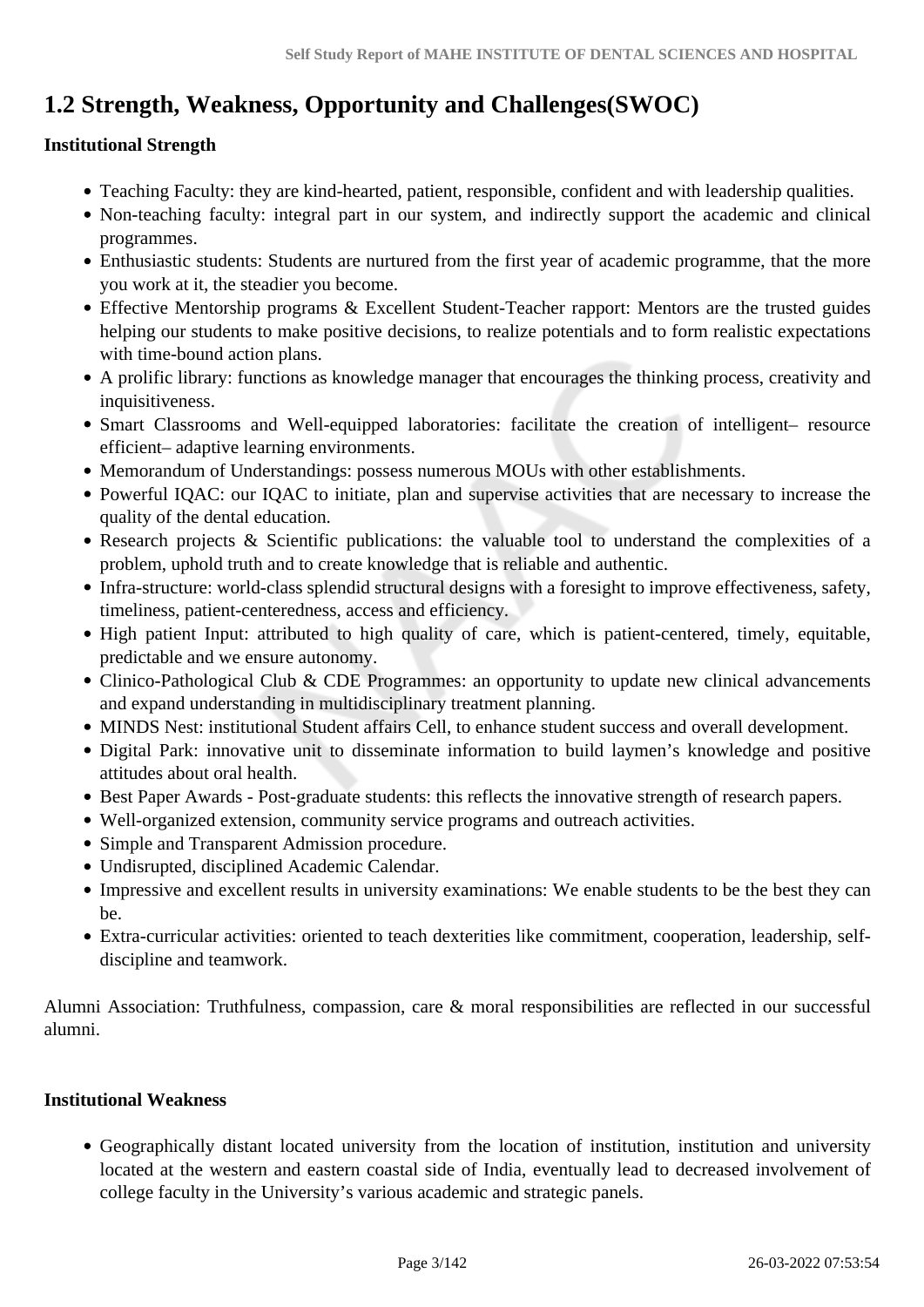- Institution faces lack of top-notch public transport infrastructure. Mahe's congested road transport, inordinate delays due to traffic-jam, inefficient and long turnaround time on roads are geographical and logistic set-back to our institution.
- Unjustifiable over-sensitized political mass protest and labour strikes, often involving a total shutdown of workplaces, offices and shops, that lead to unfortunate uncertainty in the institution schedule, which further causes undue stress in the work-flow of the institution.
- Lack of IT and Network infrastructure due to the geographical limitations disable us to the access of high-speed internet network.
- Government grant / funding from various agencies are not available due to lack of accreditations. Government funds / grants support a researchers ideas and projects **to provide public services and community based health programmes**.
- Being a stand-alone dental college, without a medical college and other paramedical institutions, is a major limitation in the growth of this institution. Certain dental post-graduate courses need the support of medical college under the same management.

#### **Institutional Opportunity**

'MINDS' shall develop MOUs with more prestigious universities and institutions all across India, to create a means of cooperative effects comprising the fields of education, teaching, learning, research, innovation and student and teachers interchange, academic and research information between the **institutions** 

The primary objective of signing the MOUs towards support collaboration among the researchers in fundamental and academic research for their mutual benefit, to adopt a collaborative framework with a view to benefiting from each other's initiatives.

- More national and international conferences, workshops and training courses shall be bided in order to host those events. The more scientific events, the more visibility for the institution in the world of science, which in turn helps in the growth of the institution.
- The various welfare activities for the faculty both teaching and non-teaching that can be provided shall include provision of loans, free medical facilities, retirement benefits, education facilities for the employee's and their families, housing benefits, co-operative stores and canteen and so on.
- Enhancement of post-graduate seats in various demanding specialities ensure more work-force in the institution, later more specialists will be available for the society so that shortage of trained hands shall be minimized.

Affiliation with Pondicherry university for initiation of PhD programs in the institution.

#### **Institutional Challenge**

- The COVID-19 pandemic has challenged our work system considerably. Rapidly increasing backlog on unmet dental treatment needs is compounded by fear, misinformation and limitations on the movement of patients/care-givers and material supplies that disrupt the delivery of frontline oral health care in our institution.
- Few newly admitted students of the College are striving to meet standards in technical education and facing language barriers. This leads to an unsatisfactory level of comprehension and communication,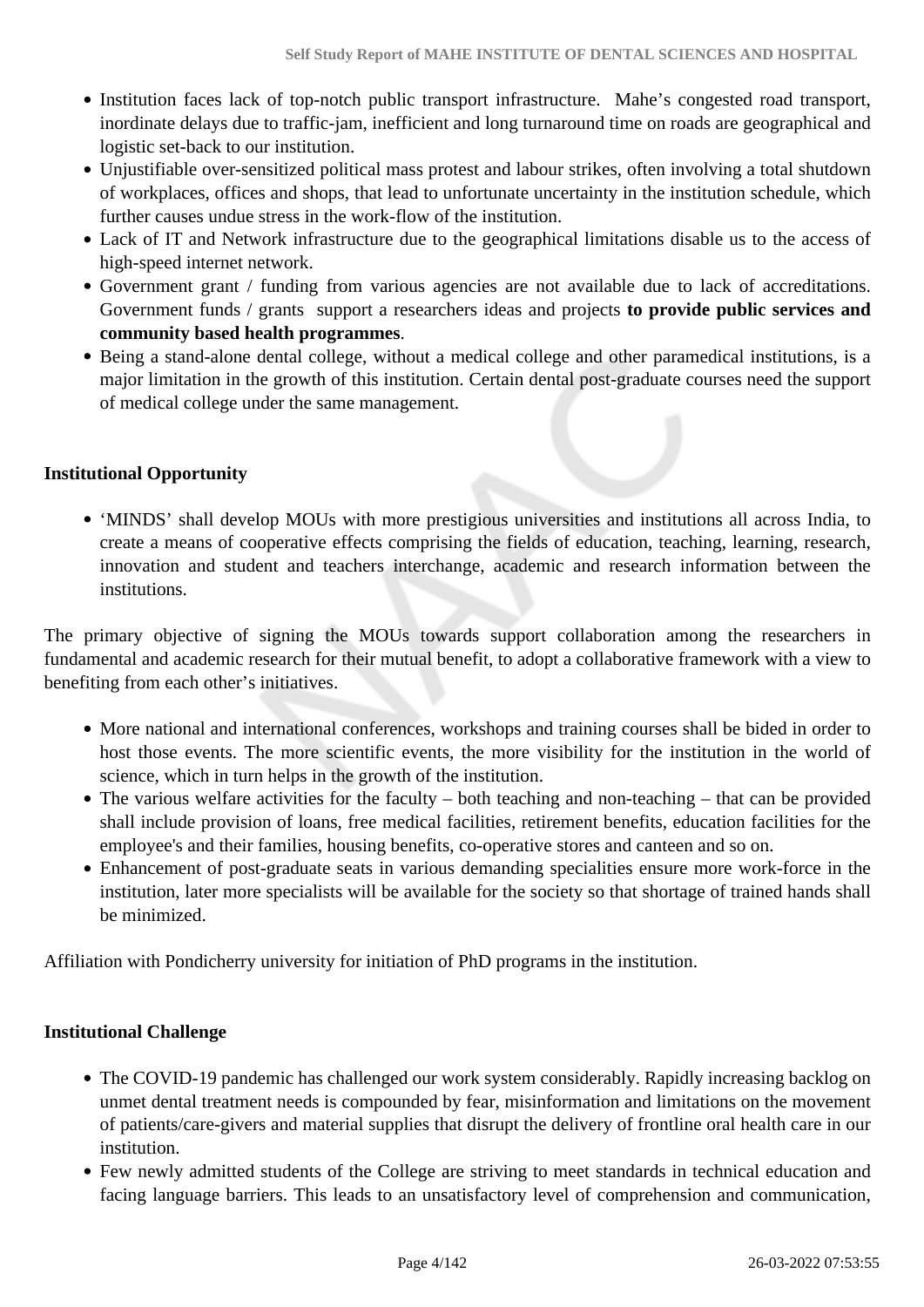which has to be addressed with special efforts and compassion in order to enable them to cope up the benchmarks.

### **1.3 CRITERIA WISE SUMMARY**

#### **Curricular Aspects**

At the beginning of each academic year planning for curriculum delivery is done. This is achieved through an academic calendar. The institution has a well-designed and structured academic calendar with entire year academic schedule and other academic activities marked in it. It is issued to all students and faculties. monthly teaching plan and lesson plans are prepared by individual departments. These lesson plans are displayed in the notice board of the respective department notice board. The institution enhances curriculum on topics of gender issues, environment and sustainability, human values and professional ethics. Ethics and human values are important dimensions of personality development and the code of ethics prescribed by the regulatory bodies serves as a guiding spirit. The institution effectively conducts many value added courses and adds on courses to impart clinical and value base skills for the students. The institution encourages use of innovative teaching/learning methods comprising quiz programs, problem-based learning and evidence-based dentistry. The students and the staffs are actively participated in the skill development courses. Continuing Dental Education programs and enrichment courses are conducted for faculty and students on recent advances in dentistry. Student feedbacks are collected after each skill development program and necessary suggestions are made for enhancing such programs. The institution has an effective academic committee which meets annually or when needed and the committee conducts the assessment and proposal of curricular needs and report to the Principal.

#### **Teaching-learning and Evaluation**

 Mahe Institute of Dental Sciences ensures a very good atmosphere for learning academic as well as extracurricular activities which upholds overall development of the students. The institute admits undergraduate (BDS) and postgraduate students (MDS) through National Eligibility cum Entrance Test (NEET). Counseling is conducted by the Pondicherry University and the admission process is as stipulated by the Dental Council of India (DCI) norms. Efforts are made in ensuring equity and inclusiveness by admitting students from various socio-economic, cultural and geographic backgrounds. The institute ensures adequate representation for students from backward community and also attracts students from neighboring states. The admitted students are sensitized to the course curriculum and the environment of the institute through orientation programs. Institution has well qualified faculty and teaching methods are frequently upgraded by numerous faculty development programs. The learning levels of students are evaluated after conducting various assessment methods. They are segregated into slow learners and advanced learners. Special classes are conducted for slow learners for academic improvement. Outcome of these efforts are reflected in university examination results. Opportunities are provided for midcourse improvement for needy students. Advanced learners are given seminars and encouraged to participate in conferences to develop their innate potential. Extramural activities are conducted to enhance the ability of the students. This institute offers student centric learning methods. Simulation based learning is offered in preclinical labs. Teachers use ICT tools for teaching. Effective mentoring is done throughout the curriculum for all the students. Continuous internal assessment tests are conducted as per the university guidelines. Thus Mahe Institute of Dental Sciences gives and effective platform to produce graduates and post graduates of global competence upholding the national responsibility.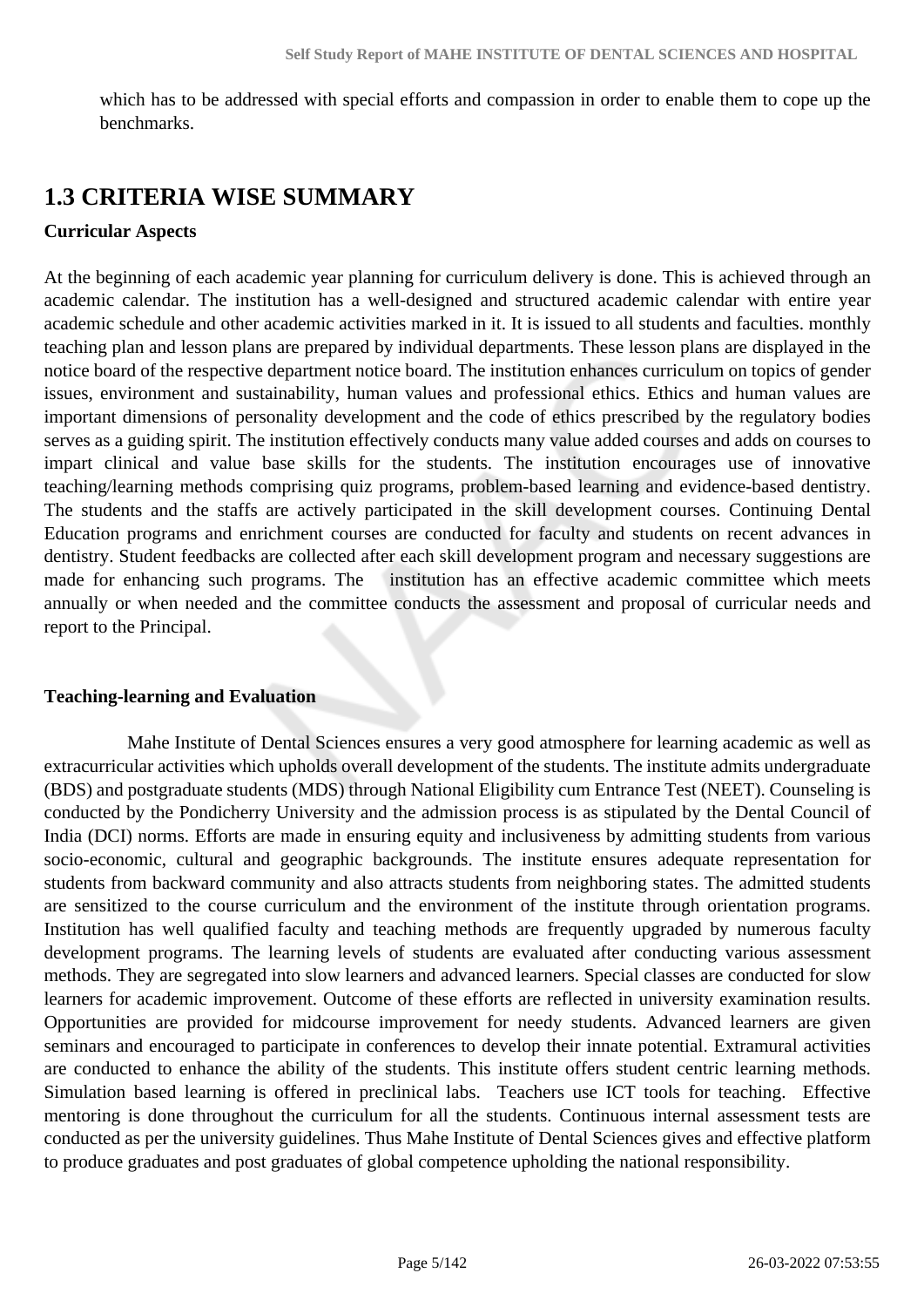#### **Research, Innovations and Extension**

The institute has state of art research facilities to foster the innate ideas of students and faculties. Each year workshops and seminars are conducted on Research methodology to encourage interns, post graduate students and faculties to inculcate themselves into research activities. The institution has a high-end quality Research Committee and Human Ethics Committee to scrutinize the research proposals thereby providing the best outcome for the betterment of the society. The faculty have published research paper in highly reputed national and international journals. They have also contributed to books and chapters in publications. They actively participate in national and international conferences. Students and faculties contribute in national conferences and present their paper works and have won awards.

The current public health scenario calls for some sensible interactions between the community and health care facilities. Mahe institute of dental science and hospital strives its best to bridge the existing wide gap between both. Our efforts are not just limited to improving the Oral Health of the population but are also aimed at the holistic development of the society that we are a part of.

We render regular free oral health check up camps, oral cancer screening camps, dental and general health education, oral health promotion, blood donation camps, street cleaning drives, exhibitions, awareness camps etc. Our calendar of events gives due weightage to the Days of National and International Importance - such as - World Diabetes Day, Health Day, AIDS day, No Tobacco Day, Cancer Day, Oral Hygiene Day and Oral Health Day to mention a few, which provides an opportunity to engage the students in various preventive and promotional activities deemed benefit for the public. Many collaborative activities are carried out in the field of research with other research centers and institutions.

#### **Infrastructure and Learning Resources**

 MINDS with its picturesque natural view around it provides a natural serene environment for the students conducive to read. The institute provides computerised technically enabled class rooms that ensure an excellent and advanced quality in delivery of education. Lecture halls in our college are a fully equipped smart class room at Navatara hall, lecture halls well equipped with audio- visual aids including projectors, screen, mike, speakers and computers. Each department has a library that has specialty subject related books, seminar room with projectors and a well-equipped laboratory.

 The institute provides a large multipurpose playground, which can be utilized for various outdoor games conduction of sports meets and indoor games are also available. Both boys and girls hostels have individual separate gymnasium for use. The institute has a MINDS convention center with 1500 seating capacity. A hygienic cafeteria and canteen is also available for patients, students and staff members.

 The institute is well equipped with all the necessary clinical equipments, high end equipments and laboratory facilities as well as 200 plus dental chairs for various clinical procedures as per the guidelines of DCI. We also have a mobile dental unit attached with all the facilities that provide access to people in remote areas. The institute has a spacious automised well-equipped library with sufficient number books, journals, e – journals, daily newspapers, magazine and a digital library. The maintenance committee takes care of all maintenance issues.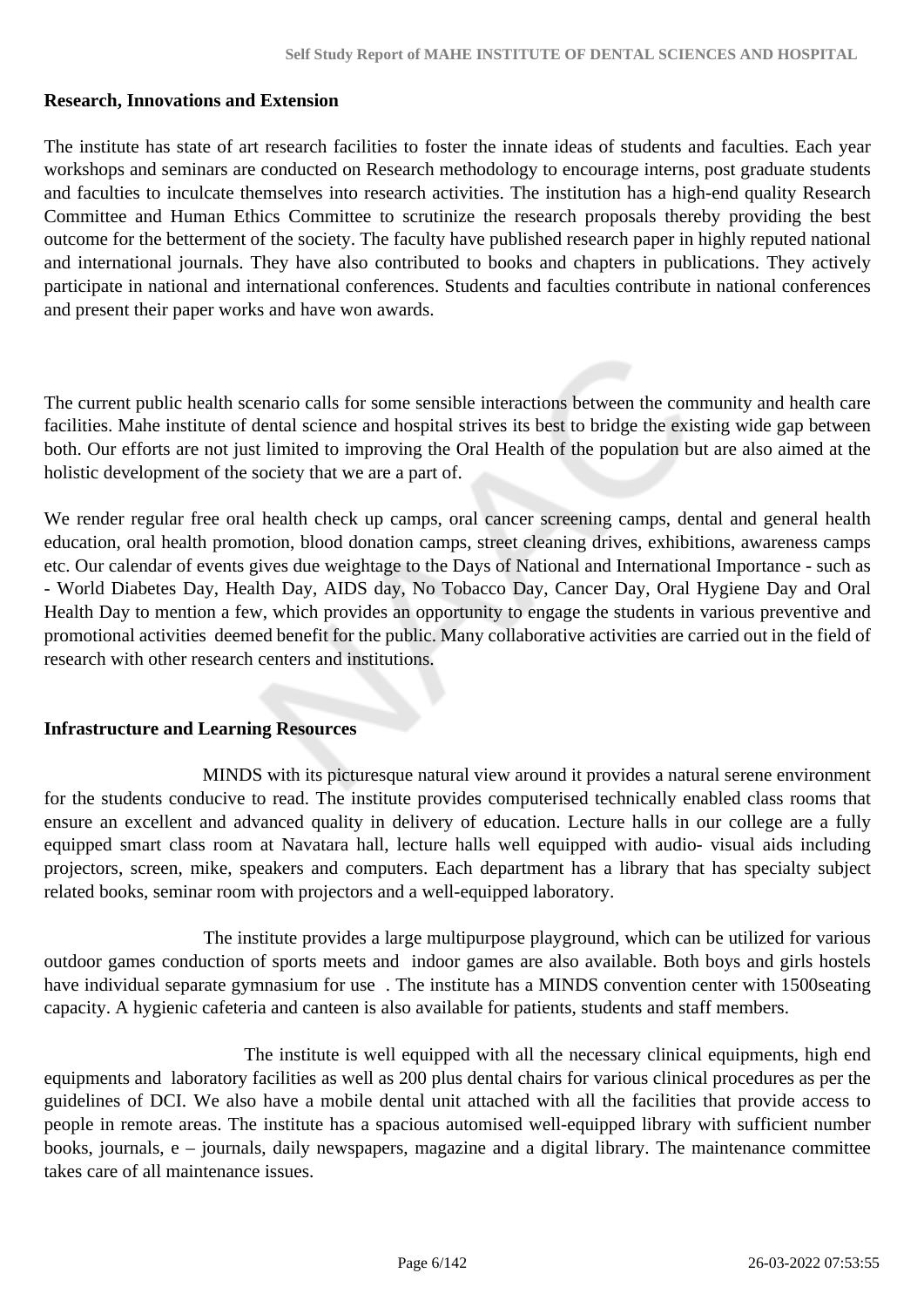#### **Student Support and Progression**

The institute provides scholarships for economically backward students. Capability enhancement programs are conducted for skill development. The Alumni Association of the college is very active and takes efforts to enroll all the graduated students of the institution. All outgoing students become members of the association. The association regularly meets at least once in a year. The institution maintains regular contact with Alumni and former faculties through e-mail and personal contact. A number of our alumni have gone on to pursue higher education both within the country and outside. Many of the students have been provided with job opportunities in the clinics and hospitals within the state and both in the national and international arena. Students are given training for competitive exams. They are offered career guidance. The institute has an international student cell which guides and helps the NRI students. The institute has anti-ragging committee. There is Woman empowerment committee available for prevention of sexual harassment. The grievance redressal committee takes care of the issues raised by students. The institution offers a vibrant atmosphere for the conduct of sporting and cultural activities. These activities are conducted under an enterprising student council comprising of gender neutral student and faculty representatives.

#### **Governance, Leadership and Management**

The institute has framed the vision and mission. It has also got the strategic planning. The institute practices decentralization and participative management which is reflected in the leadership practice. The institute has an organizational structure and committees that operates with relevant rules and regulation. The institute conducts Faculty development programs for both the teaching and non-teaching staffs. Welfare schemes are provided for staff and students. The institute has an efficient accounts section. The accounts are audited regularly by the internal and external (statutory) auditors. E-Governance has been implemented in accounts, student admission, administration and in academic developments. The institute has effective welfare measures for teaching and non-teaching staff. Teachers are provided with financial support to attend conferences and workshops. Professional development /administrative training programs are conducted periodically. The institute has established IQAC. IQAC interacts with other committees and maintains the quality process. IQAC has a well developed organizational structure for its effective functioning. It promotes research activities by providing assistance to faculty and postgraduate students. The effective governance leadership and management practice in Mahe institute of dental sciences and hospital takes the institution to greater heights.

#### **Institutional Values and Best Practices**

 Mahe Institute of Dental Sciences and hospital have taken a huge Endeavour for the Institutional Values and Best Practices. Committee for the women empowerment annually celebrates the international women's day on March 8 and also gender equity sensitization program on every year. Institution conduct awareness program related to gender issues such as women and education, cyber-crimes, etc. The institute celebrates the important days like, international women's day, world oral health day, Independence Day etc. The importance of the day being celebrated will be conveyed and highlighted to our students to enrich good values within them. Women safety measures such as 24 x 7 CCTV camera surveillance and availability of security staff is provided in the campus. There are separate recreational facilities for girls and boys in the hostel. Measures have been taken to improve religious, communal harmony within the campus. Institution gives due importance for energy conservation and use of natural source for energy such as sensor based lights, solar panel, LED lights and biogas plant. Institution strives to ensure green campus by providing amenities like battery powered vehicle and plastic free environment. Institution values and manages 360 degree code of conduct.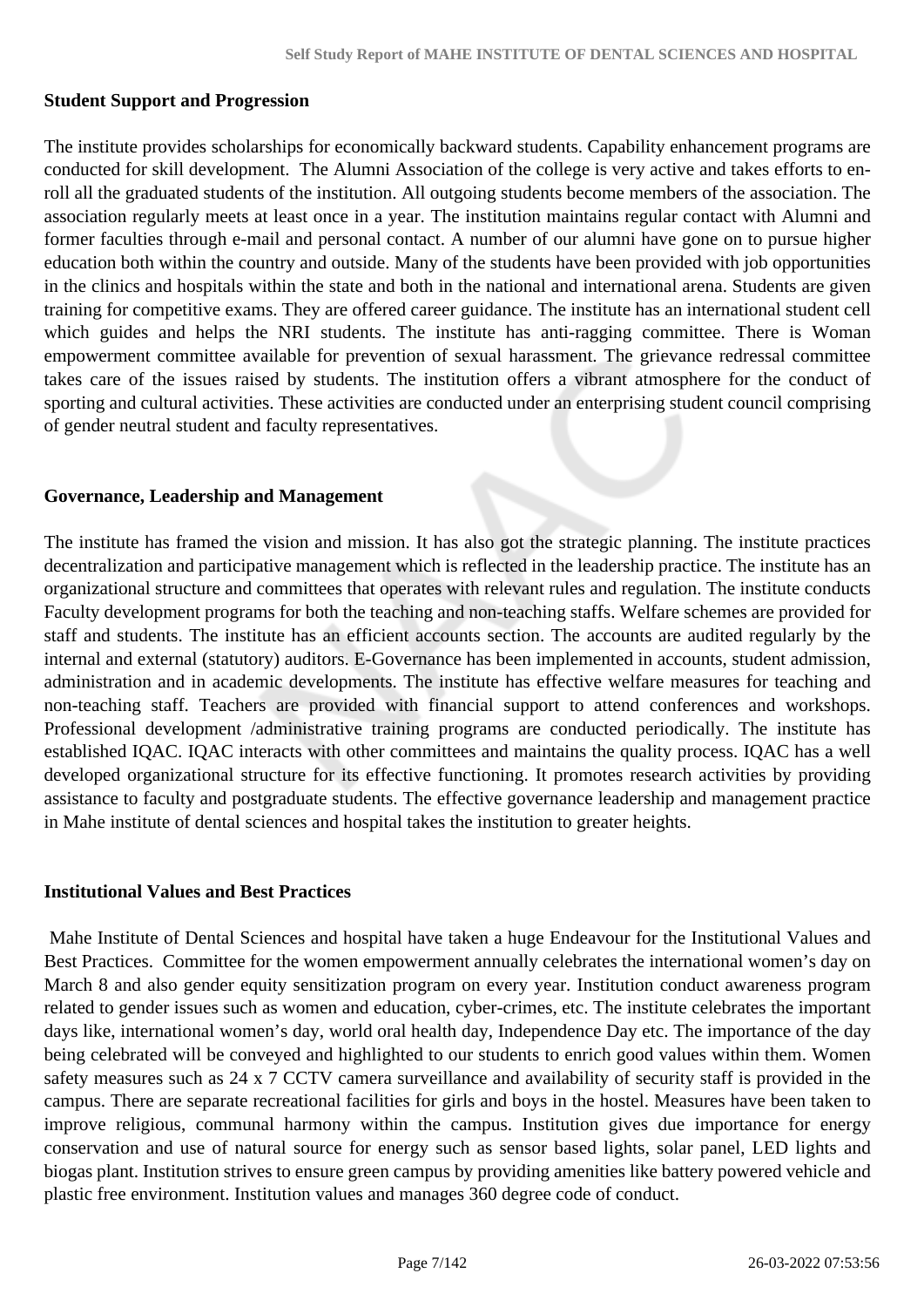#### **Dental Part**

The institute ensures adequate training for all the students admitted based on NEET qualifying exams. Appropriate training is given in the preclinical labs prior to attending the patients. The institution follows infection control protocols. Students are sensitized periodically on the importance of infection control measures. All students and employees are immunized against hepatitis B and COVID 19. Periodic disinfection and fumigation is carried out in all the departments at regular intervals. Orientation programs are conducted for freshly admitted students every year. White coat ceremony is organized for third year students prior to their clinical admittance. Workshops on patient care and orientation programs for interns are being organized. High end equipment such as endodontic microscope, dental laser unit and various software are available in the institute. Students are being trained in the comprehensive clinic; implant clinic, special care clinic and tobacco cession clinic and handling of the special software. Steps are being taken to make sure that students attain specific competencies. Adequate budget is allocated per capita per student for the benefit of their curricular and extracurricular excellence. Dental education unit and staff welfare and development committee intends to organize regular faculty development programs.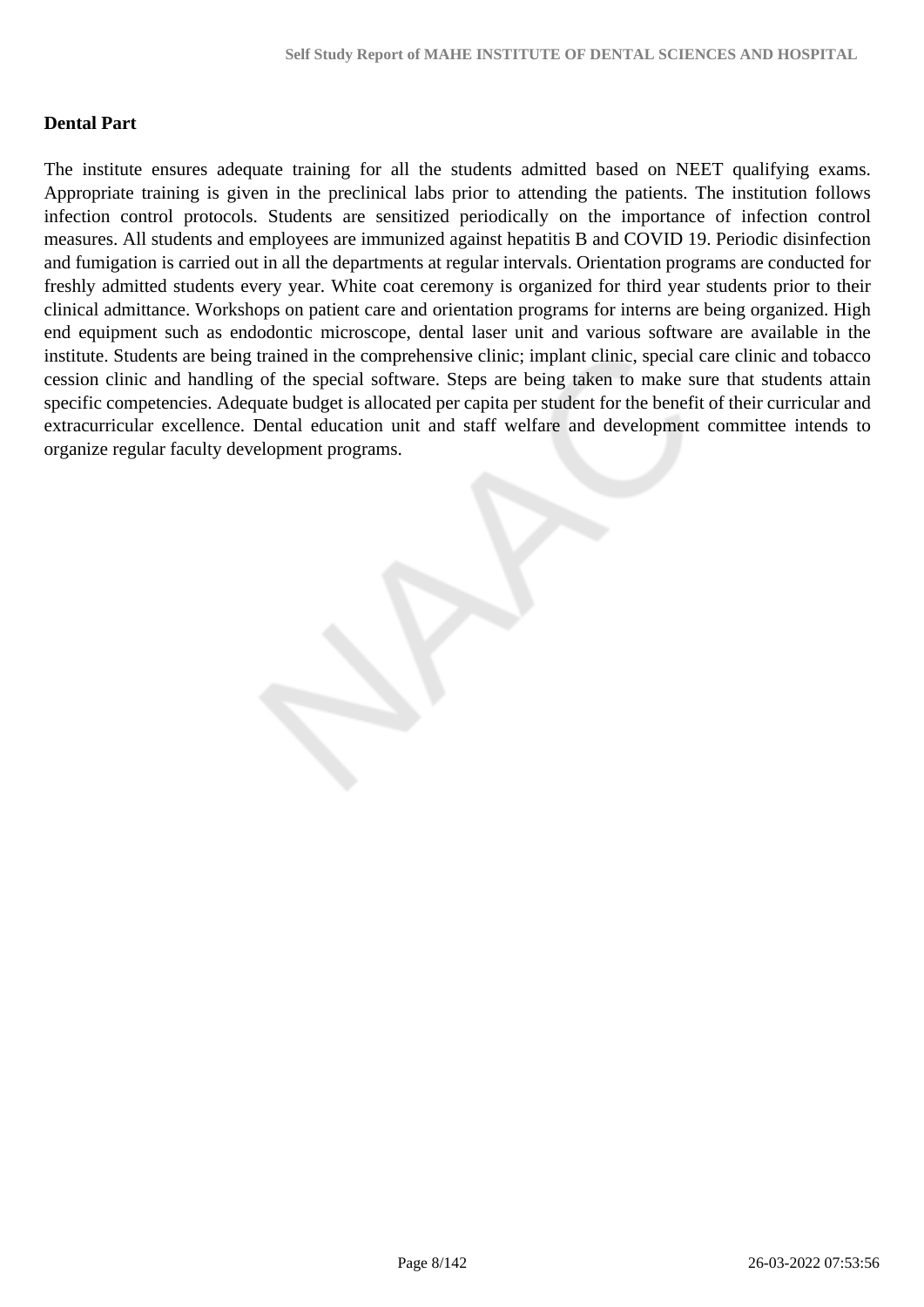## **2. PROFILE**

## **2.1 BASIC INFORMATION**

| Name and Address of the College |                                                                                                                               |  |  |  |  |
|---------------------------------|-------------------------------------------------------------------------------------------------------------------------------|--|--|--|--|
| Name                            | MAHE INSTITUTE OF DENTAL SCIENCES<br><b>AND HOSPITAL</b>                                                                      |  |  |  |  |
| <b>Address</b>                  | Mahe Institute of Dental Sciences and Hospital<br>Chalakkara Palloor Post Mahe 673310 Union<br><b>Territory of Puducherry</b> |  |  |  |  |
| City                            | <b>MAHE</b>                                                                                                                   |  |  |  |  |
| <b>State</b>                    | Puducherry                                                                                                                    |  |  |  |  |
| Pin                             | 673310                                                                                                                        |  |  |  |  |
| Website                         | https://mahedentalcollege.org                                                                                                 |  |  |  |  |

| <b>Contacts for Communication</b> |             |                                          |               |                  |                             |  |  |
|-----------------------------------|-------------|------------------------------------------|---------------|------------------|-----------------------------|--|--|
| <b>Designation</b>                | <b>Name</b> | <b>Telephone with</b><br><b>STD Code</b> | <b>Mobile</b> | Fax              | <b>Email</b>                |  |  |
| Principal                         | Anil Melath | 0490-2337765                             | 9895855312    | 0490-233440<br>6 | mindsnaac $@$ gmail.<br>com |  |  |
| IQAC / CIQA<br>coordinator        | Raj A C     | 0490-2337406                             | 8762925925    | 0490-233440<br>6 | dracraj@rediffmail<br>.com  |  |  |

| <b>Status of the Institution</b> |                                   |  |  |  |
|----------------------------------|-----------------------------------|--|--|--|
| <b>Institution Status</b>        | <b>Private and Self Financing</b> |  |  |  |
| <b>Institution Fund Source</b>   | No data available.                |  |  |  |

| Type of Institution |              |  |  |  |
|---------------------|--------------|--|--|--|
| By Gender           | Co-education |  |  |  |
| $\vert$ By Shift    | Regular      |  |  |  |

| Recognized Minority institution            |                |  |  |  |
|--------------------------------------------|----------------|--|--|--|
| If it is a recognized minroity institution | N <sub>o</sub> |  |  |  |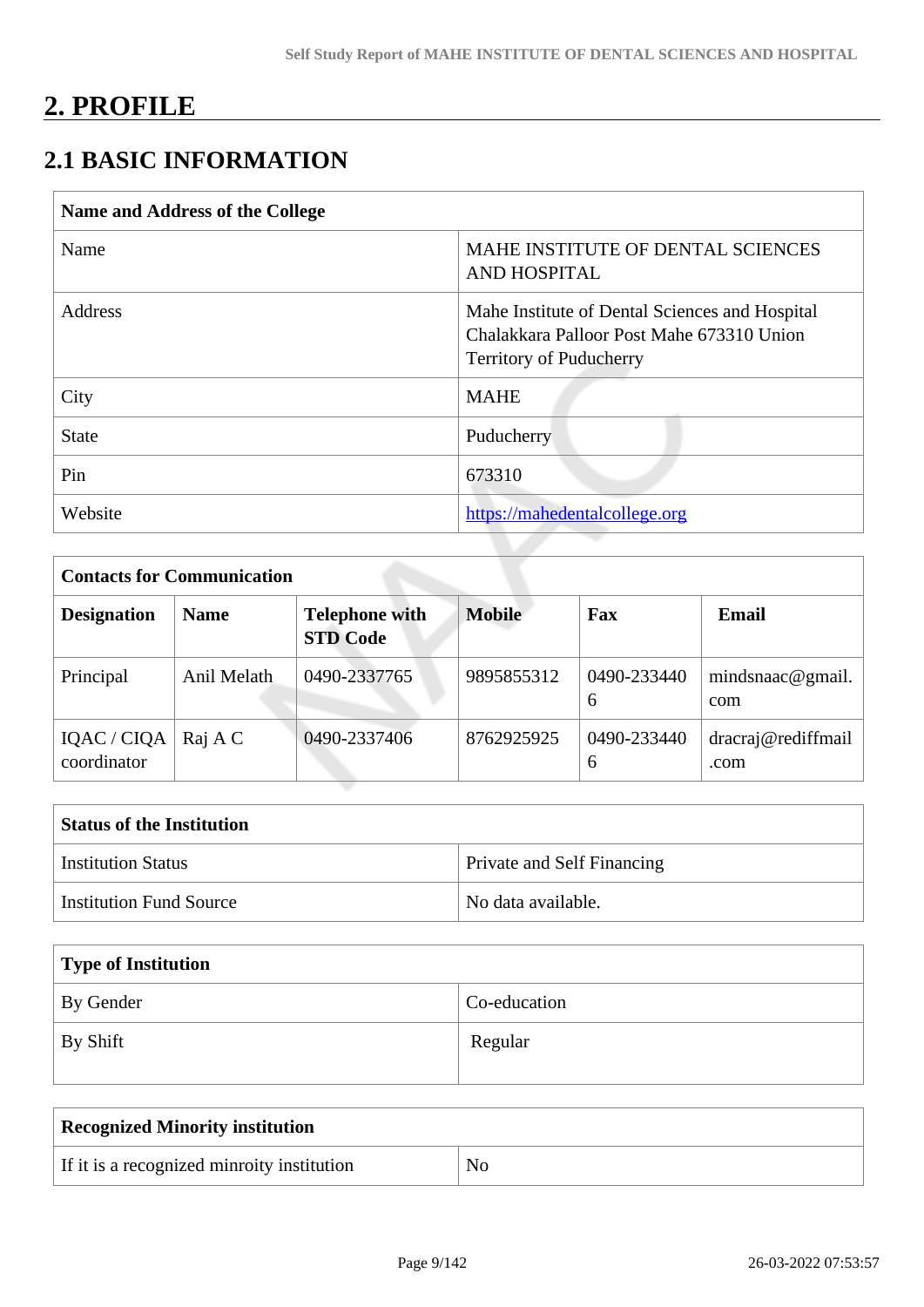| <b>Establishment Details</b>                                                                                                                  |                                      |  |                                                  |                      |                    |                                                                                                     |
|-----------------------------------------------------------------------------------------------------------------------------------------------|--------------------------------------|--|--------------------------------------------------|----------------------|--------------------|-----------------------------------------------------------------------------------------------------|
|                                                                                                                                               | Date of establishment of the college |  |                                                  | 01-06-2009           |                    |                                                                                                     |
| college)                                                                                                                                      |                                      |  |                                                  |                      |                    | University to which the college is affiliated/ or which governs the college (if it is a constituent |
| <b>State</b>                                                                                                                                  |                                      |  | <b>University name</b>                           |                      | <b>Document</b>    |                                                                                                     |
| Puducherry                                                                                                                                    |                                      |  | Pondicherry University                           |                      |                    | <b>View Document</b>                                                                                |
| <b>Under Section</b><br><b>Date</b><br>2f of UGC                                                                                              |                                      |  |                                                  | <b>View Document</b> |                    |                                                                                                     |
|                                                                                                                                               |                                      |  |                                                  |                      |                    |                                                                                                     |
| 12B of UGC                                                                                                                                    |                                      |  |                                                  |                      |                    |                                                                                                     |
| PCI, INC, RCI, AYUSH, AICTE etc.)                                                                                                             |                                      |  |                                                  |                      |                    | Details of recognition / approval by statutory / regulatory bodies other than UGC (MCI, DCI,        |
| <b>Statutory</b><br><b>Recognition/App</b><br>roval details Inst<br><b>Regulatory</b><br><b>Authority</b><br>itution/Departme<br>nt programme |                                      |  | Day, Month and<br>year(dd-mm-<br>months<br>yyyy) |                      | <b>Validity in</b> | <b>Remarks</b>                                                                                      |
|                                                                                                                                               |                                      |  |                                                  |                      |                    |                                                                                                     |

| <b>Recognitions</b>                                                                                                                                                 |                |  |  |  |  |
|---------------------------------------------------------------------------------------------------------------------------------------------------------------------|----------------|--|--|--|--|
| Is the College recognized by UGC as a College<br>with Potential for Excellence(CPE)?                                                                                | N <sub>0</sub> |  |  |  |  |
| Is the college recognized for its outstanding<br>performance by national or international agencies<br>such as DSIR, DBT, ICMR, UGC-SAP, AYUSH,<br>WHO, UNESCO etc.? | N <sub>0</sub> |  |  |  |  |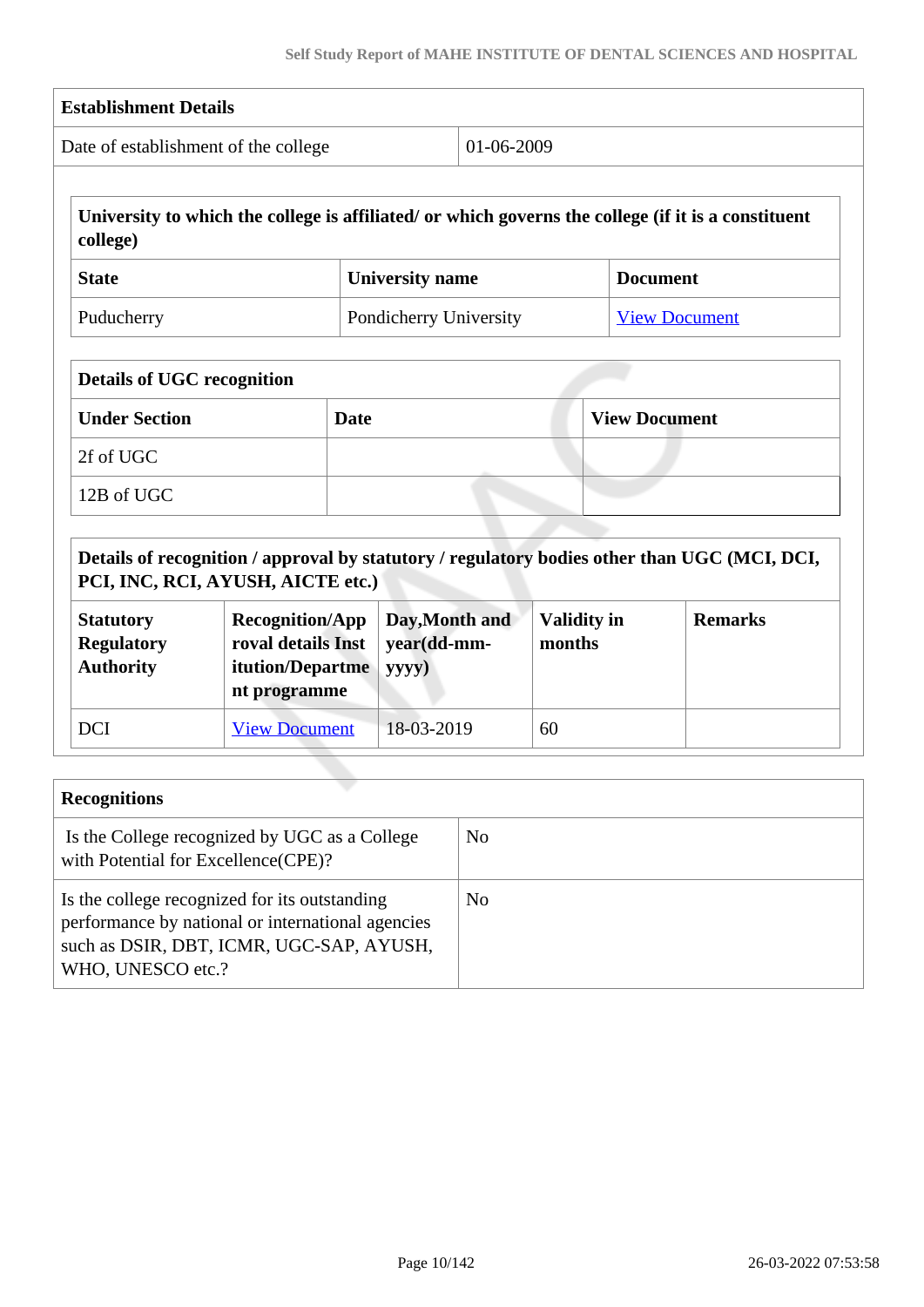| <b>Location and Area of Campus</b> |                                                                                                                              |            |                                |                             |  |  |  |
|------------------------------------|------------------------------------------------------------------------------------------------------------------------------|------------|--------------------------------|-----------------------------|--|--|--|
| <b>Campus Type</b>                 | <b>Address</b>                                                                                                               | Location*  | <b>Campus Area</b><br>in Acres | Built up Area in<br>sq.mts. |  |  |  |
| Main campus<br>area                | Mahe Institute of Dental<br>Sciences and Hospital<br>Chalakkara Palloor Post Mahe<br>673310 Union Territory of<br>Puducherry | Semi-urban | 5.672                          | 10144.58                    |  |  |  |

## **2.2 ACADEMIC INFORMATION**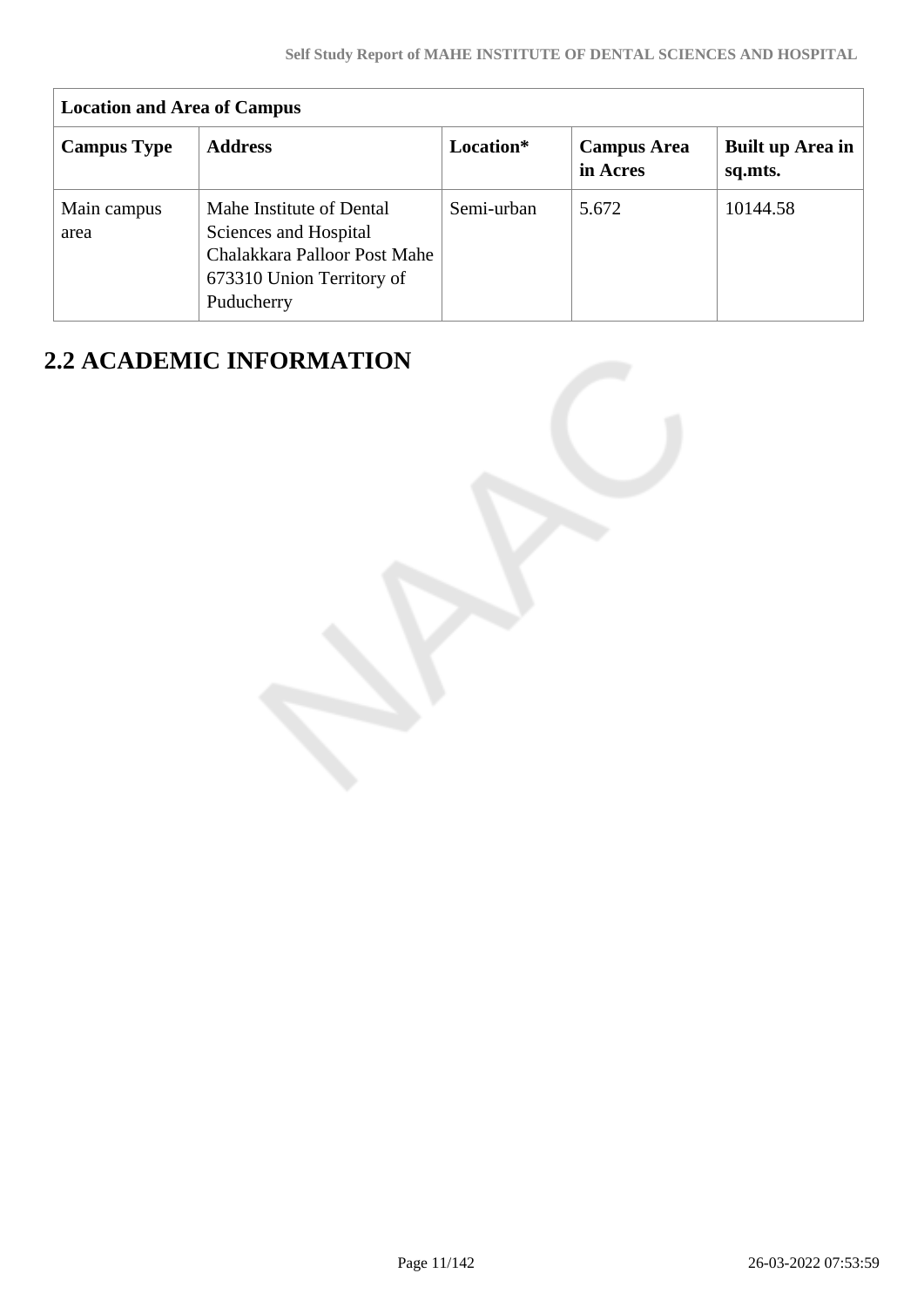| Details of Programmes Offered by the College (Give Data for Current Academic year) |                                         |                                     |                                                              |                                        |                                      |                                             |
|------------------------------------------------------------------------------------|-----------------------------------------|-------------------------------------|--------------------------------------------------------------|----------------------------------------|--------------------------------------|---------------------------------------------|
| Programme<br><b>Level</b>                                                          | <b>Name of Pr</b><br>ogramme/C<br>ourse | <b>Duration</b> in<br><b>Months</b> | <b>Entry</b><br>Qualificatio<br>n                            | <b>Medium of</b><br><b>Instruction</b> | <b>Sanctioned</b><br><b>Strength</b> | No.of<br><b>Students</b><br><b>Admitted</b> |
| <b>UG</b>                                                                          | BDS, Bachel<br>or Of Dental<br>Surgery  | 60                                  | <b>NEET</b><br>Eligibility<br>entrance test<br>Qualification | English                                | 100                                  | 99                                          |
| PG                                                                                 | MDS, Master<br>Of Dental<br>Surgery     | 36                                  | <b>NEET</b><br>Eligibility<br>entrance test<br>Qualification | English                                | 3                                    | 3                                           |
| PG                                                                                 | MDS, Master<br>Of Dental<br>Surgery     | 36                                  | <b>NEET</b><br>Eligibility<br>entrance test<br>Qualification | English                                | 3                                    | 3                                           |
| PG                                                                                 | MDS, Master<br>Of Dental<br>Surgery     | 36                                  | <b>NEET</b><br>Eligibility<br>entrance test<br>Qualification | English                                | $\overline{2}$                       | $\overline{2}$                              |
| PG                                                                                 | MDS, Master<br>Of Dental<br>Surgery     | 36                                  | <b>NEET</b><br>Eligibility<br>entrance test<br>Qualification | English                                | $\overline{2}$                       | $\overline{0}$                              |
| PG                                                                                 | MDS, Master<br>Of Dental<br>Surgery     | 36                                  | <b>NEET</b><br>Eligibility<br>entrance test<br>Qualification | English                                | 3                                    | 3                                           |
| PG                                                                                 | MDS, Master<br>Of Dental<br>Surgery     | 36                                  | <b>NEET</b><br>Eligibility<br>entrance test<br>Qualification | English                                | 3                                    | 3                                           |

**Position Details of Faculty & Staff in the College**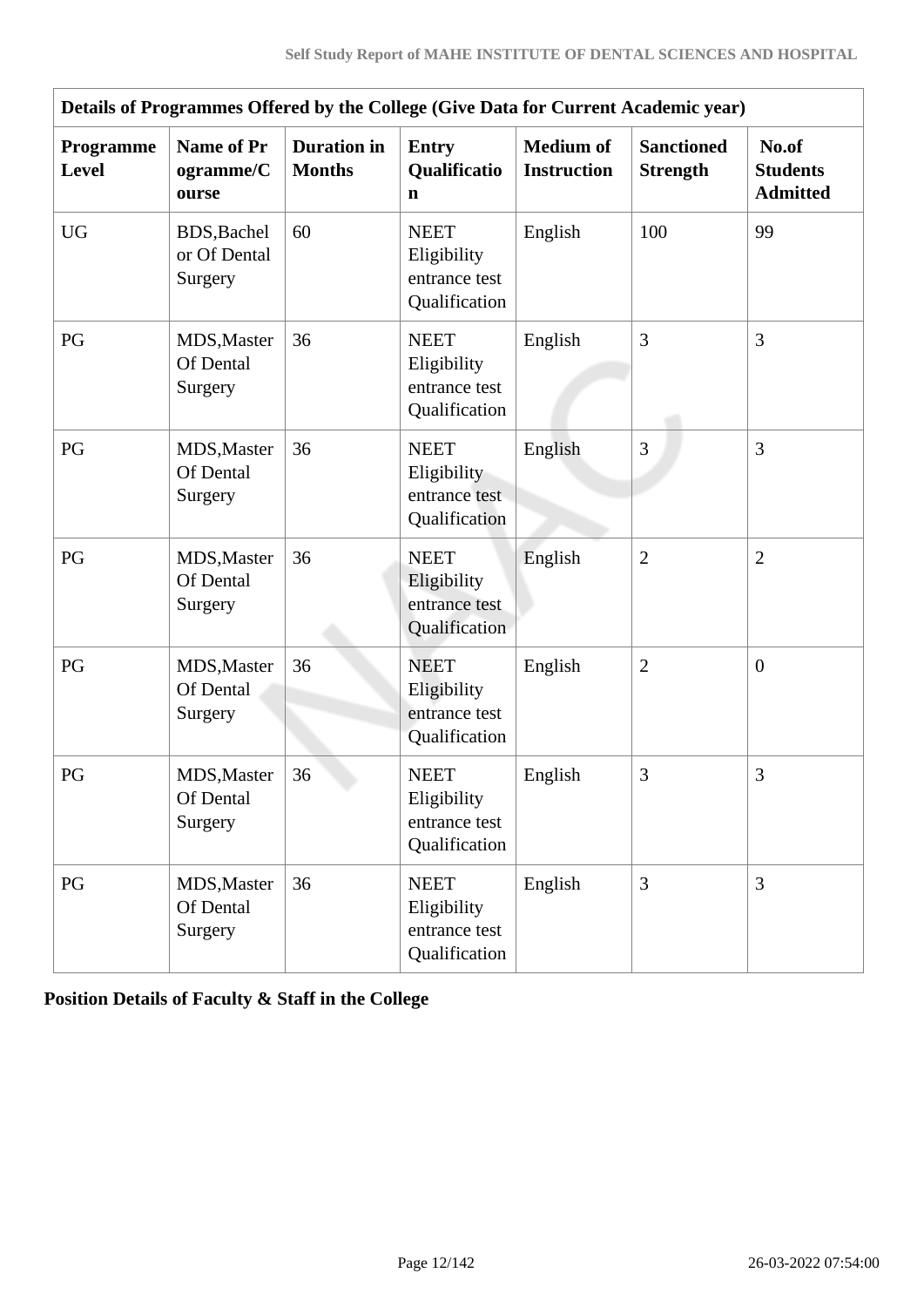| <b>Teaching Faculty</b>                                                             |                  |                  |                  |                  |                                    |                  |                  |                            |                  |                  |                  |                  |
|-------------------------------------------------------------------------------------|------------------|------------------|------------------|------------------|------------------------------------|------------------|------------------|----------------------------|------------------|------------------|------------------|------------------|
|                                                                                     | <b>Professor</b> |                  |                  |                  | <b>Associate Professor</b>         |                  |                  | <b>Assistant Professor</b> |                  |                  |                  |                  |
|                                                                                     | Male             | Female           | Others           | Total            | Male                               | Female           | Others           | Total                      | Male             | Female           | Others           | Total            |
| Sanctioned by the<br>UGC / University<br><b>State</b><br>Government                 |                  |                  |                  | 9                |                                    |                  |                  | 31                         |                  |                  |                  | 55               |
| Recruited                                                                           | 6                | 3                | $\boldsymbol{0}$ | 9                | 17                                 | $\overline{4}$   | $\boldsymbol{0}$ | 21                         | 20               | 29               | $\boldsymbol{0}$ | 49               |
| Yet to Recruit                                                                      |                  |                  |                  | $\overline{0}$   |                                    |                  |                  | 10                         |                  |                  |                  | 6                |
| Sanctioned by the<br>Management/Soci<br>ety or Other<br>Authorized<br><b>Bodies</b> |                  |                  |                  | $\boldsymbol{0}$ |                                    |                  |                  | $\boldsymbol{0}$           |                  |                  |                  | $\overline{0}$   |
| Recruited                                                                           | $\boldsymbol{0}$ | $\overline{0}$   | $\theta$         | $\overline{0}$   | $\boldsymbol{0}$                   | $\overline{0}$   | $\boldsymbol{0}$ | $\boldsymbol{0}$           | $\boldsymbol{0}$ | $\boldsymbol{0}$ | $\boldsymbol{0}$ | $\boldsymbol{0}$ |
| Yet to Recruit                                                                      |                  |                  |                  | $\overline{0}$   |                                    |                  |                  | $\overline{0}$             |                  |                  |                  | $\overline{0}$   |
|                                                                                     | Lecturer         |                  |                  |                  | <b>Tutor / Clinical Instructor</b> |                  |                  | <b>Senior Resident</b>     |                  |                  |                  |                  |
|                                                                                     | Male             | Female           | Others           | Total            | Male                               | Female           | Others           | Total                      | Male             | Female           | Others           | Total            |
| Sanctioned by the<br>UGC / University<br><b>State</b><br>Government                 |                  |                  |                  | 22               |                                    |                  |                  | $\mathbf{0}$               |                  |                  |                  | $\overline{0}$   |
| Recruited                                                                           | 5                | 17               | $\boldsymbol{0}$ | 22               | $\boldsymbol{0}$                   | $\boldsymbol{0}$ | $\overline{0}$   | $\boldsymbol{0}$           | $\mathbf{0}$     | $\mathbf{0}$     | $\overline{0}$   | $\boldsymbol{0}$ |
| Yet to Recruit                                                                      |                  |                  |                  | $\boldsymbol{0}$ |                                    |                  |                  | $\boldsymbol{0}$           |                  |                  |                  | $\overline{0}$   |
| Sanctioned by the<br>Management/Soci<br>ety or Other<br>Authorized<br><b>Bodies</b> |                  |                  |                  | $\boldsymbol{0}$ |                                    |                  |                  | $\boldsymbol{0}$           |                  |                  |                  | 15               |
| Recruited                                                                           | $\overline{0}$   | $\boldsymbol{0}$ | $\boldsymbol{0}$ | $\boldsymbol{0}$ | $\boldsymbol{0}$                   | $\boldsymbol{0}$ | $\boldsymbol{0}$ | $\boldsymbol{0}$           | 8                | $\overline{7}$   | $\boldsymbol{0}$ | 15               |
| Yet to Recruit                                                                      |                  |                  |                  | $\boldsymbol{0}$ |                                    |                  |                  | $\boldsymbol{0}$           |                  |                  |                  | $\overline{0}$   |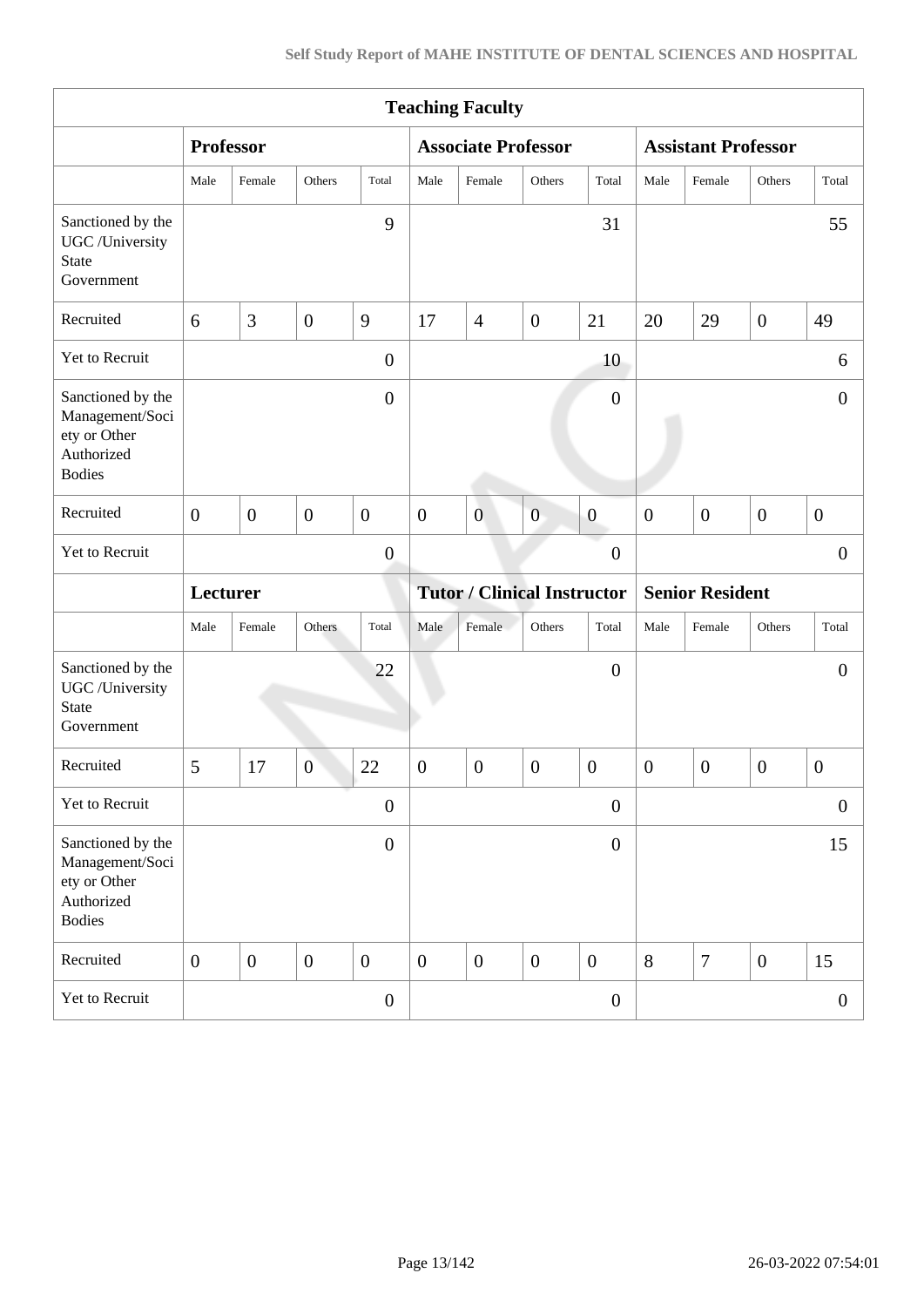| <b>Non-Teaching Staff</b>                                                       |              |                |                |                |  |
|---------------------------------------------------------------------------------|--------------|----------------|----------------|----------------|--|
|                                                                                 | <b>Male</b>  | <b>Female</b>  | <b>Others</b>  | <b>Total</b>   |  |
| Sanctioned by the<br><b>UGC</b> / University State<br>Government                |              |                |                | 167            |  |
| Recruited                                                                       | 34           | 71             | $\overline{0}$ | 105            |  |
| Yet to Recruit                                                                  |              |                |                | 62             |  |
| Sanctioned by the<br>Management/Society<br>or Other Authorized<br><b>Bodies</b> |              |                |                | $\overline{0}$ |  |
| Recruited                                                                       | $\mathbf{0}$ | $\overline{0}$ | $\overline{0}$ | $\theta$       |  |
| Yet to Recruit                                                                  |              |                |                | $\mathbf{0}$   |  |

| <b>Technical Staff</b>                                                          |                |                |                  |                |  |
|---------------------------------------------------------------------------------|----------------|----------------|------------------|----------------|--|
|                                                                                 | <b>Male</b>    | <b>Female</b>  | <b>Others</b>    | <b>Total</b>   |  |
| Sanctioned by the<br><b>UGC</b> / University State<br>Government                |                |                |                  | 20             |  |
| Recruited                                                                       | 8              | 5              | $\overline{0}$   | 13             |  |
| Yet to Recruit                                                                  |                |                |                  | $\overline{7}$ |  |
| Sanctioned by the<br>Management/Society<br>or Other Authorized<br><b>Bodies</b> |                |                |                  | $\overline{0}$ |  |
| Recruited                                                                       | $\overline{0}$ | $\overline{0}$ | $\boldsymbol{0}$ | $\overline{0}$ |  |
| Yet to Recruit                                                                  |                |                |                  | $\overline{0}$ |  |

#### **Qualification Details of the Teaching Staff**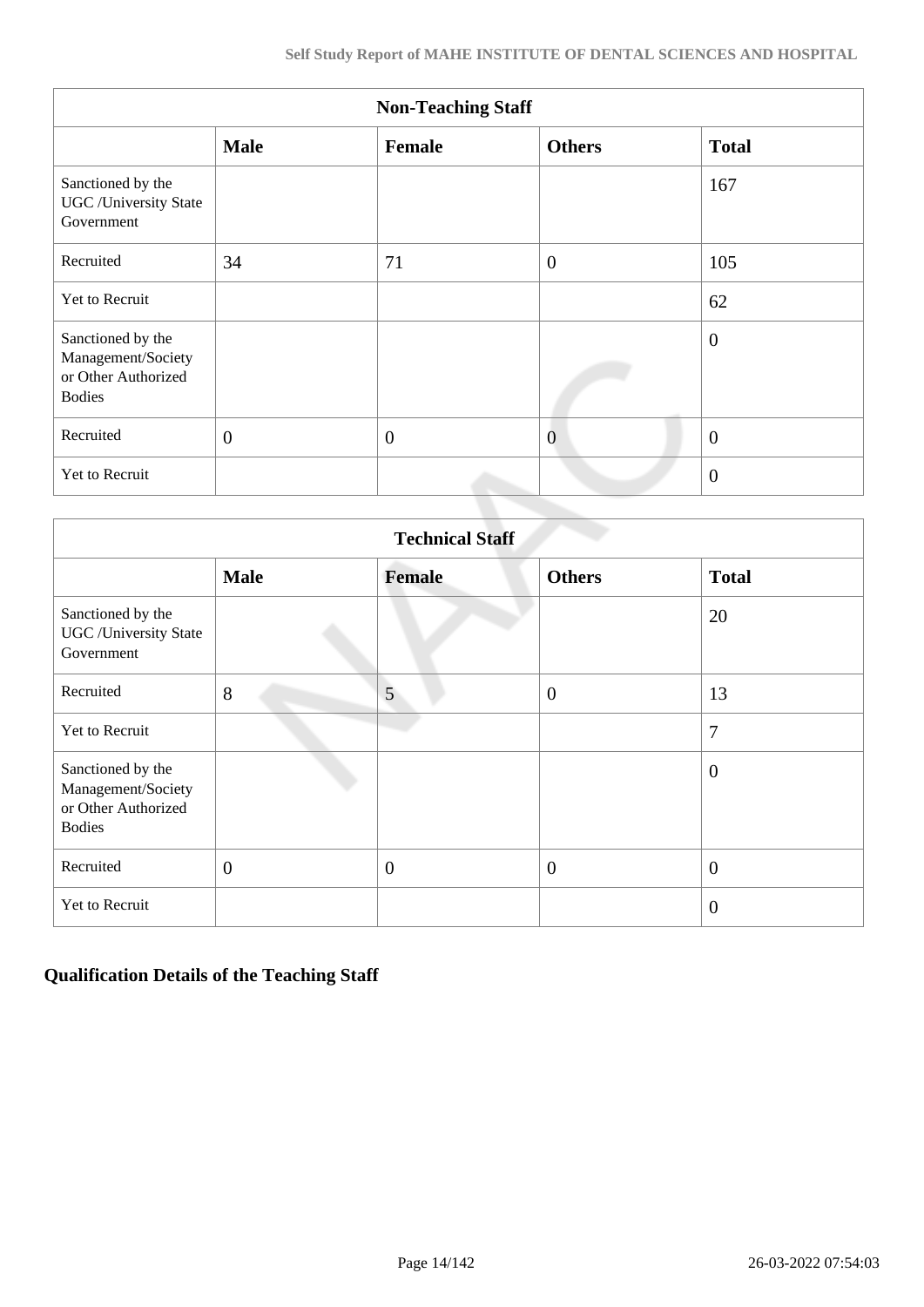| <b>Permanent Teachers</b>                     |                |                  |                                              |                |                            |                  |                            |                |                  |                  |
|-----------------------------------------------|----------------|------------------|----------------------------------------------|----------------|----------------------------|------------------|----------------------------|----------------|------------------|------------------|
| <b>Highest</b><br>Qualificatio<br>$\mathbf n$ |                | <b>Professor</b> |                                              |                | <b>Associate Professor</b> |                  | <b>Assistant Professor</b> |                |                  |                  |
|                                               | Male           | Female           | Others                                       | Male           | Female                     | Others           | Male                       | Female         | Others           | Total            |
| D.sc/D.Litt/<br><b>LLD</b>                    | $\overline{0}$ | $\boldsymbol{0}$ | $\overline{0}$                               | $\overline{0}$ | $\overline{0}$             | $\overline{0}$   | $\overline{0}$             | $\mathbf{0}$   | $\overline{0}$   | $\boldsymbol{0}$ |
| Ph.D.                                         | $\theta$       | $\mathbf{0}$     | $\boldsymbol{0}$                             | $\mathbf{1}$   | $\mathbf{1}$               | $\boldsymbol{0}$ | $\overline{0}$             | $\mathbf{1}$   | $\boldsymbol{0}$ | $\overline{3}$   |
| M.Phil.                                       | $\mathbf{0}$   | $\overline{0}$   | $\overline{0}$                               | $\overline{0}$ | $\overline{0}$             | $\overline{0}$   | $\overline{0}$             | $\overline{0}$ | $\boldsymbol{0}$ | $\overline{0}$   |
| PG                                            | 14             | 3                | $\boldsymbol{0}$                             | 9              | $\overline{4}$             | $\boldsymbol{0}$ | 20                         | 29             | $\boldsymbol{0}$ | 79               |
|                                               |                |                  |                                              |                |                            |                  |                            |                |                  |                  |
| <b>Highest</b><br>Qualificatio<br>$\mathbf n$ | Lecturer       |                  | <b>Tutor / Clinical</b><br><b>Instructor</b> |                | <b>Senior Resident</b>     |                  |                            |                |                  |                  |
|                                               | Male           | Female           | Others                                       | Male           | Female                     | Others           | Male                       | Female         | Others           | Total            |
| D.sc/D.Litt/<br><b>LLD</b>                    | $\overline{0}$ | $\overline{0}$   | $\overline{0}$                               | $\overline{0}$ | $\overline{0}$             | $\overline{0}$   | $\overline{0}$             | $\overline{0}$ | $\boldsymbol{0}$ | $\overline{0}$   |
| Ph.D.                                         | $\overline{0}$ | $\mathbf{0}$     | $\overline{0}$                               | $\overline{0}$ | $\overline{0}$             | $\overline{0}$   | $\overline{0}$             | $\overline{0}$ | $\overline{0}$   | $\theta$         |
| M.Phil.                                       | $\mathbf{0}$   | $\overline{0}$   | $\overline{0}$                               | $\overline{0}$ | $\boldsymbol{0}$           | $\overline{0}$   | $\overline{0}$             | $\overline{0}$ | $\boldsymbol{0}$ | $\overline{0}$   |
| PG                                            | $\overline{0}$ | $\mathbf{0}$     | $\overline{0}$                               | $\overline{0}$ | $\overline{0}$             | $\overline{0}$   | $\overline{0}$             | $\overline{0}$ | $\boldsymbol{0}$ | $\overline{0}$   |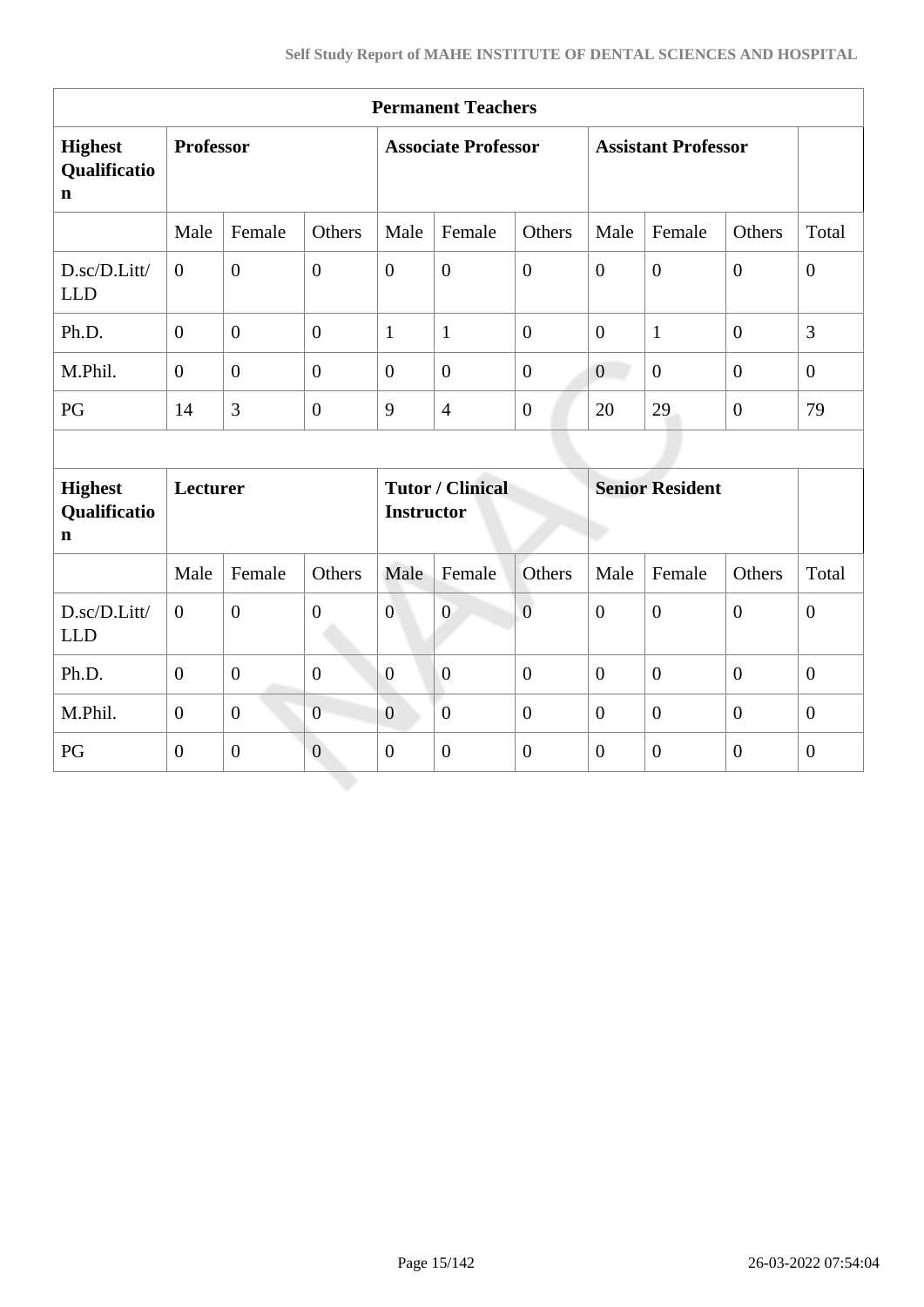| <b>Temporary Teachers</b>                     |                  |                  |                                              |                  |                            |                  |                  |                  |                  |                  |
|-----------------------------------------------|------------------|------------------|----------------------------------------------|------------------|----------------------------|------------------|------------------|------------------|------------------|------------------|
| <b>Highest</b><br>Qualificatio<br>$\mathbf n$ | <b>Professor</b> |                  | <b>Associate Professor</b>                   |                  | <b>Assistant Professor</b> |                  |                  |                  |                  |                  |
|                                               | Male             | Female           | Others                                       | Male             | Female                     | Others           | Male             | Female           | Others           | Total            |
| D.sc/D.Litt/<br><b>LLD</b>                    | $\overline{0}$   | $\overline{0}$   | $\boldsymbol{0}$                             | $\boldsymbol{0}$ | $\boldsymbol{0}$           | $\boldsymbol{0}$ | $\overline{0}$   | $\boldsymbol{0}$ | $\boldsymbol{0}$ | $\overline{0}$   |
| Ph.D.                                         | $\boldsymbol{0}$ | $\overline{0}$   | $\boldsymbol{0}$                             | $\overline{0}$   | $\boldsymbol{0}$           | $\overline{0}$   | $\overline{0}$   | $\overline{0}$   | $\overline{0}$   | $\overline{0}$   |
| M.Phil.                                       | $\theta$         | $\overline{0}$   | $\overline{0}$                               | $\theta$         | $\boldsymbol{0}$           | $\overline{0}$   | $\overline{0}$   | $\overline{0}$   | $\overline{0}$   | $\overline{0}$   |
| PG                                            | $\theta$         | $\boldsymbol{0}$ | $\overline{0}$                               | $\overline{0}$   | $\theta$                   | $\mathbf{0}$     | $\overline{0}$   | $\boldsymbol{0}$ | $\overline{0}$   | $\overline{0}$   |
|                                               |                  |                  |                                              |                  |                            |                  |                  |                  |                  |                  |
| <b>Highest</b><br>Qualificatio<br>$\mathbf n$ | Lecturer         |                  | <b>Tutor / Clinical</b><br><b>Instructor</b> |                  | <b>Senior Resident</b>     |                  |                  |                  |                  |                  |
|                                               | Male             | Female           | Others                                       | Male             | Female                     | Others           | Male             | Female           | Others           | Total            |
| D.sc/D.Litt/<br><b>LLD</b>                    | $\boldsymbol{0}$ | $\boldsymbol{0}$ | $\boldsymbol{0}$                             | $\mathbf{0}$     | $\overline{0}$             | $\overline{0}$   | $\boldsymbol{0}$ | $\boldsymbol{0}$ | $\boldsymbol{0}$ | $\boldsymbol{0}$ |
| Ph.D.                                         | $\overline{0}$   | $\overline{0}$   | $\mathbf{0}$                                 | $\overline{0}$   | $\overline{0}$             | $\mathbf{0}$     | $\overline{0}$   | $\overline{0}$   | $\overline{0}$   | $\overline{0}$   |
| M.Phil.                                       | $\overline{0}$   | $\overline{0}$   | $\overline{0}$                               | $\mathbf{0}$     | $\boldsymbol{0}$           | $\mathbf{0}$     | $\overline{0}$   | $\boldsymbol{0}$ | $\overline{0}$   | $\overline{0}$   |
| PG                                            | $\overline{0}$   | $\boldsymbol{0}$ | $\boldsymbol{0}$                             | $\boldsymbol{0}$ | $\boldsymbol{0}$           | $\boldsymbol{0}$ | $\boldsymbol{0}$ | $\boldsymbol{0}$ | $\boldsymbol{0}$ | $\boldsymbol{0}$ |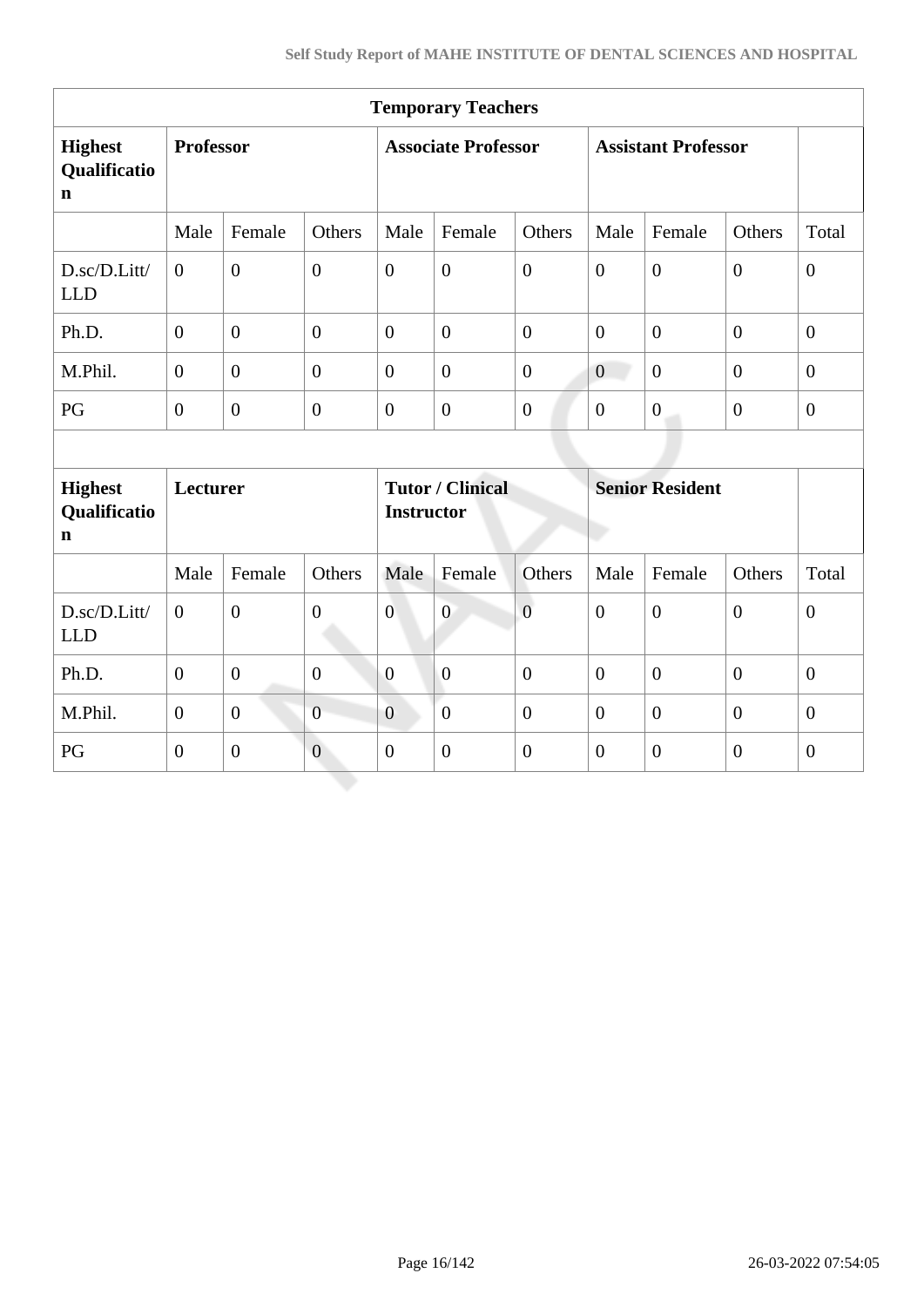| <b>Part Time Teachers</b>                     |                  |                  |                                              |                |                            |                  |                  |                  |                  |                  |
|-----------------------------------------------|------------------|------------------|----------------------------------------------|----------------|----------------------------|------------------|------------------|------------------|------------------|------------------|
| <b>Highest</b><br>Qualificatio<br>$\mathbf n$ | <b>Professor</b> |                  | <b>Associate Professor</b>                   |                | <b>Assistant Professor</b> |                  |                  |                  |                  |                  |
|                                               | Male             | Female           | Others                                       | Male           | Female                     | Others           | Male             | Female           | Others           | Total            |
| D.sc/D.Litt/<br><b>LLD</b>                    | $\theta$         | $\overline{0}$   | $\overline{0}$                               | $\overline{0}$ | $\overline{0}$             | $\boldsymbol{0}$ | $\boldsymbol{0}$ | $\boldsymbol{0}$ | $\boldsymbol{0}$ | $\mathbf{0}$     |
| Ph.D.                                         | $\mathbf{0}$     | $\boldsymbol{0}$ | $\boldsymbol{0}$                             | $\overline{0}$ | $\boldsymbol{0}$           | $\overline{0}$   | $\boldsymbol{0}$ | $\mathbf{0}$     | $\overline{0}$   | $\boldsymbol{0}$ |
| M.Phil.                                       | $\theta$         | $\overline{0}$   | $\boldsymbol{0}$                             | $\overline{0}$ | $\boldsymbol{0}$           | $\boldsymbol{0}$ | $\overline{0}$   | $\boldsymbol{0}$ | $\overline{0}$   | $\theta$         |
| PG                                            | $\mathbf{0}$     | $\mathbf{0}$     | $\boldsymbol{0}$                             | $\overline{0}$ | $\boldsymbol{0}$           | $\overline{0}$   | $\overline{0}$   | $\overline{0}$   | $\boldsymbol{0}$ | $\overline{0}$   |
|                                               |                  |                  |                                              |                |                            |                  |                  |                  |                  |                  |
| <b>Highest</b><br>Qualificatio<br>$\mathbf n$ | Lecturer         |                  | <b>Tutor / Clinical</b><br><b>Instructor</b> |                | <b>Senior Resident</b>     |                  |                  |                  |                  |                  |
|                                               | Male             | Female           | Others                                       | Male           | Female                     | Others           | Male             | Female           | Others           | Total            |
| D.sc/D.Litt/<br><b>LLD</b>                    | $\overline{0}$   | $\mathbf{0}$     | $\boldsymbol{0}$                             | $\overline{0}$ | $\overline{0}$             | $\overline{0}$   | $\boldsymbol{0}$ | $\boldsymbol{0}$ | $\boldsymbol{0}$ | $\overline{0}$   |
| Ph.D.                                         | $\mathbf{0}$     | $\overline{0}$   | $\overline{0}$                               | $\theta$       | $\overline{0}$             | $\overline{0}$   | $\theta$         | $\overline{0}$   | $\overline{0}$   | $\theta$         |
| M.Phil.                                       | $\theta$         | $\overline{0}$   | $\overline{0}$                               | $\overline{0}$ | $\overline{0}$             | $\overline{0}$   | $\boldsymbol{0}$ | $\overline{0}$   | $\overline{0}$   | $\overline{0}$   |
| PG                                            | $\theta$         | $\overline{0}$   | $\overline{0}$                               | $\theta$       | $\overline{0}$             | $\overline{0}$   | $\theta$         | $\overline{0}$   | $\overline{0}$   | $\theta$         |
|                                               |                  |                  |                                              |                |                            |                  |                  |                  |                  |                  |

| <b>Details of Visting/Guest Faculties</b>                            |             |               |               |                |
|----------------------------------------------------------------------|-------------|---------------|---------------|----------------|
| <b>Number of Visiting/Guest Faculty</b><br>engaged with the college? | <b>Male</b> | <b>Female</b> | <b>Others</b> | <b>Total</b>   |
|                                                                      | $\theta$    | $\theta$      | $\theta$      | 0              |
| <b>Number of Emeritus Professor</b>                                  | <b>Male</b> | <b>Female</b> | <b>Others</b> | <b>Total</b>   |
| engaged with the college?                                            | $\Omega$    | $\theta$      | $\theta$      | $\overline{0}$ |
| <b>Number of Adjunct Professor engaged</b>                           | <b>Male</b> | <b>Female</b> | <b>Others</b> | <b>Total</b>   |
| with the college?                                                    | $\theta$    | $\theta$      | $\theta$      | $\theta$       |

**Provide the Following Details of Students Enrolled in the College During the Current Academic Year**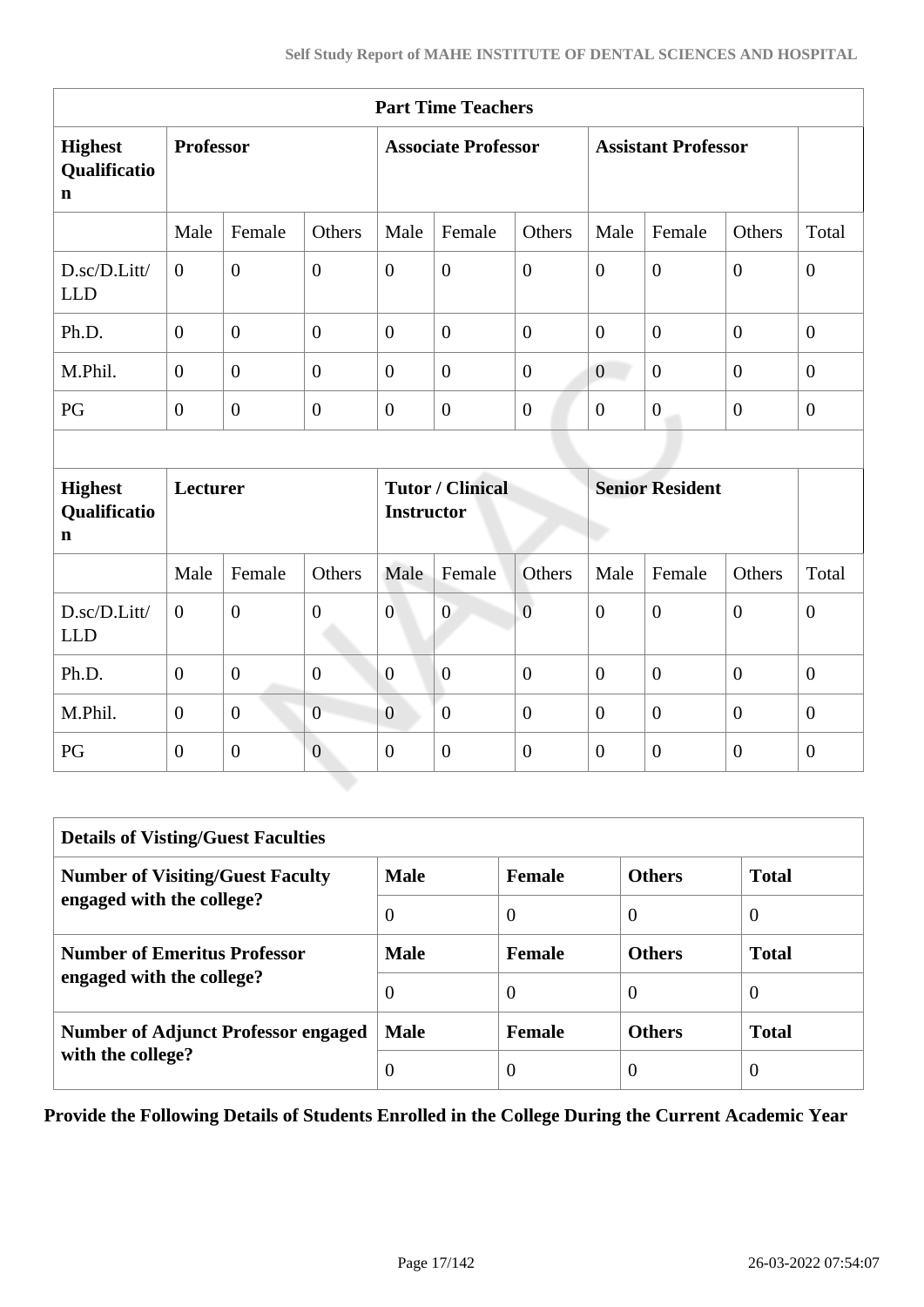| <b>Programme</b> |        | <b>From the State</b><br><b>Where College</b><br>is Located | <b>From Other</b><br><b>States of India</b> | <b>NRI Students</b> | Foreign<br><b>Students</b> | <b>Total</b>   |
|------------------|--------|-------------------------------------------------------------|---------------------------------------------|---------------------|----------------------------|----------------|
| <b>UG</b>        | Male   | 7                                                           | 11                                          | $\overline{0}$      | $\overline{0}$             | 18             |
|                  | Female | 23                                                          | 58                                          | $\overline{0}$      | $\overline{0}$             | 81             |
|                  | Others | $\overline{0}$                                              | $\theta$                                    | $\overline{0}$      | $\theta$                   | $\overline{0}$ |
| PG               | Male   | $\overline{4}$                                              | $\overline{2}$                              | $\overline{0}$      | $\theta$                   | 6              |
|                  | Female | 3                                                           | 5                                           | $\overline{0}$      | $\overline{0}$             | 8              |
|                  | Others | $\overline{0}$                                              | $\overline{0}$                              | $\overline{0}$      | $\theta$                   | $\overline{0}$ |

 **Provide the Following Details of Students admitted to the College During the last four Academic Years**

| Programme          |        | Year 1         | Year 2           | Year 3           | Year 4           |
|--------------------|--------|----------------|------------------|------------------|------------------|
| <b>SC</b>          | Male   | $\mathbf{1}$   | $\overline{2}$   | $\overline{0}$   | $\overline{0}$   |
|                    | Female | 5 <sup>5</sup> | 6                | $\overline{2}$   | 3                |
|                    | Others | $\overline{0}$ | $\boldsymbol{0}$ | $\boldsymbol{0}$ | $\boldsymbol{0}$ |
| ${\cal S}{\cal T}$ | Male   | $\overline{0}$ | $\boldsymbol{0}$ | $\boldsymbol{0}$ | $\boldsymbol{0}$ |
|                    | Female | $\overline{0}$ | $\boldsymbol{0}$ | $\boldsymbol{0}$ | $\overline{0}$   |
|                    | Others | $\overline{0}$ | $\boldsymbol{0}$ | $\boldsymbol{0}$ | $\overline{0}$   |
| OBC                | Male   | 14             | 10               | $11\,$           | 9                |
|                    | Female | 46             | 51               | 41               | 32               |
|                    | Others | $\overline{0}$ | $\boldsymbol{0}$ | $\boldsymbol{0}$ | $\boldsymbol{0}$ |
| General            | Male   | $\mathbf{1}$   | 3                | $\overline{4}$   | $\overline{2}$   |
|                    | Female | 17             | 16               | 8                | $\overline{7}$   |
|                    | Others | $\overline{0}$ | $\boldsymbol{0}$ | $\boldsymbol{0}$ | $\overline{0}$   |
| Others             | Male   | $\overline{2}$ | $\overline{3}$   | $\overline{3}$   | $\overline{7}$   |
|                    | Female | 13             | 6                | $\overline{3}$   | 16               |
|                    | Others | $\overline{0}$ | $\boldsymbol{0}$ | $\overline{0}$   | $\overline{0}$   |
| Total              |        | 99             | 97               | 72               | 76               |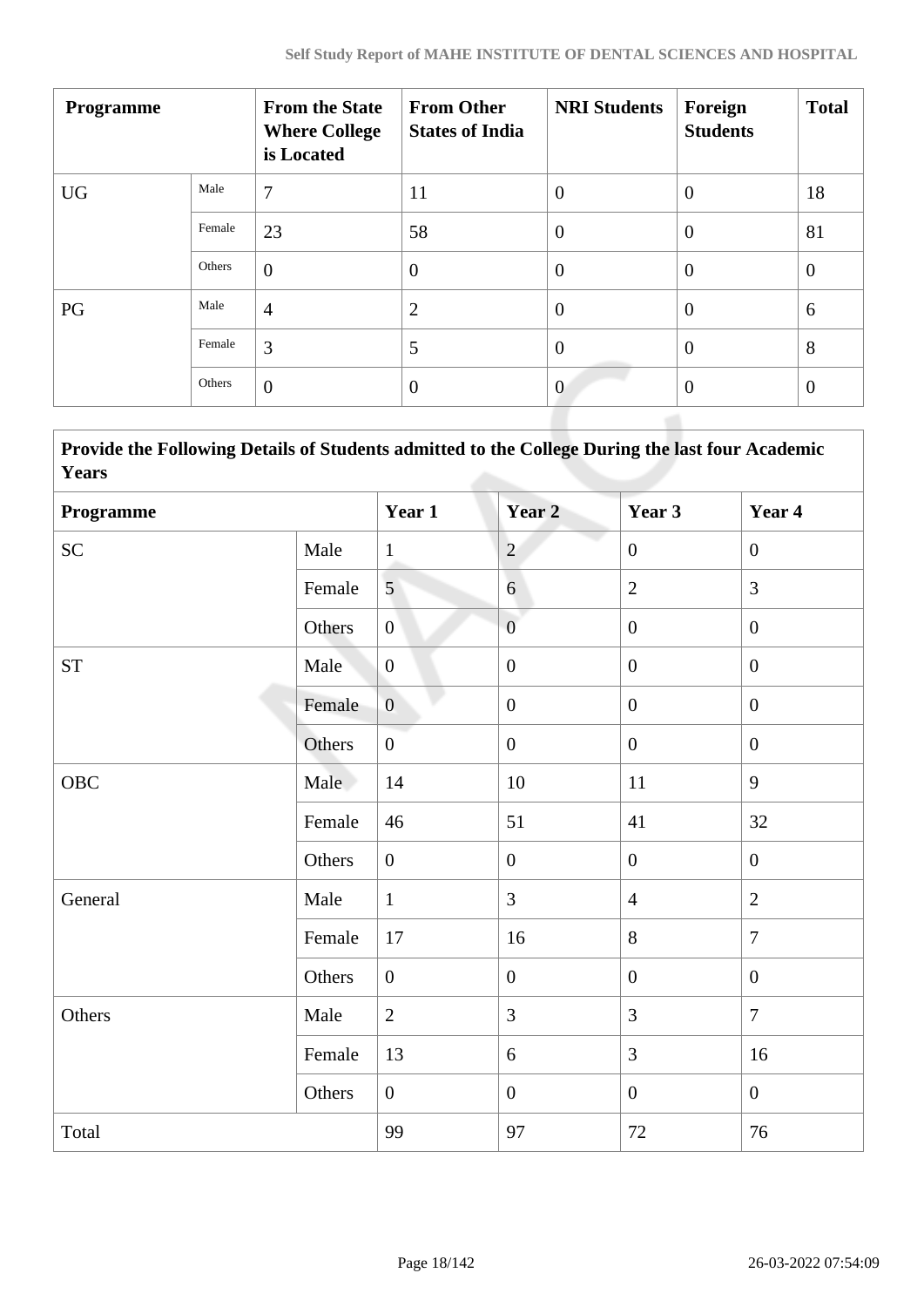| <b>General Facilities</b>                                                                                                        |                         |  |  |  |
|----------------------------------------------------------------------------------------------------------------------------------|-------------------------|--|--|--|
| Campus Type: Mahe Institute of Dental Sciences and Hospital Chalakkara Palloor Post Mahe<br>673310 Union Territory of Puducherry |                         |  |  |  |
| <b>Facility</b>                                                                                                                  | <b>Status</b>           |  |  |  |
| • Auditorium/seminar complex with infrastructural facilities                                                                     | Yes                     |  |  |  |
| <b>• Sports facilities</b>                                                                                                       |                         |  |  |  |
| * Outdoor                                                                                                                        | Yes                     |  |  |  |
| * Indoor                                                                                                                         | Yes                     |  |  |  |
| • Residential facilities for faculty and non-teaching staff                                                                      | Yes                     |  |  |  |
| • Cafeteria                                                                                                                      | Yes                     |  |  |  |
| • Health Centre                                                                                                                  |                         |  |  |  |
| * First aid facility                                                                                                             | Yes                     |  |  |  |
| * Outpatient facility                                                                                                            | Yes                     |  |  |  |
| * Inpatient facility                                                                                                             | N <sub>0</sub>          |  |  |  |
| * Ambulance facility                                                                                                             | Yes                     |  |  |  |
| * Emergency care facility                                                                                                        | Yes                     |  |  |  |
| • Health centre staff                                                                                                            |                         |  |  |  |
| * Qualified Doctor (Full time)                                                                                                   | $\overline{\mathbf{4}}$ |  |  |  |
| * Qualified Doctor (Part time)                                                                                                   | $\boldsymbol{0}$        |  |  |  |
| * Qualified Nurse (Full time)                                                                                                    | $\overline{7}$          |  |  |  |
| * Qualified Nurse (Part time)                                                                                                    | $\bf{0}$                |  |  |  |
| • Facilities like banking, post office, book shops, etc.                                                                         | Yes                     |  |  |  |
| • Transport facilities to cater to the needs of the students and staff                                                           | Yes                     |  |  |  |
| • Facilities for persons with disabilities                                                                                       | Yes                     |  |  |  |
| • Animal house                                                                                                                   | <b>No</b>               |  |  |  |
| • Power house                                                                                                                    | Yes                     |  |  |  |
| • Fire safety measures                                                                                                           | Yes                     |  |  |  |
| • Waste management facility, particularly bio-hazardous waste                                                                    | Yes                     |  |  |  |
| • Potable water and water treatment                                                                                              | Yes                     |  |  |  |

Ī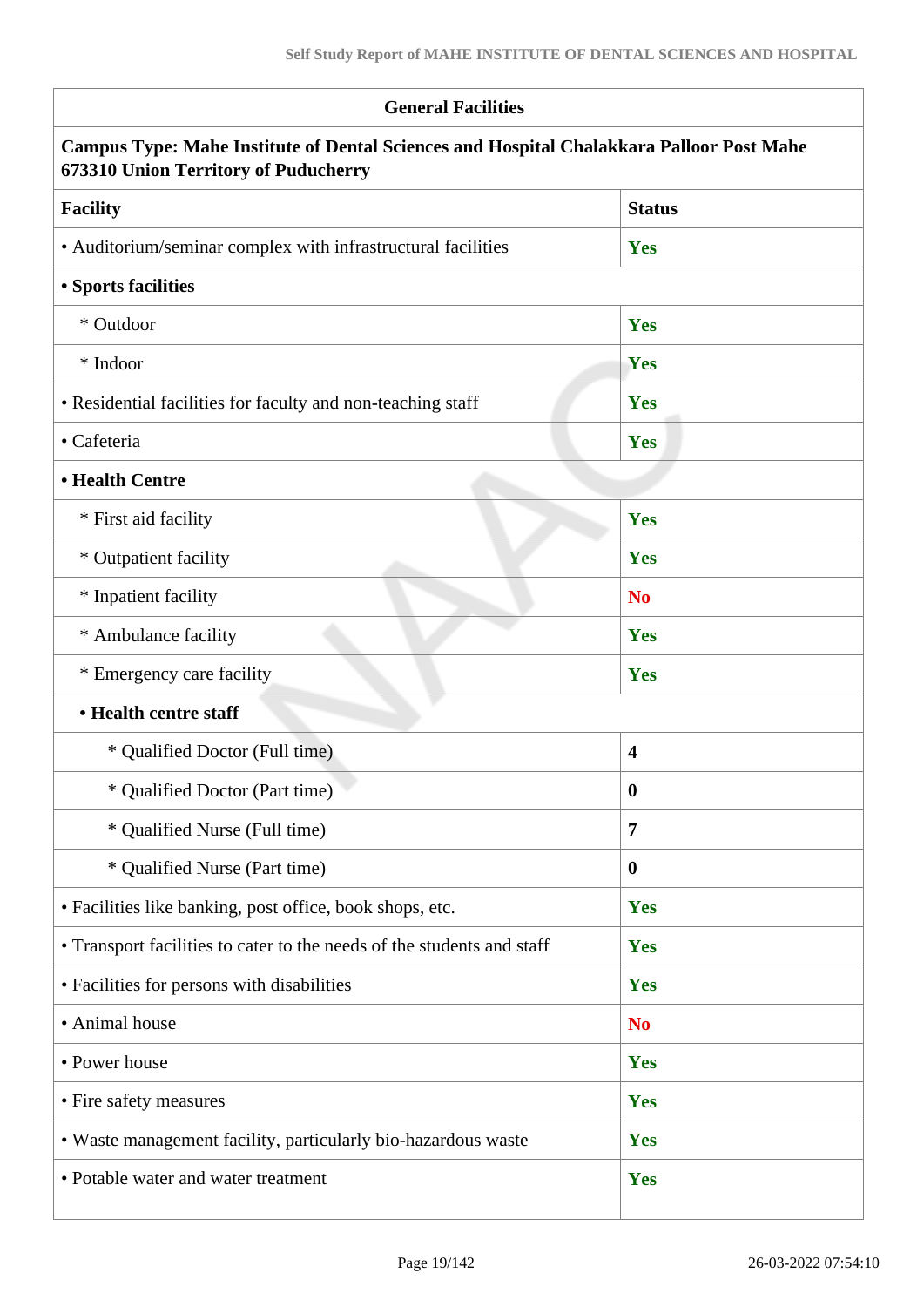| • Renewable / Alternative sources of energy | Yes                                                                              |
|---------------------------------------------|----------------------------------------------------------------------------------|
| • Any other facility                        | <b>Residential Facility for the</b><br>Teaching and Non-Teaching<br><b>Staff</b> |

| <b>Hostel Details</b>      |                      |                      |  |  |
|----------------------------|----------------------|----------------------|--|--|
| <b>Hostel Type</b>         | <b>No Of Hostels</b> | <b>No Of Inmates</b> |  |  |
| * Boys' hostel             |                      | 16                   |  |  |
| * Girls's hostel           |                      | 136                  |  |  |
| * Overseas students hostel | $\theta$             | $\overline{0}$       |  |  |
| * Hostel for interns       |                      | 17                   |  |  |
| * PG Hostel                |                      | 14                   |  |  |

### **Institutional preparedness for NEP**

| 1. Multidisciplinary/interdisciplinary: | Multidisciplinary / Interdisciplinary education is an   |
|-----------------------------------------|---------------------------------------------------------|
|                                         | academic and pedagogical approach to develop            |
|                                         | multiple capacities among the students by our           |
|                                         | faculties and Interdisciplinary with Anatomy,           |
|                                         | Biochemistry, physiology, Pharmacology, Pathology,      |
|                                         | Microbiology, General Surgery, General Medicine by      |
|                                         | integrating formal and informal learning                |
|                                         | opportunities and teaching, research and community      |
|                                         | engagements and promoting cross-disciplinary and        |
|                                         | interdisciplinary perspectives and academic practice.   |
|                                         | NEP 2020 suggests that the colleges will be             |
|                                         | "gradually phasing out the system of 'affiliated        |
|                                         | colleges' over a period of fifteen years" i.e. by 2035. |
|                                         | The phasing out of the system of 'affiliated colleges'  |
|                                         | shall be supported by the mentoring of the affiliated   |
|                                         | colleges by the respective affiliating university. We   |
|                                         | have mooted this to implement in our institution and    |
|                                         | various steps have been taken including attending       |
|                                         | seminars and conferences related to NEP 2020,           |
|                                         | identifying bench marks from various institutions for   |
|                                         | multidisciplinary courses and closely following the     |
|                                         | norms and regulations of the affiliating university.    |
|                                         |                                                         |
| 2. Academic bank of credits (ABC):      | As per the UGC Notification on University Grants        |
|                                         | Commission Notification (28th July, 2021) Page          |
|                                         | 21/149 16-03-2022 02:47:54 Self Study Report of         |
|                                         |                                                         |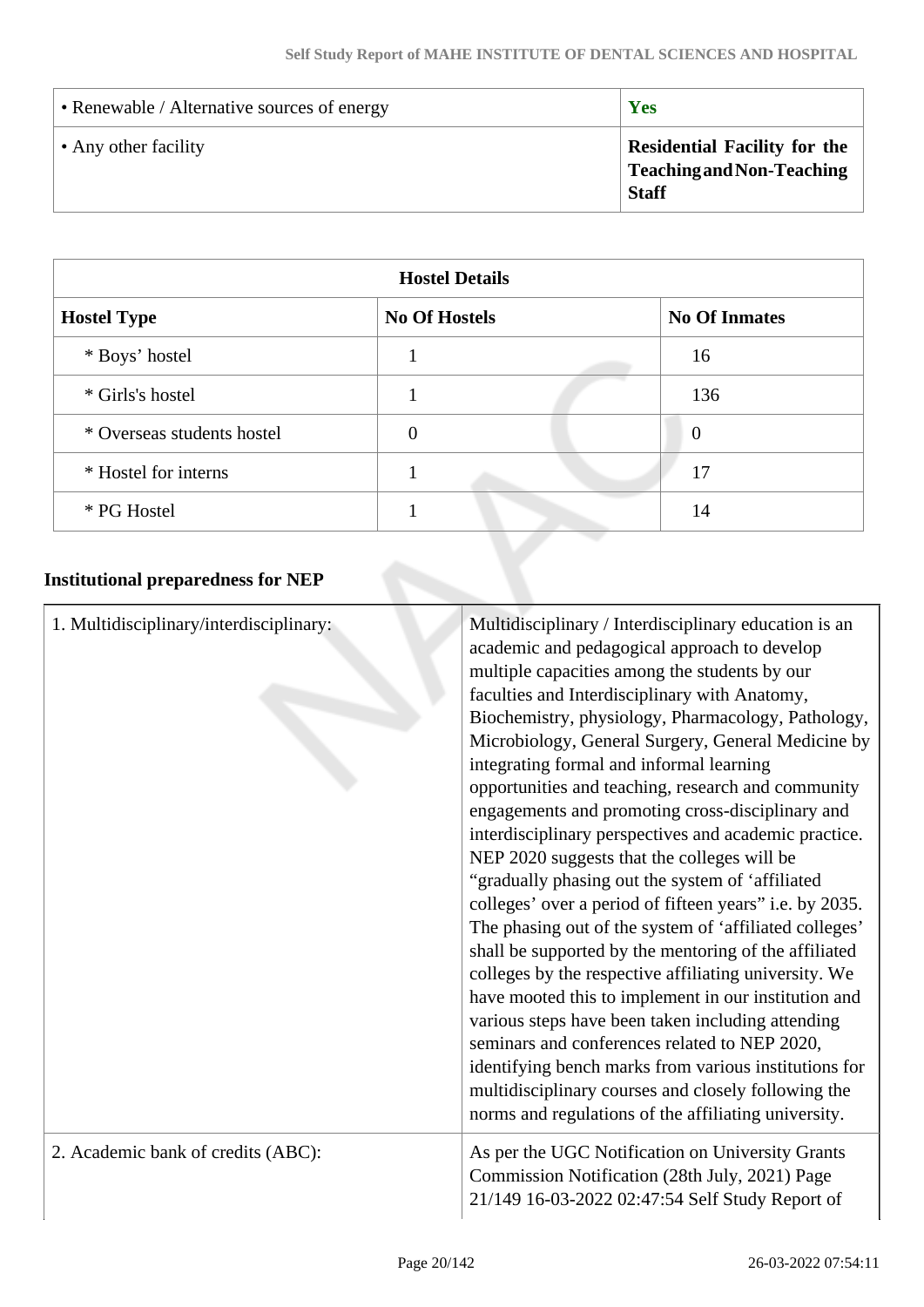|                                                                                                                          | ADHIPARASAKTHI DENTAL COLLEGE AND<br>HOSPITAL "Academic Bank Account" means an<br>individual account with the Academic Bank of<br>Credits opened and operated by a student. Self-Study<br>Report of Adhiparasakthi Dental College and<br>Hospital credits earned by the Student from course(s)<br>of study are deposited, recognised, maintained,<br>accumulated, transferred, validated or redeemed for<br>the purposes of the award of<br>degree/diploma/certificates etc. by an awarding<br>institution. Academic Bank of Credits is essentially a<br>credit-based, and highly flexible, student-centric<br>facility. Our institution has been in the process of<br>getting approval to apply for registration with<br>Academic Bank of Credits from statutory authorities<br>such as Governing Council, Academic Council and<br>university authorities. Courses undergone by the<br>students through the online modes through National<br>Schemes like SWAYAM, NPTEL, V-Lab etc. or of<br>any specified university, shall also be considered for<br>credit transfer and credit accumulation. |
|--------------------------------------------------------------------------------------------------------------------------|--------------------------------------------------------------------------------------------------------------------------------------------------------------------------------------------------------------------------------------------------------------------------------------------------------------------------------------------------------------------------------------------------------------------------------------------------------------------------------------------------------------------------------------------------------------------------------------------------------------------------------------------------------------------------------------------------------------------------------------------------------------------------------------------------------------------------------------------------------------------------------------------------------------------------------------------------------------------------------------------------------------------------------------------------------------------------------------------------|
| 3. Skill development:                                                                                                    | Integrating Dental education with general education<br>is the most promising way to provide for holistic<br>development of the students, equipping them with<br>knowledge, skills and competencies which would<br>prepare them for life and work. We have identified to<br>collaborate with industries for internship to expose<br>the students to the work environment and get the<br>experience of hands-on practice. We are in the<br>process of developing some bridge courses of varying<br>duration depending on the pre-requirements of the<br>course a student intends to move horizontally.                                                                                                                                                                                                                                                                                                                                                                                                                                                                                             |
| 4. Appropriate integration of Indian Knowledge<br>system (teaching in Indian Language, culture, using<br>online course): | The NEP document elaborates on the cultural and<br>knowledge heritage of India, the importance of Indian<br>Philosophy in the renewed perception and influence<br>on the world events, the importance of the<br>Multilanguage- multicultural background of the<br>country and the necessity for revitalizing these realms<br>for the betterment of the country and the world. This<br>strategy calls for a paradigm shift in our immediate<br>past educational system (which, in general opinion,<br>has devalued the Indian traditional knowledge). Self<br>Study Report of Adhiparasakthi Dental College and<br>Hospital 'Indian Constitution and Traditional<br>Knowledge' for all the UG and PG students. To<br>augment the lectures in the class room, standard text<br>books on Indian Constitution and Cultural heritage of                                                                                                                                                                                                                                                               |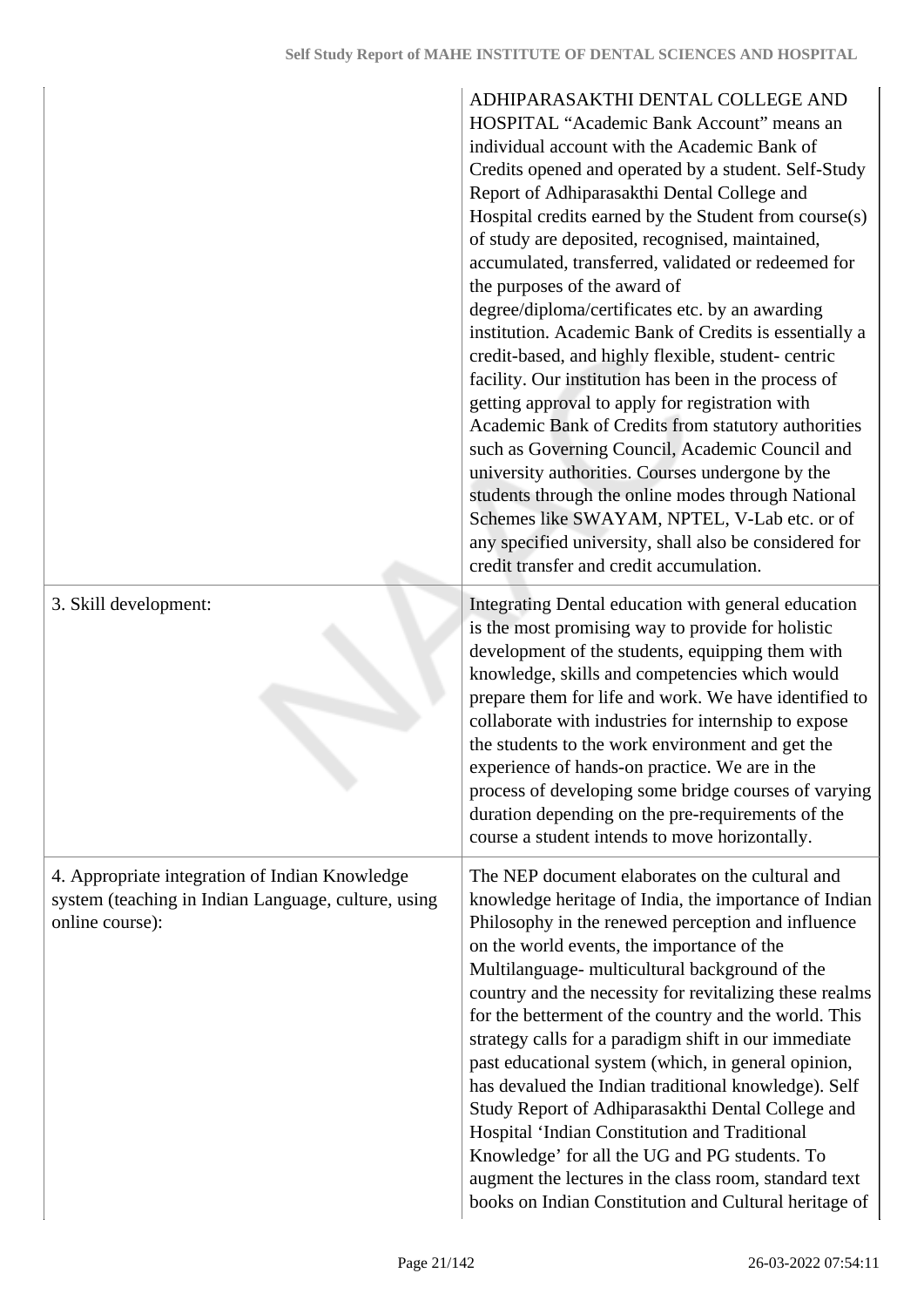|                                            | India have been given to the students through the<br>Page 22/149 16-03-2022 02:47:54 Self Study Report<br>of ADHIPARASAKTHI DENTAL COLLEGE AND<br>HOSPITAL efforts from co-curricular competitions.                                                                                                                                                                                                                                                                                                                                                                                                                                                                                                                                                                                                                                                                                                                                                                                                                                                                                                                                                          |
|--------------------------------------------|--------------------------------------------------------------------------------------------------------------------------------------------------------------------------------------------------------------------------------------------------------------------------------------------------------------------------------------------------------------------------------------------------------------------------------------------------------------------------------------------------------------------------------------------------------------------------------------------------------------------------------------------------------------------------------------------------------------------------------------------------------------------------------------------------------------------------------------------------------------------------------------------------------------------------------------------------------------------------------------------------------------------------------------------------------------------------------------------------------------------------------------------------------------|
| 5. Focus on Outcome based education (OBE): | The outcomes of learning are clearly provided in the<br>syllabus of each program. The details are made<br>known to the students by the respective faculties.<br>Faculty are aware of the learning outcomes because<br>they are involved in the preparation of syllabus and in<br>case of new faculty they understand the learning<br>objective while discussing with his / her colleagues<br>and are always given Orientation/Refresher Courses<br>through the Faculty Development Programs, Skill<br>development is given importance where ever<br>required. Percentage of hours allotted to theory and<br>skill varies with subjects' experiential learning<br>requirement. The Clinical objectives are specified in<br>the log book / syllabus for the student and<br>encouraged to full fill. The learning outcome<br>intended through the above approaches are assessed<br>through the evaluation methods adopted. Formative<br>assessments provide additional support indicators for<br>slow learners. Advanced learners are given<br>opportunity to stand apart in their performance by<br>answering questions which are beyond must know<br>aspects. |
| 6. Distance education/online education:    | Learning to partly classroom partly online<br>TeachingLearning. There is a perceptible change in<br>the modes of the Teaching-Learning. All over the<br>world there is a significant shift from all class room<br>teaching to online education. On Adhiparasakthi<br>Dental College and Hospital, we encourage our<br>students and faculty to register and write<br>examinations under SWAYAMNPTEL for several<br>years. Under our autonomous system, necessary<br>approvals have been obtained to include the Credit<br>Transfer Scheme to our students. Thus, the credits<br>earned from SWAYAM-NPTEL are considered as<br>replacements of elective courses. The list of such<br>courses, are approved by the chairperson before the<br>beginning of the semester so that students register for<br>those courses which are relevant for that particular<br>curriculum and not repetitive/duplicative in nature.<br>This doubly benefits the students to acquire skills<br>required by the industry and also a favorable career<br>opportunity.                                                                                                             |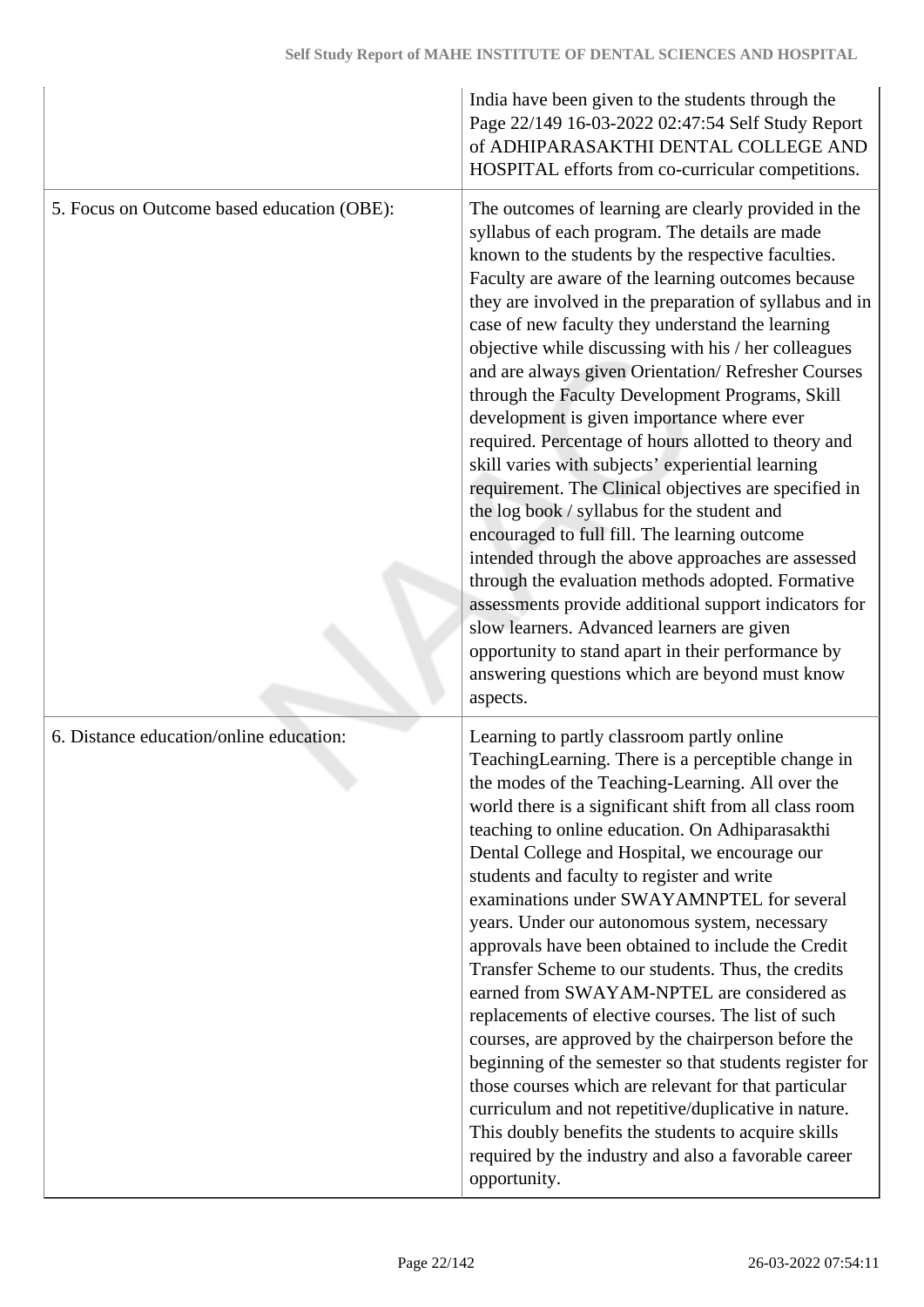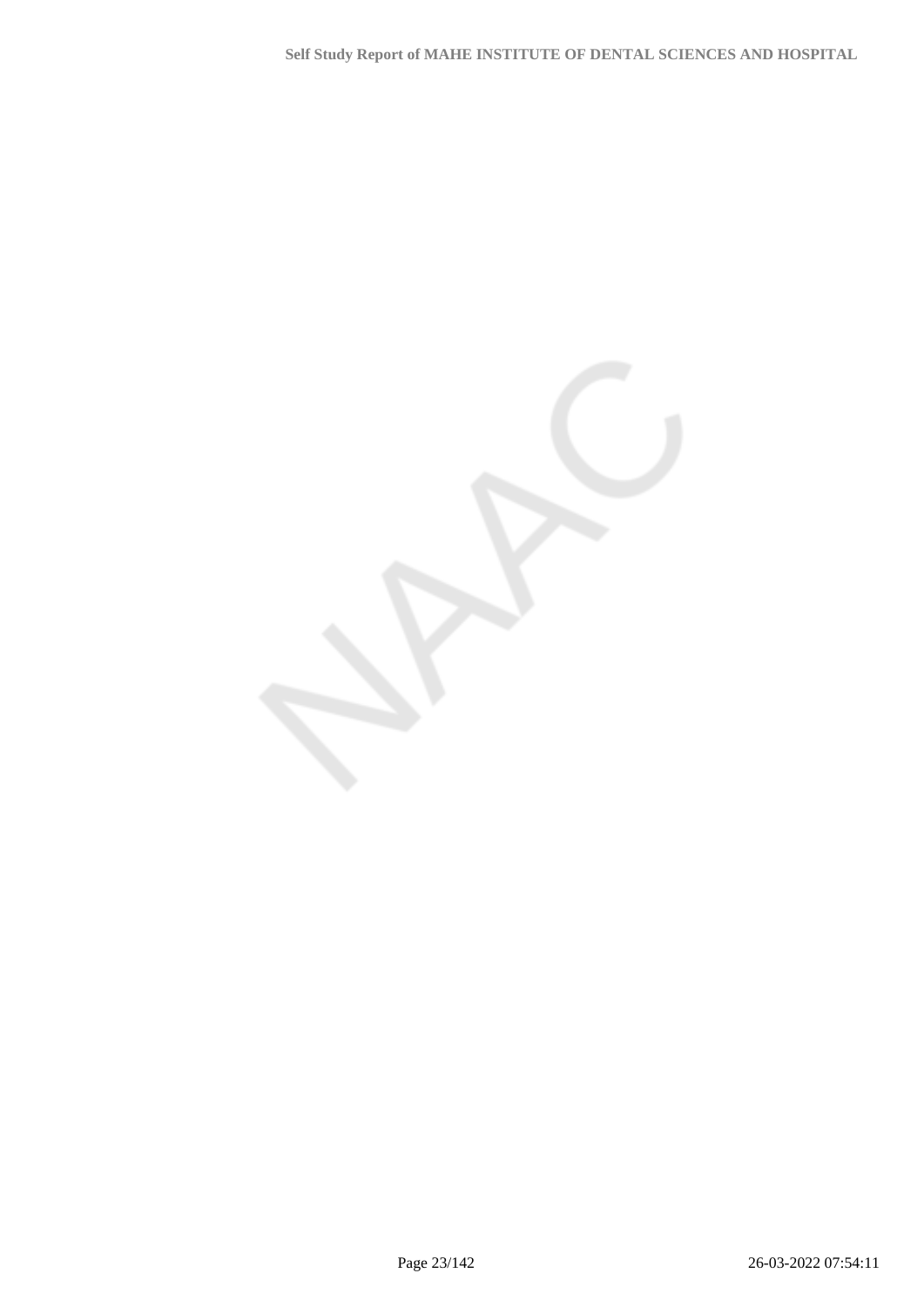## **Extended Profile**

### **1 Students**

#### **1.1**

#### **Number of students year-wise during the last five years**

| 2020-21<br>2019-20<br>2018-19                       |     |     |                      | 2017-18    | 2016-17 |  |  |
|-----------------------------------------------------|-----|-----|----------------------|------------|---------|--|--|
| 470                                                 | 521 | 510 |                      | 542<br>564 |         |  |  |
| File Description                                    |     |     | Document             |            |         |  |  |
| Institutional data in prescribed format (Data templ |     |     | <b>View Document</b> |            |         |  |  |

#### **1.2**

#### **Number of outgoing / final year students year-wise during the last five years**

| 2020-21<br>2019-20<br>2018-19                       |     |     |  | 2017-18              | 2016-17 |  |  |
|-----------------------------------------------------|-----|-----|--|----------------------|---------|--|--|
| 108                                                 | 107 | 100 |  | 106                  | 107     |  |  |
| <b>File Description</b>                             |     |     |  | Document             |         |  |  |
| Institutional data in prescribed format (Data templ |     |     |  | <b>View Document</b> |         |  |  |

#### **1.3**

#### **Number of first year Students admitted year-wise in last five years.**

| 2019-20<br>2020-21<br>2018-19                       |  |  | 2017-18              |  | 2016-17 |  |  |
|-----------------------------------------------------|--|--|----------------------|--|---------|--|--|
| 113<br>113<br>87                                    |  |  | 91                   |  | 106     |  |  |
| <b>File Description</b>                             |  |  | Document             |  |         |  |  |
| Institutional data in prescribed format (Data templ |  |  | <b>View Document</b> |  |         |  |  |

### **2 Teachers**

#### **2.1**

#### **Number of full time teachers year-wise during the last five years**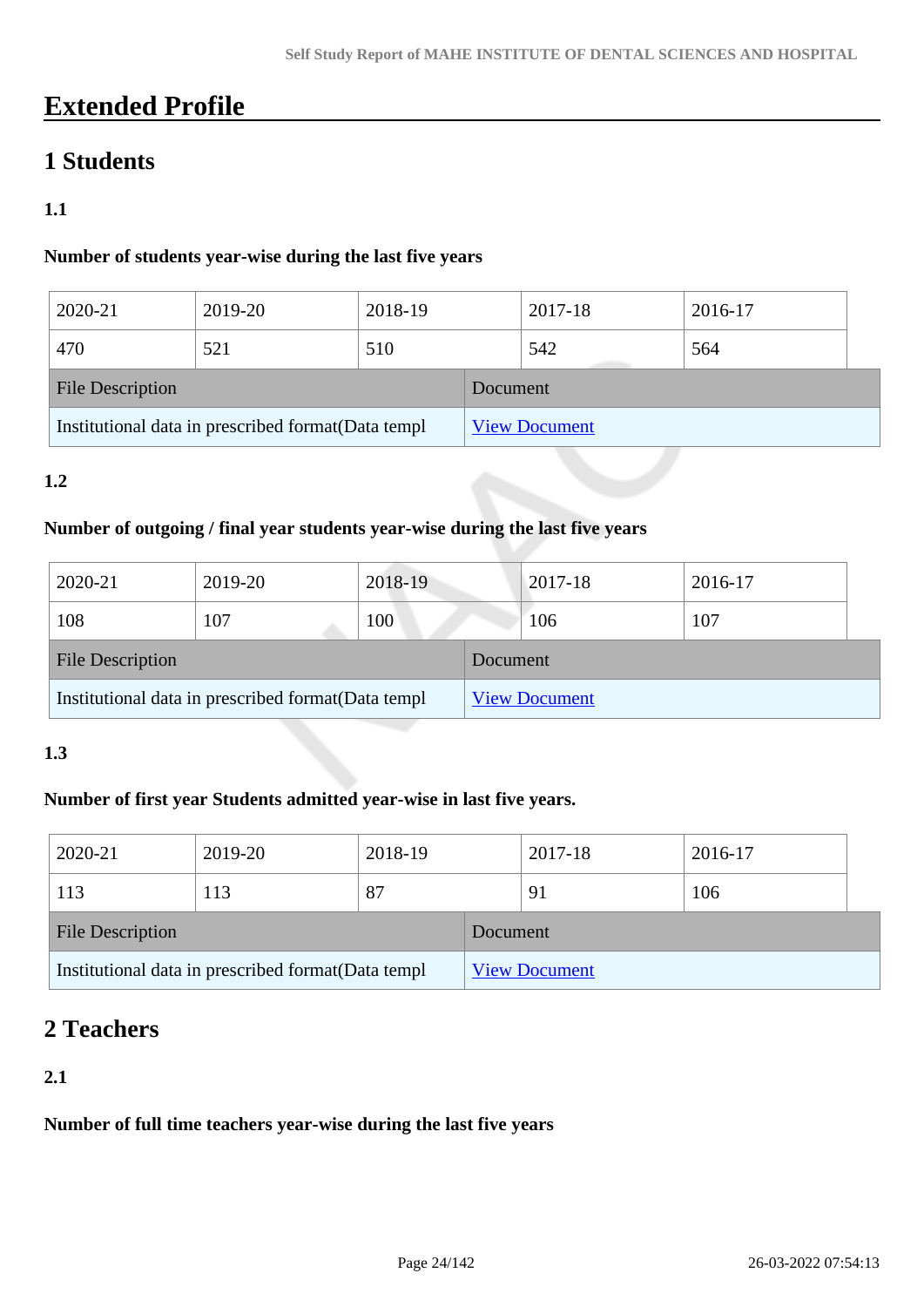| 2020-21                                             | 2019-20 | 2018-19 |                      | 2017-18<br>2016-17 |  |  |  |
|-----------------------------------------------------|---------|---------|----------------------|--------------------|--|--|--|
| 104                                                 | 98      | 83      |                      | 96<br>111          |  |  |  |
| <b>File Description</b>                             |         |         | Document             |                    |  |  |  |
| Institutional data in prescribed format (Data templ |         |         | <b>View Document</b> |                    |  |  |  |

#### **2.2**

#### **Number of sanctioned posts year-wise during the last five years**

| 2020-21<br>2019-20<br>2018-19                       |    | 2017-18<br>2016-17 |                      |     |    |  |  |
|-----------------------------------------------------|----|--------------------|----------------------|-----|----|--|--|
| 104                                                 | 98 | 83                 |                      | 111 | 96 |  |  |
| <b>File Description</b>                             |    |                    | Document             |     |    |  |  |
| Institutional data in prescribed format (Data templ |    |                    | <b>View Document</b> |     |    |  |  |

## **3 Institution**

#### **3.1**

#### **Total Expenditure excluding salary year-wise during the last five years ( INR in Lakhs)**

| 2019-20<br>2018-19<br>2020-21                       |     | 2017-18<br>2016-17 |                      |        |        |  |
|-----------------------------------------------------|-----|--------------------|----------------------|--------|--------|--|
| 272.32                                              | 494 | 460.94             |                      | 423.25 | 401.81 |  |
| <b>File Description</b>                             |     |                    | Document             |        |        |  |
| Institutional data in prescribed format (Data templ |     |                    | <b>View Document</b> |        |        |  |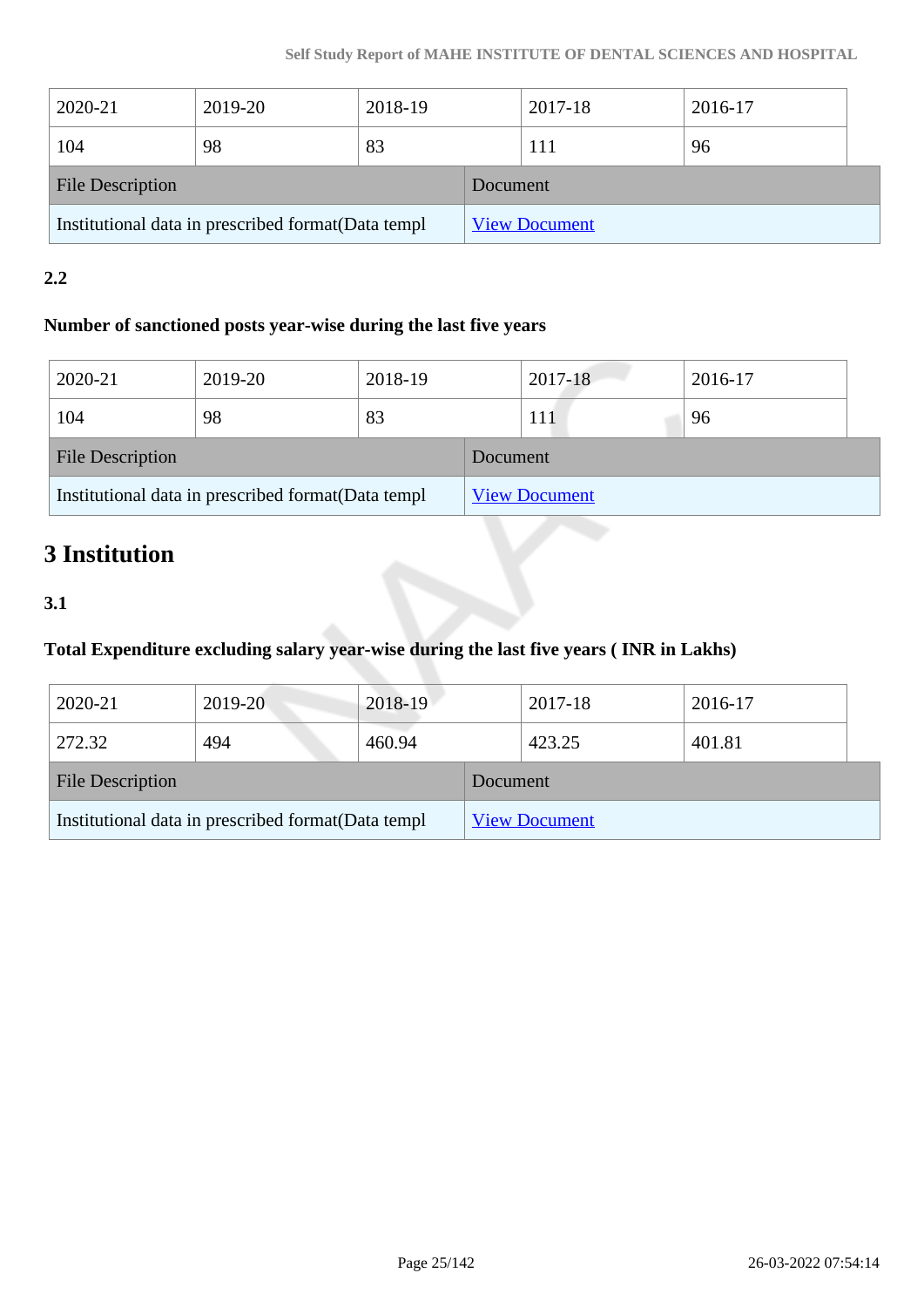## **4. Quality Indicator Framework(QIF)**

### **Criterion 1 - Curricular Aspects**

#### **1.1 Curricular Planning and Implementation**

 **1.1.1 The Institution ensures effective curriculum planning, delivery and evaluation through a well defined process as prescribed by the respective regulatory councils and the affiliating University.**

**Response:** 

#### **ACADEMIC COMMITTEE**:

 As per the current guidelines from the Dental Council of India, The institute ensures 100% compliance to the effective conduct of both Theory and clinical sessions across the period of five years both in the number of sessions and quality of conducting the classes by adopting different methods of teaching. The academic committee prepares the delivery planned in such a way that the necessary teaching hours are met comfortably. Adequate revision and curriculum enrichment programs are conducted on a regular basis.

#### **ACADEMIC CALENDAR:**

 The curriculum committee prepares the academic calendar before the commencement of the academic session. The institute academic calendar is prepared in alignment with the university academic calendar. In the calendar, all the continuous internal assessment tests, clinical postings, university exam dates, sports day, and other important dates are marked.

#### **LESSON PLAN:**

 The lesson plan is prepared by the faculty who teaches the particular course. As per the lesson plan curriculum is delivered. These lesson plans are displayed on the notice boards of respective lecture halls for the benefit of students. Practical schedules for the pre-clinical work are designed for the complete academic year in sequence following the exercises as per the curriculum described by DCI. Specialty wise Clinical manuals and record books are designed to guide and monitor the student's work (preclinical work and treatments rendered) and to assess the progress of each student.

#### **CO-CURRICULAR ACTIVITIES:**

 The postgraduate curriculum delivery is also planned specialty-wise at the beginning of the academic year. A timetable is formulated by each department HOD according to the DCI curriculum. The PG students have to attend seminars, journal clubs & clinical cases which have to be completed each year. Undergraduate and Postgraduate Students are encouraged to attend Conferences and Workshops and present scientific papers, posters, and table clinics. Postgraduate students are encouraged to publish research articles in reputed journals as prescribed by DCI. Multi-disciplinary / Interdisciplinary clinical case discussions are held as and when required to discuss the treatment plan. A session on pedagogy is conducted to help improve their presentation and communication skills. Postgraduate students are posted to Medical Hospitals and to Oncology centers at Thalassery.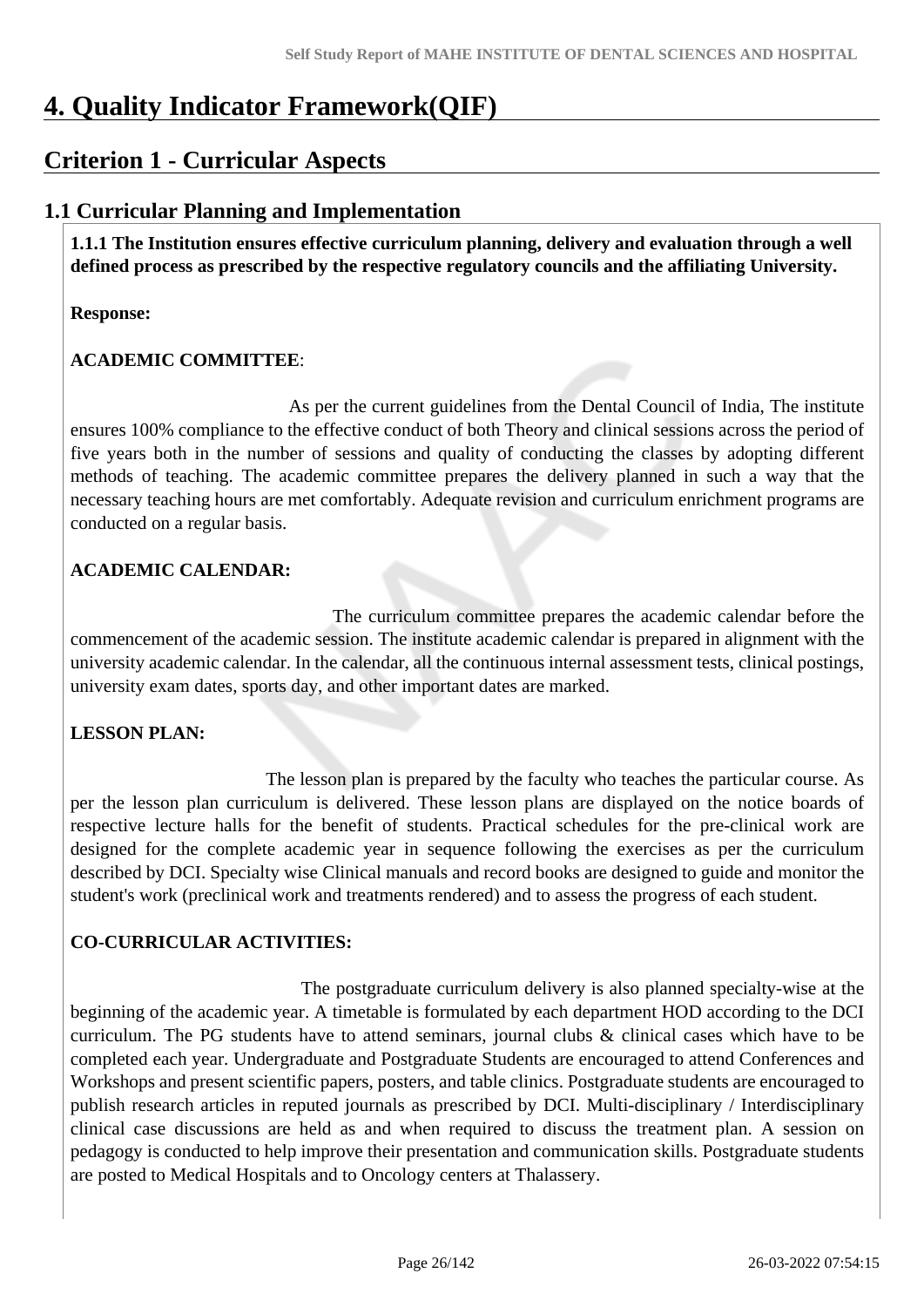#### **CURRICULUM DELIVERY EVALUATION:**

 To ensure effective monitoring of the curriculum, periodic meetings are conducted at the department level and necessary follow-ups are taken. This process is evaluated for its effectiveness based on the input of the Heads of all Departments and if warranted additional lectures and practical/clinical hours are granted.

# **EVALUATION:**

#### **INTERNAL EXAMINATION**

 Three internal examinations for UG students are conducted every academic year according to the academic calendar. The average of the best two internals will be considered for evaluation at end of the academic year. Answer sheets are evaluated by department faculties and the marks are sent to the principal's office and displayed on the notice board. The students are given the evaluated answer scripts. They can peruse it and clarify their doubts. In case of a total mistake, totaling is done. If required, revaluation is done.

| <b>File Description</b>                                                | <b>Document</b>      |
|------------------------------------------------------------------------|----------------------|
| Any additional information                                             | <b>View Document</b> |
| Link for any other relevant information                                | <b>View Document</b> |
| Link for Minutes of the meeting of the college<br>curriculum committee | <b>View Document</b> |

| <b>Other Upload Files</b> |                      |
|---------------------------|----------------------|
|                           | <b>View Document</b> |
|                           | <b>View Document</b> |

 **1.1.2 Percentage of fulltime teachers participating in BoS /Academic Council of Universities during the last five years. (Restrict data to BoS /Academic Council only)**

#### **Response:** 0.82

1.1.2.1 Number of teachers of the Institution participating in BoS/Academic Council of universities yearwise during the last five years

| $2020 - 21$ | 2019-20 | 2018-19 | 2017-18 | 2016-17 |
|-------------|---------|---------|---------|---------|
|             |         |         |         | ν       |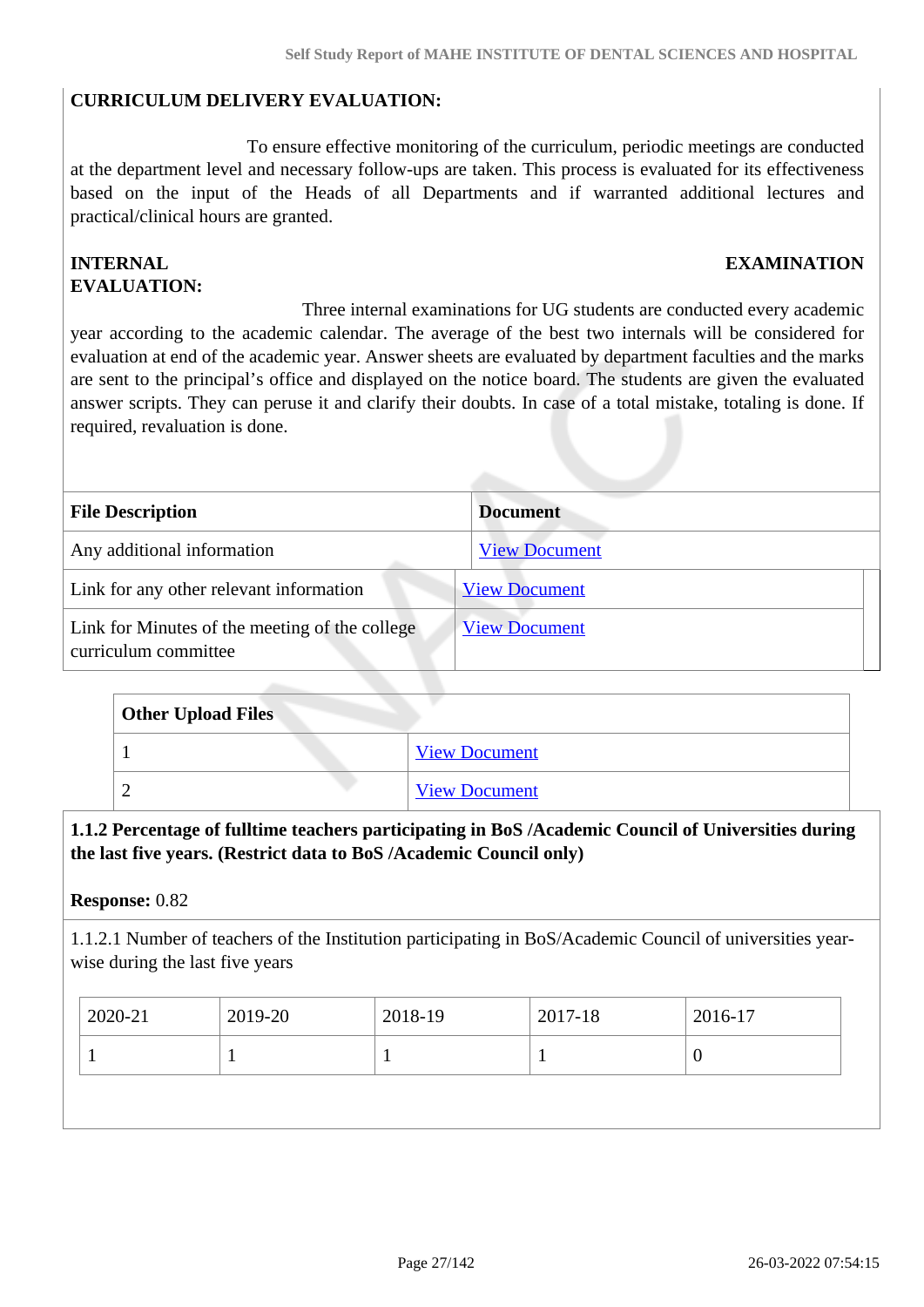| <b>File Description</b>                                                                                           | <b>Document</b>      |
|-------------------------------------------------------------------------------------------------------------------|----------------------|
| Provide scanned copy of nomination letter such BoS<br>and Academic Council From University/<br>Autonomous college | <b>View Document</b> |
| Institutional data in prescribed format                                                                           | <b>View Document</b> |
| Link for additional information                                                                                   | <b>View Document</b> |

#### **1.2 Academic Flexibility**

 **1.2.1 Percentage of inter-disciplinary / inter-departmental courses /training across all the Programmes offered by the College during the last five years** 

**Response:** 71.05

1.2.1.1 Number of inter-disciplinary /inter-departmental courses /training offered during the last five years

Response: 27

1.2.1.2 Number of courses offered by the institution across all programs during the last five years

Response: 38

| <b>File Description</b>                                                                                                                              | <b>Document</b>      |
|------------------------------------------------------------------------------------------------------------------------------------------------------|----------------------|
| Minutes of relevant Academic Council/BoS<br>meetings                                                                                                 | <b>View Document</b> |
| List of Interdisciplinary /interdepartmental courses<br>/training across all the the programmes offered by<br>the University during the last 5 years | <b>View Document</b> |
| Institutional data in prescribed format                                                                                                              | <b>View Document</b> |
| Institutional data in prescribed format                                                                                                              | <b>View Document</b> |
| Link for Additional Information                                                                                                                      | <b>View Document</b> |

#### **1.2.2 Average percentage of students enrolled in subject-related Certificate/ Diploma / Add-on courses as against the total number of students during the last five years**

**Response:** 58.37

1.2.2.1 Number of students enrolled in subject related Certificate or Diploma or Add-on programs yearwise during the last five years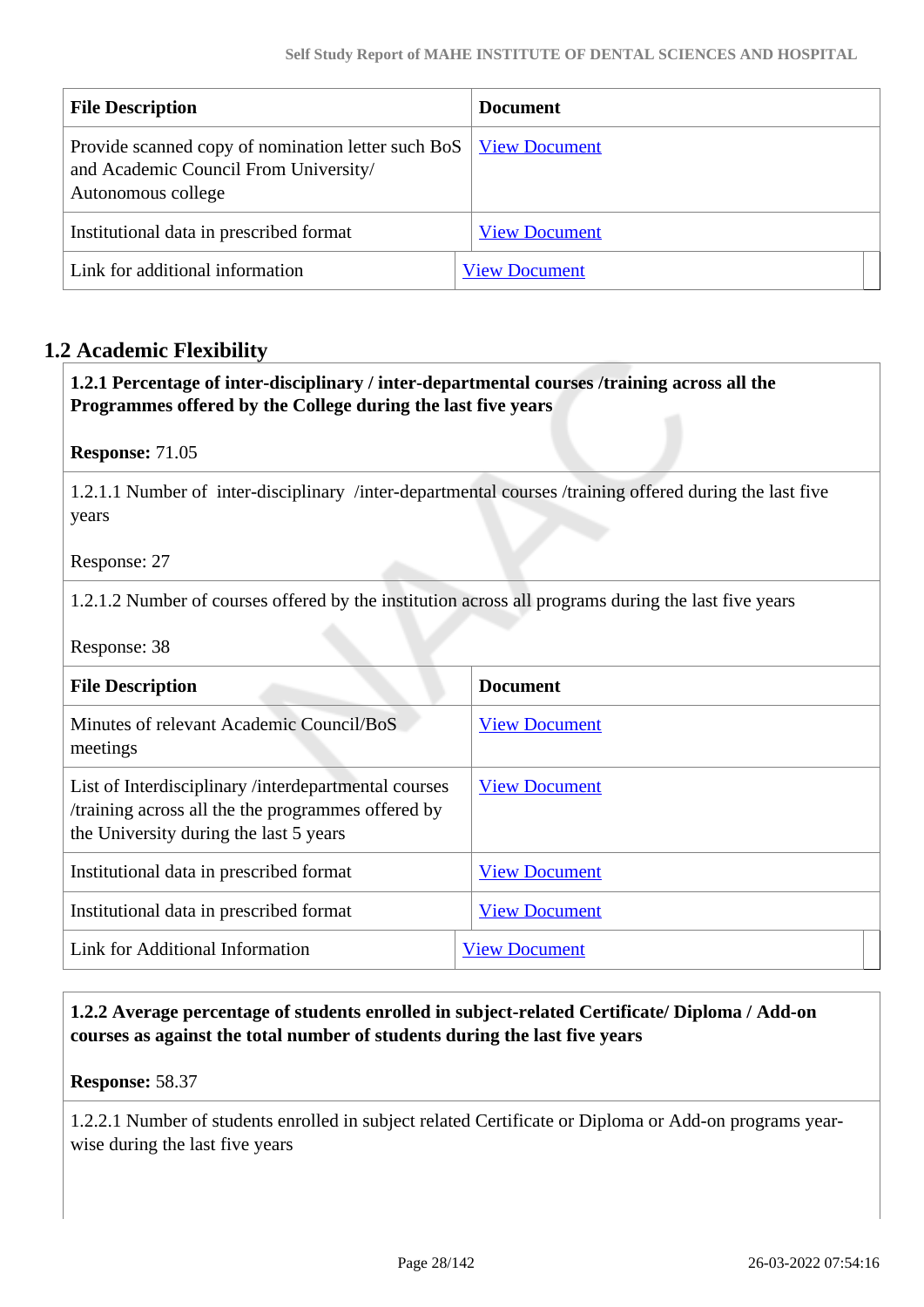| 2020-21<br>2019-20<br>2018-19                                                             |                         |     |                      | 2017-18         | 2016-17              |     |  |
|-------------------------------------------------------------------------------------------|-------------------------|-----|----------------------|-----------------|----------------------|-----|--|
|                                                                                           | 296                     | 275 | 331                  |                 | 325                  | 289 |  |
|                                                                                           |                         |     |                      |                 |                      |     |  |
|                                                                                           |                         |     |                      |                 |                      |     |  |
|                                                                                           | <b>File Description</b> |     |                      | <b>Document</b> |                      |     |  |
| Institutional data in prescribed format                                                   |                         |     |                      |                 | <b>View Document</b> |     |  |
| Details of the students enrolled in subject-related<br>Certificate/Diploma/Add-on courses |                         |     |                      |                 | <b>View Document</b> |     |  |
| Any additional information                                                                |                         |     | <b>View Document</b> |                 |                      |     |  |
| Link for additional information                                                           |                         |     | <b>View Document</b> |                 |                      |     |  |
|                                                                                           |                         |     |                      |                 |                      |     |  |

#### **1.3 Curriculum Enrichment**

 **1.3.1 The Institution integrates cross-cutting issues relevant to gender, environment and sustainability, human values, health determinants, Right to Health and emerging demographic issues and Professional Ethics into the Curriculum as prescribed by the University / respective regulative councils**

**Response:** 

**INTRODUCTION:**

 Mahe Institute of Dental Sciences strongly believes in integrating cross cutting issues relevant to professional ethics, gender, human values, environment, and sustainability with a view to ensure holistic development of the students. The institution provides equal rights and opportunities to all irrespective of gender and religion. The curriculum integrates moral values and professional ethics. The staff members are also sensitized towards these issues. All the departments take efforts in taking care of health and its determinants with relevant information to students regarding gender, equality, environment, sustainability, human values and professional ethics.

#### **PROFESSIONAL ETHICS:**

 Code of conduct and behavior expected from students is communicated on the day of orientation. Various committees like anti -ragging committee, committee for women empowerment, committee for value based learning and personality development, committee for environment conscious and best practices have been formed in the institution .Certain aspects and human and ethical values dealt in detail in various subjects like Oral medicine and radiology, Public Health Dentistry, General medicine, Orthodontics, Conservative Dentistry and Endodontics, Pediatric and Preventive Dentistry and Periodontics.

#### **GENDER EQUALITY:**

Gender equality and equal opportunities for women are necessary in the institution.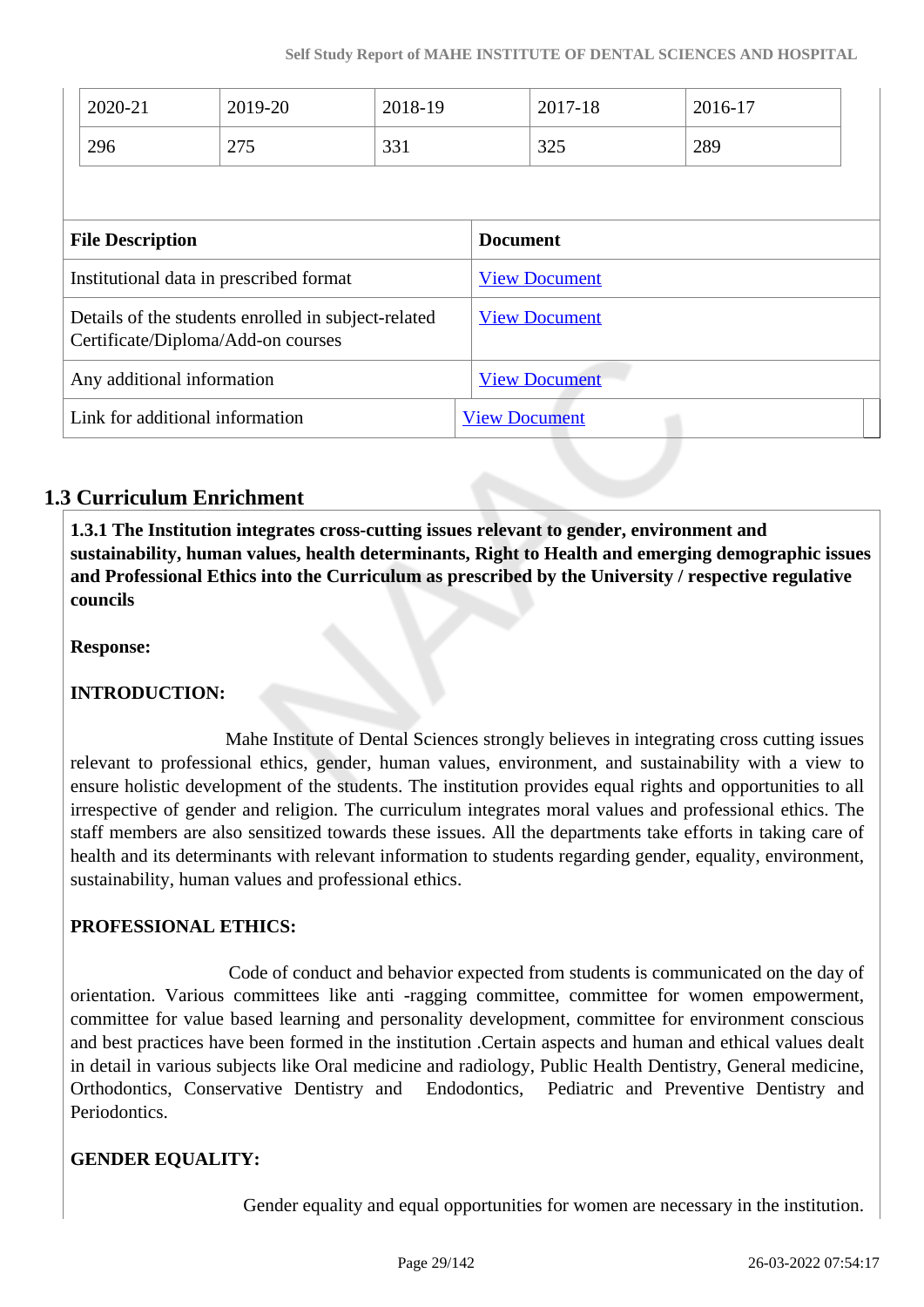Women empowerment committee maintains strictness against any kind of harassment or exploitation against women at the workplace. Meetings are conducted on regular basis and issues are discussed for making a better environment for women. Any issue reported is strictly dealt with. Women's day is celebrated every year to promote gender equality and also to make women aware of their rights. The college promotes gender equity in curriculum and in extracurricular activities for both staff and students.

#### **HUMAN VALUES:**

 Anti ragging committee has been constituted to handle the issues pertaining to ragging and is run by faculties of the institution. The committee remains active and alert throughout to ensure that not a single incidence of ragging creeps in the college or hostel and will adopt such measures as may be necessary to curb the menace of ragging.Any student can lodge a complaint in case of any inconvenient incident.

#### **ENVIRONMENT ISSUES:**

 Environment awareness is inculcated in students .Environment day is celebrated with enthusiasm. Go green initiatives, reduction of plastic use are practiced in the institution. Tree plantation programs have also been initiated.. The college strictly follows government rules for disposal of bio waste. Segregation of waste is done before disposal using the available color coding. Rain water harvesting is available to reutilize the stored rain water for future needs. Waste water recycling is done in the campus which is treated and reused for various purposes. Various programs are conducted to contribute in Swachh Bharath activity and undertake cleanliness drive. The following courses addresses Environment sustainability:- Public Health Dentistry, General Human Anatomy.

#### **HEALTH DETERMINANTS:**

 Issues related to right to health, health determinants and demographic factors affecting health care are incorporated into the curriculum of the course . 'No Tobacco' awareness programs are conducted every year on anti-tobacco day. The following courses address Heath Determinants: - Pediatric & Preventive Dentistry, General Human Physiology, Dental Materials, and Conservative Dentistry & Endodontic.

| <b>File Description</b>                          | <b>Document</b>      |
|--------------------------------------------------|----------------------|
| Link for list of courses with their descriptions | <b>View Document</b> |
| Link for any other relevant information          | <b>View Document</b> |

#### **1.3.2 Number of value-added courses offered during the last five years that impart transferable and life skills.**

#### **Response:** 35

1.3.2.1 Number of value-added courses offered during the last five years that impart transferable and life skills.

Response: 35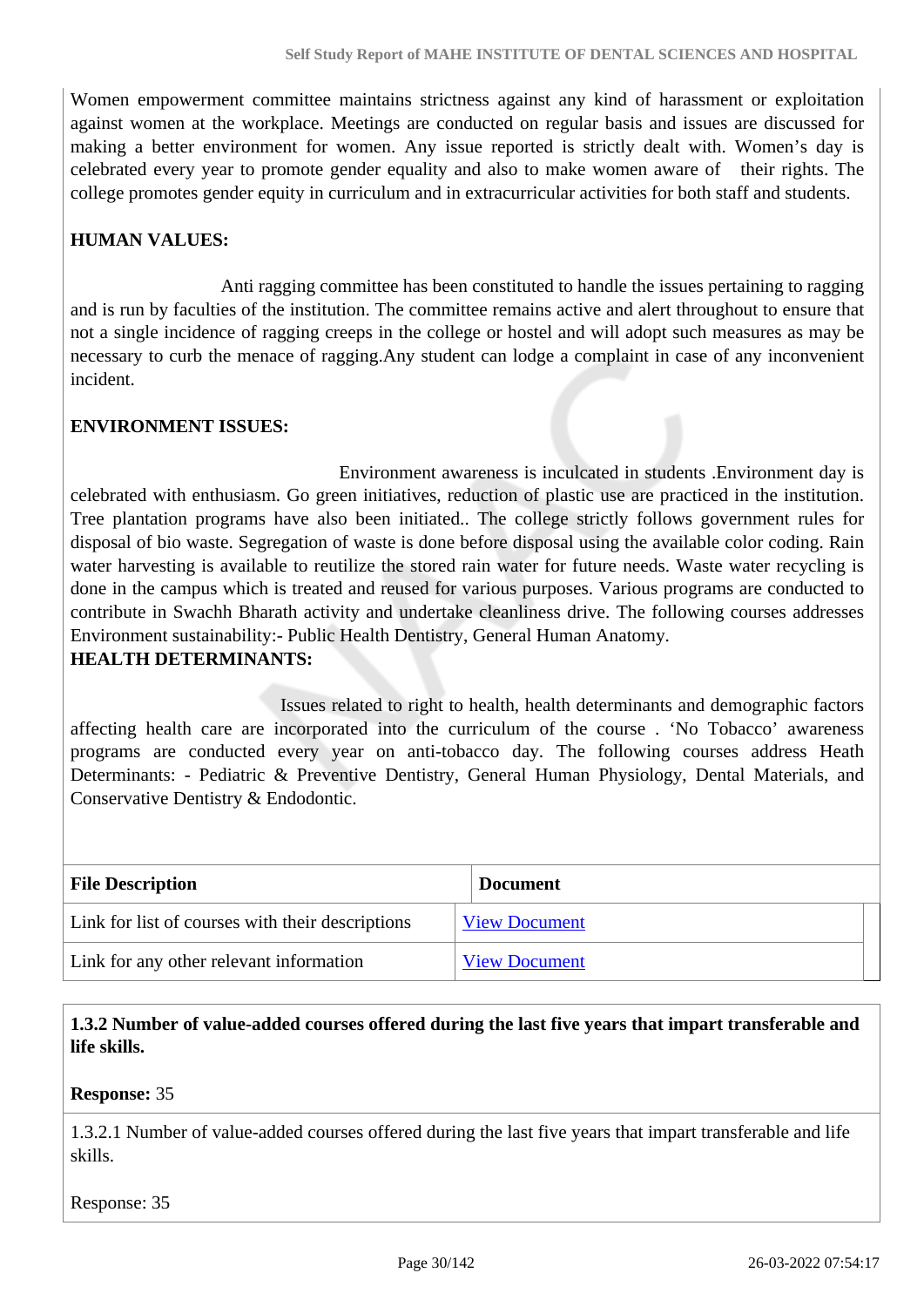| <b>File Description</b>                                            | <b>Document</b>      |
|--------------------------------------------------------------------|----------------------|
| List of-value added courses                                        | <b>View Document</b> |
| Institutional data in prescribed format                            | <b>View Document</b> |
| Brochure or any other document related to value-<br>added course/s | <b>View Document</b> |
| Links for additional information                                   | <b>View Document</b> |

#### **1.3.3 Average percentage of students enrolled in the value-added courses during the last five years**

#### **Response:** 70.41

1.3.3.1 Number of students enrolled in value-added courses offered year-wise during the last five years that impart transferable and life skills

| 2020-21 | 2019-20 | 2018-19 | 2017-18         | 2016-17 |
|---------|---------|---------|-----------------|---------|
| 408     | 501     | 428     | 45 <sup>7</sup> | $47-$   |

| <b>File Description</b>                                    | <b>Document</b>      |
|------------------------------------------------------------|----------------------|
| Institutional data in prescribed format                    | <b>View Document</b> |
| Attendance copy of the students enrolled for the<br>course | <b>View Document</b> |
| Link for additional information                            | <b>View Document</b> |

 **1.3.4 Percentage of students undertaking field visits/Clinical / industry internships/research projects/industry visits/community postings (data for the preceding academic year)**

**Response:** 75.32

1.3.4.1 Number of students undertaking field visits, clinical, industry internships,research projects,industry visits,community postings

Response: 354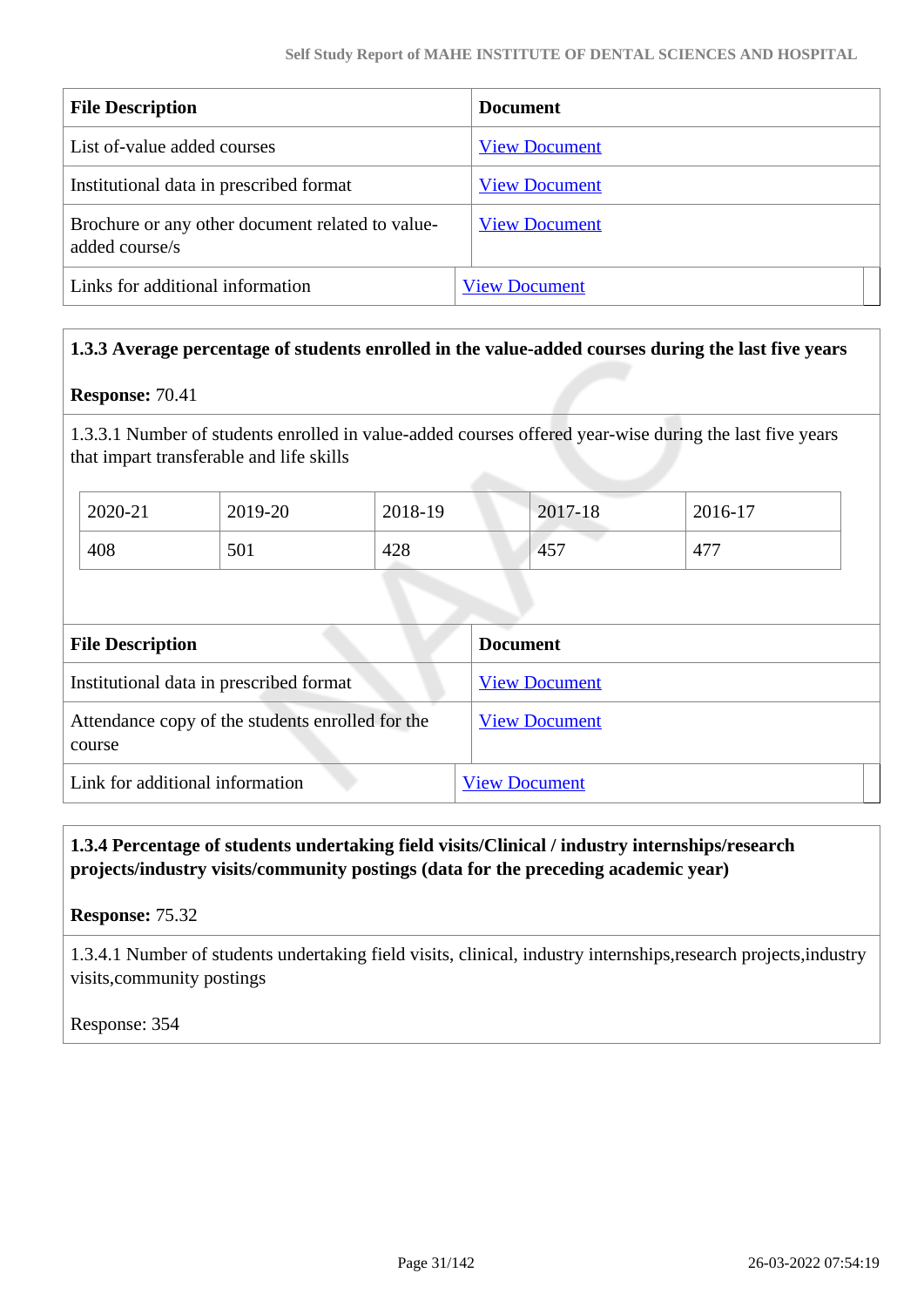| <b>File Description</b>                                                                                                                                                                                            | <b>Document</b>      |
|--------------------------------------------------------------------------------------------------------------------------------------------------------------------------------------------------------------------|----------------------|
| Scanned copy of filed visit report with list of<br>students duly attested by the Head of the institution<br>to be provided                                                                                         | <b>View Document</b> |
| Institutional data in prescribed fomat                                                                                                                                                                             | <b>View Document</b> |
| Community posting certificate should be duly<br>certified by the Head of the institution                                                                                                                           | <b>View Document</b> |
| Links to scanned copy of completion certificate of<br>field visits/Clinical / industry internships/research<br>projects/industry visits/community postings from<br>the organization where internship was completed | <b>View Document</b> |

#### **1.4 Feedback System**

 **1.4.1 Mechanism is in place to obtain structured feedback on curricula/syllabi from various stakeholders.Structured feedback received from:**

- **1. Students**
- **2. Teachers**
- **3. Employers**
- **4. Alumni**
- **5. Professionals**

**Response:** A. All of the above

| <b>File Description</b>                                                                                                           | <b>Document</b>      |
|-----------------------------------------------------------------------------------------------------------------------------------|----------------------|
| Stakeholder feedback reports as stated in the<br>minutes of meetings of the College Council /IQAC/<br><b>Curriculum Committee</b> | <b>View Document</b> |
| Sample filled in Structured Feedback to be provided<br>by the institution for each category claimed in SSR                        | <b>View Document</b> |
| Institutional data in prescribed format                                                                                           | <b>View Document</b> |
| Link for additional information                                                                                                   | <b>View Document</b> |

#### **1.4.2 Feedback on curricula and syllabi obtained from stakeholders is processed in terms of:**

**Response:** A. Feedback collected, analysed and action taken on feedback besides such documents made available on the institutional website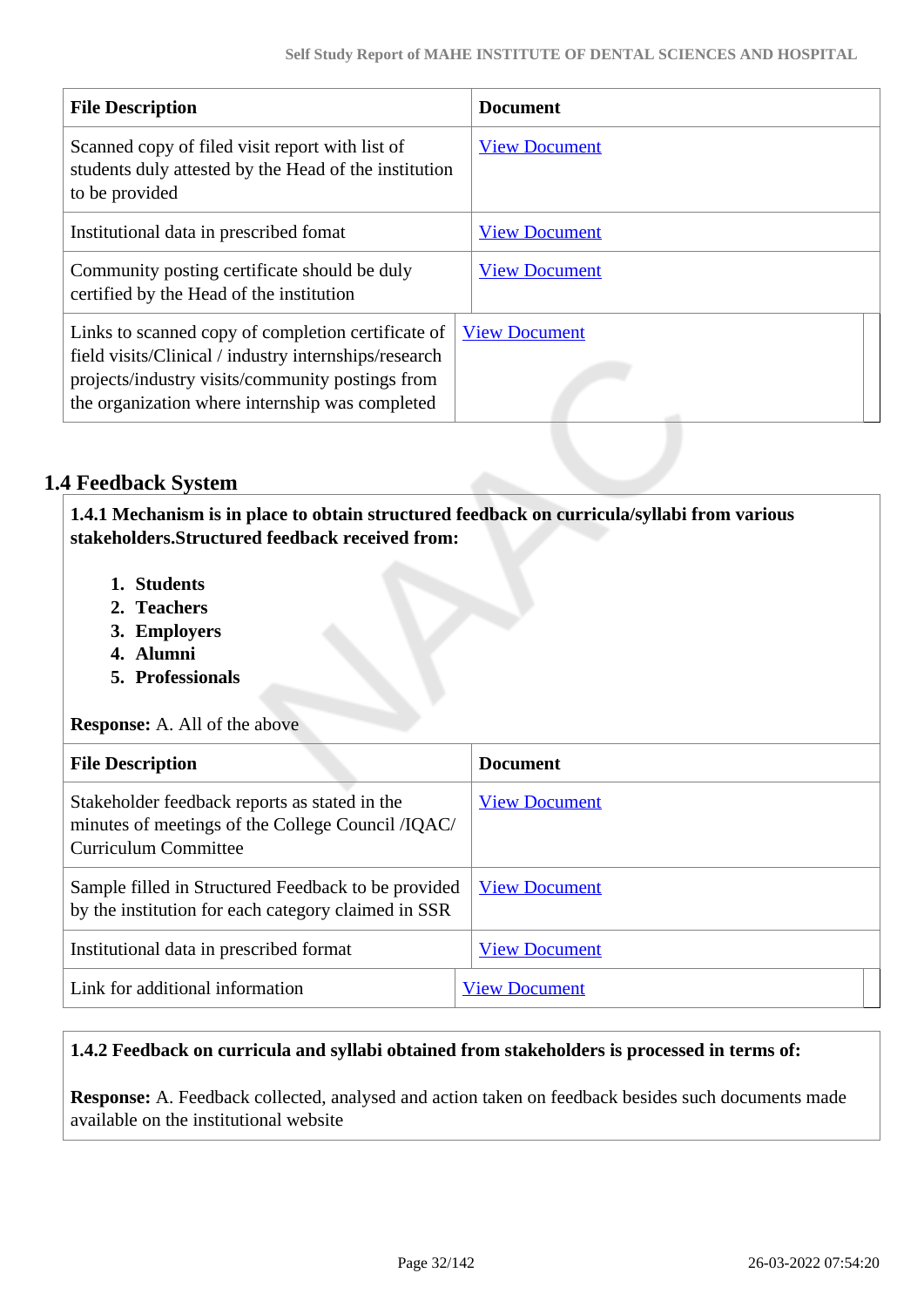| <b>File Description</b>                                                                                                             | <b>Document</b>      |
|-------------------------------------------------------------------------------------------------------------------------------------|----------------------|
| Stakeholder feedback report                                                                                                         | <b>View Document</b> |
| Institutional data in prescribed format                                                                                             | <b>View Document</b> |
| Action taken report of the Institution on feedback<br>report as minuted by the Governing Council,<br>Syndicate, Board of Management | <b>View Document</b> |
| Link for additional information                                                                                                     | <b>View Document</b> |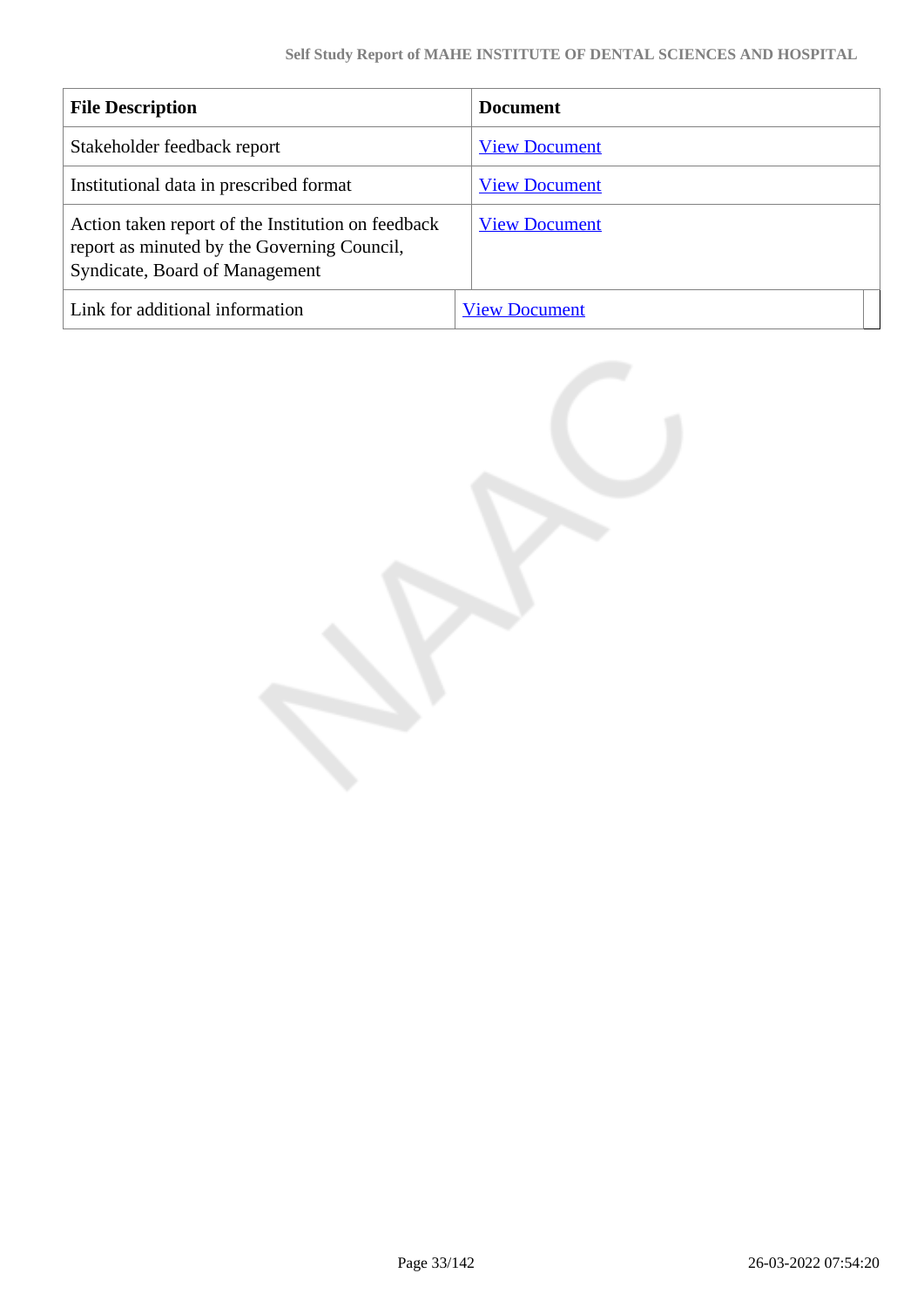### **Criterion 2 - Teaching-learning and Evaluation**

#### **2.1 Student Enrollment and Profile**

 **2.1.1 Due consideration is given to equity and inclusiveness by providing reservation of seats to all categories during the admission process. Average percentage of seats filled against seats reserved for various categories as per applicable reservation policy during the last five years**

#### **Response:** 100

2.1.1.1 Number of students admitted from the reserved categories as per GOI or State Government norms year-wise during last five years

| 2020-21 | 2019-20 | 2018-19 | 2017-18 | 2016-17 |
|---------|---------|---------|---------|---------|
| 38      | 38      | 38      | 38      | 38      |

2.1.1.2 Number of seats earmarked for reserved categories as per GOI or State Govt. norms year-wise during the last five years

| 2020-21 | 2019-20 | 2018-19 | $2017 - 18$    | 2016-17 |
|---------|---------|---------|----------------|---------|
| 38      | 38      | 38      | $\gamma$<br>эo | 38      |

| <b>File Description</b>                                                                                                                                                                        | <b>Document</b>      |
|------------------------------------------------------------------------------------------------------------------------------------------------------------------------------------------------|----------------------|
| Institutional data in prescribed format                                                                                                                                                        | <b>View Document</b> |
| Final admission list published by the HEI                                                                                                                                                      | <b>View Document</b> |
| Copy of letter issued by state govt. or and Central<br>Government (which-ever applicable) Indicating the<br>reserved categories to be considered as per the GO<br>rule (translated in English) | <b>View Document</b> |
| Any additional information                                                                                                                                                                     | <b>View Document</b> |
| Annual Report/BOM report/Admission report duly<br>certified by the Head of the Institution                                                                                                     | <b>View Document</b> |
| Admission extract submitted to the state OBC, SC<br>and ST cell every year.                                                                                                                    | <b>View Document</b> |
| Link for Any other relevant informatio                                                                                                                                                         | <b>View Document</b> |

#### **2.1.2 Average percentage of seats filled in for the various programmes as against the approved**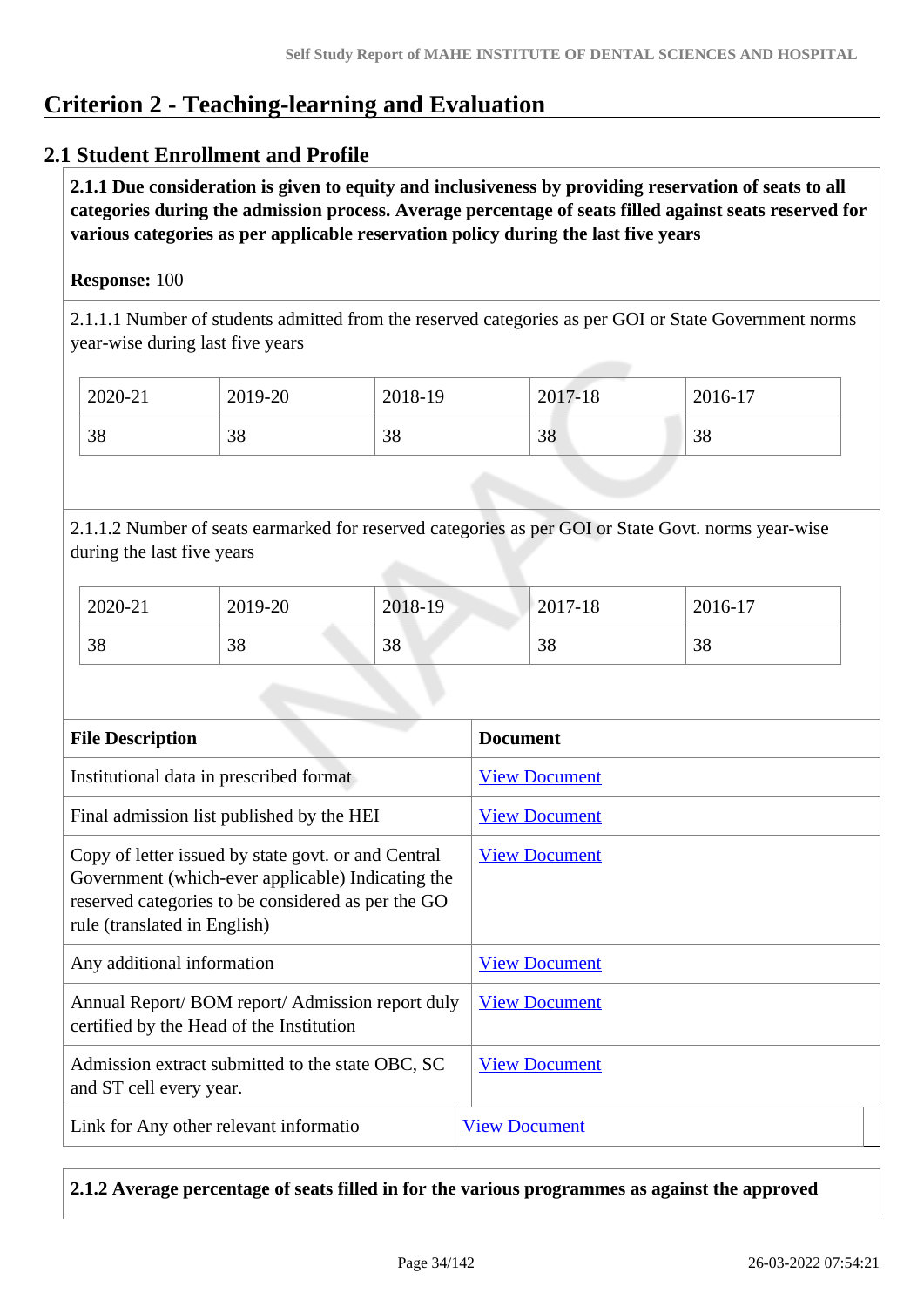#### **intake**

#### **Response:** 88.27

2.1.2.1 Number of seats filled-in for various programmes offered by the College as against the approved intake during the last five years:

| 2020-21 | 2019-20 | 2018-19 | 2017-18             | $2016-17$ |
|---------|---------|---------|---------------------|-----------|
| 113     | 113     | 87      | Q <sub>1</sub><br>╯ | 106       |

#### 2.1.2.2 Number of approved seats for the same programme in that year

| 2020-21 | 2019-20 | 2018-19 | 2017-18 | 2016-17 |
|---------|---------|---------|---------|---------|
| 114     | 116     | 116     | 116     | 116     |

| <b>File Description</b>                                                                                                                                                           | <b>Document</b>      |  |
|-----------------------------------------------------------------------------------------------------------------------------------------------------------------------------------|----------------------|--|
| The details certified by the Head of the Institution<br>clearly mentioning the programs that are not<br>covered under CET and the number of applications<br>received for the same | <b>View Document</b> |  |
| Institutional data in prescribed format                                                                                                                                           | <b>View Document</b> |  |
| Any other relevant information                                                                                                                                                    | <b>View Document</b> |  |

#### **2.1.3 Average percentage of Students admitted demonstrates a national spread and includes students from other states**

#### **Response:** 59.62

2.1.3.1 Number of students admitted from other states year-wise during the last five years

| $2020 - 21$ | 2019-20 | 2018-19 | 2017-18     | 2016-17 |
|-------------|---------|---------|-------------|---------|
| 76<br>67    |         | 60      | $4_{\star}$ | 61      |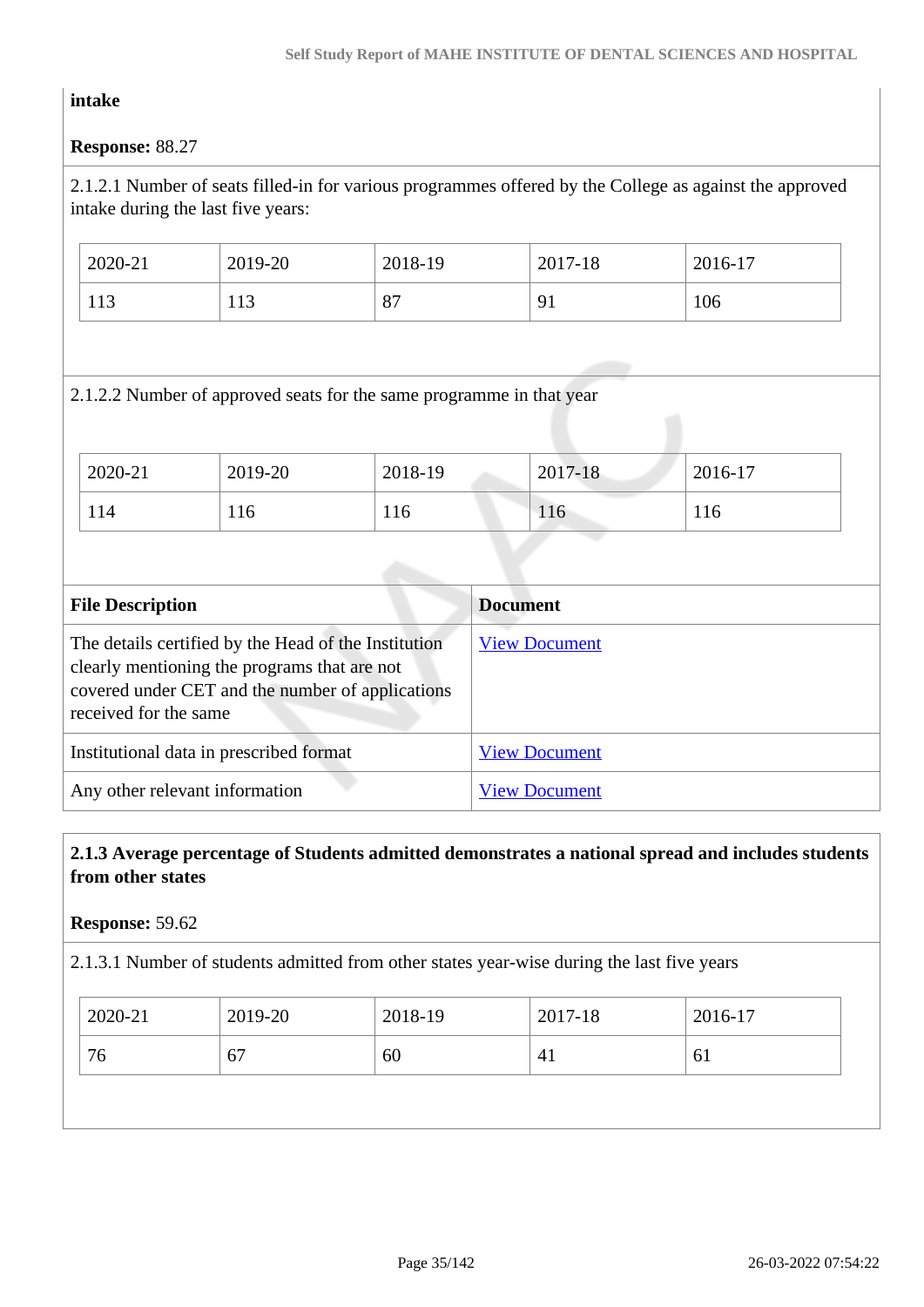| <b>File Description</b>                                                                                                                                                     | <b>Document</b>      |
|-----------------------------------------------------------------------------------------------------------------------------------------------------------------------------|----------------------|
| List of students enrolled from other states year-wise<br>during the last 5 years                                                                                            | <b>View Document</b> |
| Institutional data in prescribed format                                                                                                                                     | <b>View Document</b> |
| E-copies of admission letters of the students<br>enrolled from other states                                                                                                 | <b>View Document</b> |
| Copy of the domicile certificate as part of the from<br>other states and countries and/or Previous<br>degree/Matriculation / HSC certificate from other<br>state or country | <b>View Document</b> |
| Link for additional information                                                                                                                                             | <b>View Document</b> |

#### **2.2 Catering to Student Diversity**

 **2.2.1 The Institution assesses the learning levels of the students, after admission and organises special Programmes for advanced learners and slow performers The Institution:**

- **1.Follows measurable criteria to identify slow performers**
- **2.Follows measurable criteria to identify advanced learners**
- **3.Organizes special programmes for slow performers**
- **4.Follows protocol to measure student achievement**

#### **Response:** A. All of the above

| <b>File Description</b>                                                                                                            | <b>Document</b>      |
|------------------------------------------------------------------------------------------------------------------------------------|----------------------|
| Institutional data in prescribed format                                                                                            | <b>View Document</b> |
| Criteria to identify slow performers and advanced<br>learners and assessment methodology                                           | <b>View Document</b> |
| Consolidated report of special programs for<br>advanced learners and slow learners duly attested by<br>the Head of the Institution | <b>View Document</b> |
| Any other information                                                                                                              | <b>View Document</b> |
| Link for any relevant information                                                                                                  | <b>View Document</b> |

#### **2.2.2 Student - Full- time teacher ratio (data of preceding academic year)**

**Response:** 5:1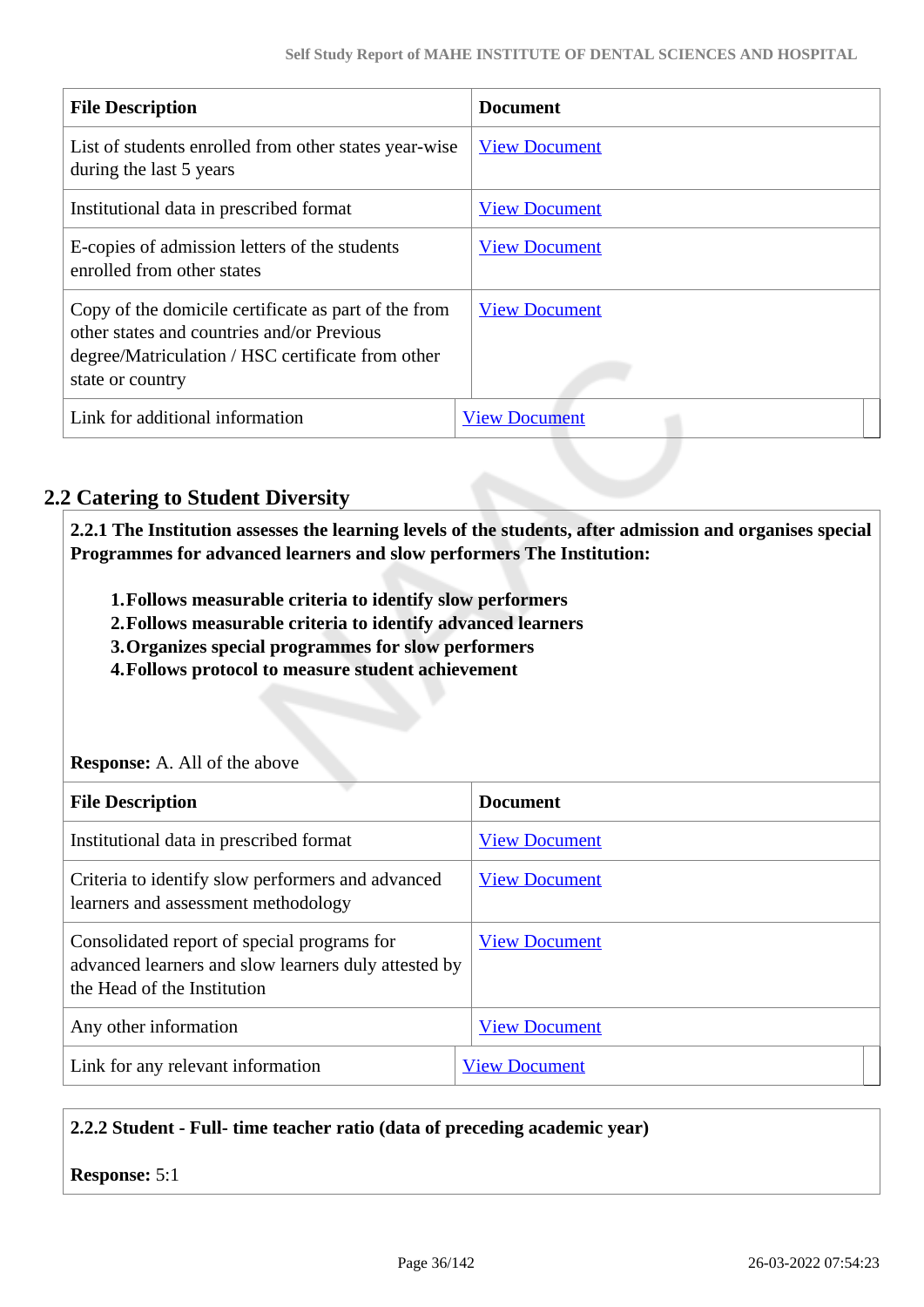| <b>File Description</b>                                                        | <b>Document</b>      |
|--------------------------------------------------------------------------------|----------------------|
| List of students enrolled in the preceding academic<br>year                    | <b>View Document</b> |
| List of full time teachers in the preceding academic<br>year in the University | <b>View Document</b> |
| Institutional data in prescribed format (data<br>Templates)                    | <b>View Document</b> |

 **2.2.3 Institution facilitates building and sustenance of innate talent /aptitude of individual students (extramural activities/beyond the classroom activities such as student clubs, cultural societies, etc)**

**Response:** 

### **INTRODUCTION:**

 MAHE INSTITUTE OF DENTAL SCIENCES AND HOSPITALS considers extramural activities as important as academics. This institute believes that these activities play an important role in giving opportunities to students to take an initiative themselves, to learn teamwork, and cultivate a leadership attitude. Outdoor and indoor activities frame up an individual to improve physical and psychological fitness and to identify, nurture and develop the skills in them. Moreover, recreational activities improve the concentration & grasping capacity of the students

## **EXTRAMURAL ACTIVITIES:**

The following extramural activities are conducted to enhance the innate talent of the students.

- 1. CULTURAL ACTIVITIES
- 2. SPORTS
- 3. SCIENTIFIC CLUB ACTIVITIES
- 4. GYMNASIUM

#### **CULTURAL CLUB:**

 At the beginning of the academic year, a cultural club is formed. It has a coordinator and members. The responsibility of the cultural club is to identify the right student who is having the talent in cultural activities. Students possessing talents in music, arts, acting, and dance are identified and encouraged to practice at the beginning of their academics. They are informed about the various completions held at the university level, national level, and state level. The club informs the students about the various competitions ahead and makes necessary arrangements to participate in the competitions.

**SPORTS CLUB:**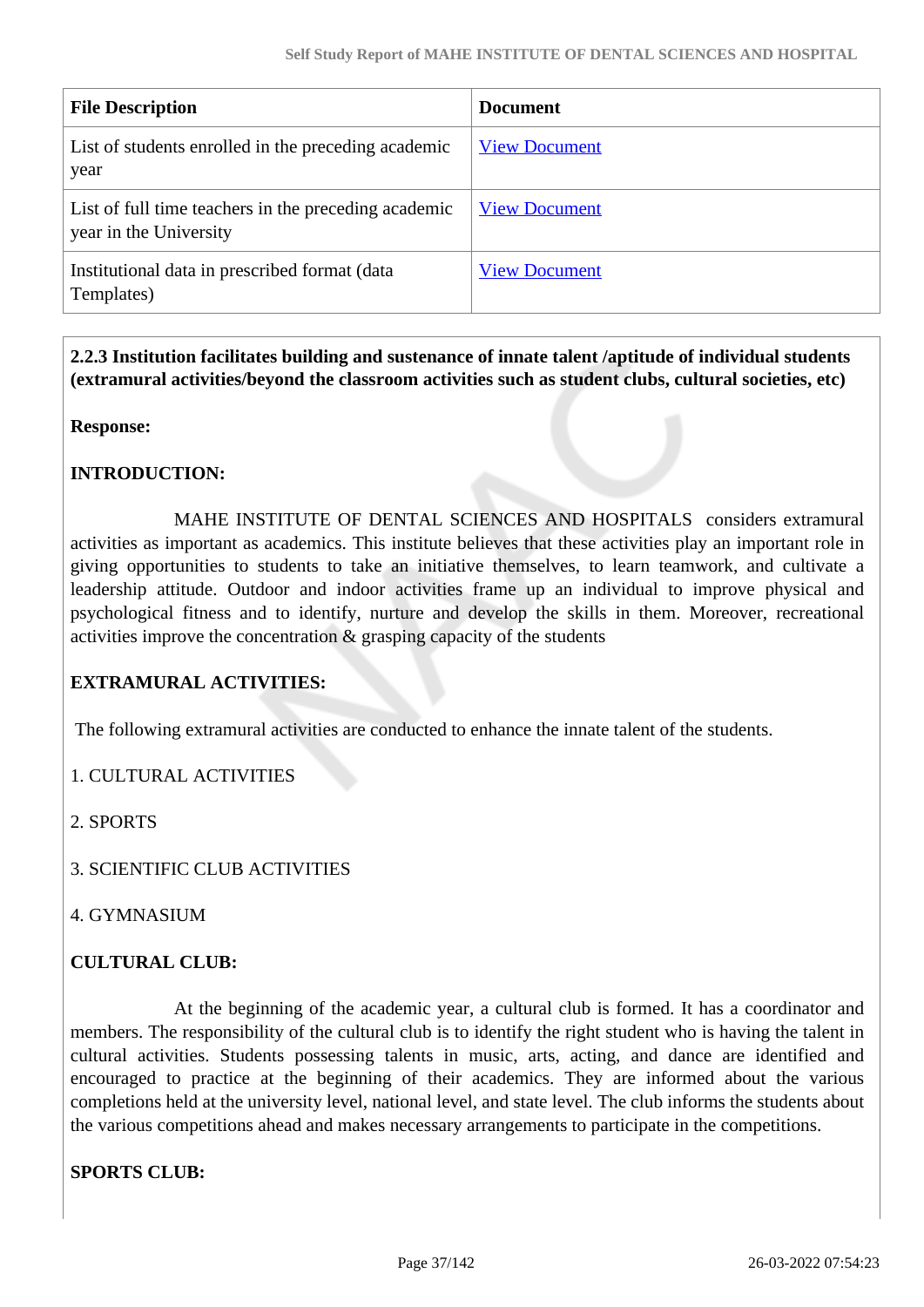The Mahe institute of dental sciences takes great pride in promoting and nurturing the students' talents in sports. Our students are benefitted from the expertise of the Physical Education trainer of our institution. A sports club has been formed to identify the students who are having talent in sports activities and encourage them to participate in various competitions. Games like badminton, volleyball, table tennis, soccer, cricket, basketball, etc. are practiced by students regularly. Students participate in various competitions held at state and national levels.

## **SCIENTIFIC / HEALTH AWARENESS PROGRAMS THROUGH EXTRAMURAL ACTIVITIES:**

 All students and staff members are encouraged wholeheartedly to conduct as well as participate in health awareness and scientific awareness programs on the campus. The students actively participate in a poster presentation, short films, and street play as a part of awareness programs. They are also motivated to present scientific papers and posters at any national/ state level conferences.

## **GYMNASIUM:**

The college also has a well-maintained Gymnasium. Students and faculties are free to use the facilities to increase their physical fitness. The following types of equipment like treadmills, Exercise bikes, etc. are available in the gym.

## **CONCLUSION**:

 The development of a student as a whole is one of the visions of the institution: Entire academic, extramural, sports, and others enable one to attain all dimensions of personal, social, intellectual, emotional, physical, and psychological development. The ultimate goal is "Nurturing them to be a better and healthy human with developed skills for their future endeavors!"

| <b>File Description</b>                   | <b>Document</b>      |
|-------------------------------------------|----------------------|
| Link for Appropriate documentary evidence | <b>View Document</b> |
| Link for any other relevant information   | <b>View Document</b> |

# **2.3 Teaching- Learning Process**

**2.3.1 Student-centric methods are used for enhancing learning experiences by:**

- **Experiential learning**
- **Integrated/interdisciplinary learning**
- **Participatory learning**
- **Problem solving methodologies**
- **Self-directed learning**
- **Patient-centric and Evidence-Based Learning**
- **Learning in the Humanities**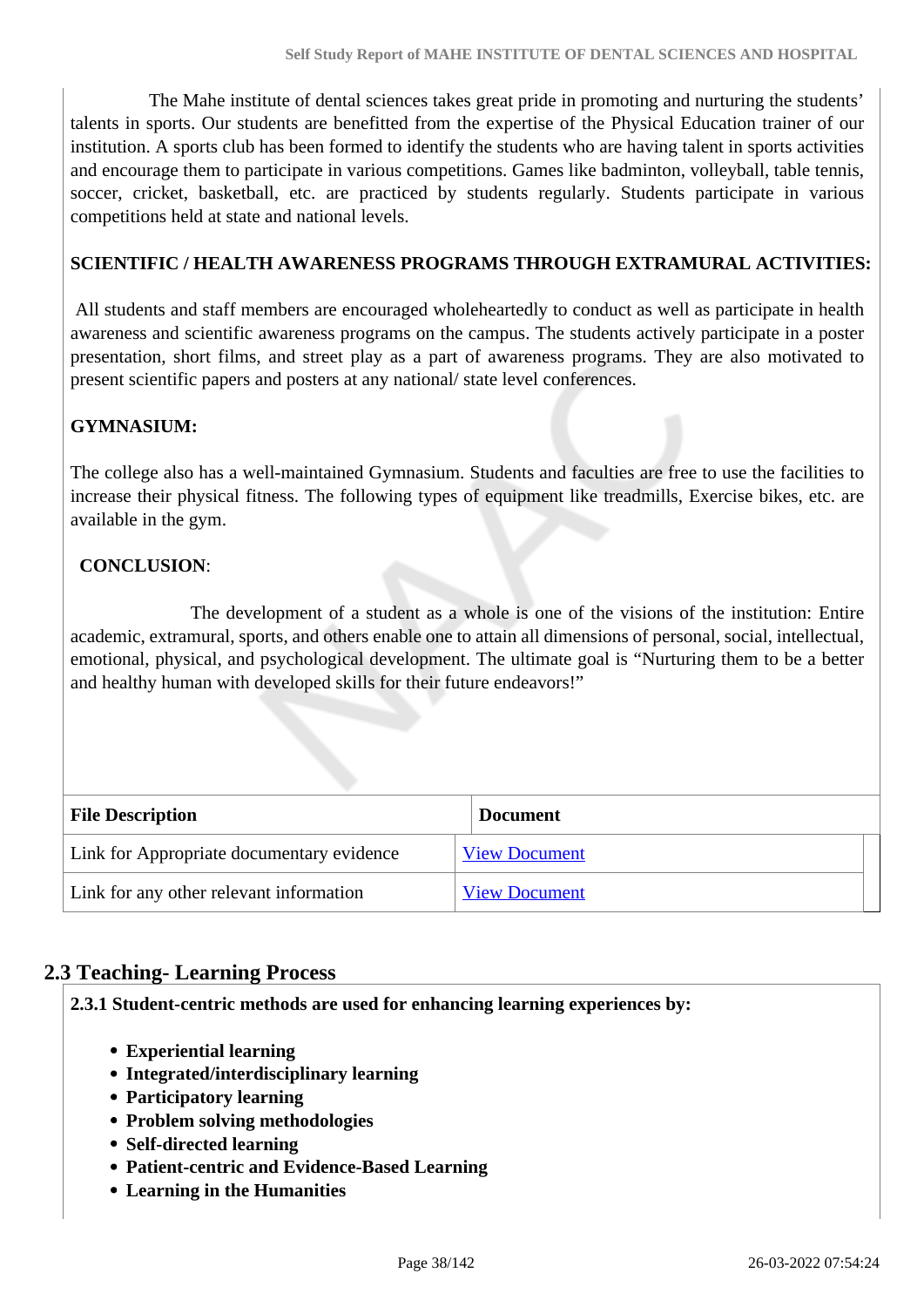- **Project-based learning**
- **Role play**

#### **Response:**

### **INTRODUCTION:**

In order to motivate the students in their studies different learning methods are adopted.

#### **EXPERIMENTAL LEARNING:**

 It is about learning by doing things.The preclinical labs offer training to the first and second year students in simulated models.Since experimental learning involves trial and error the students are not allowed to treat the patients.Instead they are given plaster models and phantom heads to practise the treatment procedure.

#### **INTEGRATED/INTERDISCIPLINARY LEARNING:**

 The integration of basic and clinical sciences in dental curricula enhances the application of basic science principles to clinical decision making and improves students' critical thinking.In basic clinical science subjects students are taught interdisciplinary subjects like anatomy,physiology,biochemistry,microbiology etc.CDE programs are regularly conducted by inviting faculty from other disciplines. Interdisciplinary learning allows students to develop an awareness of the interconnectedness that exist between disciplines and the real-world application of knowledge

#### **PARTICIPATORY LEARNING**:

 When a group of two or more students work together to complete an activity, discuss a question, or collaborate on a task, we call it collaborative learning.Group discussion is conducted for UG students to practise it. Group work not only helps students learn the course material better; it also provides opportunities to develop additional skills. While working in groups students need to manage time, cooperate, negotiate, resolve conflicts, and reach consensus. These are useful skills in collaborative workspaces and future careers.

#### **PROBLEM SOLVING METHODOLOGY:**

 Learning which results from the process of working towards the understanding or resolution of a problem.The students' tutor guides them to work on clinical and biomedical problems.

#### **SELF-DIRECTED LEARNING:**

 Students are given seminars,case presentation and clinical discussions.Journal clubs have been formed to enhance self directed learning.The students are allowed to present papers in conferences.The college library works upto eight o' clock in the evening.Students learn on their own in the library.

#### **PATIENT CENTRIC AND EVIDENCE BASED LEARNING:**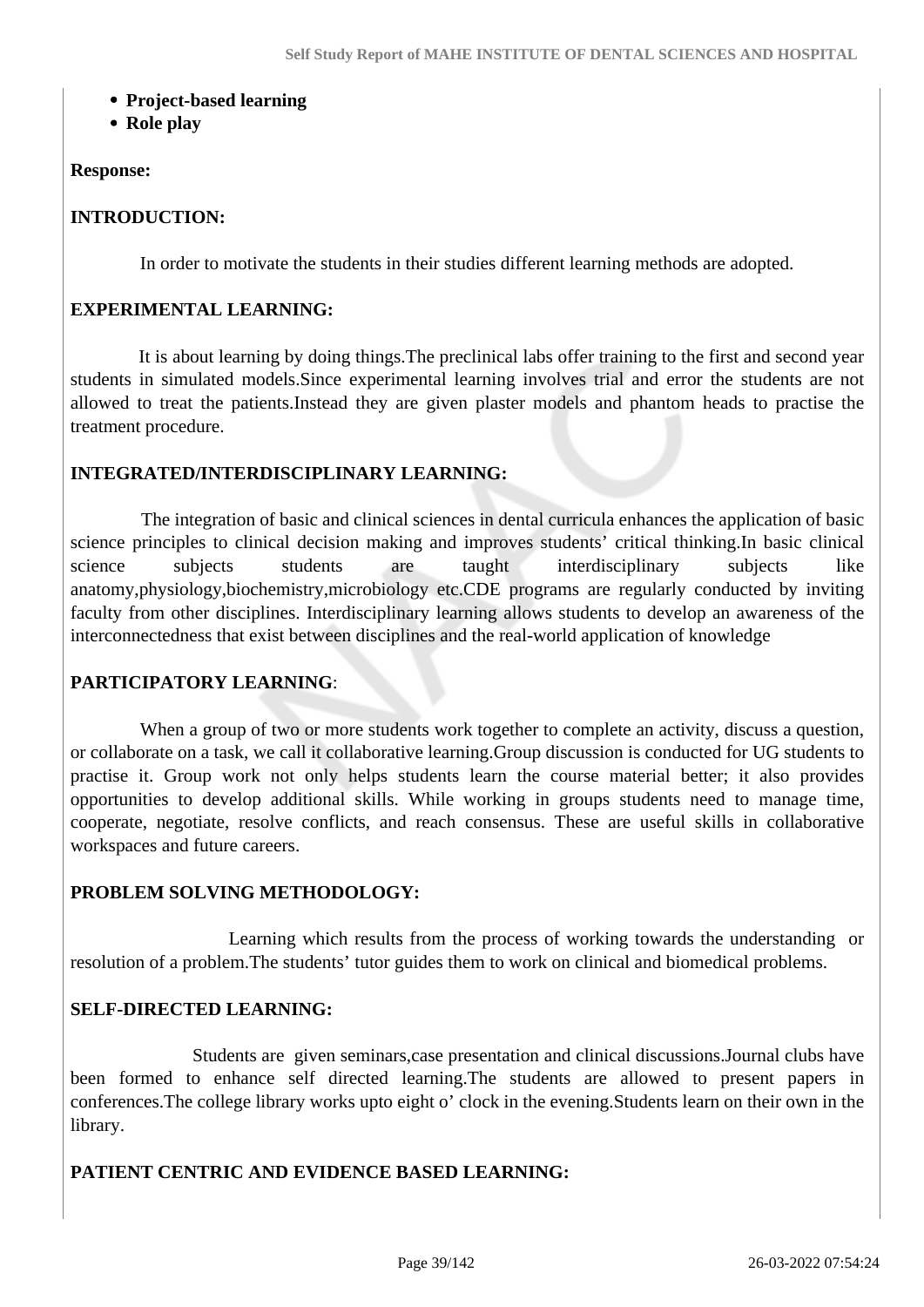1.The class is divided into small groups and each group will attend a particular session The groups will keep on rotating in subsequent days so that all topics are covered for all students.

 2. A clinical case with a particular problem will be selected for each group which will be mentored/facilitated by a designated faculty.

3. A brief of the case will be presented by the faculty.

4. Students will brainstorm and list the learning objectives from both basic and clinical sciences which help them comprehend the case.

6.Each subgroup will then present their findings in front of the class

## **LEARNING IN HUMANITIES:**

 The technical skill are taught during preclinical practices.Student faces problem during clinical practice such as decision making,communication skills etc.To overcome this problem humanities has been included in the syllabus.

### **PROJECT BASED LEARNING:**

 Class activities includes small group discussions, scientific database search and article presentations, protocol development, lab experimentation, and writing of a final scientific report.

## **ROLE PLAY:**

 One student acts like a doctor and the other acts like a patient.other students learn the concept from the action.

| <b>File Description</b>                                     | <b>Document</b>      |
|-------------------------------------------------------------|----------------------|
| Link for learning environment facilities with<br>geotagging | <b>View Document</b> |
| Link for any other relevant information                     | <b>View Document</b> |

 **2.3.2 Institution facilitates the use of Clinical Skills Laboratory / Simulation Based Learning The Institution:**

- **1.Has Basic Clinical Skills / Simulation Training Models and Trainers for skills in the relevant disciplines.**
- **2.Has advanced simulators for simulation-based training**
- **3.Has structured programs for training and assessment of students in Clinical Skills Lab / Simulation based learning.**
- **4.Conducts training programs for the faculty in the use of clinical skills lab and simulation methods of teaching-learning**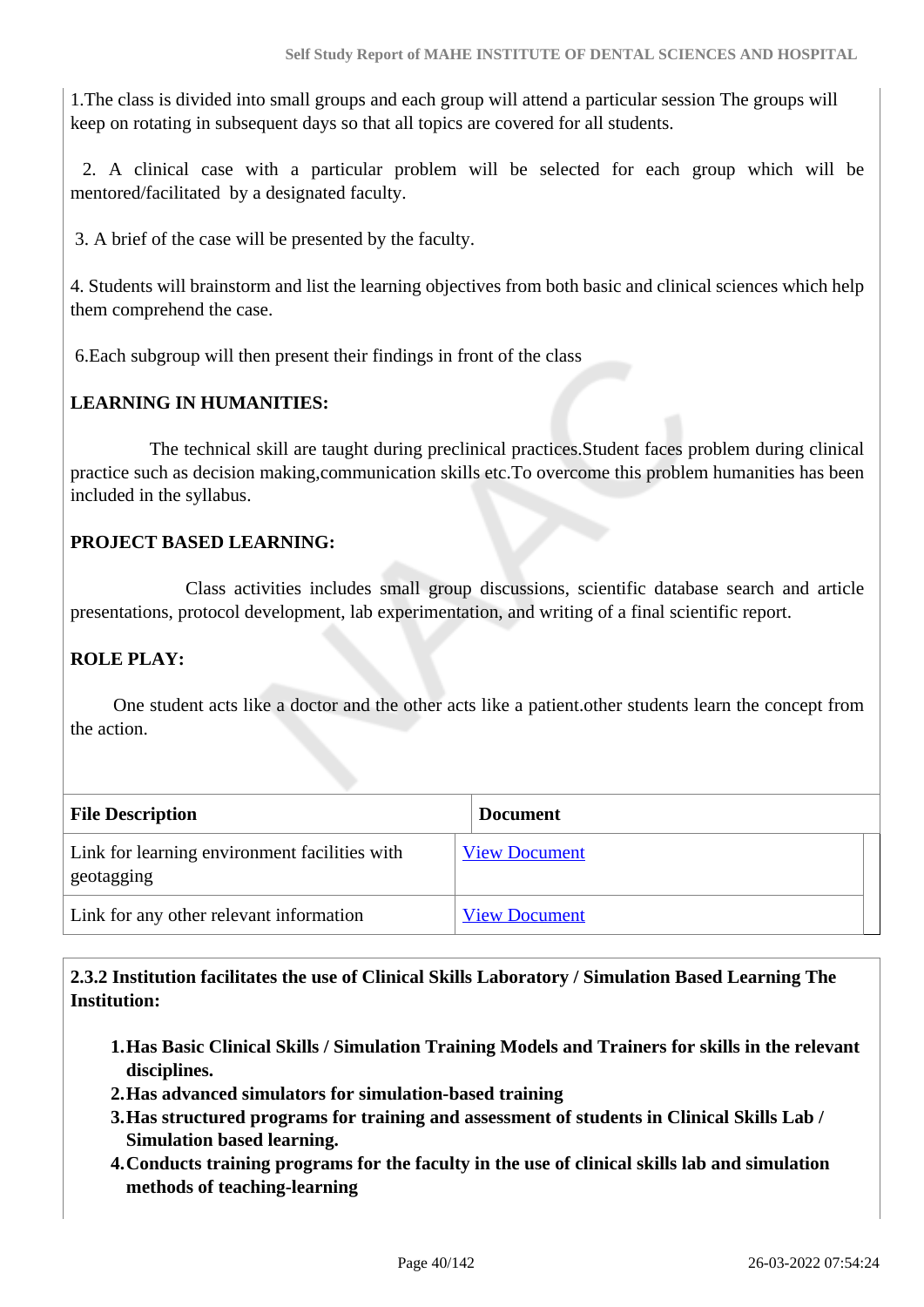| <b>Response:</b> A. All of the above                                    |                      |
|-------------------------------------------------------------------------|----------------------|
| <b>File Description</b>                                                 | <b>Document</b>      |
| Report on training programmes in Clinical skill<br>lab/simulator Centre | <b>View Document</b> |
| Proof of patient simulators for simulation-based<br>training            | <b>View Document</b> |
| Proof of Establishment of Clinical Skill<br>Laboratories                | <b>View Document</b> |
| Institutional data in prescribed format                                 | <b>View Document</b> |
| Geotagged Photos of the Clinical Skills Laboratory                      | <b>View Document</b> |
| Details of training programs conducted and details<br>of participants.  | <b>View Document</b> |
| Any other relevant information                                          | <b>View Document</b> |
| Link for additional information                                         | <b>View Document</b> |
|                                                                         |                      |

## **Response:** A. All of the above

 **2.3.3 Teachers use ICT-enabled tools for effective teaching and learning process, including online eresources**

#### **Response:**

#### **INTRODUCTION:**

 Information and communications technology (ICT) has remarkable potential to improve the quality of education. Identifying this opportunity the institute has developed an IT  $\&$  infrastructure department which is functioning under HR department.

#### **INFORMATION TECHNOLOGY DEPARTMENT**

 Information technology department includes IT service management, information security, and network security. The institution has an Information Technology Department that provides the necessary hardware and software support. The IT department provides training to the faculty and students in utilization of IT services effectively. Faculties and students are competent in handling the IT devices which enables them to keep pace with the recent innovations in technology which may help in knowing the advancements in dental education. Needy students are given additional training in various departments in handling of facilities like web searching, PowerPoint preparation, MS word etc.

#### **DESKTOP COMPUTERS&SERVERS:**

Desktop computers are made available in all the departments of Mahe institute of dental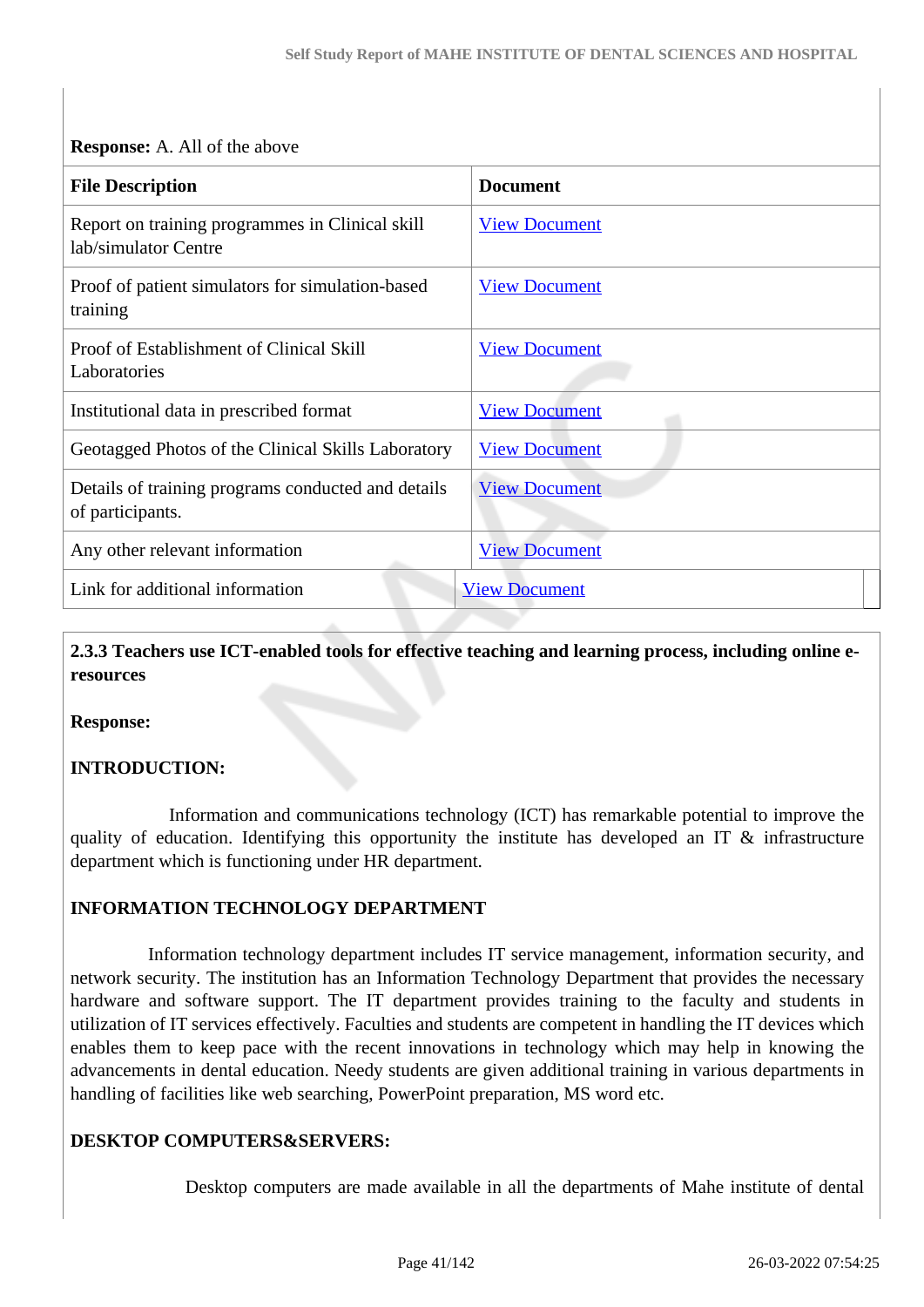Science with high speed internet connection. Academic work can be done with the help of IT enabled facilities. The computers have inter-linked internal storage server drives which enable access of the Data/information stored in one place in any other part of the campus. Updated antivirus software is also made available in all the systems in the college.

# **E- RESOURCES**:

 Faculties & students are provided with access to online library resources (K-Hub) for updating their knowledge on recent trends &innovations in dentistry. All departments have self-learning materials like videos, clinical photographs on CDs, Power point of theory classes, charts and graphs for teaching. To enable students to learn concepts of dentistry, digital library serves in which lecture keynotes, supporting videos, images, charts etc. can be accessed. We also encourage students to use the services like online dictionaries to know the exact meaning of the technical words.

## **ICT TOOLS FOR TEACHING:**

The institute is equipped with the following tools for teaching purpose.

- 1. LCD projector,
- 2. Visualizer,
- 3. OHP projector
- 4. Wireless and collar microphones
- 5. Amplifiers
- 6. Noise cancelation speakers.

# **ICT TOOLS FOR LEARNING:**

 Class rooms, seminar halls and demonstration rooms linked with wired internet enabled ICT facilities. The institute is having LMS facility.

Data storage – window OS based IBM server.

Data sharing – LAN messenger

Digital library – K- Hub

Internet and Intranet through Wi-Fi and LAN connectivity.

Total number of computers for general access: 80

Total number of printers for general access: 19

Internet band width speed: 50mbps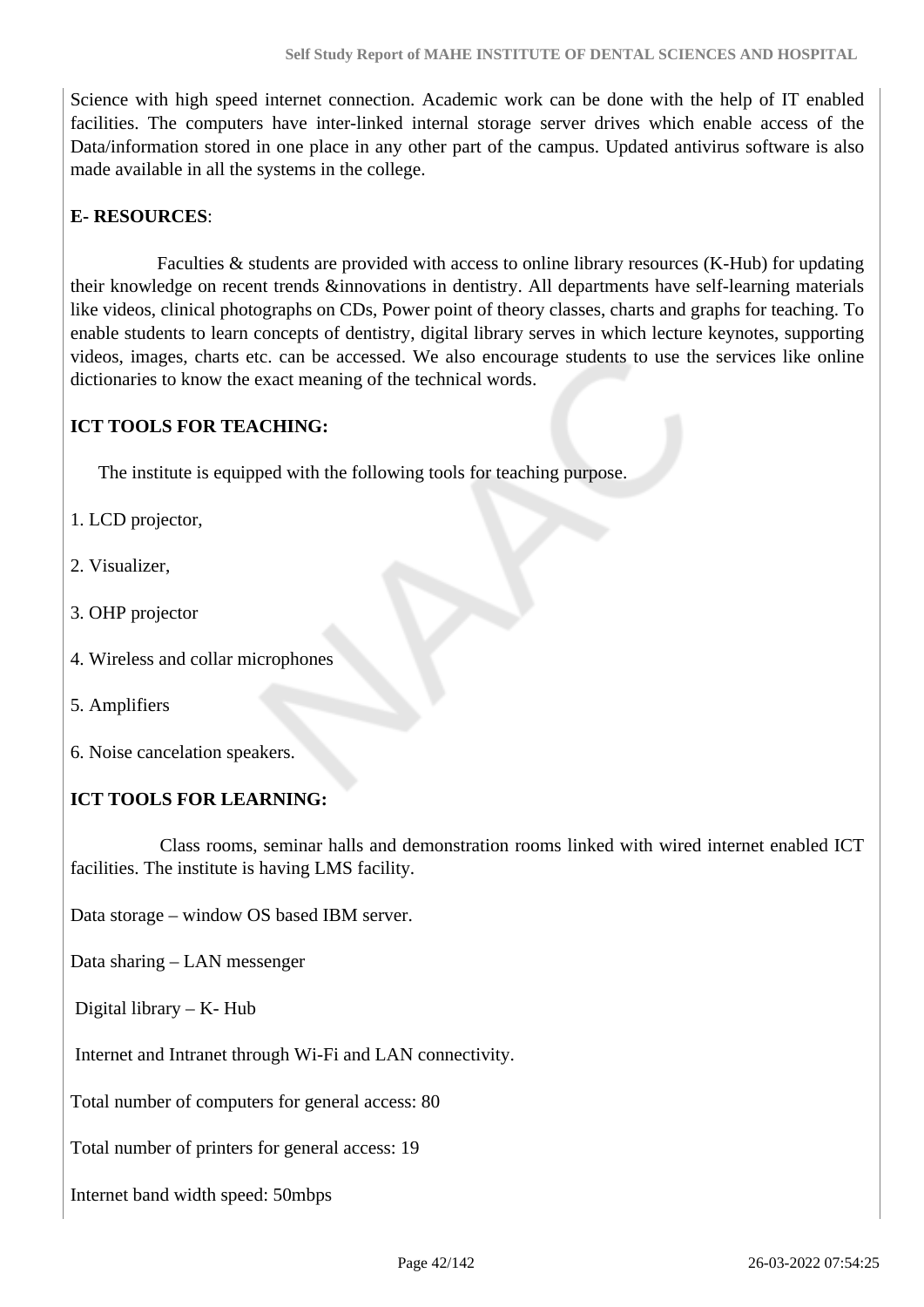Content management system for e- learning: IBM server

## **LATEST DIGITAL EQUIPMENTS:**

 Our institution has acquired latest digital equipments which ease the early diagnosis of dental conditions.

They are listed as follows

- 1.Digital Ortho pantograph
- 2. Radio visuography
- 3.Digital microscope

4.Penta head microscope.

 These computer assisted technology helps in instant diagnosis and effective treatment planning for our patients which helps in saving time.

| <b>File Description</b>                                                 | <b>Document</b>      |
|-------------------------------------------------------------------------|----------------------|
| File for list of teachers using ICT-enabled tools<br>(including LMS)    | <b>View Document</b> |
| File for details of ICT-enabled tools used for<br>teaching and learning | <b>View Document</b> |
| Link for any other relevant information                                 | <b>View Document</b> |
| Link for webpage describing the "LMS/<br>Academic Management System"    | <b>View Document</b> |

#### **2.3.4 Student :Mentor Ratio (preceding academic year)**

#### **Response:** 8:1

2.3.4.1 Total number of mentors in the preceding academic year

#### Response: 62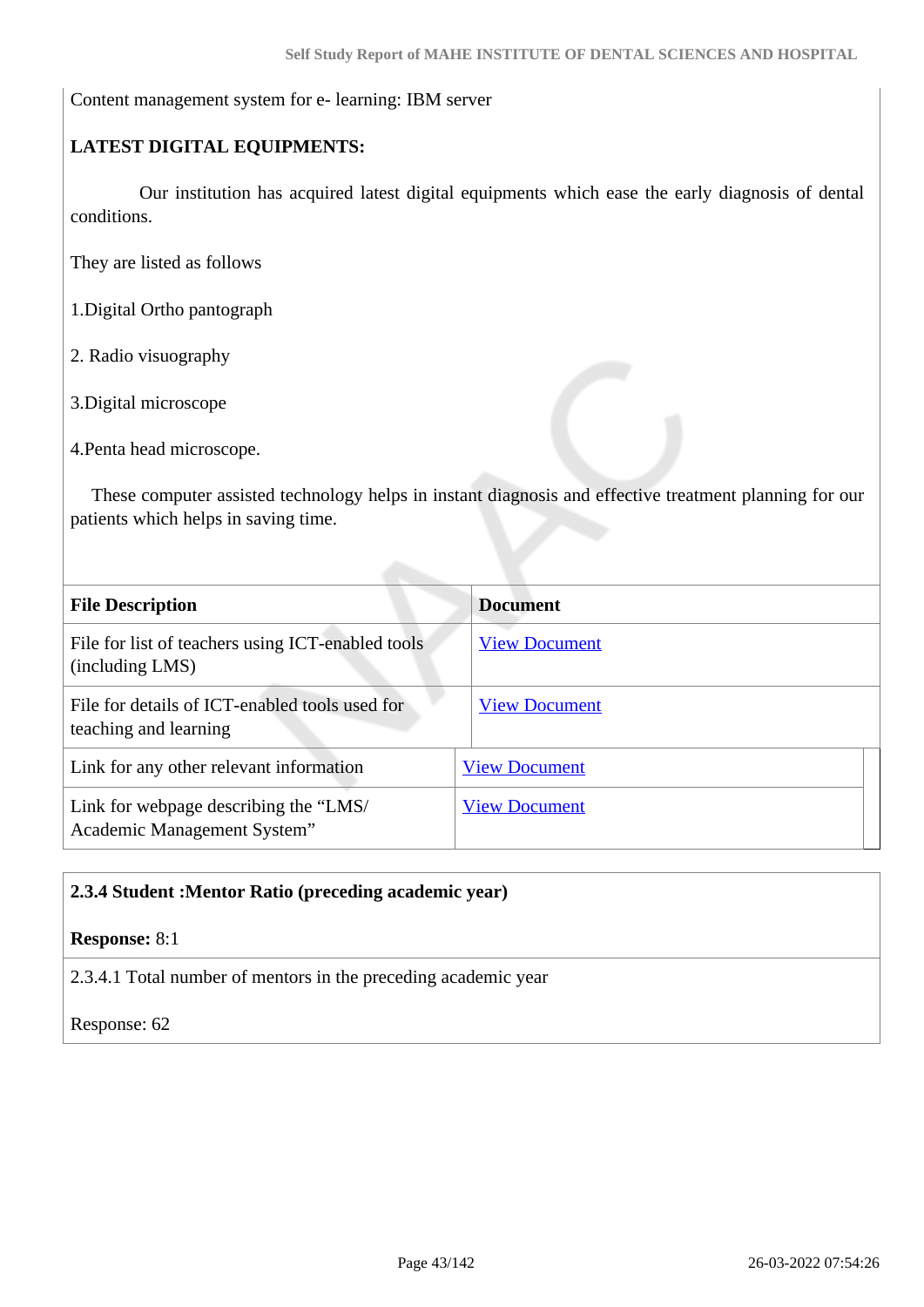| <b>File Description</b>                                                             | <b>Document</b>      |
|-------------------------------------------------------------------------------------|----------------------|
| Log Book of mentor                                                                  | <b>View Document</b> |
| Institutional data in prescribed format                                             | <b>View Document</b> |
| Copy of circular pertaining the details of mentor and<br>their allotted mentees     | <b>View Document</b> |
| Approved Mentor list as announced by the HEI<br>Allotment order of mentor to mentee | <b>View Document</b> |
| Any other relevant information                                                      | <b>View Document</b> |
| Link for any other information                                                      | <b>View Document</b> |

## **2.3.5 The teaching learning process of the institution nurtures creativity, analytical skills and innovation among students**

#### **Response:**

## **INTRODUCTION:**

In order to nurture creativity, analytical skills and innovation various innovative teaching methods are employed.

## **BASIC SCIENCES DEPARTMENTS :**

#### **CREATIVITY:**

**Poster and Placard making :** is used in pathology and microbiology to test the ability of students represent different aspects of a topic in a single poster comprehensively

· **Models, Animations and videos** are used in Anatomy to effectively teach and make student understand embryology and gross anatomy. Plaster models and phantom heads help the students to

create cavity and do the fillings.

**Chart & Graphs based learning:** students in small groups are given assignments to make charts and posters on certain topics to make them use their knowledge & creative skills

**Model Construction:** is used in preclinical conservatives and prosthetics to learn the use of dental materials in the preparations of models for dental treatments and prosthesis preparation.

## · **ANALYTICAL SKILLS:**

**Photomicrographs & Slides** are used to train students in histology. This helps to improve analytical skills.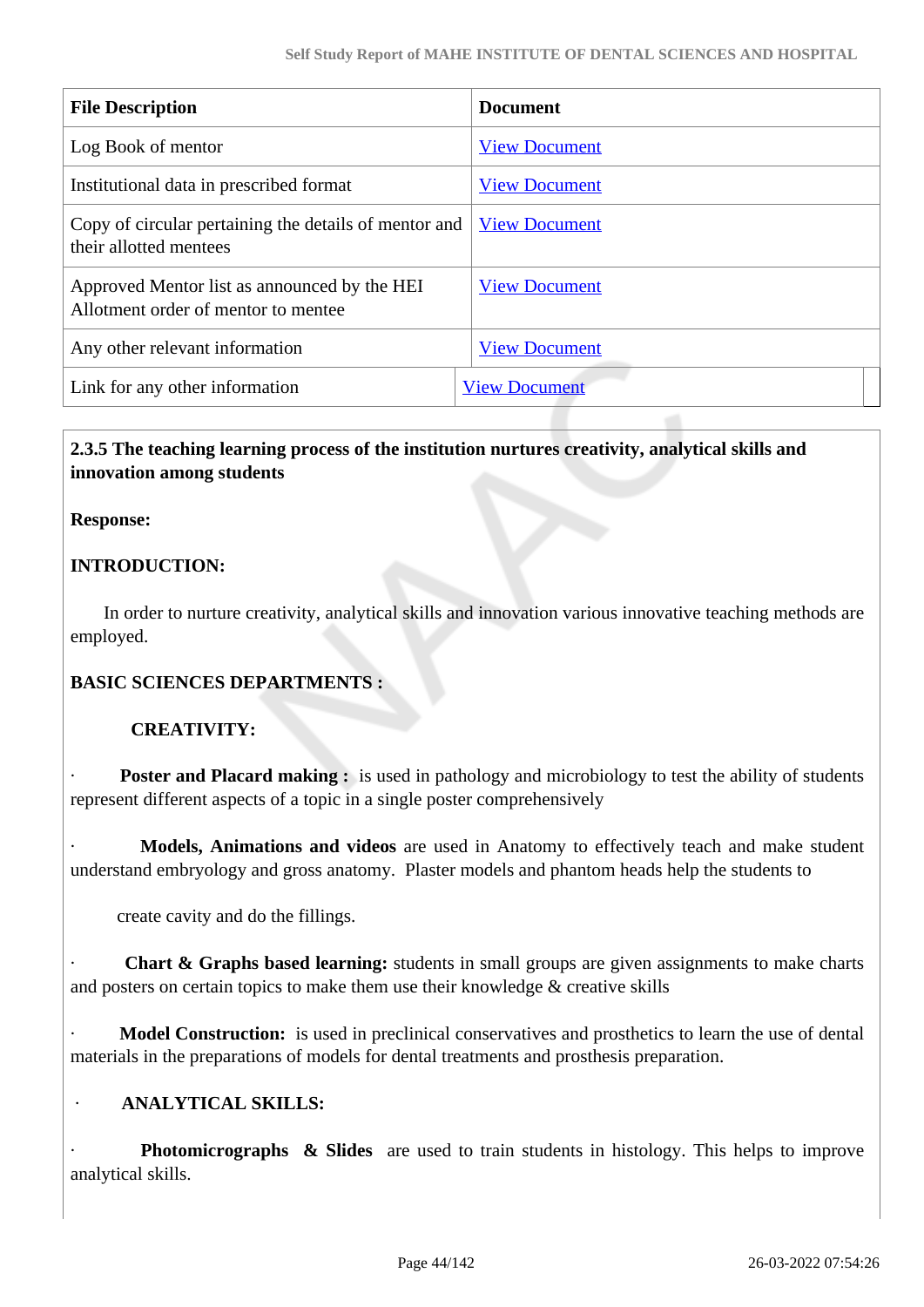**Case-based learning** is done using case scenarios constructed by the faculty and discussed with the students in physiology. This improves analytical skills.

· **Modern analytical** methods are used in biochemistry. This improves analytical skills

**Problem based learning** identify the diseases with their clinical features and plan the treatment strategies using the pathogenesis of the diseases.

· **MCQs (multiple choice questions)** are used to test the accurate knowledge and precision of learning in many important topics and also train them in methods used in competitive examinations.

· **Tutorials :** sessions help students to learn concepts through answering critical thinking questions

· **Disease based learning**: in learning microbes in microbiology and tissue changes in pathology

· **Case based learning**: learning changes in different systems and organs in a particular case in pathology

#### **CLINICAL DEPARTMENT:**

### **CREATIVITY:**

· **Mannequins** in training the students in BLS training & basic clinical examination techniques

**Phantom heads** are used to train the student in learning the correct methods of examination of oral cavity and learn & develop skill to work within the oral cavity.

· **Unconventional Learning Exercises**: like Quiz &puzzles are used to make learning more fun and interesting.

**Street plays, Skits:** to teach community the ill effects of Smoking and tobacco and also prevention of cancers.

#### **ANALYTICAL SKILLS:**

 **Image based teaching:** in oral radiology department to make student learn and identify the various abnormalities in dental problems.

**Brain storming exercise:** allowing the students to prepare the treatment plans for diseases and discuss them critically in small groups under the supervision of faculty.

**Chair side interactions:** under the supervision of faculty to give feed back to the students on their diagnostic, therapeutic and communication skills.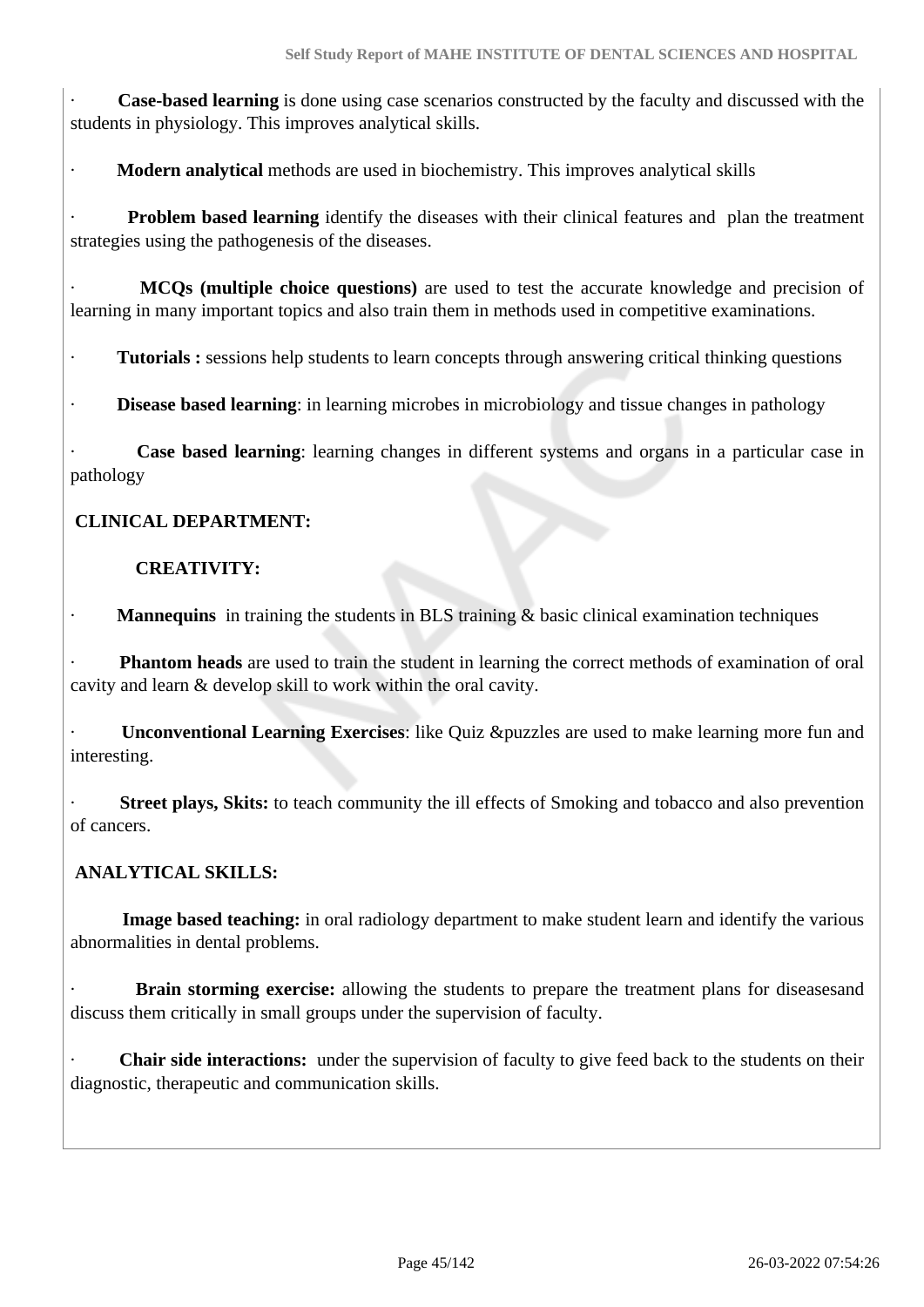| <b>File Description</b>                   | <b>Document</b>      |
|-------------------------------------------|----------------------|
| Link for any other relevant information   | <b>View Document</b> |
| Link for appropriate documentary evidence | <b>View Document</b> |

# **2.4 Teacher Profile and Quality**

 **2.4.1 Average percentage of fulltime teachers against sanctioned posts during the last five years Response:** 100 **File Description Document** Sanction letters indicating number of posts (including Management sanctioned posts) by competent authority (in English/translated in English) [View Document](https://assessmentonline.naac.gov.in/storage/app/hei/SSR/111478/2.4.1_1648197111_7828.pdf) Institutional data in prescribed format [View Document](https://assessmentonline.naac.gov.in/storage/app/hei/SSR/111478/2.4.1_1648024417_7828.xlsx) Any additional information [View Document](https://assessmentonline.naac.gov.in/storage/app/hei/SSR/111478/2.4.1_1647840291_7828.pdf) Links for additional information [View Document](https://mahedentalcollege.org/faculties)

 **2.4.2 Average percentage of fulltime teachers with Ph.D./D.Sc./ D.Lit./DM/M Ch/DNB in super specialities /other PG degrees (like MD/ MS/ MDS etc.,) in Health Sciences (like MD/ MS/ MDS etc.,) for recognition as Ph.D guides as per the eligibility criteria stipulated by the Regulatory Councils /Affiliating Universities.**

**Response:** 32.74

2.4.2.1 Number of fulltime teachers with Ph.D/D.Sc./D.Lit./DM/M Ch/DNB in super specialities / other PG degrees (like MD/ MS/ MDS etc.,) in Health Sciences for recognition as Ph.D guides as per the eligibility criteria stipulated by the Regulatory Councils. Last five years data to be entered.

| $12020 - 21$ | 2019-20 | 2018-19 | 2017-18 | 2016-17 |
|--------------|---------|---------|---------|---------|
| 34           | 30      | ЭI      | 33      | 32      |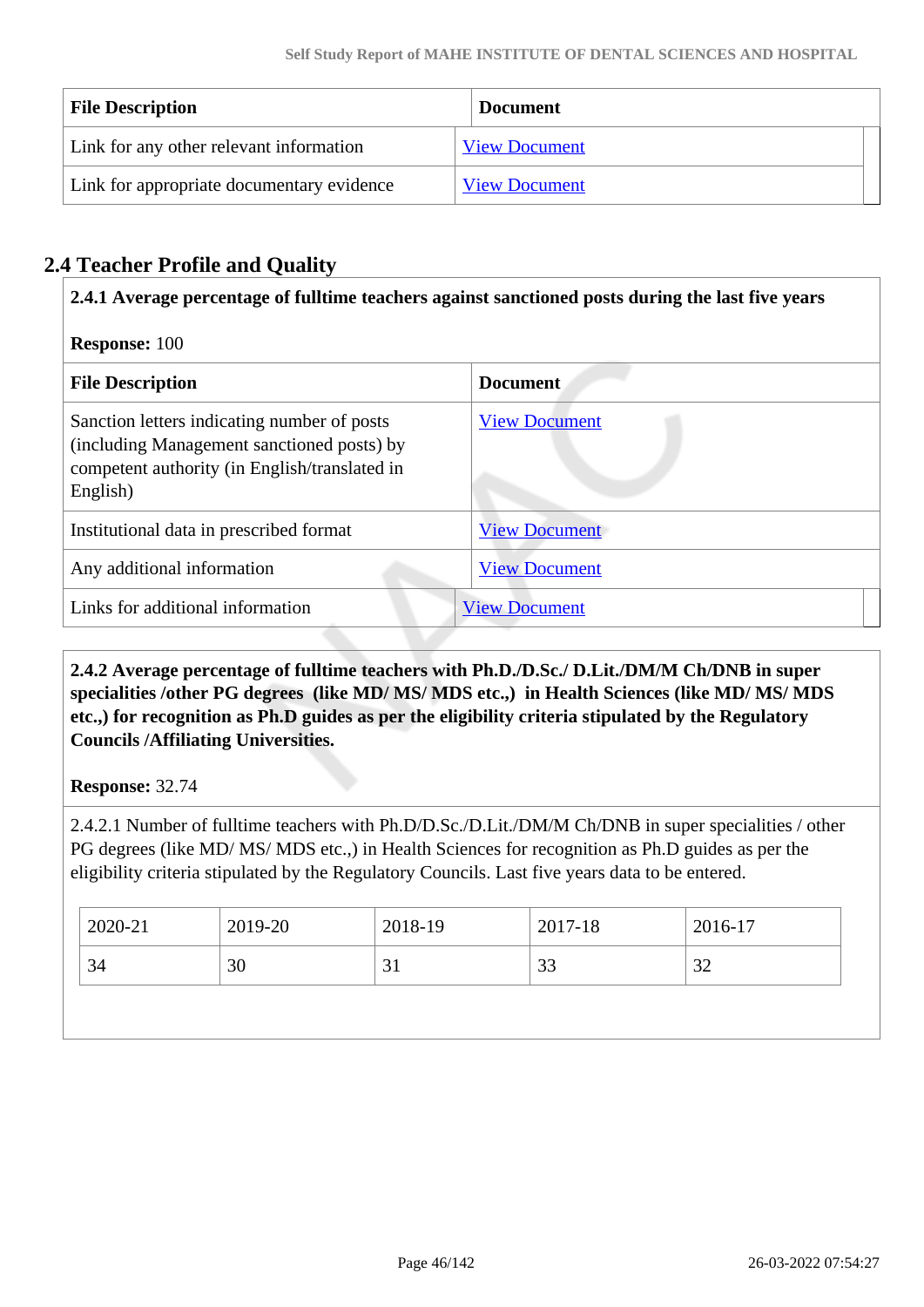| <b>File Description</b>                                                                         | <b>Document</b>      |
|-------------------------------------------------------------------------------------------------|----------------------|
| Institutional data in prescribed format                                                         | <b>View Document</b> |
| Copies of Guideship letters or authorization of<br>research guide provide by the the university | <b>View Document</b> |
| Any additional information                                                                      | <b>View Document</b> |
| Link for additional information                                                                 | <b>View Document</b> |

### **2.4.3 Average teaching experience of fulltime teachers in number of years (preceding academic year)**

#### **Response:** 8.26

2.4.3.1 Total teaching experience of fulltime teachers in number of years (cumulative experience)

#### Response: 858.8

| <b>File Description</b>                                                             | <b>Document</b>      |
|-------------------------------------------------------------------------------------|----------------------|
| Institutional data in prescribed format                                             | <b>View Document</b> |
| Consolidated Experience certificate duly certified<br>by the Head of the insitution | <b>View Document</b> |
| Any additional information                                                          | <b>View Document</b> |
| Link for additional information                                                     | <b>View Document</b> |

### **2.4.4 Average percentage of teachers trained for development and delivery of e-content / e-courses during the last 5 years**

#### **Response:** 73.46

2.4.4.1 Number of teachers trained for development and delivery of e-contents / e-courses year-wise during the last five years.

| 2020-21 | 2019-20 | 2018-19 | 2017-18 | 2016-17        |
|---------|---------|---------|---------|----------------|
| 65      | 89      | 77      | 64      | 0 <sup>1</sup> |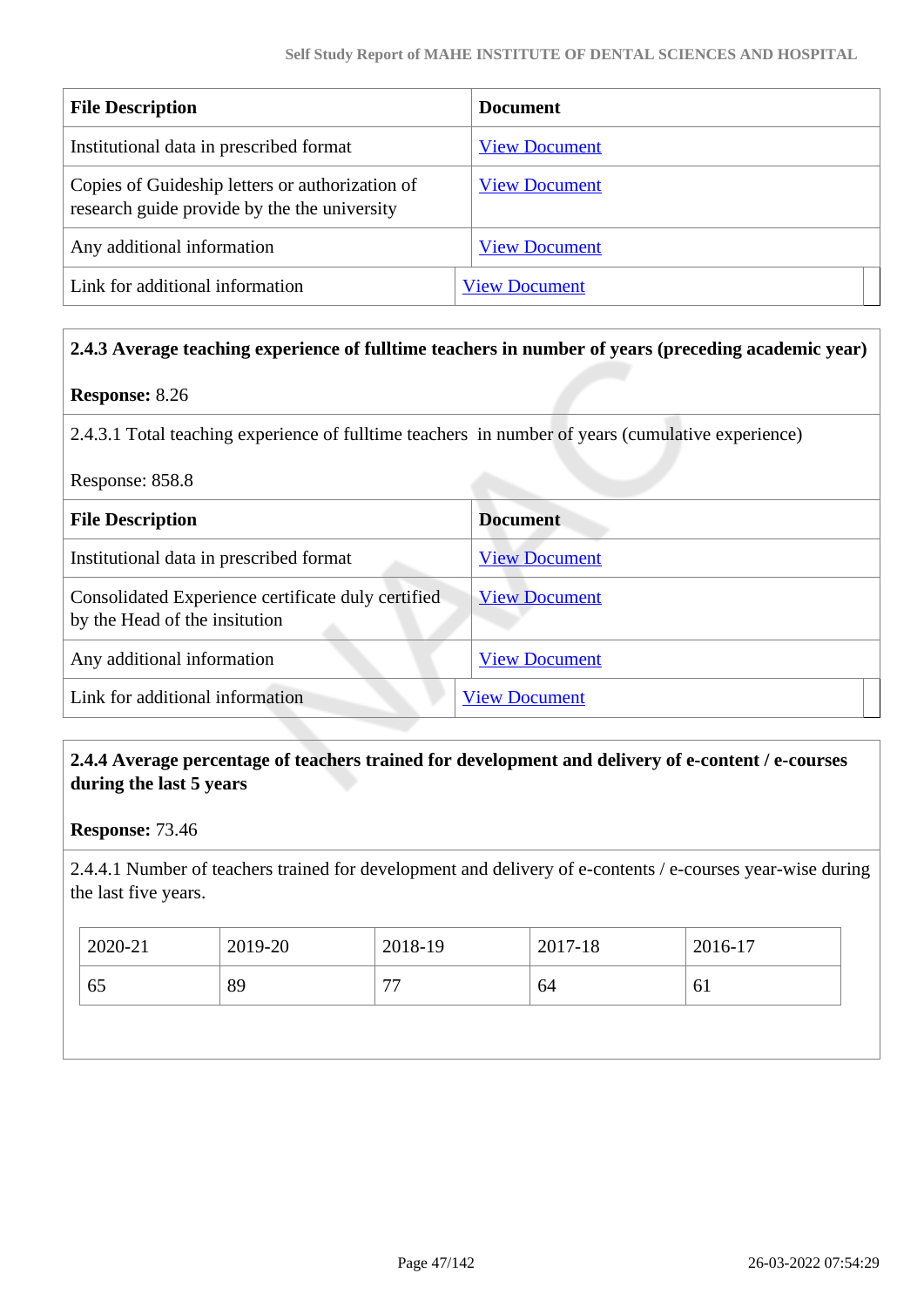| <b>File Description</b>                                                                                                                  | <b>Document</b>      |
|------------------------------------------------------------------------------------------------------------------------------------------|----------------------|
| Institutional data in prescribed format                                                                                                  | <b>View Document</b> |
| Certificate of completion of training for<br>development of and delivery of e-contents / e-<br>courses / video lectures / demonstrations | <b>View Document</b> |
| Any additional information                                                                                                               | <b>View Document</b> |
| Link for additional information                                                                                                          | <b>View Document</b> |
| Web-link to the contents delivered by the faculty<br>hosted in the HEI's website                                                         | <b>View Document</b> |

## **2.4.5 Average Percentage of fulltime teachers who received awards and recognitions for excellence in teaching, student mentoring, scholarships, professional achievements and academic leadership at State, National, International levels from Government / Government-recognized agencies / registered professional associations / academies during the last five years**

#### **Response:** 0.67

2.4.5.1 Number of fulltime teachers who received awards and recognitions for excellence in teaching and student mentoring, scholarships, professional achievements and academic leadership at State, National, International levels from Government / Government-recognized agencies / registered professional associations */ academies* during the last five years

| 2020-21 | 2019-20 | 2018-19 | 2017-18 | 2016-17 |
|---------|---------|---------|---------|---------|
|         |         | ∼       |         |         |

| <b>File Description</b>                                              | <b>Document</b>      |
|----------------------------------------------------------------------|----------------------|
| Institutional data in prescribed format                              | <b>View Document</b> |
| e-Copies of award letters (scanned or soft copy) for<br>achievements | <b>View Document</b> |
| Awards claimed without certificates will not be<br>considered        | <b>View Document</b> |
| Link to additional information                                       | <b>View Document</b> |

# **2.5 Evaluation Process and Reforms**

 **2.5.1 The Institution adheres to the academic calendar for the conduct of Continuous Internal Evaluation and ensures that it is robust and transparent**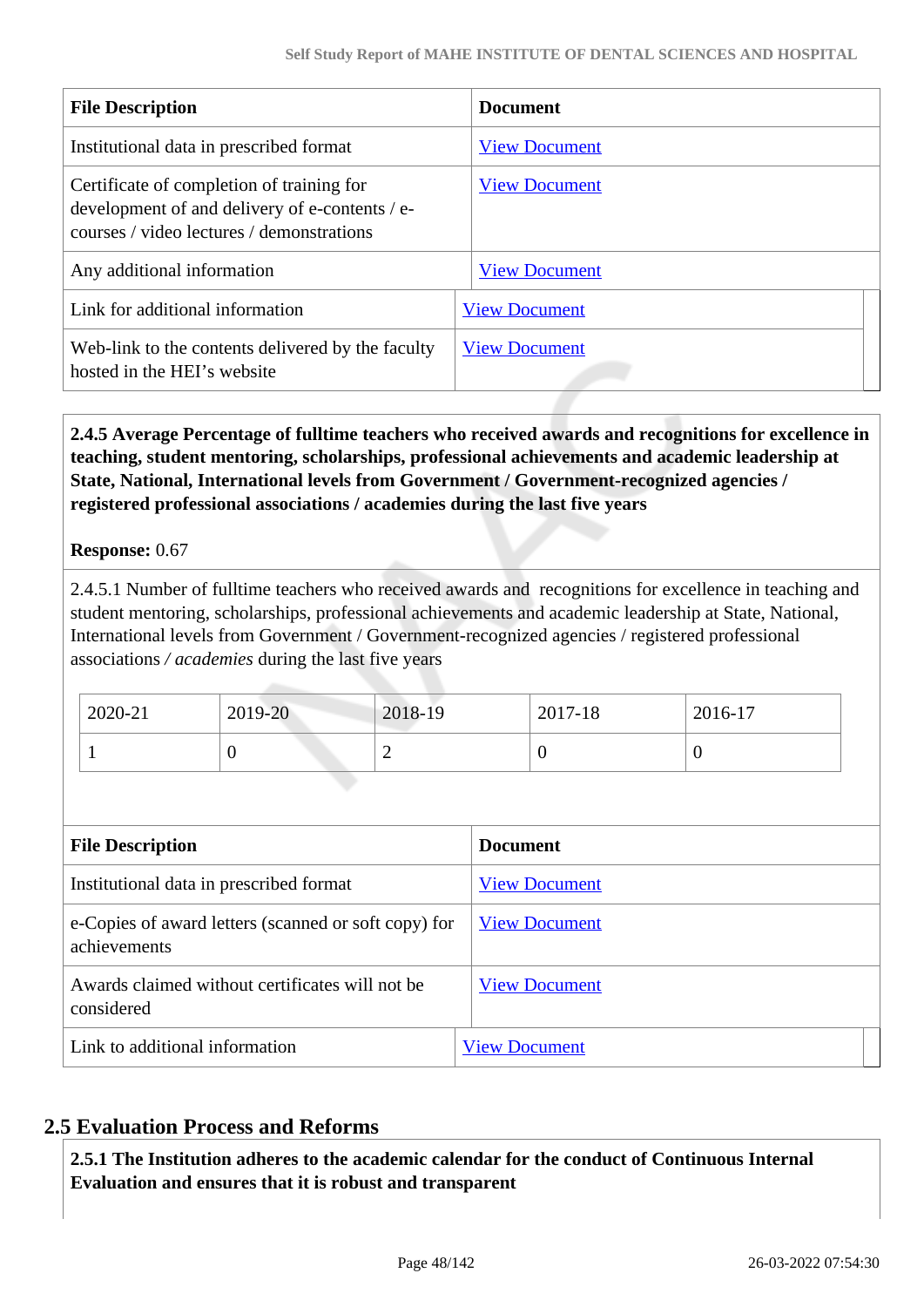### **Response:**

## **INTRODUCTION:**

 At institution level, all the guidelines of the affiliating university are followed meticulously in evaluation at internal assessments and university examinations. The students are dissuaded from any malpractice.

## **INVIGILATION**:

 Examination halls are installed with CCTV cameras. Any teaching staff can be called for invigilation duty and they will be sensitized on the duties, responsibilities and procedures of invigilation by the examination wing. The institution has a transparent evaluation system in which three internal assessment exams are conducted as directed by the University.

#### **INTERNAL ASSESSMENT:**

 For each internal assessment, topics are selected and informed well in advance to the respective batch of students by displaying it on the department notice board. Question paper is set based on the topics given by a Senior MDS staff and is sent to the examination wing of the college prior to the intimated date of submission of the question paper. In order to avoid bias during valuation of the answer sheets, each question is allotted for correction to the each MDS staffs member. Results are sent to examination wing within intimated date and a copy is displayed in the notice board. Question paper discussion is done for the students during the theory class in order to explain how well to write a particular answer according to mark distribution. This ensure transparency and also to point out the shortcomings and how they could improve their performance.

## **EVALUATION:**

 The respective staff member is asked to sign across the answers which they have evaluated. Students are given the opportunity for answer paper discussion with these staff member with respect to the answers what they have evaluated. Their signatures are obtained after every evaluation. Internal assessment marks are displayed on notice board. Underperformers are asked to write the answers for the respective question paper according to mark distribution by seeing the textbooks and to study those answers for which they have to give viva. Average of the three internal assessment marks is considered for the final internal assessment. The Final Internal marks of the Theory / practical examinations are uploaded to the Pondicherry University website.

| <b>File Description</b>                                          | <b>Document</b>      |
|------------------------------------------------------------------|----------------------|
| Link for academic calendar                                       | <b>View Document</b> |
| Link for any other relevant information                          | <b>View Document</b> |
| Link for dates of conduct of internal assessment<br>examinations | <b>View Document</b> |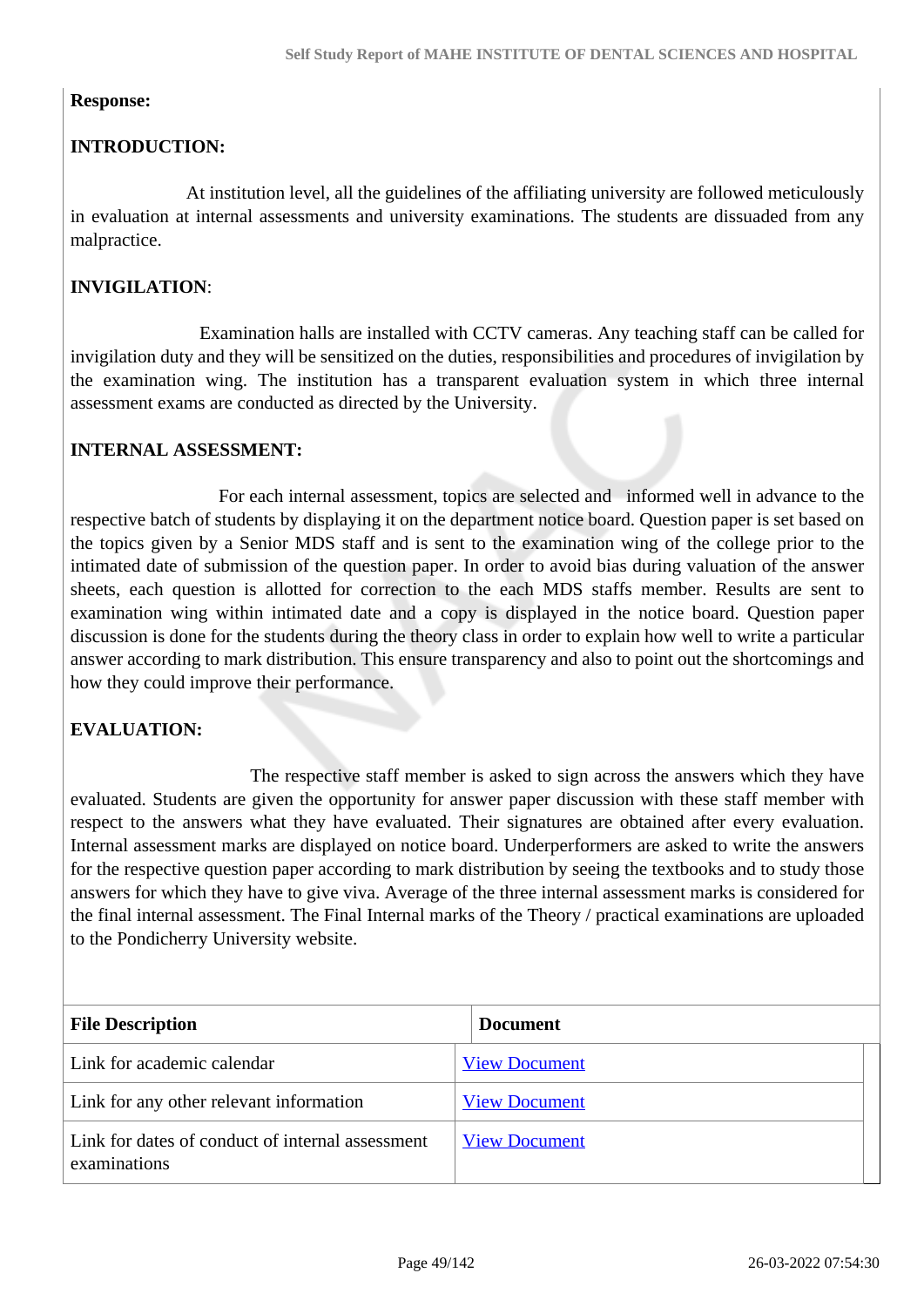### **2.5.2 Mechanism to deal with examination related grievances is transparent, time-bound and efficient**

### **Response:**

# **GRIEVANCE MECHANISM FOR INTERNAL EXAMINATION**

Three continuous internal examinations are conducted in a particular academic year.

#### **Circulation of Time Table**:-

- 1.Copies of the time table should be circulated to the individual departments.
- 2.All the departments should file the time tables of all the examinations in their departments
- 3.Displayed prominently on the notice boards for the preview of students.

#### **Valuation**:

Valuation shall be done in the department by teaching staff as instructed by HOD, all the valuation work should be completed within 2 weeks. Each evaluator has to write his name and signature in the front sheet of booklet.

#### **Answer book verification after valuation**:

All the departments will give the evaluated answer booklet to the students and get it verified by them for total and complete valuation of the booklet within 2 weeks

Take the signature of the students after verification on the booklets to document they have verified the valued answer scripts

#### **Practical/Clinical Examinations**:-

Practical Exams are conducted in the respective departments. Practical Exam time table is announced along with the theory exam time table.The HODs will plan and execute the practical examinations as per the convenience of the Department.The senior & eligible staff as examiners in the department must take active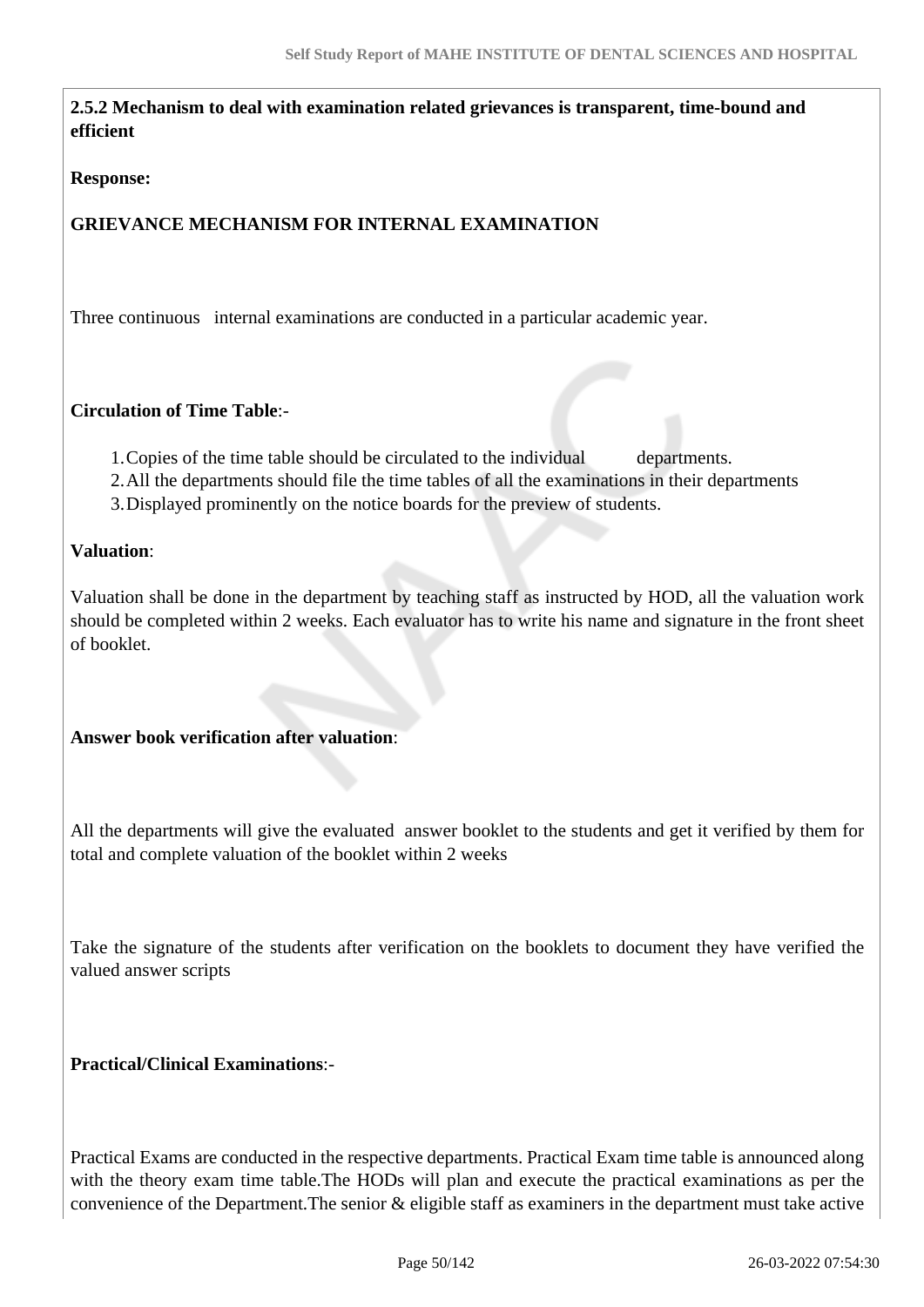participation in the practical examination.

## **GRIEVANCE MECHANISM FOR UNIVERSITY EXAMINATION:**

## CONDITIONS IMPOSED BY THE UNIVERSITY FOR RE-VALUATION OR RE-TOTALING

1. Revaluation will be considered only if a candidate has failed in not more than two papers out of the total number of papers registered during that examination session.

2. Revaluation will be considered only in papers in which the candidate has failed and Re-totaling will be considered only in papers where the candidate has passed.

3. In case of Revaluation all the colleges are requested to apply only through Online. Manual application will not be taken into consideration for revaluation.

4. A fee of Rupees five hundred will be charged per paper for revaluation and Rupees two hundred and fifty is charged for re- totaling.

5. The application for Revaluation/Re-totaling should be made within ten days from the date of declaration of results or the actual receipt of the Results by the college as Certified by the Principal.

6. There is no provision for improvement or re-appearance in case of the students who have passed the examination.

| <b>File Description</b>                                                                                                        | <b>Document</b>      |
|--------------------------------------------------------------------------------------------------------------------------------|----------------------|
| File for number of grievances regarding University<br>examinations/Internal Evaluation                                         | <b>View Document</b> |
| File for details of University examinations /<br>Continuous Internal Evaluations (CIE) conducted<br>during the last five years | <b>View Document</b> |
| File for any other relevant information                                                                                        | <b>View Document</b> |

### **2.5.3 Reforms in the process and procedure in the conduct of evaluation/examination; including Continuous Internal Assessment to improve the examination system.**

**Response:** 

**REFORMS INTRODUCED IN CONTINUOUS INTERNAL EXAMINATION:**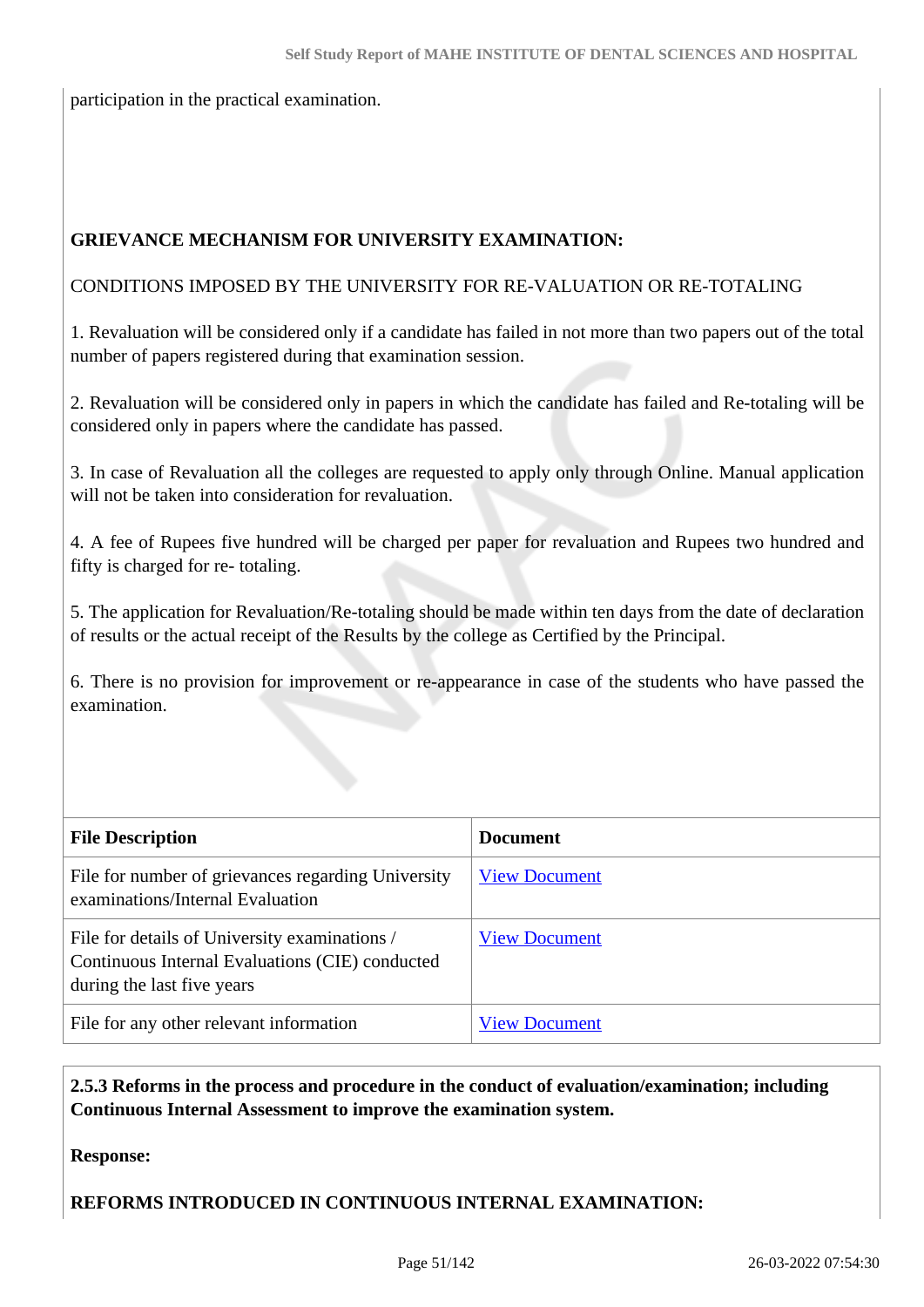The department has taken efforts to improve the performance of students by framing significant reforms in Continuous Internal evaluation. The department regularly conducts group discussions, and each students are given seminar topics which they have to show the write up and do PowerPoint presentations before the staff members .Monthly tests are conducted on regular basis for assessing the students performance. Viva Voce are also conducted along with chair side discussions to improve the knowledge skill of the students to diagnose and the clinical conditions.Monitoring the improvement in learning of slow learner and encouraging the advanced learners by reviewing their performance in exams.

### **MEASURES TAKEN TO IMPROVE THE PERFORMANCE:**

The Principal conducts Review Meetings with department HOD and concerned parents to give necessary improvement strategies for better academic performance.This practice helps struggling learners to update their subject knowledge and helps them to catch up with their peers.The institution is keen on monitoring the performance of the students and reports to the Parents. Progress Reports are sent from the office to the parents after each internal assessment. Parents/ Guardians are advised to note the performance of their wards and take remedial measure if needed. Whenever necessary, the faculty shall recommend the visit of the parent to the college for a discussion about the remedial measure. we also have a mentoring system which gives a strong support to the slow learners to improve .

## **RULES®ULATION OF EXTERNAL EXAMINATION:**

 External examinations of three hours duration will be conducted at the end of every academic year for all the theory papers and practical papers. Students should satisfy the eligibility criteria of 75% attendance in each year to appear for University Examination. Re-totaling is permitted for U.G. students who apply for it within the stipulated time on payment of prescribed fee.

#### **OUTCOME OF REFORMS IN CONTINUOUS INTERNAL ASSESSMENT**

 These reforms have resulted in substantial improvement in student's performance through comprehension of difficult topics, improved time management, enhanced writing skills and individualized attention resulting in refining their cognitive, psychomotor and affective domains of learning. The performance of the students is monitored by the faculty followed by the submission of underperformers list to Principal and the necessary feedback is given to the concerned faculty members.

| <b>File Description</b>                     | <b>Document</b>      |
|---------------------------------------------|----------------------|
| Link for Information on examination reforms | <b>View Document</b> |
| Link for any other relevant information     | <b>View Document</b> |

 **2.5.4 The Institution provides opportunities to students for midcourse improvement of performance through specific interventions Opportunities provided to students for midcourse improvement of performance through:**

#### **1.Timely administration of CIE**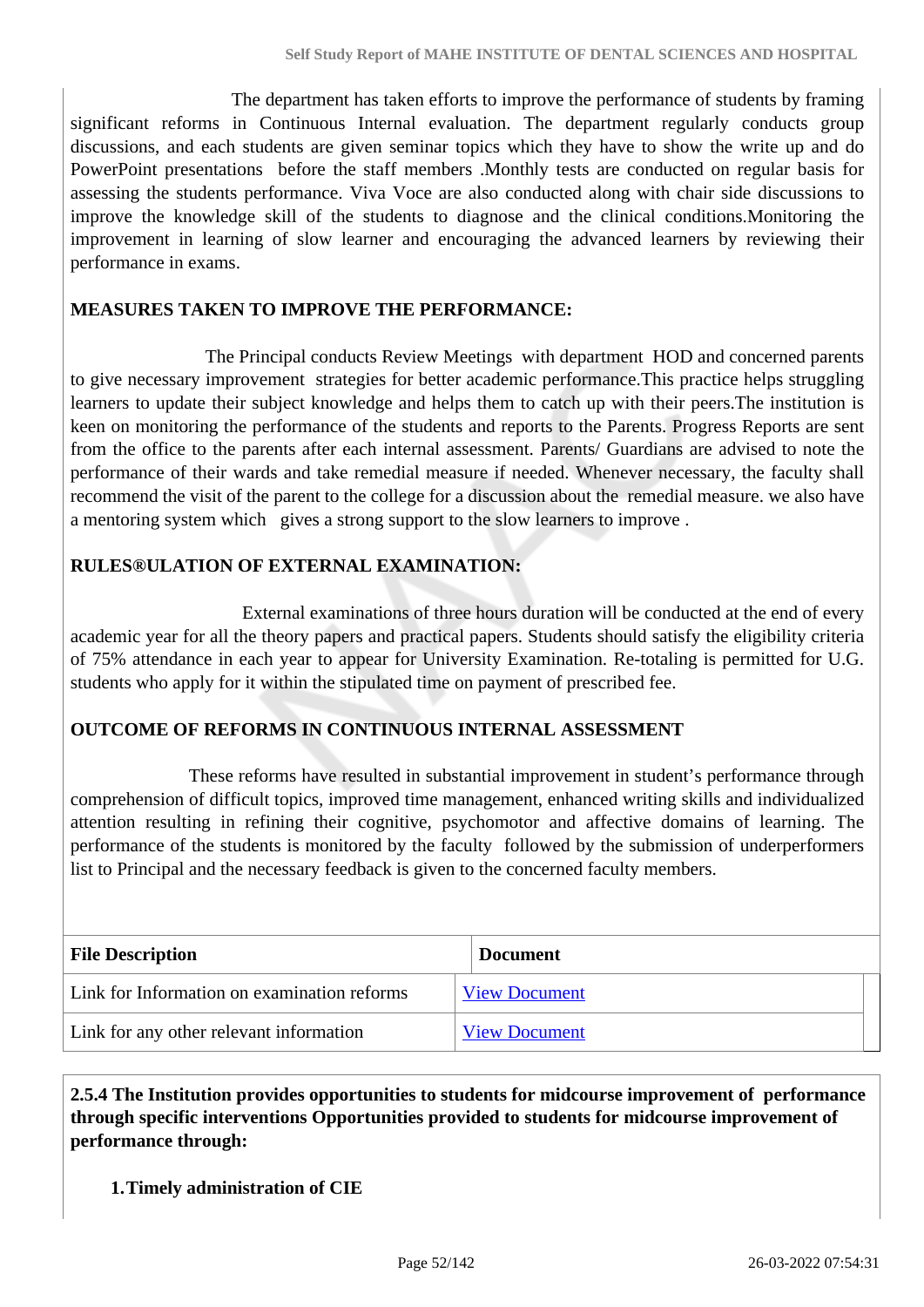#### **2.On time assessment and feedback**

**3.Makeup assignments/tests**

#### **4.Remedial teaching/support**

**Response:** A. All of the above

| <b>File Description</b>                                                                                            | <b>Document</b>      |  |
|--------------------------------------------------------------------------------------------------------------------|----------------------|--|
| <b>Re-test and Answer sheets</b>                                                                                   | <b>View Document</b> |  |
| Policy document of the options claimed by the<br>institution duly signed by the Head of the Institution            | <b>View Document</b> |  |
| Policy document of midcourse improvement of<br>performance of students                                             | <b>View Document</b> |  |
| List of opportunities provided for the students for<br>midcourse improvement of performance in the<br>examinations | <b>View Document</b> |  |
| Institutional data in prescribed format                                                                            | <b>View Document</b> |  |
| Links for additional information                                                                                   | <b>View Document</b> |  |

## **2.6 Student Performance and Learning Outcomes**

 **2.6.1 The Institution has stated the learning outcomes (generic and programme-specific) and graduate attributes as per the provisions of the Regulatory bodies and the University; which are communicated to the students and teachers through the website and other documents**

**Response:** 

## **LEARNING OUTCOME (GENERIC)**

#### **General Skills**

- 1.Apply knowledge& skills in day to day practice
- 2.Apply principles of ethics
- 3.Analyze the outcome of treatment
- 4.Evaluate the scientific literature and information to decide the treatment
- 5.Participate and involve in professional bodies
- 6. Self-assessment  $&$  willingness to update the knowledge  $&$  skills from time to time
- 7.Involvement in simple research projects
- 8.Minimum computer proficiency to enhance knowledge and skills
- 9.Refer patients for consultation and specialized treatment
- 10.Basic study of forensic odontology and geriatric dental problems

# Practice Management

1.Evaluate practice location, population dynamics & reimbursement mechanism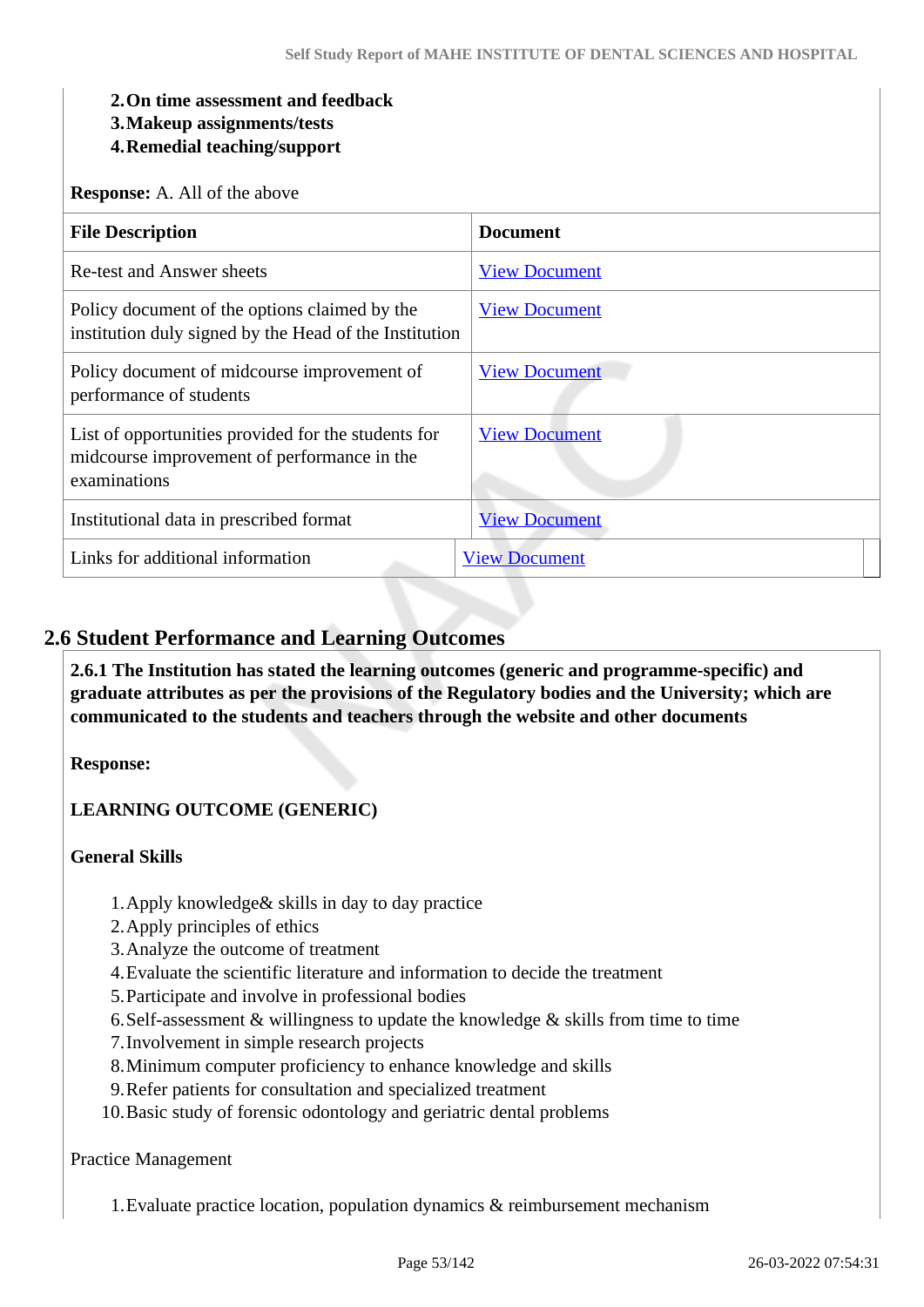- 2.Co-ordinate & supervise the activities of allied dental health personnel
- 3.Maintain all records
- 4.Implement & monitor infection control and environmental safety programs
- 5.Practice within the scope of one's competence

### **Communication & Community Resources**

- 1.Assess patients' goals, values and concerns to establish rapport and guide patient care.
- 2.Able to communicate freely, orally and in writing with all concerned
- 3.Participate in improving the oral health of the individuals through community activities.

## LEARNING OUTCOME (PROGRAM SPECIFIC)

### **Patient Care – Diagnosis**

- 1.Obtaining patient's history in a methodical way performing thorough clinical examination
- 2.Selection and interpretation of clinical, radiological and other diagnostic information obtaining appropriate consultation
- 3.Arriving at provisional, differential and final diagnosis

## **Patient Care – Treatment Planning**

- 1.Integrate multiple disciplines into an individual comprehensive sequence treatment plan using diagnostic and prognostic information
- 2.Able to order appropriate investigations

## **Patient Care – Treatment**

- 1.Recognition and initial management of medical emergencies that may occur during dental treatment
- 2.Perform basic cardiac life support
- 3.Management of pain including post-operative one.
- 4.Administration of all forms of local anesthesia
- 5.Administration of intra muscular and venous injections
- 6.Prescription of drugs, pre-operative, prophylactic and therapeutic requirements
- 7.Uncomplicated extraction of teeth
- 8.Transalveolar extractions and removal of simple impacted teeth Minor oral surgical procedures
- 9.Management of Oro-facial infections Simple orthodontic appliance therapy
- 10.Taking, processing and interpretation of various types of intra oral radiographs
- 11.Various kinds of restorative procedures using different materials available
- 12.Simple endodontic procedures
- 13.Removable and fixed prosthodontics
- 14.Various kinds of periodontal therapy

# **GRADUATE ATTITUDE:**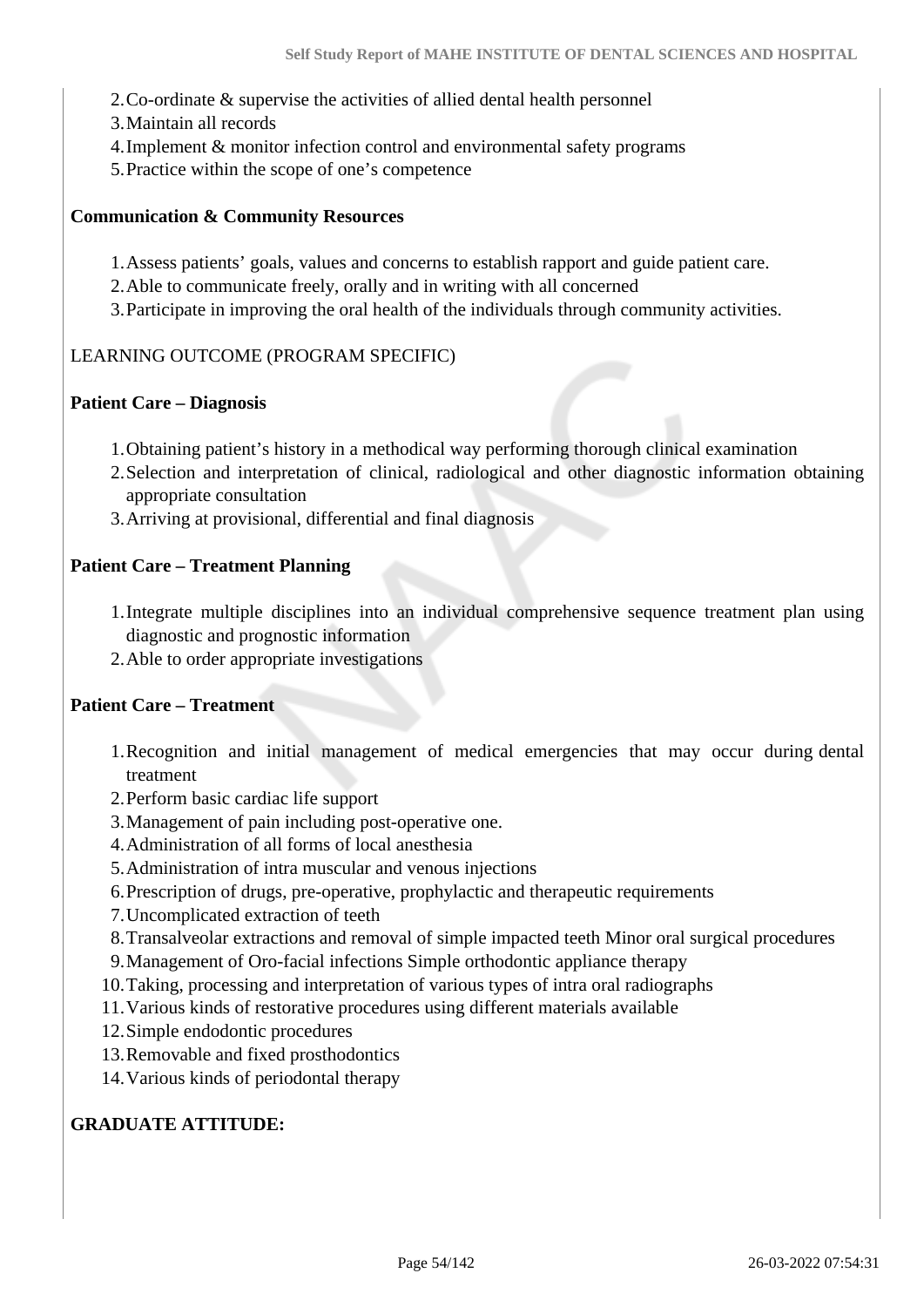A graduate should develop during the training period the following attitudes.

- 1.Willing to apply the current knowledge of dentistry in the best interest of the patients and the community.
- 2.Maintain a high standard of professional ethics and conduct and apply these in all aspects of professional life.
- 3.Seek to improve awareness and provide possible solutions for oral health problems and needs throughout the community.
- 4.Willingness to participate in the CPED Programmes to update the knowledge and professional skill from time to time.
- 5.To help and participate in the implementation of the national oral health policy.

| <b>File Description</b>                                                                | <b>Document</b>      |
|----------------------------------------------------------------------------------------|----------------------|
| Link for any other relevant information                                                | <b>View Document</b> |
| Link for relevant documents pertaining to learning<br>outcomes and graduate attributes | <b>View Document</b> |
| Link for methods of the assessment of learning<br>outcomes and graduate attributes     | <b>View Document</b> |
| Link for upload Course Outcomes for all courses<br>(exemplars from Glossary)           | <b>View Document</b> |

## **2.6.2 Incremental performance in Pass percentage of final year students in the last five years**

**Response:** 99.81

2.6.2.1 Number of final year students of all the programmes, who qualified in the university examinations in each of the last five years

| 2020-21 | $2019-20$ | 2018-19 | 2017-18 | 2016-17 |
|---------|-----------|---------|---------|---------|
| 106     | 107       | 101     | 105     | 107     |

2.6.2.2 Number of final year students of all the programmes, who appeared for the examinations in each of the last five years

| 2020-21 | 2019-20 | 2018-19 | 2017-18 | 2016-17 |
|---------|---------|---------|---------|---------|
| 106     | 107     | 101     | 106     | 107     |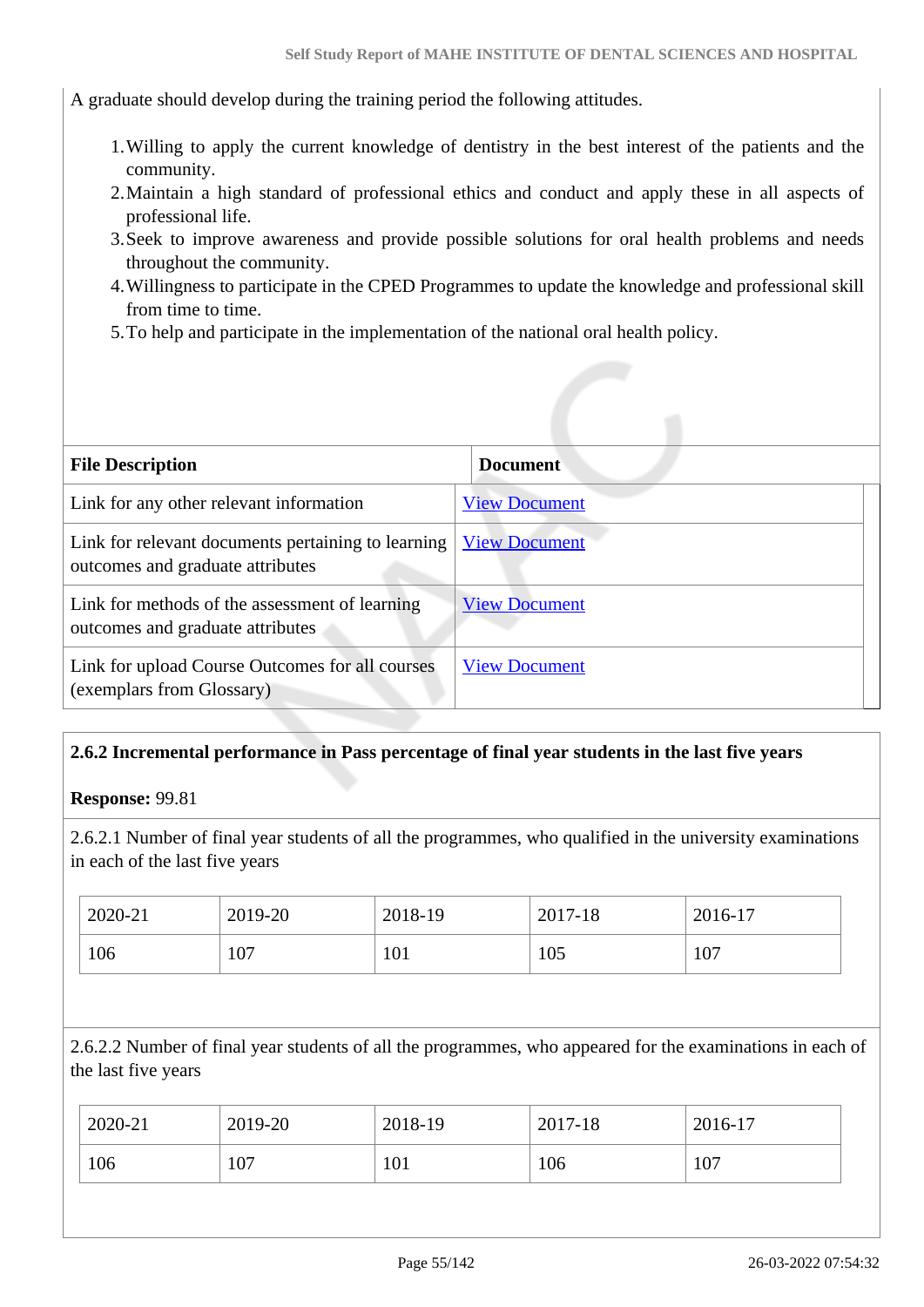| <b>File Description</b>                                                                                                                                                                                       | <b>Document</b>      |
|---------------------------------------------------------------------------------------------------------------------------------------------------------------------------------------------------------------|----------------------|
| Trend analysis for the last five years in graphical<br>form                                                                                                                                                   | <b>View Document</b> |
| Reports from Controller of Exam (COE) office/<br>Registrar evaluation mentioning the relevant details<br>and the result analysis performed by the institution<br>duly attested by the Head of the Institution | <b>View Document</b> |
| List of Programmes and the number of students<br>passed and appeared in the final year examination<br>each year for the last five years                                                                       | <b>View Document</b> |
| Institutional data in prescribed format                                                                                                                                                                       | <b>View Document</b> |
| Link for the annual report of examination results<br>as placed before BoM/Syndicate/Governing<br>Council for the last five years                                                                              | <b>View Document</b> |
| Links for additional information                                                                                                                                                                              | <b>View Document</b> |

## **2.6.3 The teaching learning and assessment processes of the Institution are aligned with the stated learning outcomes.**

**Response:** 

# **INTRODUCTION**:

We The Mahe institute of dental sciences and hospital offers comprehensive and advanced dental education and research opportunities, powered by innovative methods , enriched by a diverse and collaborative community of faculty, staff and students. Additionally, the College has instigated new innovations in clinical education to prepare students to render oral health care for all patients.

## **MENTORING:**

 The goals, objectives & requirements of lectures are informed to the students prior by displaying in the noticeboard of the respective departments so that they can read and assimilate the basic concepts. Institution is providing in-house mentoring facility, each mentor has7-9 students under them, this help to foster a strong student-teacher bond. This make teaching and learning process an interactive and joyful process.

## **INTERNAL ASSESSMENT:**

According to DCI norms we are assessing the students by conducting 3 internal examinations per academic year .we are also assessing students by conducting chapter wise tests, seminars and assignments.

## **CLINICAL TRAINING:**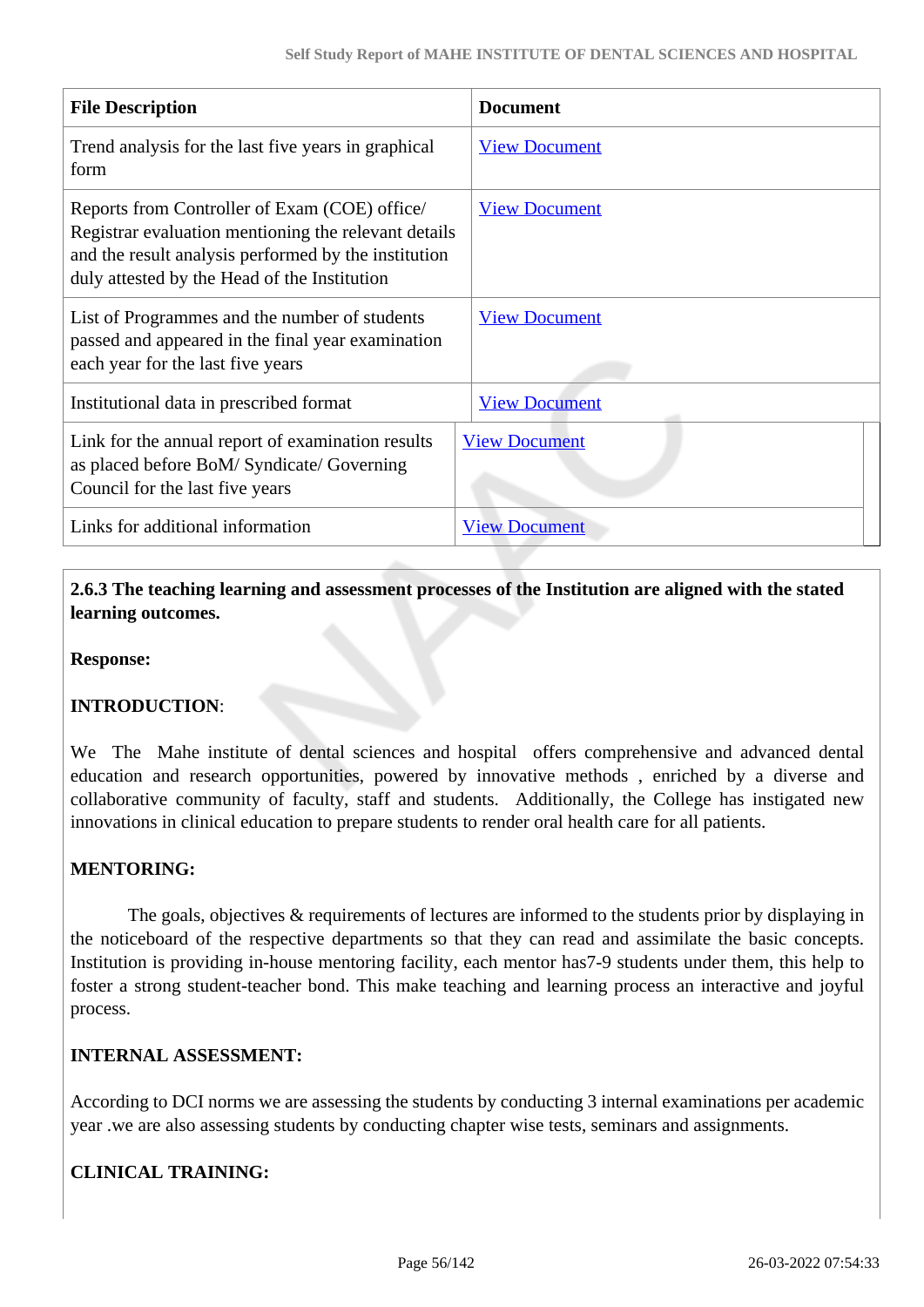Hospital Training with the field of dentistry getting bigger each day, the need for future dentists to be equipped with knowledge of handling emergencies has grown. In light of this fact, our students are encouraged to undergo training in basic medical procedures like injection techniques and handling trauma cases. Students are also trained and in Basic life Support every year. All the lecture halls are well equipped. Specific classrooms are maintained with technologically advanced facilities which can bring up with effective teaching. The BDS curriculum offers a variety of learning formats which incorporate basic science with clinical competencies.

## **CLINICAL TRAINING**:

 Biomedical science courses are organized to provide comprehensive instruction into each organ system concurrently, so that students can see the whole picture. Starting in their first year, students learn foundational clinical skills in preclinical designed to simulate real-world patient care environments and cases. The curriculum also emphasizes evidence based practices to build competency in diagnosing, investigating and applying the best available evidence to patient treatments.

### **PRECLINICAL TEACHING:**

 During the first two years of the BDS curriculum, students attain comprehensive understanding of biomedical and clinical sciences covering several topics including human anatomy, Biochemistry, Human physiology, and dental anatomy and oral histology, Microbiology and Pharmacology. The principles of physical examination, prevention& patient management are well understood and practiced. In addition there is rigorous training to apply these concepts in pre clinics to have hands-on knowledge, with guidance of expert faculty. Prior to entering patient care clinics students achieve high levels of competency and become very well prepared to continue training in the third and fourth years of the program.

## **CURRICULUM FOR PG:**

 For MDS programme each department implements the curriculum to achieve the objectives of the speciality as per the university &DCI criteria like Main Dissertation, Library Dissertation, Seminars, Journal clubs, case presentations as well as presentations in various national conferences and the clinical procedures related to their specialty. These activities accomplish the necessary program outcomes. So the students at MINDS after their completion of BDS/MDS programme are highly competent enough to render the best treatment options to the patients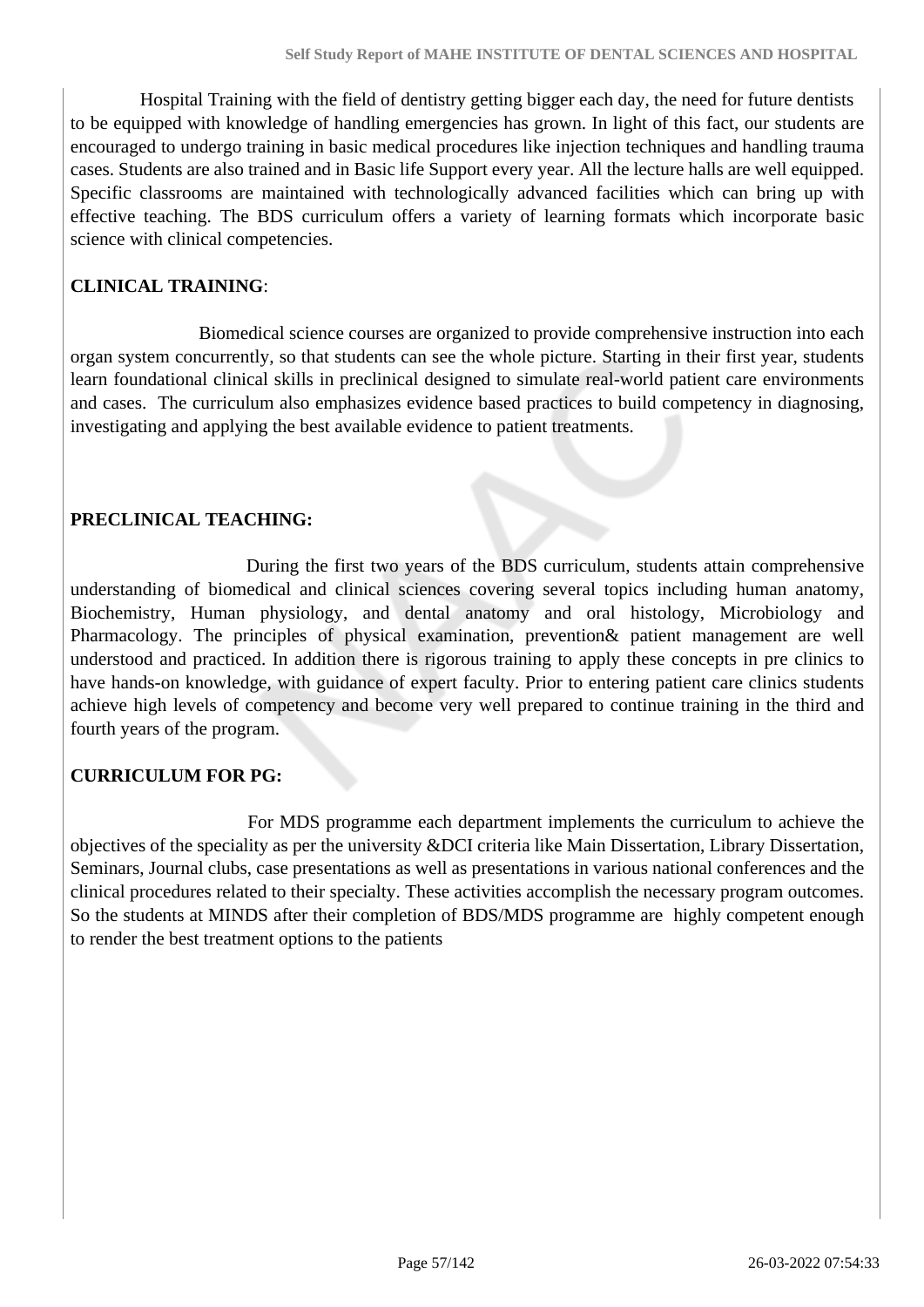| <b>File Description</b>                       | <b>Document</b>      |
|-----------------------------------------------|----------------------|
| Link for any other relevant information       | <b>View Document</b> |
| Link for programme-specific learning outcomes | <b>View Document</b> |

 **2.6.4 Presence and periodicity of parent-teachers meetings, remedial measures undertaken and outcome analysis** 

#### **Response:**

## **INTRODUCTION:**

 A Parent-Teacher association committee has been constituted to sensitize the parents about their children's academic performance. The objective of the meeting is to create awareness among the parents regarding the academic performance of their children and motivate the students through the parents. The committee consists of a coordinator assisted by members. The coordinator and members are faculties. One or two members are selected or elected from the parents.

## **PARENT TEACHER MEETINGS:**

 Parent-Teacher meetings are conducted twice in a year. The main purpose of the meeting is to provide a platform for parent teacher interaction. These meetings focus primarily on communicating the academic performance of the students as well as the extracurricular activities.

## **NECESSITY OF PTA MEETINGS FOR THE PARENTS:**

- 1.Parents get the opportunity of meeting other parents and they can exchange ideas regarding parenting.
- 2.Communicate with other parents and college administrators for institute improvement.
- 3.To strengthen the family-college partnership by engaging families in supporting student success and continuous college improvement.

## **AGENDA FOLLOWED DURING MEETING:**

- 1.The academic performance of the students
- 2.The Vision, Mission, infrastructure of the institute
- 3.The future employment opportunities of the students and the efforts taken by the institute regarding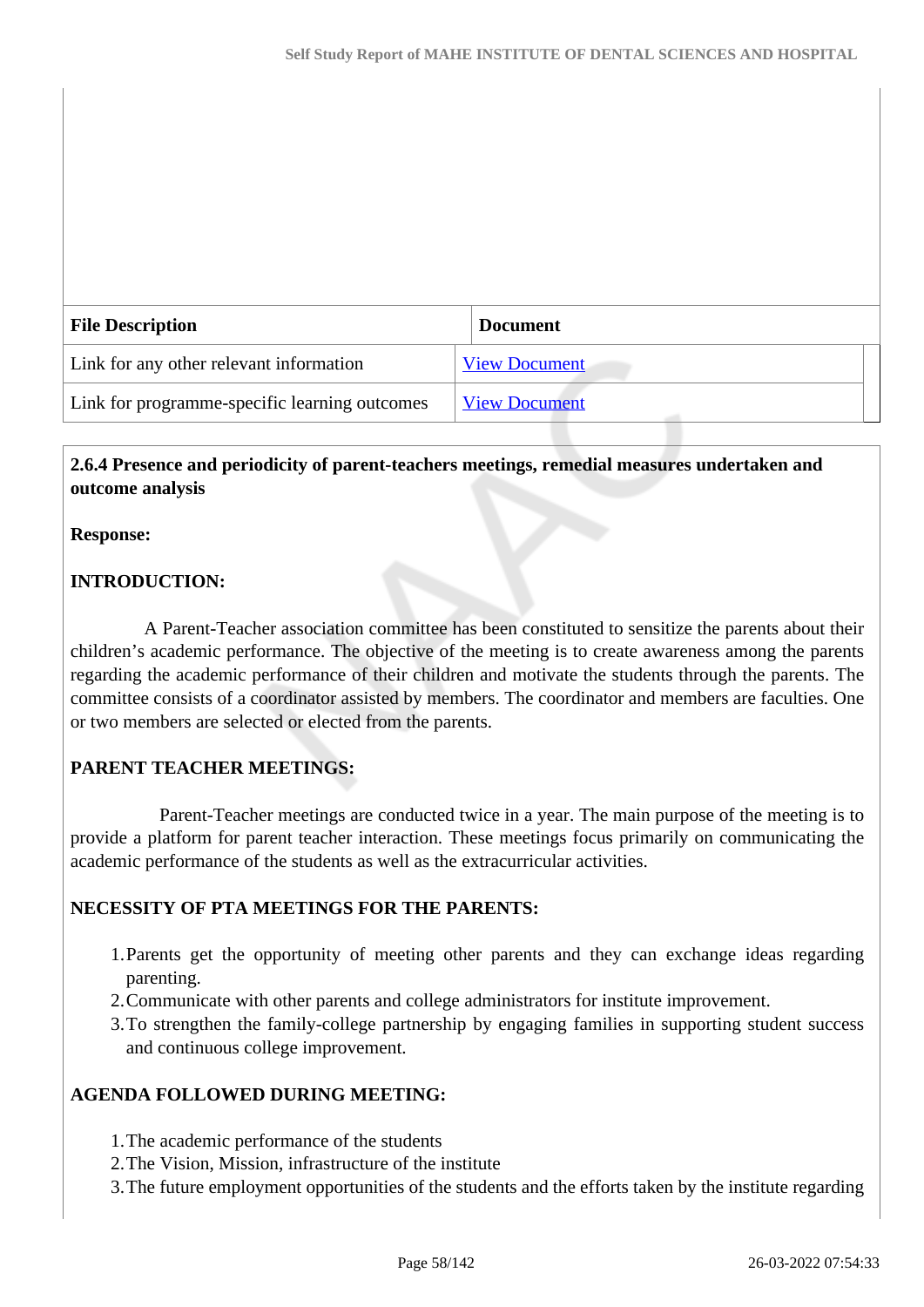skill development and guidance for competitive exams.

- 4.The disciplinary rules and regulations that the students have to follow and the measures adopted to prevent ragging inside the campus.
- 5.The Sports, cultural, extension activities, green initiatives and the best practices adopted by the institute.

#### **PREPARATION FOR THE MEETING:**

 The teachers are informed about gathering data related to academic performance records and make a note on what to ask the parent regarding their support towards the ward's learning. The teachers should have documentation if they want to discuss about the problems like misbehavior in the class room, missing assignment etc. An informative invitation regarding time duration and agenda to be discussed is sent to the parents.

#### **DURING THE MEETING:**

- 1.A welcoming environment is created with sufficient space, tables and chairs. Snacks and healthy beverages are offered to the parents.
- 2.All parents expect positive things about their children. Therefore positive things of their children are explained first followed by challenges ahead of the children.
- 3..Parents are given time to raise their queries. They are assured of the necessary remedial actions.
- 4.Parents are thanked for alloting time for attending the meeting

#### **FOLLOW UP ACTION:**

 Feedback and suggestions are obtained from the parents. The feasible suggestion is considered for implementation. After implementation it is conveyed to the parents.

#### **OUTCOME OF PARENT-TEACHER MEETINGS**:

- The academic performance of the student increases due to parental monitoring and pressure.
- The parents get an impression about the college infrastructure and academic activities. This eliminates their anxiety about the children's academic performance.
- The Parents come to know about the positive as well as negative aspects of their ward.

| <b>File Description</b>                                                           | <b>Document</b>      |
|-----------------------------------------------------------------------------------|----------------------|
| Link for proceedings of parent –teachers meetings<br>held during the last 5 years | <b>View Document</b> |
| Link for follow up reports on the action taken and<br>outcome analysis.           | <b>View Document</b> |
| Link for any other relevant information                                           | <b>View Document</b> |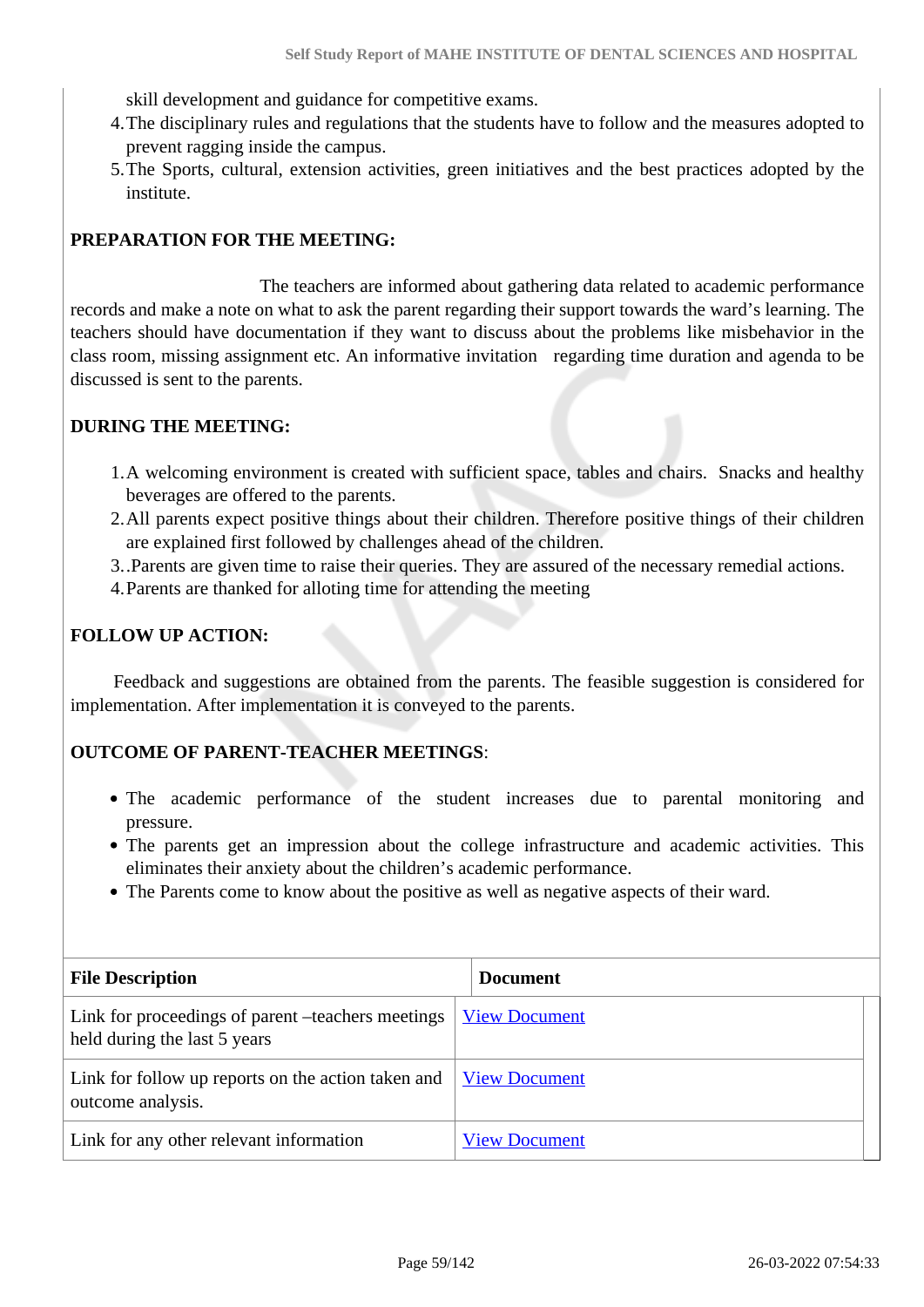# **2.7 Student Satisfaction Survey**

**2.7.1 Online student satisfaction survey regarding teaching learning process**

**Response:**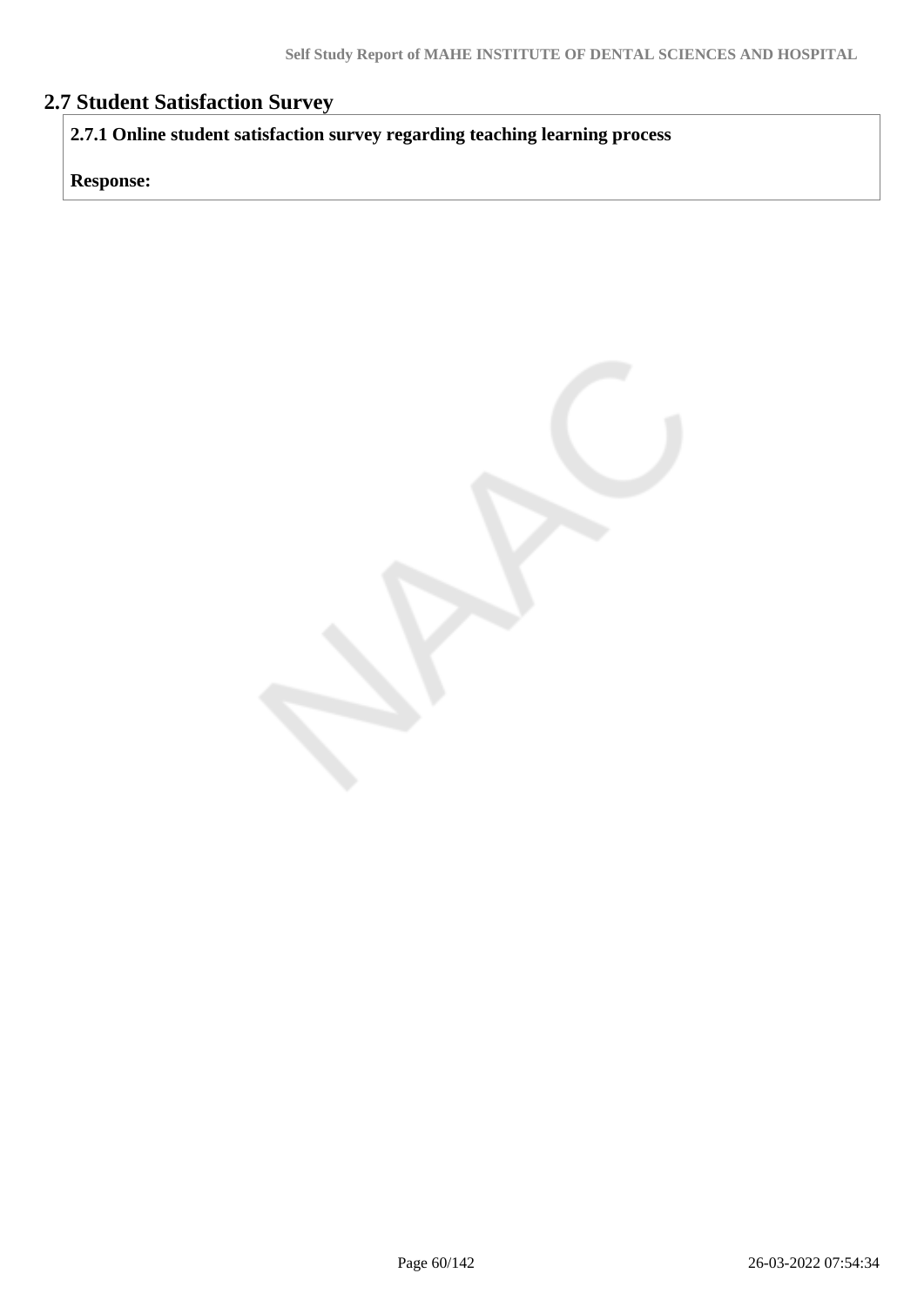# **Criterion 3 - Research, Innovations and Extension**

# **3.1 Resource Mobilization for Research**

**3.1.1 Percentage of teachers recognized as PG/ Ph.D research guides by the respective University**

## **Response:** 13.62

3.1.1.1 Number of teachers recognized as PG/Ph.D research guides during the last 5 years

| 2020-21      | 2019-20        | 2018-19 | 2017-18 | 2016-17 |
|--------------|----------------|---------|---------|---------|
| $\mathbf{r}$ | $\overline{1}$ | 14      | 10      | 14      |

| <b>File Description</b>                                                                     | <b>Document</b>      |
|---------------------------------------------------------------------------------------------|----------------------|
| List of full time teacher during the last five years                                        | <b>View Document</b> |
| Institutional data in prescribed format                                                     | <b>View Document</b> |
| Copies of Guideship letters or authorization of<br>research guide provide by the university | <b>View Document</b> |
| Any additional information                                                                  | <b>View Document</b> |
| Link for Additional Information                                                             | <b>View Document</b> |

## **3.1.2 Average Percentage of teachers awarded national /international fellowships / financial support for advanced studies/collaborative research and participation in conferences during the last five years**

## **Response:** 0.24

3.1.2.1 Number of teachers awarded national/ international fellowship / Financial support for advanced studies/collaborative research and conference participation in Indian and Overseas Institutions year-wise during the last five years

| 2020-21<br>2019-20<br>2018-19 | 2017-18 | 2016-17 |
|-------------------------------|---------|---------|
| - U                           |         | U       |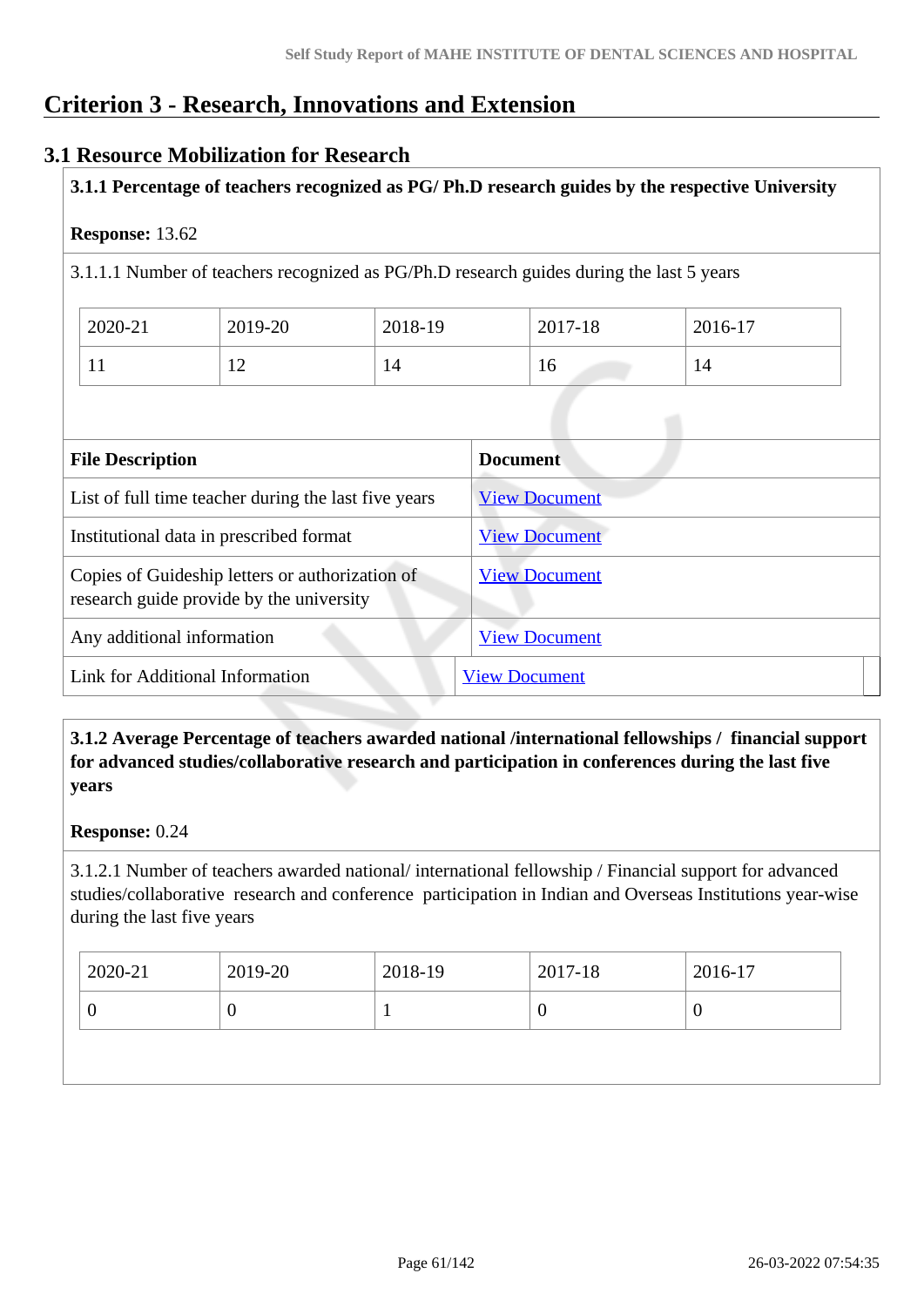| <b>File Description</b>                                           | <b>Document</b>      |
|-------------------------------------------------------------------|----------------------|
| Institutional data in prescribed format                           | <b>View Document</b> |
| Fellowship award letter / grant letter from the<br>funding agency | <b>View Document</b> |
| Link for Additional Information                                   | <b>View Document</b> |

### **3.1.3 Total number of research projects/clinical trials funded by government, industries and nongovernmental agencies during the last five years**

#### **Response:** 10

3.1.3.1 Number of research projects/clinical trials funded by government/industries and non-government agencies year-wise during the last five years

| 2020-21 | 2019-20 | 2018-19 | 2017-18 | 2016-17  |
|---------|---------|---------|---------|----------|
|         |         |         |         | $\theta$ |

| <b>File Description</b>                                                                                                                                                    | <b>Document</b>      |
|----------------------------------------------------------------------------------------------------------------------------------------------------------------------------|----------------------|
| Institutional data in prescribed format                                                                                                                                    | <b>View Document</b> |
| E-copies of the grant award letters for research<br>projects sponsored by Government, industries and<br>non-government sources such as industries,<br>corporate houses etc | <b>View Document</b> |
| Any additional information                                                                                                                                                 | <b>View Document</b> |
| Link for Additional Information                                                                                                                                            | <b>View Document</b> |

## **3.2 Innovation Ecosystem**

 **3.2.1 Institution has created an ecosystem for innovations including incubation centre and other initiatives for creation and transfer of knowledge**

**Response:** 

## **INTRODUCTION:**

 The Mahe Institute of Dental Sciences and Hospital (MINDS) is providing an atmosphere which is conducive to the creation of thinking professionals. This educational institution offers every student a panoramic view of the future of dentistry. MINDS, is steadily growing towards the pinnacle of excellence and glory without deviating from its cherished philosophy of maintaining excellence in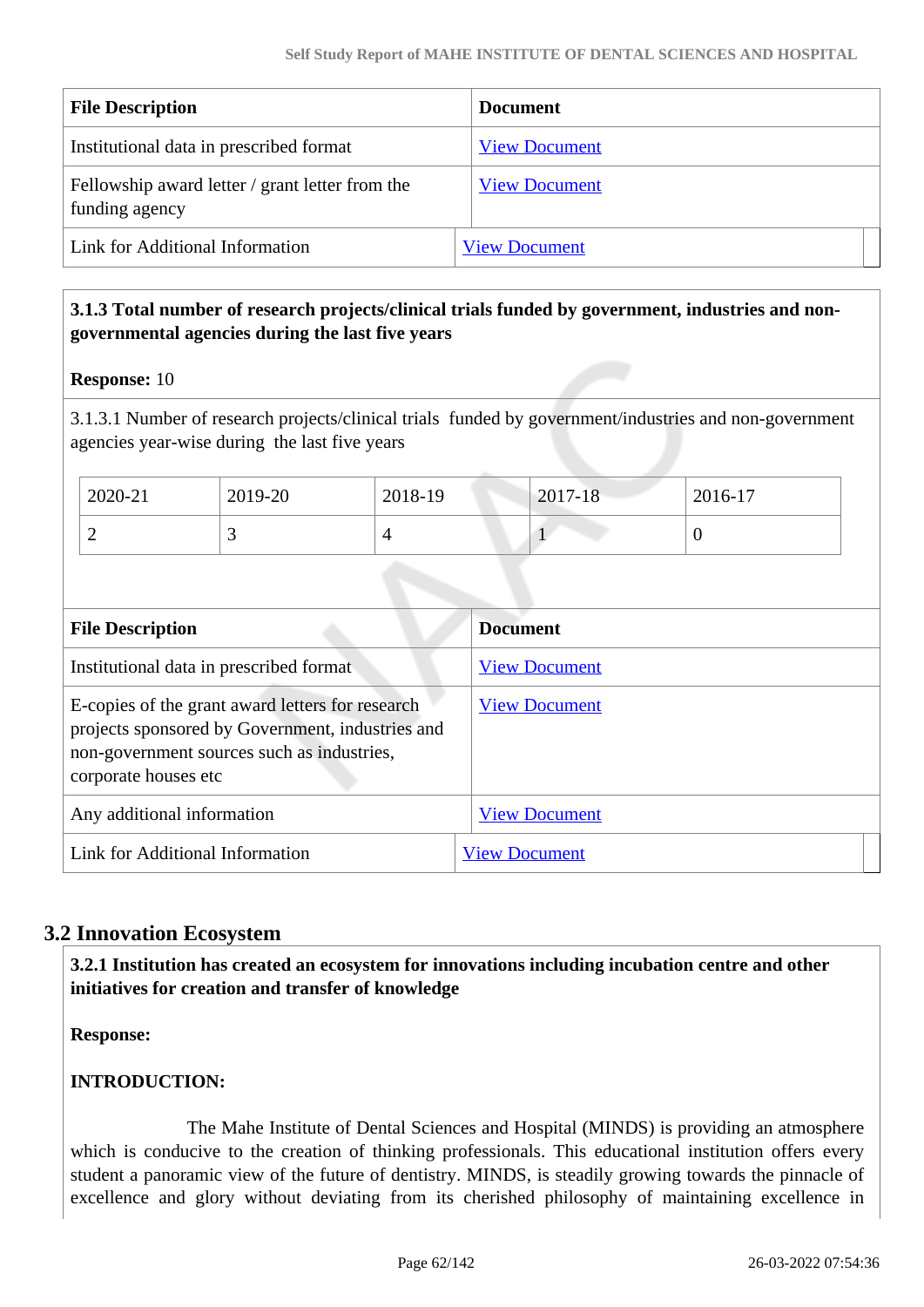teaching, learning and rendering high standards of service to the humanity. Our teachers and students have received the highest accolade for their achievements from various national and international bodies. They have achieved numerous awards and recognitions. Teaching faculty members of the college are key note speakers in various national and international conferences and conventions.

## **INCUBATION CENTER**:

### **VISION:**

 The purpose of incubation center is to promote innovative startups. The institute has vision to establish fully equipped bioscience research laboratories to undertake the research activities.

#### **MISSION:**

The institute:

- 1.Equips the students with sufficient knowledge in latest trends in research area so that they can reap the benefits of GOI's start up program.
- 2. Encourages health professionals to choose entrepreneurship as their careers option.
- 3. Motivates the students to convert their Detailed Project Reports (DPRs) and projects into viable Business plans.
- 4. Inculcates social responsive behaviors among the students aspiring to launch start-ups.
- 5. Offers training in health care business opportunity and guide the students from rural regions of India.
- 6.Identifies the health care business opportunities in the local areas of the students.
- 7. Orients students as to how they can conceptualize health care business start-ups that will address social issues.
- 8.Provides necessary support to the students for launching their startups during the entire course of their study.
- 9.Equips the students with the necessary skills for managing their business enterprise.

#### **MOU:**

 At present we have a Memorandum of Understanding with NITTE University, Mangalore, and Karnataka for utilizing their high end research facilities to undertake our student's major and minor studies. Our institute aims to make MOU with Yenepoya University, Mangalore and Maratha mandal Dental Sciences and Research Centre, Belgaum. Most of our PG students have done their research work at Yenepoya University, University of Mysore, PSGTECHS, Coimbatore and NIT Calicut. The institution constantly encourages students to undergo special training program at Malabar Cancer Centre (MCC).

#### **INTERDISCIPLINARY RESEARCH:**

 The institute constantly encourages all the faculty members and students to undertake interdisciplinary research work, thus allowing them opportunities to gain experiential learning and to build a strong academic foundation. Our staffs and students have published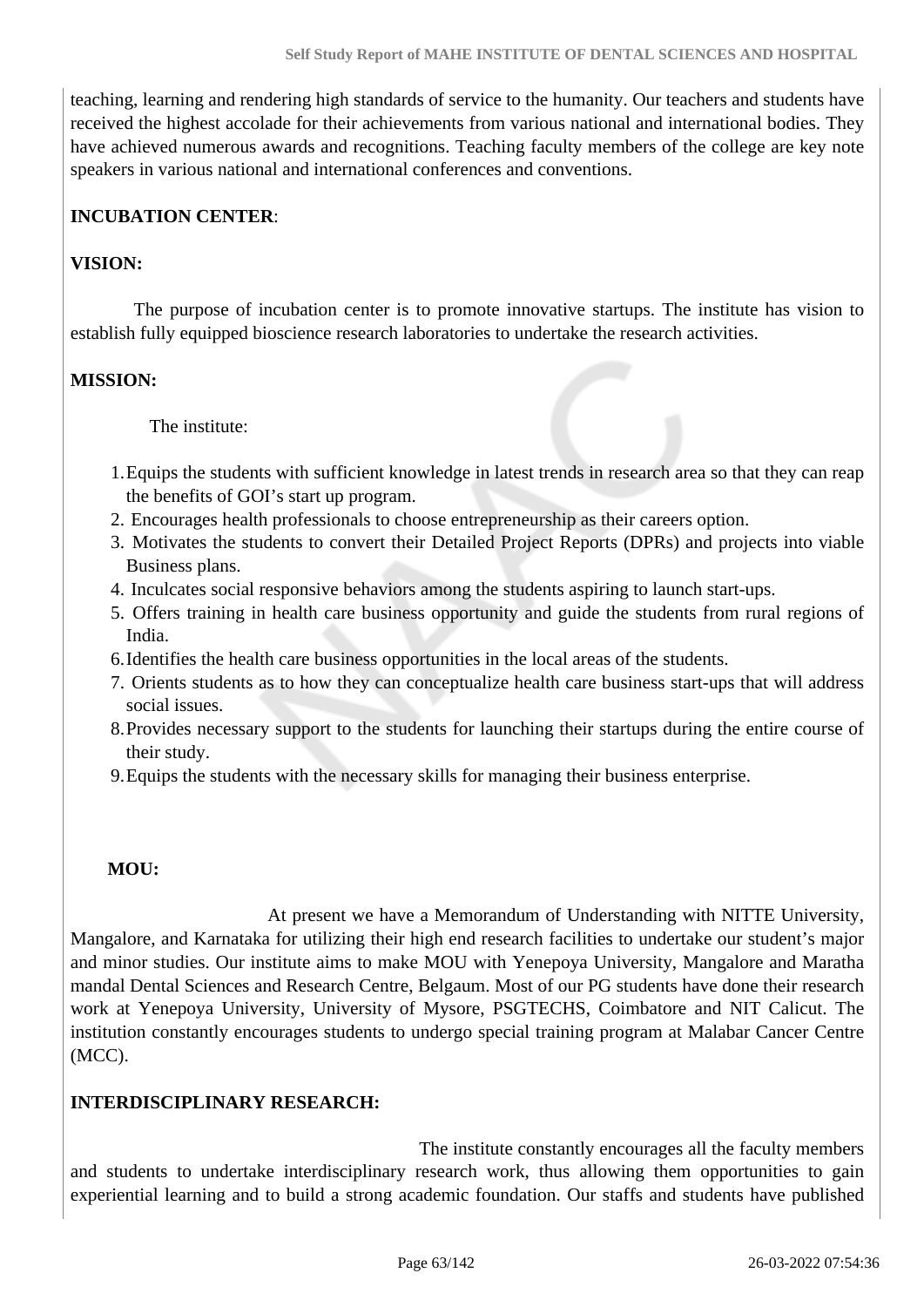research publications in various national and international journals. The process of NAAC accreditation has influenced significantly the quality enhancement of the college, and has proved to be a motivating force of self-discovery aimed to touch greater heights in dental education.

| <b>File Description</b>                                    | <b>Document</b>      |
|------------------------------------------------------------|----------------------|
| Link for any other relevant information                    | <b>View Document</b> |
| Link for details of the facilities and innovations<br>made | <b>View Document</b> |

## **3.2.2 Total number of workshops/seminars conducted on Intellectual Property Rights (IPR) Research methodology, Good Clinical, Laboratory, Pharmacy and Collection practices, writing for Research Grants and Industry-Academia Collaborations during the last five years**

**Response:** 36

3.2.2.1 Number of workshops/seminars conducted on Intellectual Property Rights (IPR) and Industry-Academia Innovative practices year-wise during the last five years

| 2020-21 | 2019-20 | 2018-19 | 2017-18 | 2016-17 |
|---------|---------|---------|---------|---------|
| U       |         |         |         |         |

| <b>File Description</b>                      | <b>Document</b>      |
|----------------------------------------------|----------------------|
| Report of the workshops/seminars with photos | <b>View Document</b> |
| Institutional data in prescribed format      | <b>View Document</b> |
| Link for Additional Information              | <b>View Document</b> |

## **3.3 Research Publications and Awards**

 **3.3.1 The Institution ensures implementation of its stated Code of Ethics for research. The Institution has a stated Code of Ethics for research, the implementation of which is ensured by the following:**

- **1.There is an Institutional ethics committee which oversees the implementation of all research projects**
- **2.All the projects including student project work are subjected to the Institutional ethics committee clearance**
- **3.The Institution has plagiarism check software based on the Institutional policy**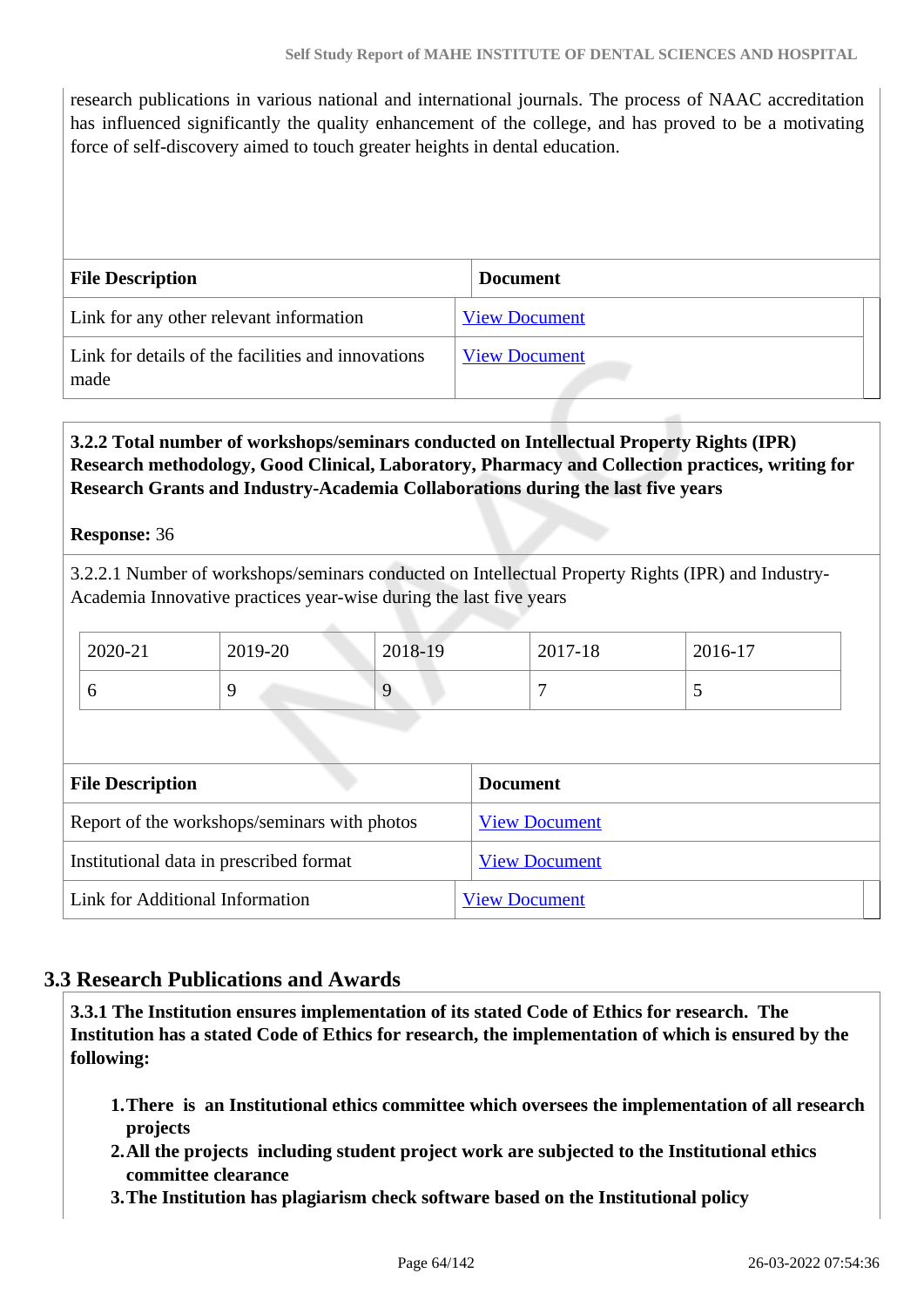#### **4.Norms and guidelines for research ethics and publication guidelines are followed**

**Response:** A. All of the above

| <b>Document</b>      |
|----------------------|
| <b>View Document</b> |
| <b>View Document</b> |
| <b>View Document</b> |
| <b>View Document</b> |
|                      |

### **3.3.2 Average number of Ph.D/ DM/ M Ch/ PG Degree in the respective disciplines received per recognized PG teacher of the Institution during the last five years.**

#### **Response:** 0.94

3.3.2.1 Number of Ph.D.s /DM/M Ch/PG degrees in the respective disciplines received per recognized PG teachers of the Institution during the last five years.

Response: 63

3.3.2.2 Number of PG teachers recognized as guides by the Regulatory Bodies / Universities during the last five years.

Response: 67

| <b>File Description</b>                 | <b>Document</b>      |  |
|-----------------------------------------|----------------------|--|
| Institutional data in prescribed format | <b>View Document</b> |  |
| Link for any additional information     | <b>View Document</b> |  |

### **3.3.3 Average number of papers published per teacher in the Journals notified on UGC -CARE list in the UGC website/Scopus/ Web of Science/ PubMed during the last five years**

#### **Response:** 0

| <b>File Description</b>                                                                                                      | <b>Document</b>      |
|------------------------------------------------------------------------------------------------------------------------------|----------------------|
| Institutional data in prescribed forma                                                                                       | <b>View Document</b> |
| Web-link provided by institution in the template<br>which redirects to the journal webpage published<br>in UGC notified list | <b>View Document</b> |
| Link for Additional Information                                                                                              | <b>View Document</b> |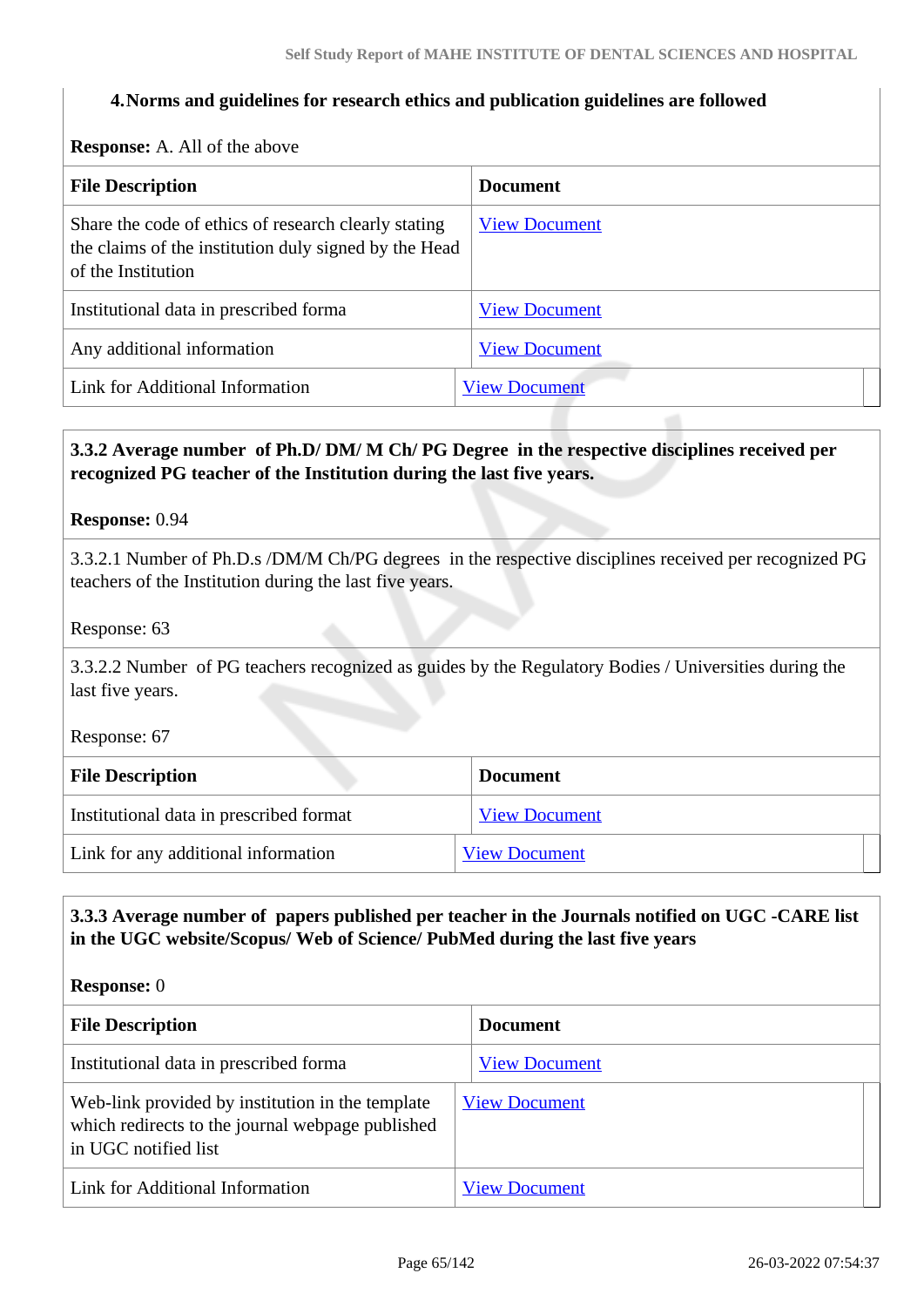**3.3.4 Average number of books and chapters in edited volumes/books published and papers published in national/ international conference proceedingsindexed in UGC-CARE list on the UGC website/Scopus/Web of Science/PubMed/ during the last five years**

#### **Response:** 0

| <b>File Description</b>                 | <b>Document</b>      |
|-----------------------------------------|----------------------|
| Institutional data in prescribed format | <b>View Document</b> |
| Any additional information              | <b>View Document</b> |
| Link for additional Information         | <b>View Document</b> |

## **3.4 Extension Activities**

 **3.4.1 Total number of extension and outreach activities carried out in collaboration with National and International agencies, Industry, community, Government and Non-Government organizations engaging NSS / NCC / Red Cross / YRC / Institutional clubs etc. during the last five years.**

#### **Response:** 123

3.4.1.1 Number of extension and outreach activities carried out in collaboration with National and International agencies, Industry, community, Government and Non-Government organizations engaging NSS/NCC/Red Cross/YRC/Institutional clubs etc. during the last five years.

| 2020-21 | 2019-20 | 2018-19 | 2017-18 | 2016-17 |
|---------|---------|---------|---------|---------|
| O       | 19      | 48      | ل ک     | 29      |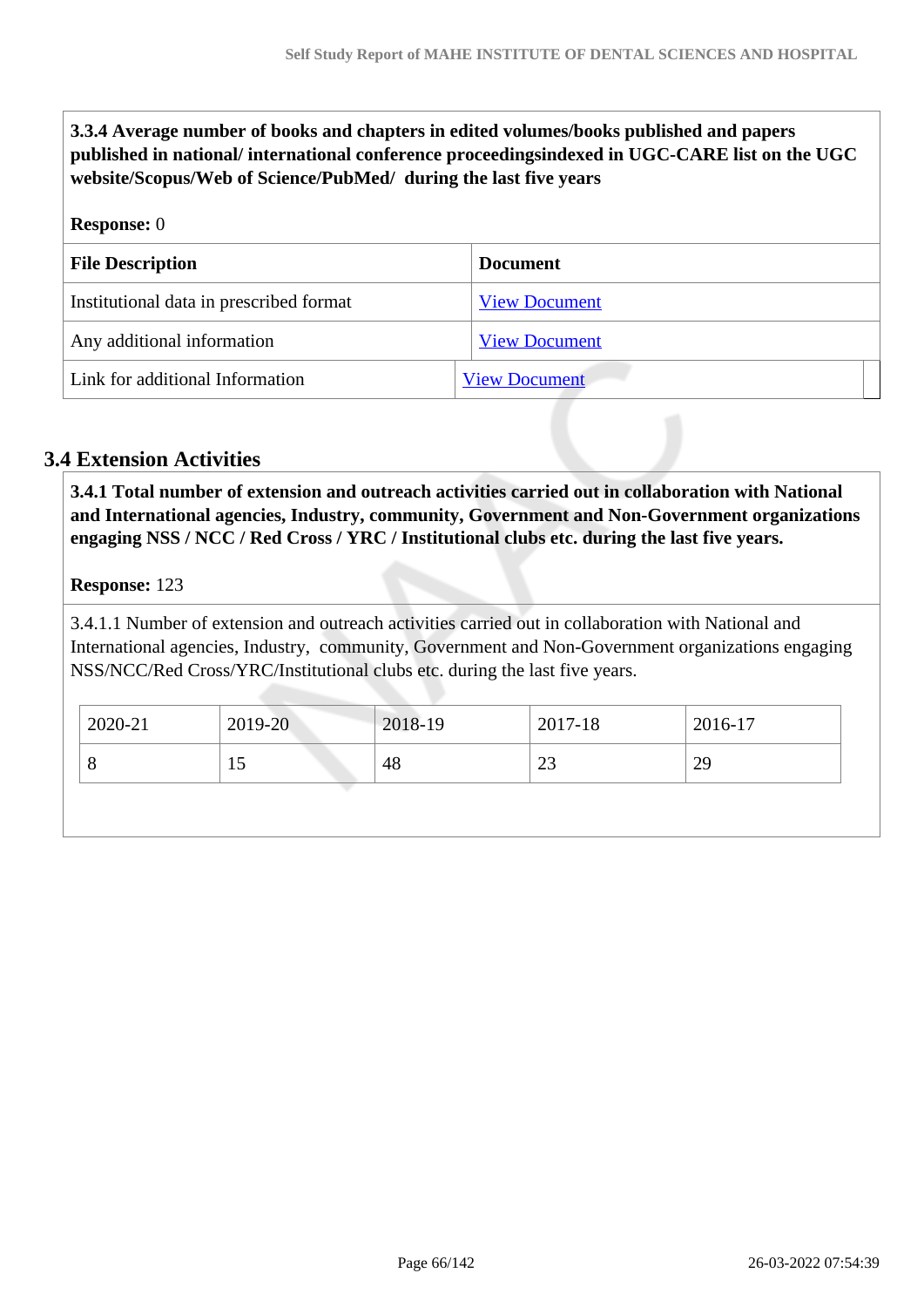| <b>File Description</b>                                                                                                                                                              | <b>Document</b>      |
|--------------------------------------------------------------------------------------------------------------------------------------------------------------------------------------|----------------------|
| Photographs or any supporting document in<br>relevance                                                                                                                               | <b>View Document</b> |
| List of students in NSS/NCC/Red Cross/YRC<br>involved in the extension and outreach activities<br>year-wise during the last five years                                               | <b>View Document</b> |
| Institutional data in prescribed format                                                                                                                                              | <b>View Document</b> |
| Detailed program report for each extension and<br>outreach program should be made available, with<br>specific mention of number of students and<br>collaborating agency participated | <b>View Document</b> |
| Any additional informatio                                                                                                                                                            | <b>View Document</b> |
| Link for Additional Information                                                                                                                                                      | <b>View Document</b> |

## **3.4.2 Average percentage of students participating in extension and outreach activities during the last five years**

#### **Response:** 58.7

3.4.2.1 Number of students participating in extension and outreach activities year-wise during last five years

| 2020-21 | $2019 - 20$ | 2018-19 | 2017-18 | 2016-17 |
|---------|-------------|---------|---------|---------|
| 215     | 121         | 298     | 436     | 483     |

| <b>File Description</b>                                                                                                                                                                                                                                             | <b>Document</b>      |
|---------------------------------------------------------------------------------------------------------------------------------------------------------------------------------------------------------------------------------------------------------------------|----------------------|
| Institutional data in prescribed forma                                                                                                                                                                                                                              | <b>View Document</b> |
| Detailed program report for each extension and<br>outreach program should be made available, with<br>specific mention of number of students and<br>collaborating agency participated and amount<br>generated Photographs or any supporting document<br>in relevance | <b>View Document</b> |
| Any additional information                                                                                                                                                                                                                                          | <b>View Document</b> |

### **3.4.3 Number of awards and recognitions received for extension and outreach activities from Government / other recognised bodies during the last five years**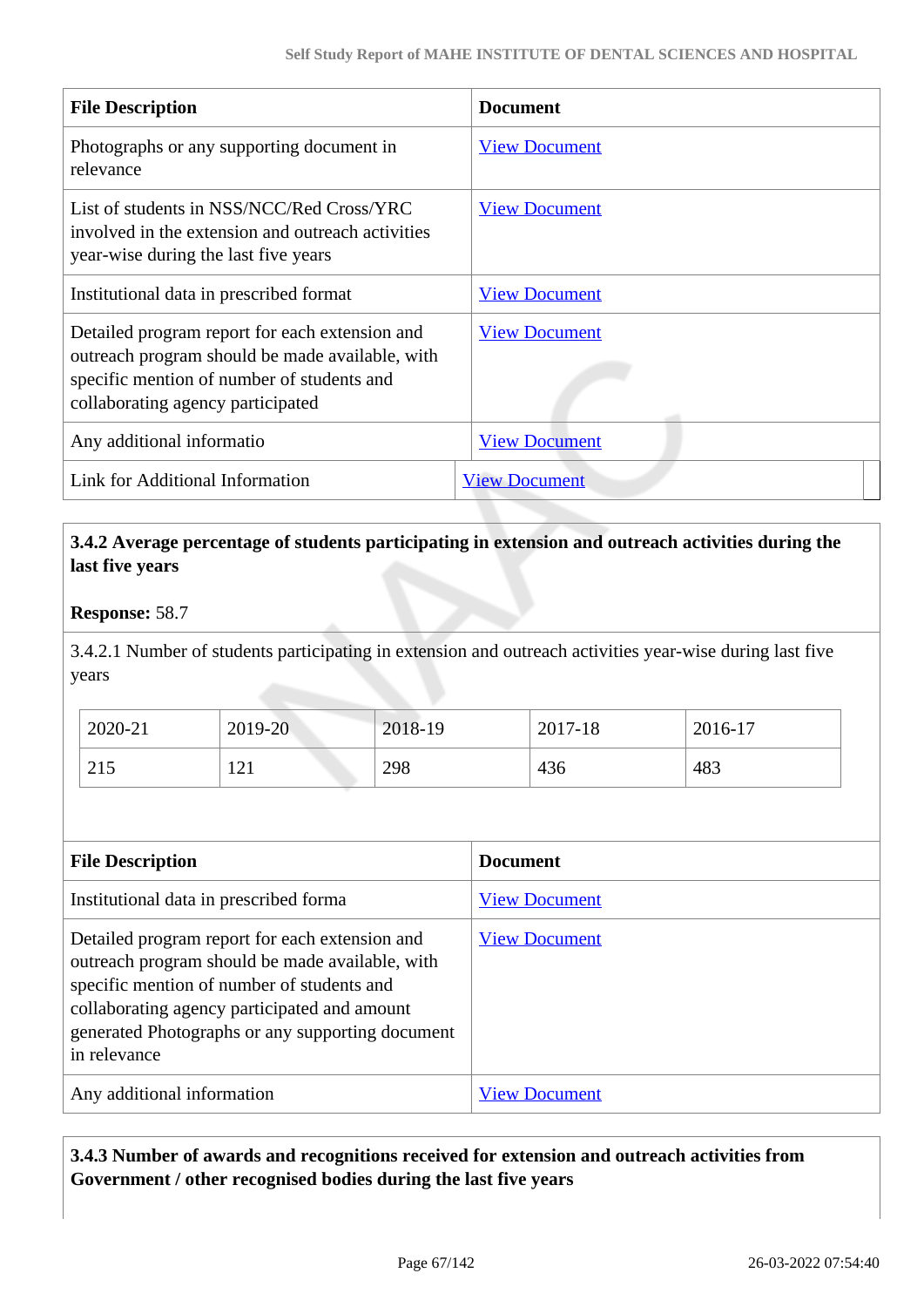#### **Response:**

## **INTRODUCTION:**

 The institute conducts oral health screening and treatment camps, awareness programs, and cancer screening programs after securing permission from local bodies and government agencies. Initial treatments are provided at their locations and further treatments are carried out in the Hospital, under a fee waiver for the patient. All our dental screening camps are a venue for creating awareness. Dental education is provided by the faculties accompanying. The institute has signed memorandum of understanding with different schools and colleges to screen their students and do the needful treatment on a regular basis. Students who are doing internship and post-graduation are posted for the same. Our contributions to the society are duly recognized by the various Governmental and Non-Governmental agencies.

## **RECOGNITION FOR CONTRIBUTIONS IN ORAL HEALTH SCREENING AND TREATMENT CAMPS:**

 Oral Health Screening and Treatment Camps are conducted in schools each year. Both PG and UG students are involved in the dental screening camps along with the teaching faculties. Exhibitions are also being conducted with posters and audio visual aids in many camps. The schools managements have issued appreciation letters to acknowldge the services offered by the institute.

## **RECOGNITION FOR CONDUCTING AWARENESS PROGRAMS ON DENTAL HYGIENE:**

 Oral Health Screening and treatments for minor dental issues are conducted for the welfare of the community in association with various national and local governmental and non governemental agencies. Many of them have expressed their thankfulness and has appreciated our services with letters. For improving oral health in the elderly aged population free dental health check-up were organized in the community and are provided with referral services. Indeed a large number of under privileged people were benefited. Free dental aid was provided to senior citizens and it got accolades and appreciation from recognized bodies. Appreciation letters were issued by the local bodies.

## **RECOGNITION FOR CONDUCTING AWARENESS PROGRAM ON CLEANLINESS:**

 The institute conducts Swachh Bharath programs regularly. The student club along with the NSS Volunteers organizes cleaning drives in the local community. The students actievly take part in all such activities and cleaned the surrounding area of the local community in an effort to impart the importance keeping the environment and surrounding areas clean. In view of the above, dust bins with Swach Bhararth Logos are kept in many places of the campus.

## **RECOGNITION FOR CONDUCTING BLOOD DONATION CAMPS:**

The institution has organized Blood donation Camps in association with a nearby Cancer Centre and the efforts are duly recognized by them with appreciation letters and certificates. It has also become a major news event in the Local newspaper.

Our institute strives hard to tnarrow the gap between the general public and dental services in all manners possible and our efforts are recognized as well. Due to the trust and satisfaction the organizers receive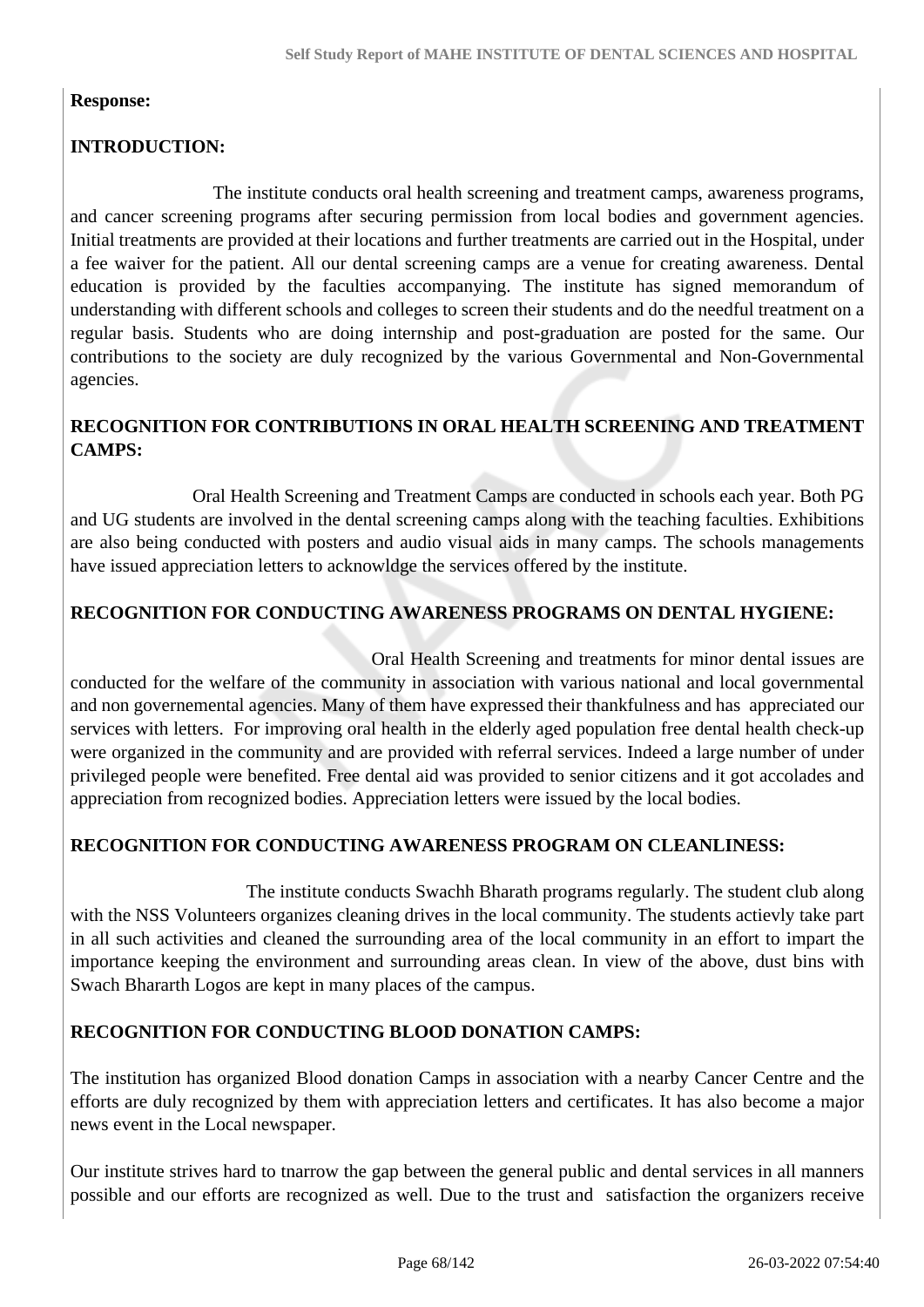after our camps, there are incidents wherein our institute is regulary approcahed by many Organizational bodies to conduct Check up camps.

| <b>File Description</b>                                                | <b>Document</b>      |  |
|------------------------------------------------------------------------|----------------------|--|
| Link for list of awards for extension activities in<br>the last 5 year | <b>View Document</b> |  |
| Link for e-copies of the award letters                                 | <b>View Document</b> |  |
| Link for any other relevant information                                | <b>View Document</b> |  |

 **3.4.4 Institutional social responsibility activities in the neighborhood community in terms of education, environmental issues like Swachh Bharath, health and hygiene awareness, delivery of free/ subsidized health care and socio economic development issues carried out by the students and staff, including the amount of expenditure incurred during the last five years** 

#### **Response:**

#### **INTRODUCTION:**

 The institution conducts free dental camps, exhibitions, awareness programs, blood donation camps, cancer screening programs and so on. After obtaining permission from the local authorities and government agencies, initial check up will be conducted in their locations and further treatments are carried in the Hospital, under a fee waiver for the patient - certain treatments are rendered free of cost as well.

## **MOU:**

 MINDS have made numerous memorandum of understanding with different schools and colleges to screen their students and do the needful treatment on a regular basis. Our efforts to the society are duly recognized by the various Governmental and Non-Governmental agencies.

## **AWARENESS PROGRAM ON TOBACCO USAGE AND ITS ILL EFFECTS:**

 A Tobacco Cessation Clinic has been formed in the institute. It gives advice to the smoker patients who visit the hospital for treatments or consulation. Our students have taken part in preparing awareness posters, rallies and street plays to make the public aware and fight the use of tobacco.

#### **AWARENESS PROGRAM ON PLASTIC BAN:**

 Awareness programs on usage of plastics and its impact on environment are conducted by the institute both in the urban and rural area. This is organized by the student club along with the NSS volunteers. The plastics collected as a part of cleaning drives are securely transferred by the Mahe Co Operation for recycling.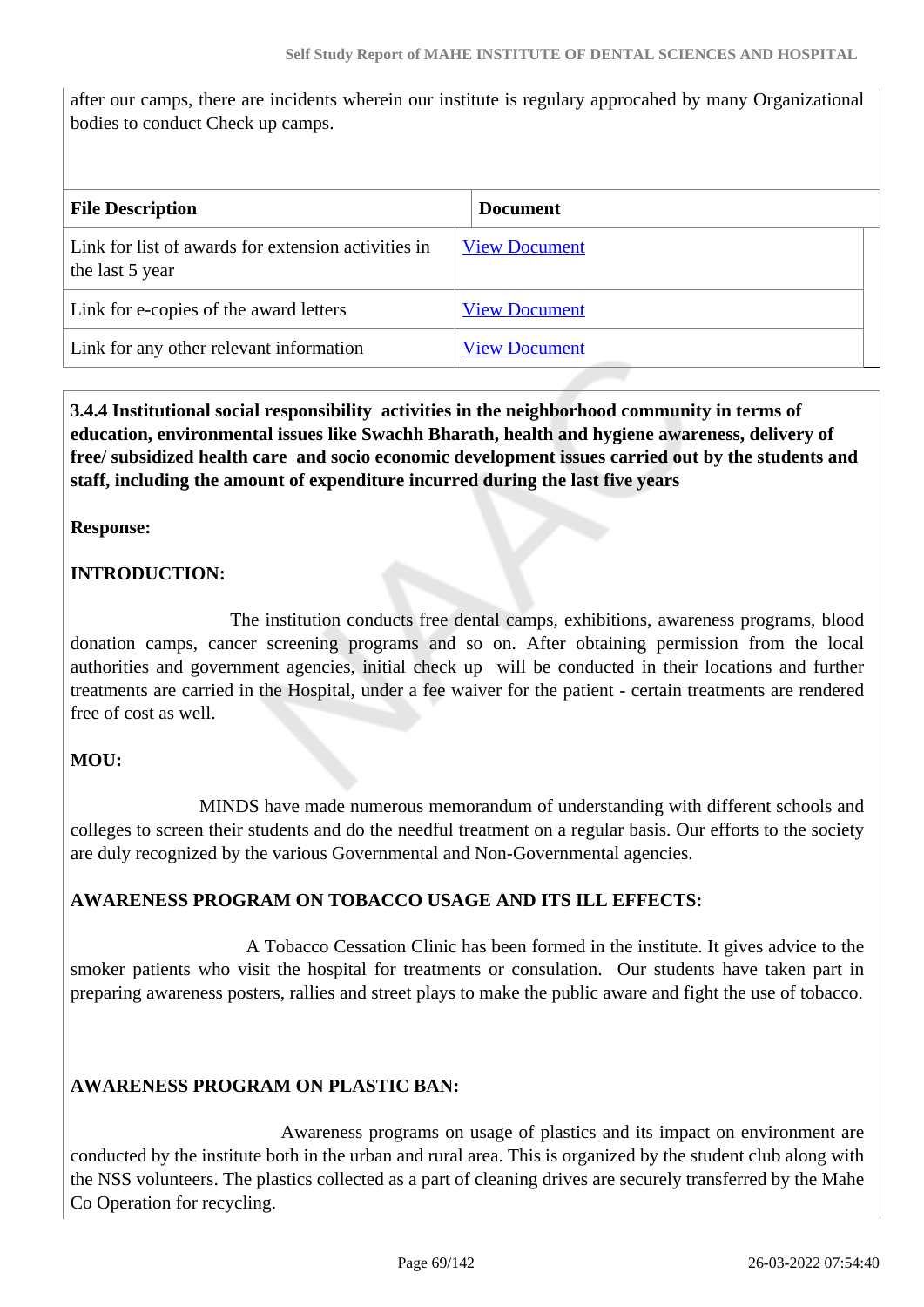# **ORAL HEALTH SCREENING AND TREATMENT CAMPS:**

 Oral Health Screening and Treatment Camps are conducted in schools in each year. .The school managements have issued appreciation letters to acknowldge the services offered by the institute.

## **AWARENESS PROGRAM ON DENTAL HYGIENE:**

Each year our institute conducts Oral Health and Oral Hygiene day. The faculty and students actievely take part in various programs organized as a part of it. Awareness programs are conducted for the public on various topics of relevance. On other days of Importance Dental Hygiene Kits are also delivered to the needy.

## **AWARENESS PROGRAM ON HIV - AIDS:**

 Each year our institute conducts AIDS Day Programs with many activities to educate the public . We conduct rallies on the streets with pamphlet distributions and placards. Our students actievely take part in all these programs.

## **AWARENESS PROGRAM ON CHILD EDUCATION:**

 The institute conducts awareness program on child education in the area where socio-economically backward people live. This is organized with the help of student club.

## **VACCINATION AWARENESS DRIVE:**

Awareness programs on the benefits of vaccination were conducted by the

institute in rural area.

| <b>File Description</b>                                                                                                         | <b>Document</b>      |
|---------------------------------------------------------------------------------------------------------------------------------|----------------------|
| Any additional information                                                                                                      | <b>View Document</b> |
| Link for details of Institutional social<br>responsibility activities in the neighbourhood<br>community during the last 5 years | <b>View Document</b> |
| Link for any other relevant information                                                                                         | <b>View Document</b> |

## **3.5 Collaboration**

 **3.5.1 Average number of Collaborative activities for research, faculty exchange, student exchange/ Industry-internship etc. per year for the last five years** 

**Response:** 7.8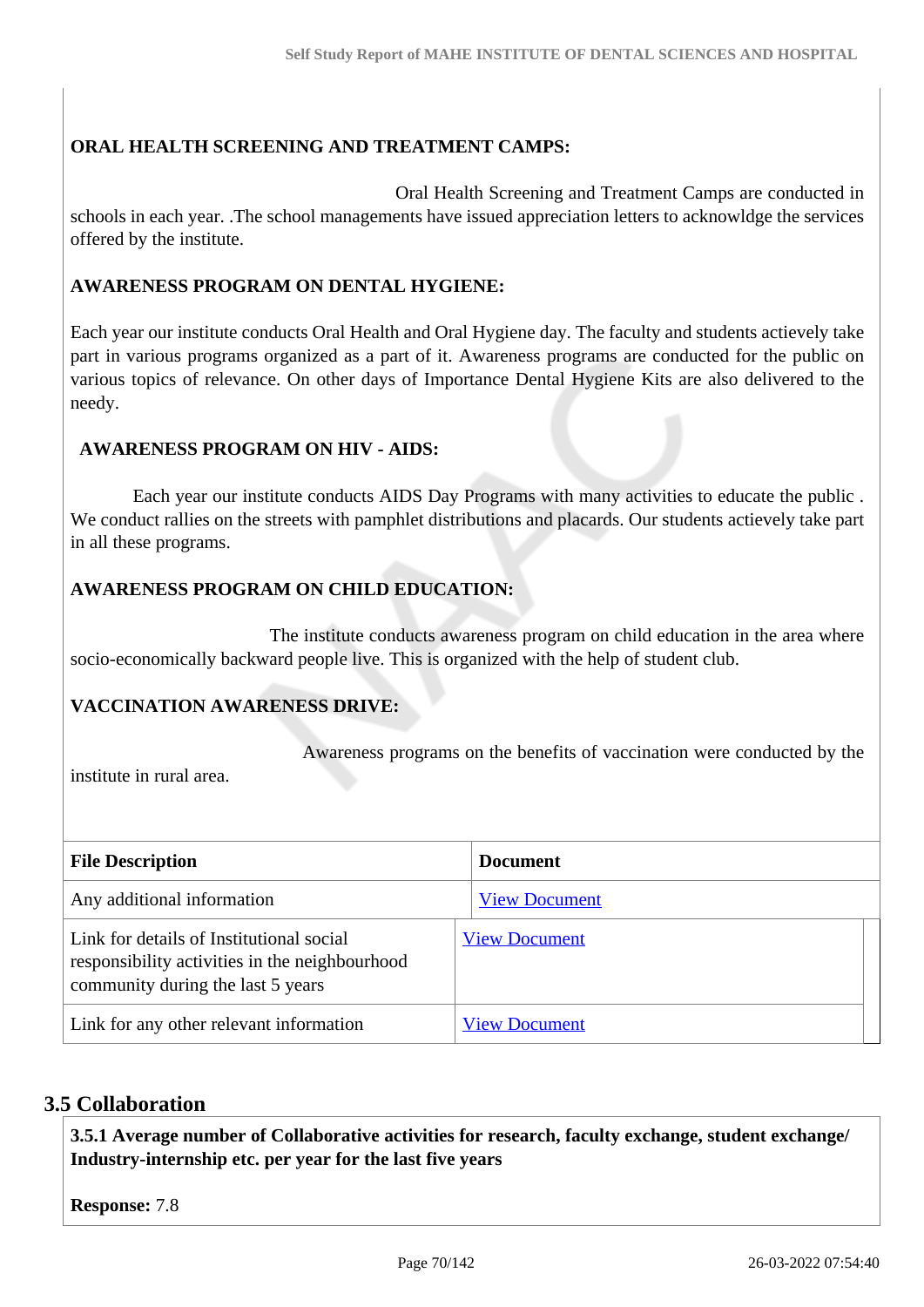3.5.1.1 Total number of Collaborative activities for research, faculty exchange, student exchange yearwise during the last five years 2020-21 2019-20 2018-19 2017-18 2016-17 25  $\begin{array}{|c|c|c|c|c|}\n\hline\n25 & 7 & 1 & 4 & 2 \\
\hline\n\end{array}$ **File Description Document** Institutional data in prescribed format [View Document](https://assessmentonline.naac.gov.in/storage/app/hei/SSR/111478/3.5.1_1648060875_7828.xlsx) Documentary evidence/agreement in support of collaboration **[View Document](https://assessmentonline.naac.gov.in/storage/app/hei/SSR/111478/3.5.1_1648095096_7828.pdf)** Certified copies of collaboration documents and exchange visits [View Document](https://assessmentonline.naac.gov.in/storage/app/hei/SSR/111478/3.5.1_1648091785_7828.pdf) Link for Additional Information [View Document](https://mahedentalcollege.org/research/collaborative-work)

## **3.5.2 Total number of Functional MoUs/linkages with Institutions/ Industries in India and abroad for academic, clinical training / internship, on-the job training, project work, student / faculty exchange, collaborative research programmes etc. for last five years**

#### **Response:** 21

3.5.2.1 Number of functional MoUs/linkages with Institutions/ industries in India and abroad for academic, clinical training / internship, on-the job training, project work, student / faculty exchange, collaborative research programmes etc. for the last five years

Response: 21

| <b>File Description</b>                                                                                               | <b>Document</b>      |
|-----------------------------------------------------------------------------------------------------------------------|----------------------|
| Institutional data in prescribed format                                                                               | <b>View Document</b> |
| E-copies of the MoU's with institution/industry/<br>corporate house, Indicating the start date and<br>completion date | <b>View Document</b> |
| Link for additional information                                                                                       | <b>View Document</b> |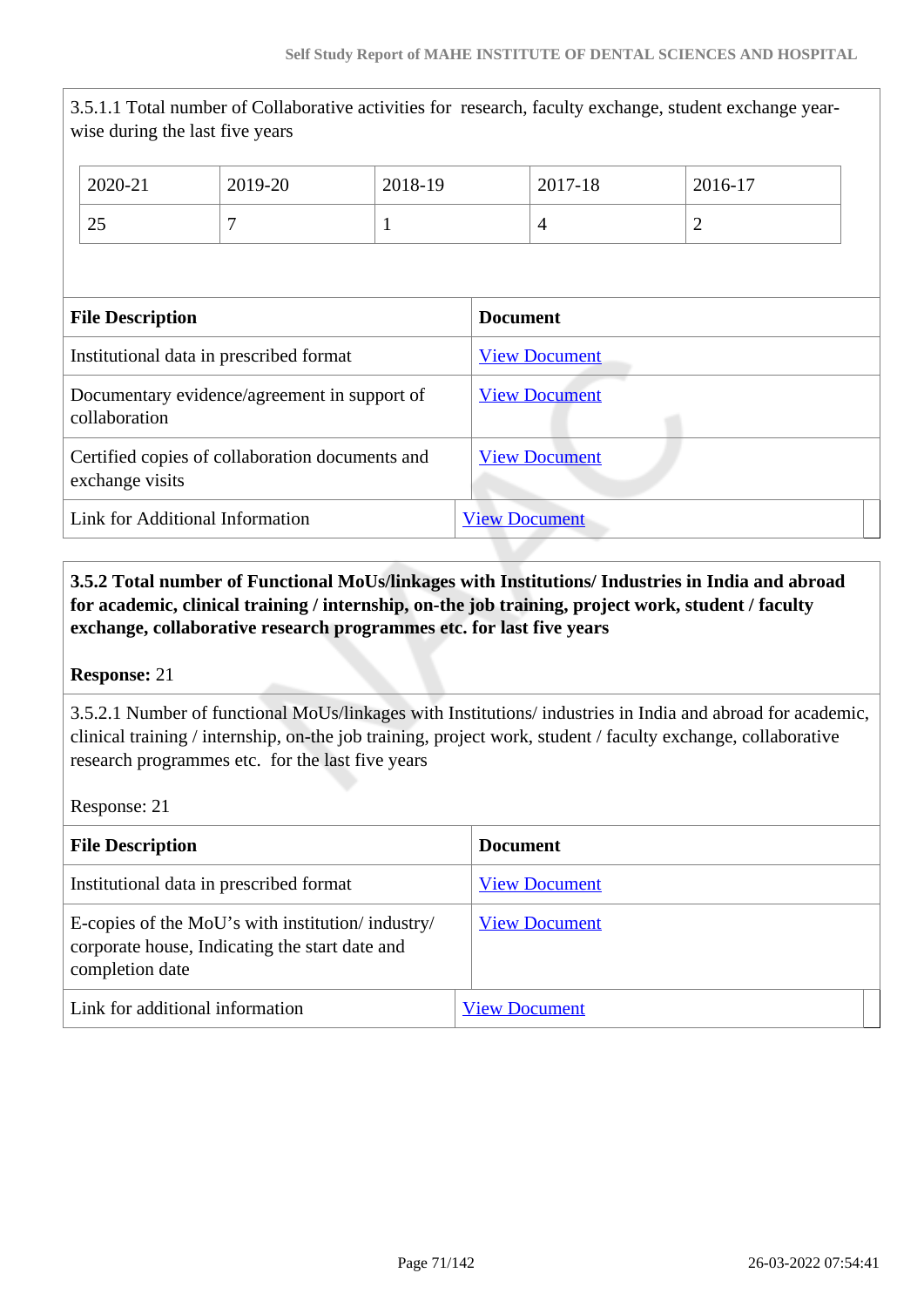# **Criterion 4 - Infrastructure and Learning Resources**

# **4.1 Physical Facilities**

 **4.1.1 The institution has adequate facilities for teaching - learning. viz., classrooms, laboratories, computing equipment, etc**

**Response:** 

**INTRODUCTION**: Mahe Institute of Dental Sciences & Hospital (MINDS), Mahe is located on a Hill top with a Panoramic view of the Western Ghats mountains with full of greeneries around the Institute. This College has the state of art infrastructure that provides the students sufficient learning facilities.

**LECTURE HALLS**: All lecture halls are equipped with Computer aided teaching facilities with high resolution digital projectors, and are under 24 x 7surveillance. These halls are equipped with LCD projectors, whiteboards, internet connectivity and air conditioners.

**SEMINAR HALLS**: In the College, every PG department has its Seminar Halls as per DCI norms. All PG department seminar halls are, fully equipped with necessary IT peripherals, like audio and video with noise isolation speakers, whiteboards and internet connectivity for conducting seminars and workshops giving the best quality of education.

**SMART CLASSROOM:** This Institution has the state of art Smart Classroom with a seating capacity of 150 seats which is being utilized for conducting classes, conferences, CDE programs. Apart from this, we have a futuristic fully Air conditioned Convention Centre with a seating capacity of 1000 members with high quality of audio video systems, which is being used for various activities for the benefit of students and all staff members

**FACILITIES FOR TELECONFERENCING:** We have conference hall with all amenities for teleconferencing facility.

FACILITIES FOR CLINICAL LEARNING: Facilities for Clinical learning facility at this Institution is one of the best as we are updating the modern clinical facilities currently available. Apart from conventional radiographic techniques, Digital Dental Radiography techniques of RVG, OPG facilities, Advances Dental operating Microscopes, implant surgical equipments, LASERS are used for student learning. Ensuring Sterilization of instruments is paramount importance in our Institution which ensures quality assured environment in the Clinics and more over impartment of sterilization is carried out in sterilization laboratories with qualified faculties thus giving the students on job training on this procedure.Postgraduate students are taught on Implant dentistry and An Osseo-integration unit withimplant surgical equipment, peizosurgical unit is available in the institution to facilitate students practice implant dentistry and improvise their clinical skills and dexterity in it.

**LEARNING IN THE COMMUNITY:** As this Institution is situated in an urban village location and to promote community oriented dental education, giving awareness to the common peoples about the dental treatments and procedures, this Institution has a fully equipped Mobile Dental Vehicle to provide dental treatment needs. This Institution has established Satellite Dental clinics to provide extended care.

**LABORATORIES FACILITIES:**The Institution has well advanced pre-clinical laboratories and we are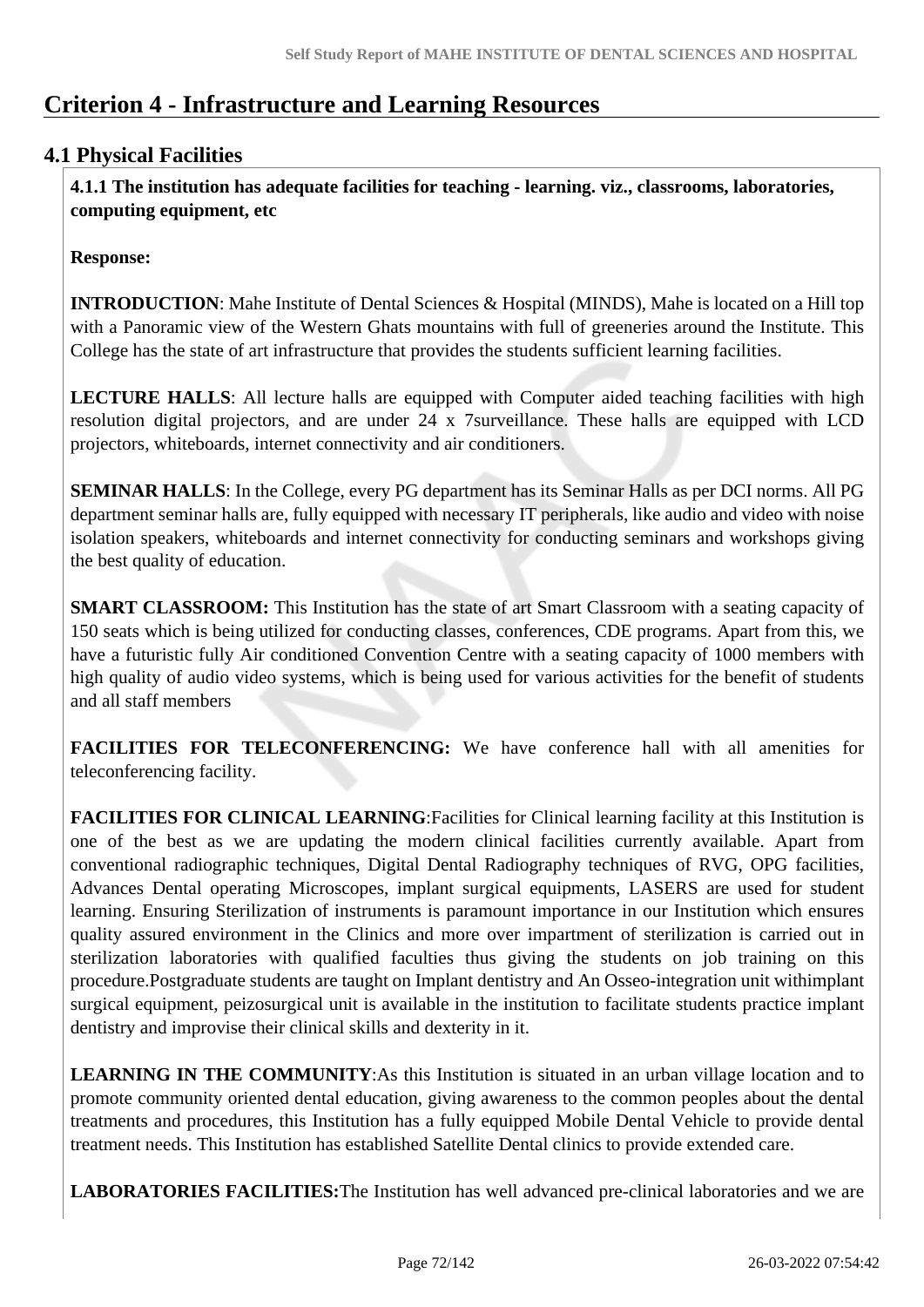also equipped with a simulation lab. Prosthodontics and Conservative Dentistry departments have phantom models for the benefit of students before starting their clinical postings. Apart from this Institute has wellequipped histopathology laboratories for monitoring the patients clinical reports which can also be beneficial for the students. Basic science subject like Anatomy, Physiology etc. has separate labs for teaching students. Anatomy lab has cadaver models, specimens and other labs like Physiology, Biochemistry etc. have all experimental equipment for conducting experiments

| <b>File Description</b>                                                                                                                                                              | <b>Document</b>      |
|--------------------------------------------------------------------------------------------------------------------------------------------------------------------------------------|----------------------|
| Link for list of available teaching-learning<br>facilities such as Classrooms, Laboratories, ICT<br>enabled facilities including Teleconference<br>facilities etc., mentioned above. | <b>View Document</b> |
| Link for geotagged photographs                                                                                                                                                       | <b>View Document</b> |
| Link for any other relevant information                                                                                                                                              | <b>View Document</b> |

## **4.1.2 The institution has adequate facilities to support physical and recreational requirements of students and staff – sports, games (indoor, outdoor), gymnasium, auditorium, yoga centre, etc. and for cultural activities**

**Response:** 

**INTRODUCTION**: Our Institution gives more emphasize on physiological and psychological wellbeing of the students and staff members with the motto of "A sound body is Fit body". Apart from academics, extra-curricular activities are encouraged among the students. All students are encouraged to practice their game of interest. Physical trainer provides care for individual student options to practice their game of interest.

**OUTDOOR GAMES:** We have a vast area of playground for all track events and outdoor games like Football, Basketball, Volley ball, Cricket, throw ball etc. to be conducted with ease. An airy playground to conduct track events, cricket etc. is present in-front of the institute. Sports meets and tournaments conducted by the institution take place in the ground.

**INDOOR GAMES:** Separate room for indoor sports activities is provided. Students can even play indoor games like Table Tennis, Carrom board, Chess etc. After college hours, interested students practice their game of interest in the evening under the guidance of the physical trainer.

**PHYSICAL TRAINER:** Our institution has an exclusive physical trainer to coach the students. The physical trainer encourages the students and provides practice to students to improve in their gaming techniques. Physical trainer provides individual training to students as per their game of interest. All the track and field events are conducted and promoted among our students and Staff members.

**SPORTS MEET:** Every year this Institute conducts sports meet for the students to participate and all students represent their year of study. Based on their scores on winning the games, the batch which has the highest score is given the Championship. Students also participate in various sports meets and events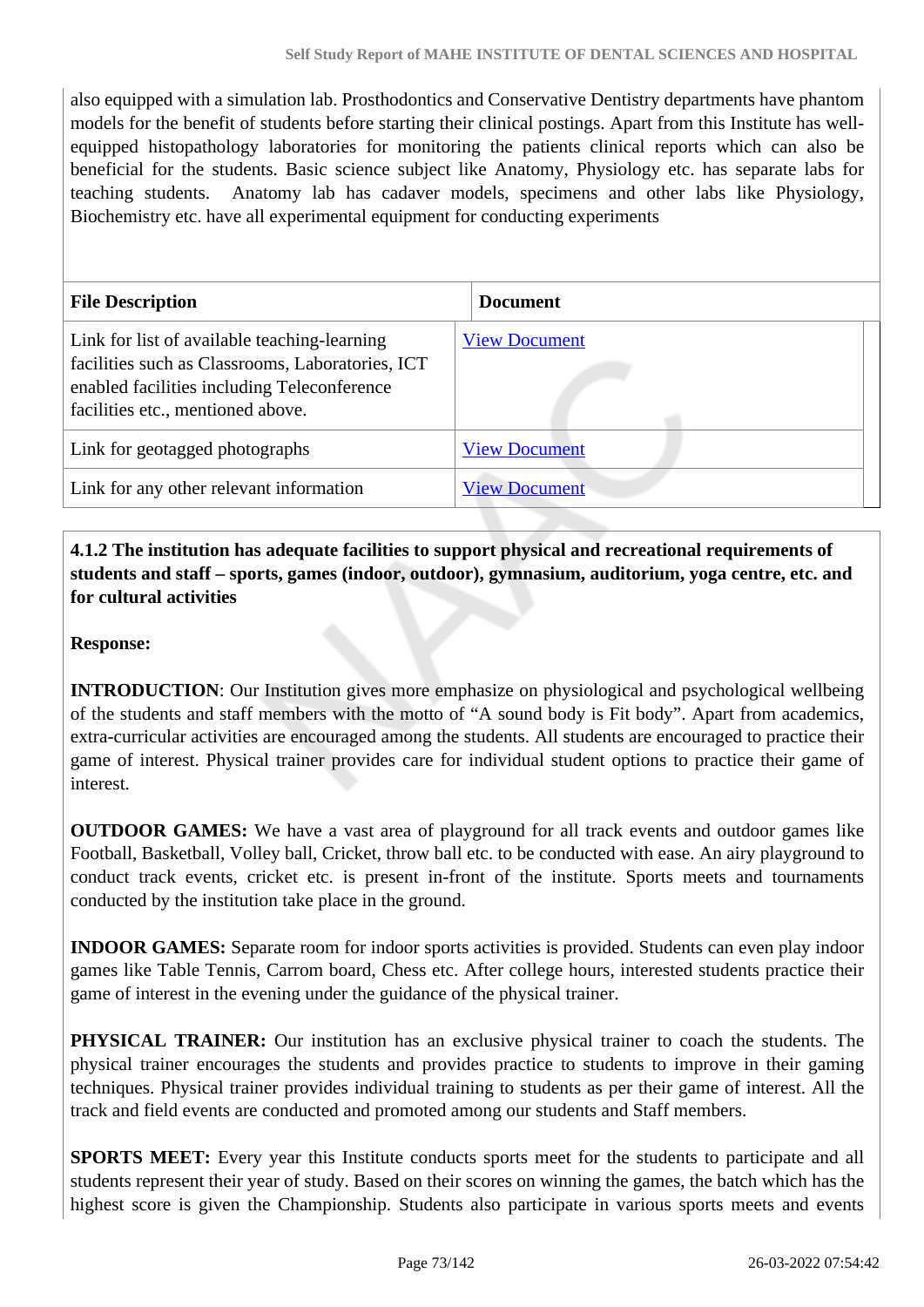conducted by other Colleges and Universities in every academic year and bags many prizes. Inter college Cricket tournaments are conducted in the institution, where the students and the staffs participate.

**GYMNASIUM:** Both boys and girls hostels are equipped with gymnasiums for the students to stay fit and healthy. Each gymnasium has an area of 1200 sq. ft. and equipped with adequate number of gym equipment. Students are free to use the gymnasium for their betterment.

**CONVENTION CENTRE:** We have a 14,500 sq. ft. convention center in our institution, where we conduct our Graduation day, college day, cultural programmes and many conferences etc. During yearly cultural programs all on-stage cultural events are carried out in the convention center. Annual cultural meet is organized every year with both on stage and off stage events. Students of all year both UG and PG participate in the events that we conduct in our Convention Centre.

**YOGA CENTRE:** A yoga center is available for practicing yoga. The students are encouraged to practice yoga for their psychological well being.

| <b>File Description</b>                                      | <b>Document</b>      |
|--------------------------------------------------------------|----------------------|
| Link for geotagged photographs                               | <b>View Document</b> |
| Link for list of available sports and cultural<br>facilities | <b>View Document</b> |
| Link for any other relevant information                      | <b>View Document</b> |

## **4.1.3 Availability and adequacy of general campus facilities and overall ambience**

#### **Response:**

**INTRODUCTION:** Our institution's especial location decorates it with a plethora of natural serene ambience. We have an institutional building, students' hostels, a wide area for vehicle parking and playground well within the campus.

**HOSTEL:** The institution has institutional building. There is one UG girl's hostel, one PG girl's hostel and boy's hostel. Boy's hostel has a separate allocation of rooms for faculties. The hostels are highly secure and are well within the campus with 24\*7 security.

**AMBIENCE:**The Institutional building is fourstoried with all the departments, lecture halls, labs, clinical areas, HR and administrative wings occupying the ground, first, second and third floors. Institution has MINDS Convention Centre and smart class auditorium on fourth floor. A canteen, Library, Restroom for the staff are available in the basement. The campus has separate Hostels for Girls, Boys & Staff members with full basic amenities, well furnished rooms with gymnasium, indoor badminton court etc. A spacious play ground is available in front of the institute. The institute's lecture halls and the seminar halls are enabled with internet facilities.

**RO PLANT**: It has been installed at key locations. The campus provides only RO treated water to all Patients, Students and Staff members.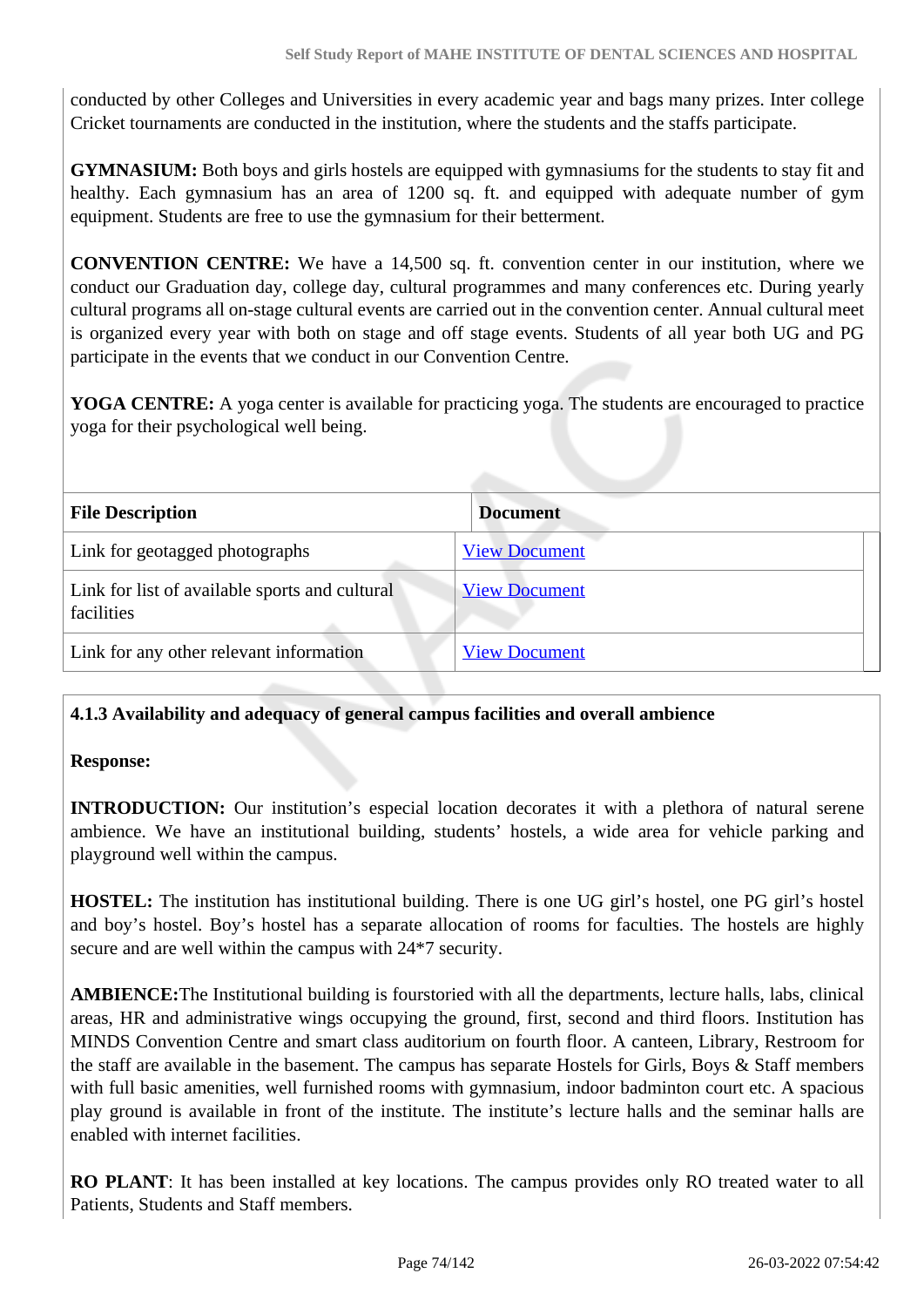**TOILET:** Each floor has adequate number of toilets for convenience and maintained clean regularly. Separate toilets are available for male and female students,patients and staff. Disabled friendly toilets are available for their use

**SECURITY:** The campus is under 24<sup>\*7</sup> CCTV surveillance with security guards posted at college entrance gate and at key positions.Adequate sign boards are erected in key locations outside the campus for easy access.

**CAFETERIA AND CANTEEN**: A Cafeteria caters to the students, staff and patients at nominal charges. A well-furnished canteen with modern cooking amenities is being used in institution to give good quality of food to all.

**STORE:** Our institution has a convenience store for the students to buy essentials for use in hostel and dental materials for their pre-clinical and clinical requirements at ease well within the institutional building.

**LOCKER ROOM:** Students have separate boys and girls locker room for their use.

**ATM:** Union Bank of India has installed an ATM machine within the institutional building near the reception area for easy access, so that everyone can make use of this facility. We also have Point of Sale (POS) facility in the campus for hassle free transactions for the Patients encouraging digital transactions.

**PARKING:**A vast area is earmarked with signboards for parking vehicles. Separate parking is available for the institutional staff vehicles.

**SEWAGE TREATMENT PLANT:**The college also has a Sewage Treatment Plant and the treated water is only used for gardening and landscape purpose.

**TRANSPORT:** Bus and vans are available for transporting staff and students.Free transports through jeeps are available for ferrying patient from the junction located at downhill to the hospital.

**LIGHTNINGARRESTER:** Alightning arrester has been installed to shield against lightning during rainy days and provide protection against lightning strokes.

| <b>File Description</b>                                  | <b>Document</b>      |
|----------------------------------------------------------|----------------------|
| Link for photographs/ Geotagging of Campus<br>facilities | <b>View Document</b> |
| Link for any other relevant information                  | <b>View Document</b> |

## **4.1.4 Average percentage of expenditure incurred, excluding salary, for infrastructure development and augmentation during the last five years**

**Response:** 7.82

4.1.4.1 *Expenditure incurred, excluding salary, for infrastructure development and augmentation year-*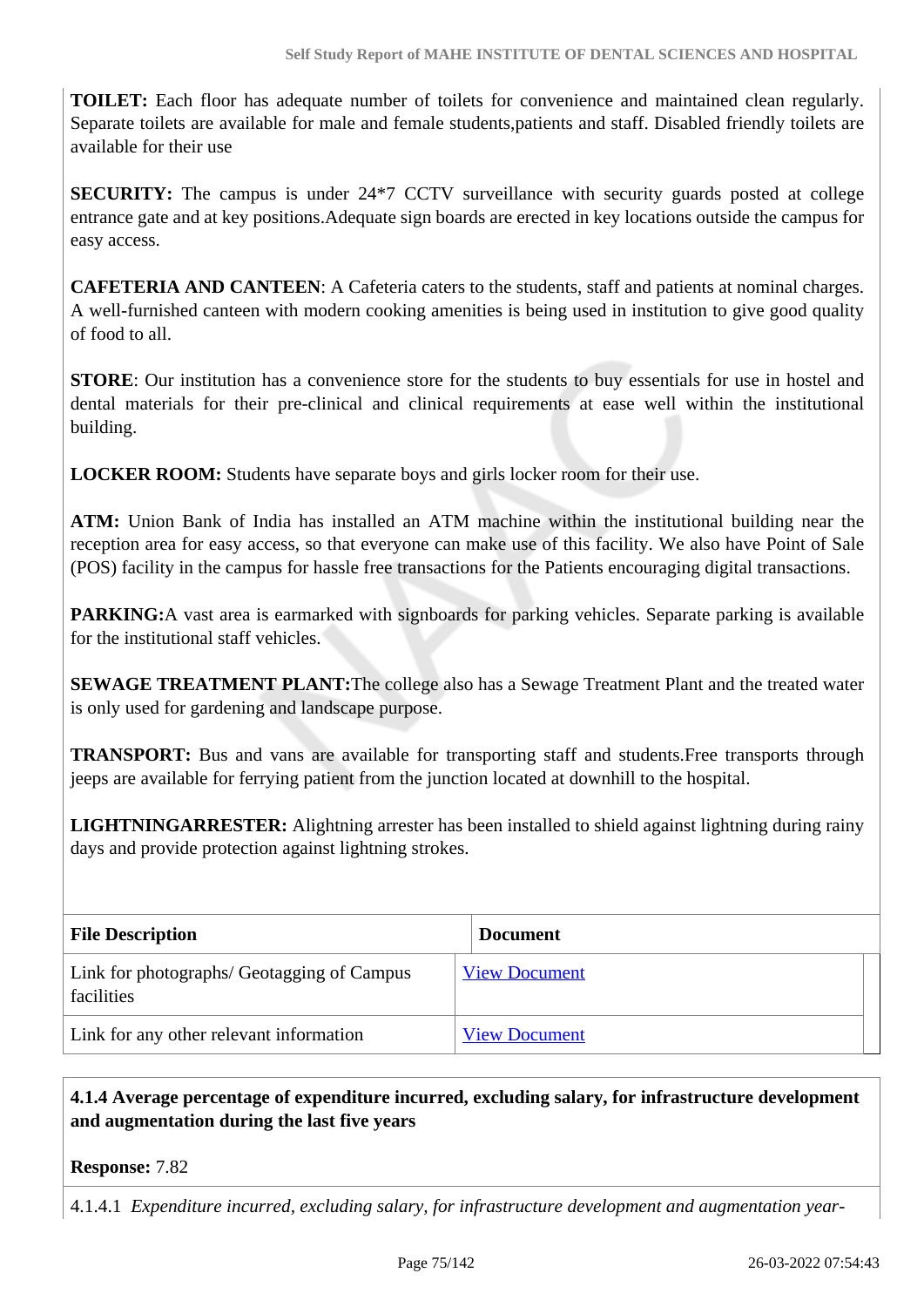|                                                                                                                                                                                              |                                            | wise during the last five years (INR in lakhs) |                      |                      |         |         |  |
|----------------------------------------------------------------------------------------------------------------------------------------------------------------------------------------------|--------------------------------------------|------------------------------------------------|----------------------|----------------------|---------|---------|--|
|                                                                                                                                                                                              | 2020-21                                    | 2019-20                                        | 2018-19              |                      | 2017-18 | 2016-17 |  |
|                                                                                                                                                                                              | 18.78                                      | 34.91                                          | 3.00                 |                      | 48.19   | 52.62   |  |
|                                                                                                                                                                                              |                                            |                                                |                      |                      |         |         |  |
|                                                                                                                                                                                              | <b>File Description</b><br><b>Document</b> |                                                |                      |                      |         |         |  |
| Provide the consolidated expenditure towards<br>infrastructure development and augmentation during<br>last five years duly certified by Chartered<br>Accountant and Head of the institution. |                                            |                                                | <b>View Document</b> |                      |         |         |  |
| Institutional data in prescribed format                                                                                                                                                      |                                            |                                                |                      | <b>View Document</b> |         |         |  |
| Audited utilization statements (highlight relevant<br>items)                                                                                                                                 |                                            | <b>View Document</b>                           |                      |                      |         |         |  |
| Any additional information                                                                                                                                                                   |                                            |                                                |                      | <b>View Document</b> |         |         |  |
| Link for additional information                                                                                                                                                              |                                            |                                                | <b>View Document</b> |                      |         |         |  |

# **4.2 Clinical, Equipment and Laboratory Learning Resources**

 **4.2.1 Teaching Hospital, equipment, clinical teaching-learning and laboratory facilities are as stipulated by the respective Regulatory Bodies** 

**Response:** 

**INTRODUCTION:** As per the DCI norms, our institution is equipped with all necessary amenities for providing undergraduate and postgraduate courses. Our institute has well equipped lecture halls with computers, speakers, amplifiers, mike and projectors to teach students. The power point presentations are projected alongside conventional black board teaching for the students to understand their subject.

**HOSPITAL**: We have a total of 257 dental chairs and all facilities as stipulated by regulatory bodies are provided in the institution. Individual departments have sufficient dental chairs for treating patients. All PG clinics have fully functioning 11 dental chairs for use where, every individual PG student is allotted with a separate cabin. All PG departments are provided with seminar halls with an LCD display and CPU for their presentations.

**LIBRARIES:** There are two separate libraries for undergraduate and postgraduate students stacked with books, national and international journals for the students. E-learning facility is provided in both the libraries for the students to access web for learning. Apart from this every department is provided with an individual department library for the students to refresh their theory knowledge.

**LABS:** Pre-clinical laboratories for dental departments and practical labs for medical departments are available as per DCI norms in our institution. Basic medicine departments have their concerned facilities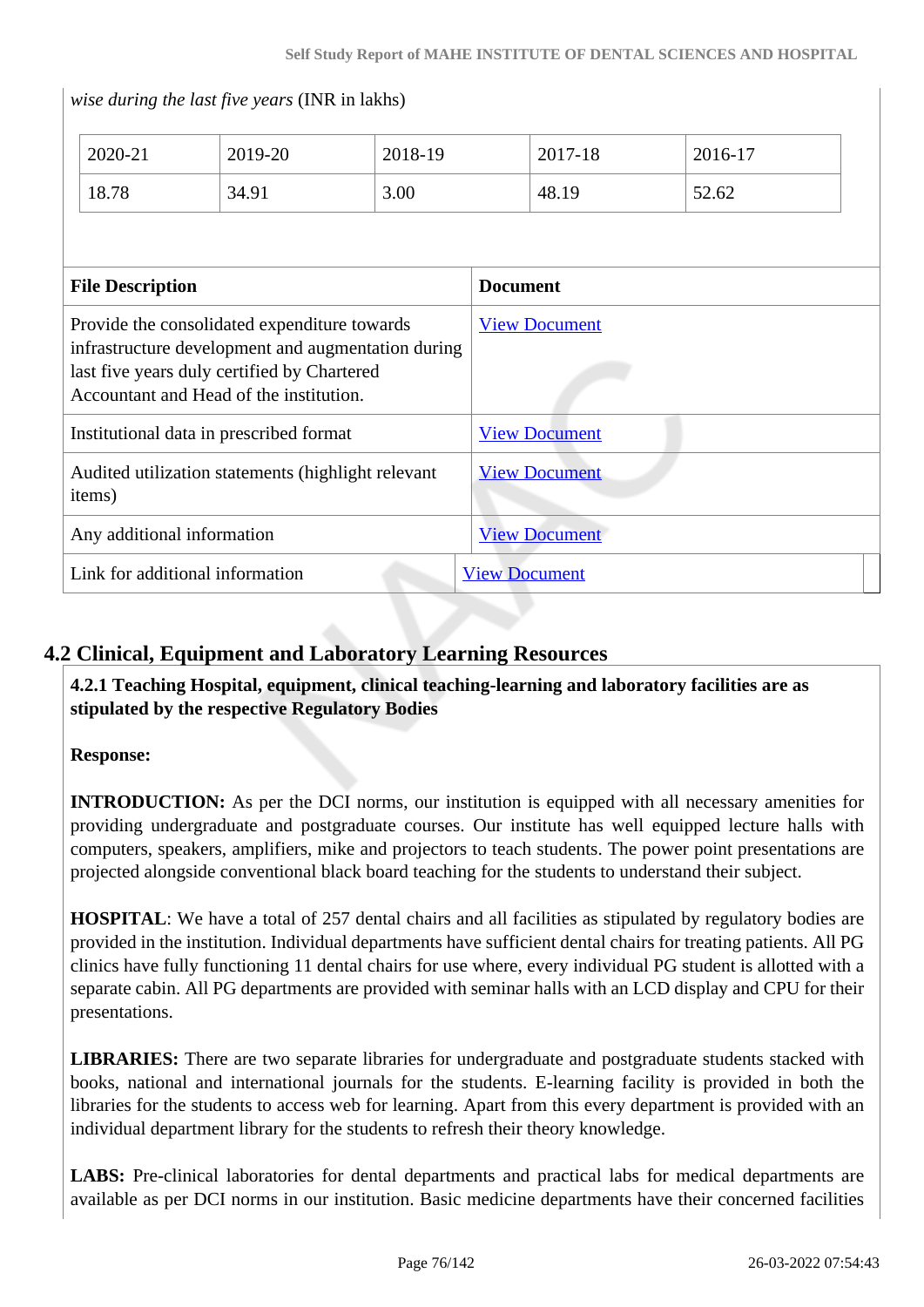for example like Anatomy lab has cadaver models, specimens, and charts. Like so, all concerned labs have their amenities for students' understanding of the subject. Preclinical dental labs are furnished with simulators and phantom heads for students to have realistic hands on patient like feel for instrumentation and for students to practice ergonomics. Prosthodontics department has a spacious practical lab with all required facilities for the students to learn. Conservative dentistry department has a spacious pre-clinical lab with simulator phantom heads for the students to practice.

**FACILITIES FOR CLINICAL LEARNING:** Clinical exposure to students is given by clinical postings with adequate number of clinical cases as we have good patient flow in the institution. All students are taught on patient management too during their clinical postings. Apart from conventional radiographic techniques, Digital Dental Radiography (Intra oral & extra oral) techniques of RVG, OPG facilities, Advanced Dental operating Microscopes, implant surgical equipment; LASERS are available for student learning. Ensuring Sterilization of instruments is paramount importance in our Institution which ensures quality assured environment in the Clinics. Sterilization is carried out in sterilization laboratories with qualified faculties thus giving the students an exposure on training in this procedure. Postgraduate students are taught on Implant dentistry and Osseo-integration unit with implant surgical equipment, peizosurgical unit is available in the institution to facilitate students practice implant dentistry and improvise their clinical skills and dexterity in it.

| <b>File Description</b>                                                                                | <b>Document</b>      |
|--------------------------------------------------------------------------------------------------------|----------------------|
| Link for the facilities as per the stipulations of the<br>respective Regulatory Bodies with Geotagging | <b>View Document</b> |
| Link for any other relevant information                                                                | <b>View Document</b> |
| Link for the list of facilities available for patient<br>care, teaching-learning and research          | <b>View Document</b> |

## **4.2.2 Average number of patients per year treated as outpatients and inpatients in the teaching hospital for the last five years**

#### **Response:** 76847

4.2.2.1 Number of patients treated as outpatients in the teaching hospital year-wise during the last five years.

| 2020-21 | 2019-20 | 2018-19 | 2017-18 | 2016-17 |
|---------|---------|---------|---------|---------|
| 33320   | 67047   | 95991   | 96427   | 91437   |

4.2.2.2 Number of patients treated as inpatients in the teaching hospital year-wise during the last five years.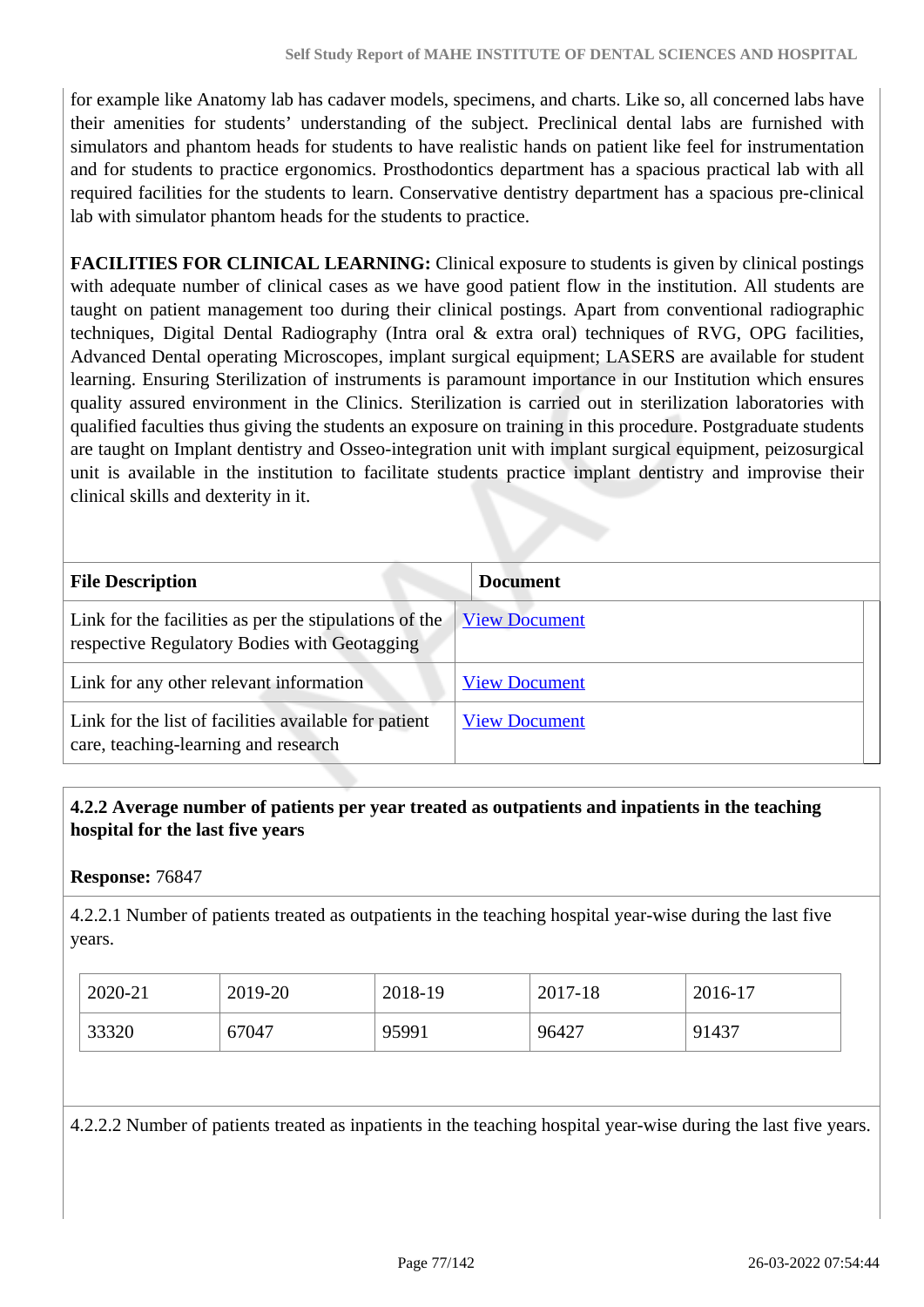| Year-wise outpatient and inpatient statistics for the |         |                 |  | <b>View Document</b> |         |  |
|-------------------------------------------------------|---------|-----------------|--|----------------------|---------|--|
| <b>File Description</b>                               |         | <b>Document</b> |  |                      |         |  |
|                                                       |         |                 |  |                      | 4       |  |
| 2020-21                                               | 2019-20 | 2018-19         |  | 2017-18              | 2016-17 |  |

| Year-wise outpatient and inpatient statistics for the<br>last 5 years                                                                                                                           | <b>View Document</b> |
|-------------------------------------------------------------------------------------------------------------------------------------------------------------------------------------------------|----------------------|
| Institutional data in prescribed format                                                                                                                                                         | <b>View Document</b> |
| Extract of patient details duly attested by the Head<br>of the institution                                                                                                                      | <b>View Document</b> |
| Details of the teaching hospitals (attached hospital<br>or shared hospitals after due approval by the<br>Regulatory Council / University) where the students<br>receive their clinical training | <b>View Document</b> |
| Any additional information                                                                                                                                                                      | <b>View Document</b> |
| Link to hospital records / Hospital Management<br><b>Information System</b>                                                                                                                     | <b>View Document</b> |
| Link for additional information                                                                                                                                                                 | <b>View Document</b> |

## **4.2.3 Average number of students per year exposed to learning resource such as Laboratories, Animal House & Herbal Garden during the last five years.**

**Response:** 521.4

4.2.3.1 Number of UG students exposed to learning resource such as Laboratories, Animal House & Herbal Garden year-wise during the last five years.

| 2020-21 | 2019-20 | 2018-19 | 2017-18 | 2016-17           |
|---------|---------|---------|---------|-------------------|
| 424     | 473     | 462     | 494     | $\epsilon$<br>JJZ |

4.2.3.2 Number of PG students exposed to learning resource such as Laboratories, Animal House & Herbal Garden year-wise during the last five years.

| 2020-21 | 2019-20 | 2018-19 | 2017-18 | 2016-17       |
|---------|---------|---------|---------|---------------|
| 46      | 48      | 48      | 48      | $\cap$<br>ے ت |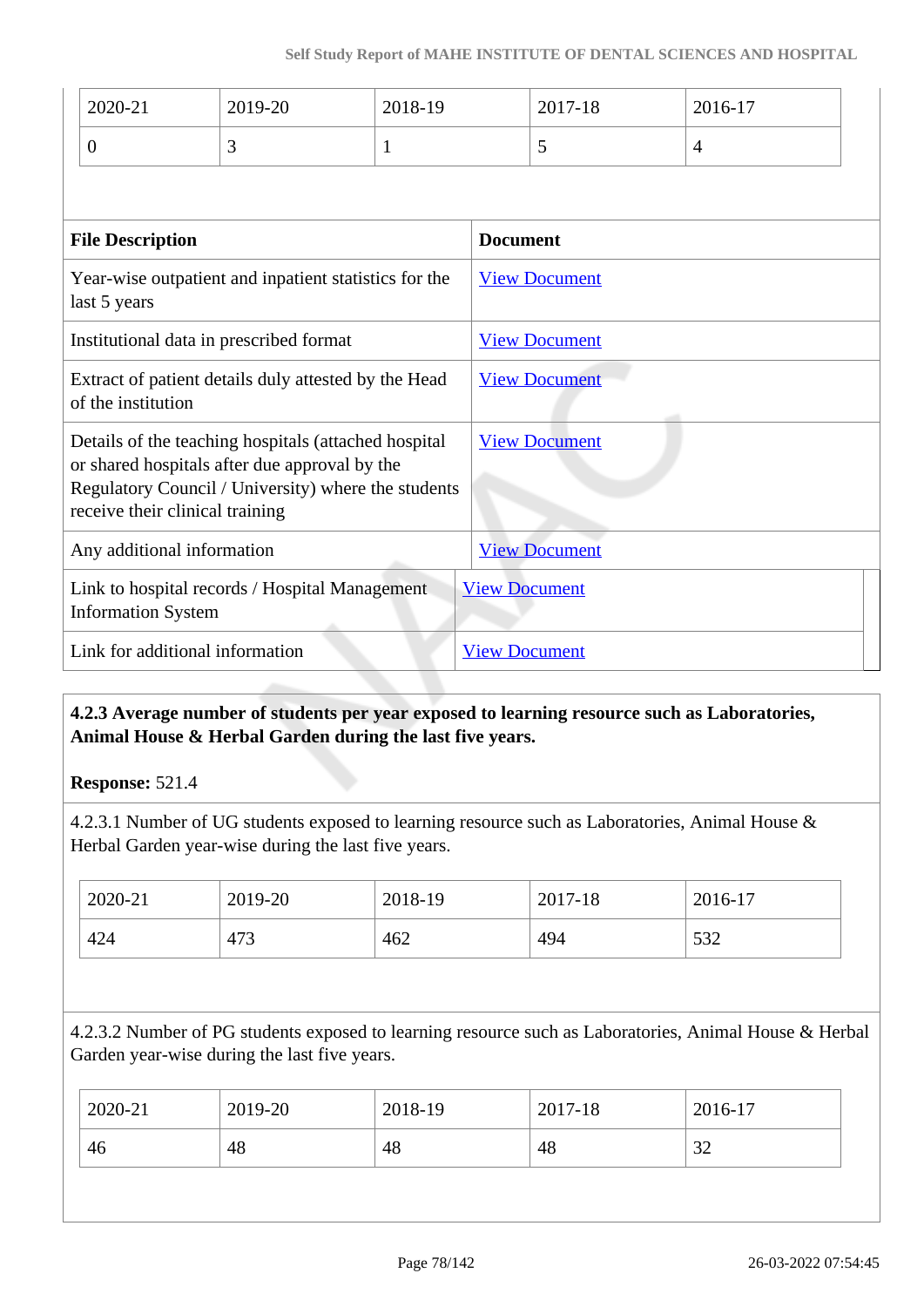| <b>File Description</b>                                                                                                                                    | <b>Document</b>      |
|------------------------------------------------------------------------------------------------------------------------------------------------------------|----------------------|
| Number of UG, PG students exposed to<br>Laboratories, Animal House and Herbal Garden (in<br>house OR hired) per year based on time-table and<br>attendance | <b>View Document</b> |
| Institutional data in prescribed format                                                                                                                    | <b>View Document</b> |
| Details of the Laboratories, Animal House and<br>Herbal Garden                                                                                             | <b>View Document</b> |
| Detailed report of activities and list of students<br>benefitted due to exposure to learning resource                                                      | <b>View Document</b> |
| Any additional information                                                                                                                                 | <b>View Document</b> |
| Link for additional information                                                                                                                            | <b>View Document</b> |

**4.2.4 Availability of infrastructure for community based learning Institution has:**

- **1. Attached Satellite Primary Health Center/s**
- **2. Attached Rural Health Center/s other than College teaching hospital available for training of students**
- **3. Residential facility for students / trainees at the above peripheral health centers / hospitals**
- **4. Mobile clinical service facilities to reach remote rural locations**

| <b>File Description</b>                                               | <b>Document</b>      |
|-----------------------------------------------------------------------|----------------------|
| Institutional prescribed format                                       | <b>View Document</b> |
| Government Order on allotment/assignment of PHC<br>to the institution | <b>View Document</b> |
| Geotagged photos of health centres                                    | <b>View Document</b> |
| Documents of resident facility                                        | <b>View Document</b> |
| Any additional information                                            | <b>View Document</b> |
| Link for additional information                                       | <b>View Document</b> |

# **4.3 Library as a Learning Resource**

**Response:** A. All of the above

**4.3.1 Library is automated using Integrated Library Management System (ILMS)**

**Response:** 

**INTRODUCTION:** Our institution's central library includes well defined undergraduate and postgraduate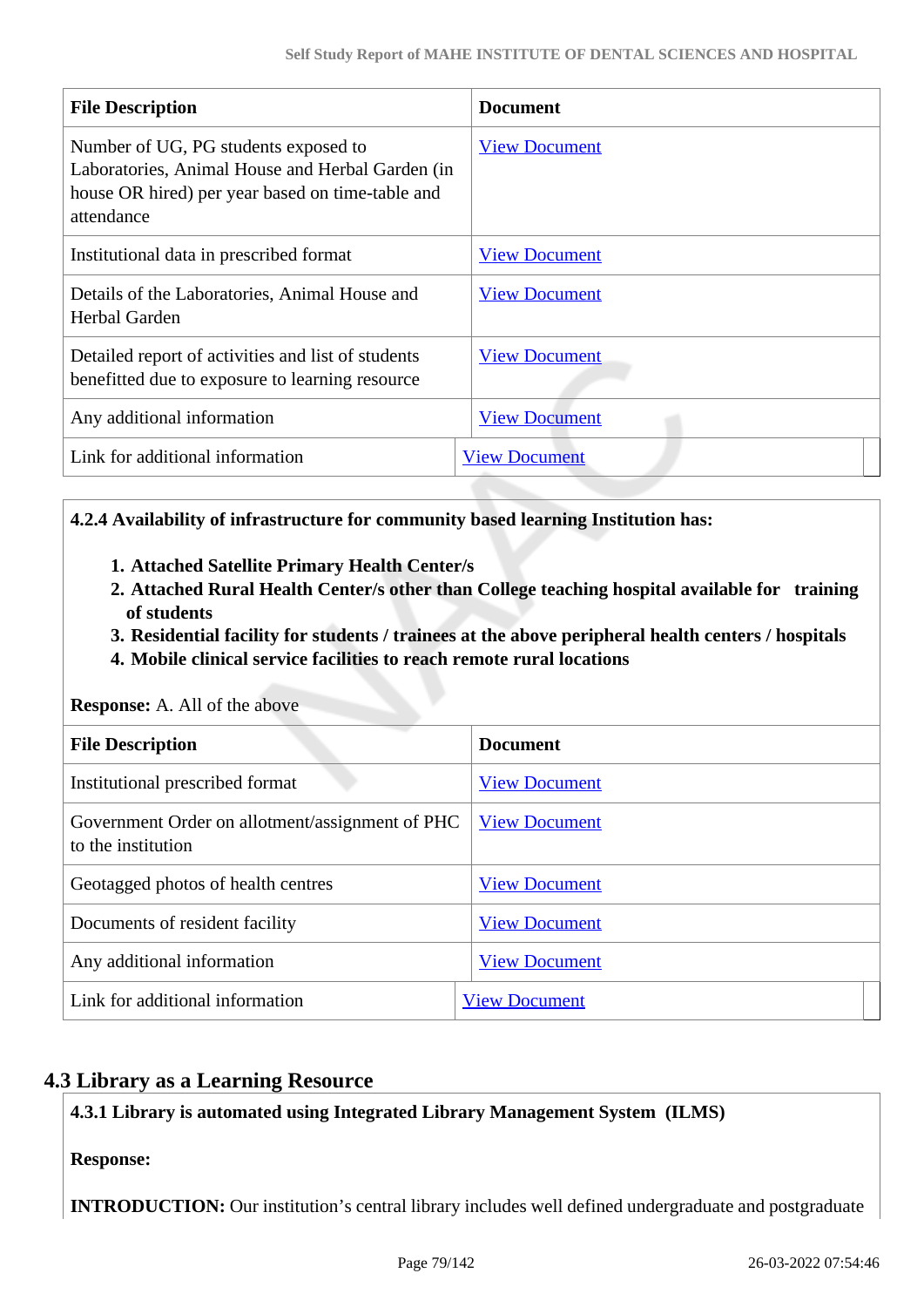areas, faculty lounge, journal section, and reference section, Internet browsing center, circulation counter, and photocopy section.

**INTEGRATED LIBRARY MANAGEMENT SYSTEM:** ILMS has been implemented using KOHA integrated web-based library management software. It is web based library management software developed by Katipo Communications. It is an open source integrated library system. KOHA has high compliance with library standards. Which ensures maximum inter compatibility between other systems and technologies. KOHA has the following major features like system administration and providing the basic parameter setting for the library, report generation, log record supervision etc. This library management system is used in acquisition of data. Cataloguing of all books is enabled by the management system in library. This software can be integrated with bibliographic data compliant with Unicode 5.1 and CMS. Has ease of control of contents and supports standards like NCIP, MARC-XML etc. has ease of sophisticated search features like Boolean, positional and relational operators. Easy track record maintenance for the library books during circulation of books for the staffs and students is enabled.

## **MODULES OF ILMS:**

The modules are as follows.

1. Acquisitions (ordering, receiving and invoicing materials)

2. Cataloging (classifying and indexing materials)

3. Circulation (lending materials to patrons and receiving them back)

4. Serials (tracking magazine, journals and newspaper holdings)

5. Online public access catalog or OPAC.

#### **DETAILS OF INSTALLATION:**

| 1. Nature of automation | : Library is fully automated. |
|-------------------------|-------------------------------|
| 2. Year of Automation   | $: 2015$ April                |

The library is fully automated. KOHA ILM software is used with KOHA Version: 19.05.06.000. It is used for various housekeeping operation. The software allows for easy searching of books according to author, title, and subject.

| <b>File Description</b>                                 | <b>Document</b>      |
|---------------------------------------------------------|----------------------|
| Link for geotagged photographs of library<br>facilities | <b>View Document</b> |
| Link for any other relevant information                 | <b>View Document</b> |

**4.3.2 Total number of textbooks, reference volumes, journals, collection of rare books, manuscripts,**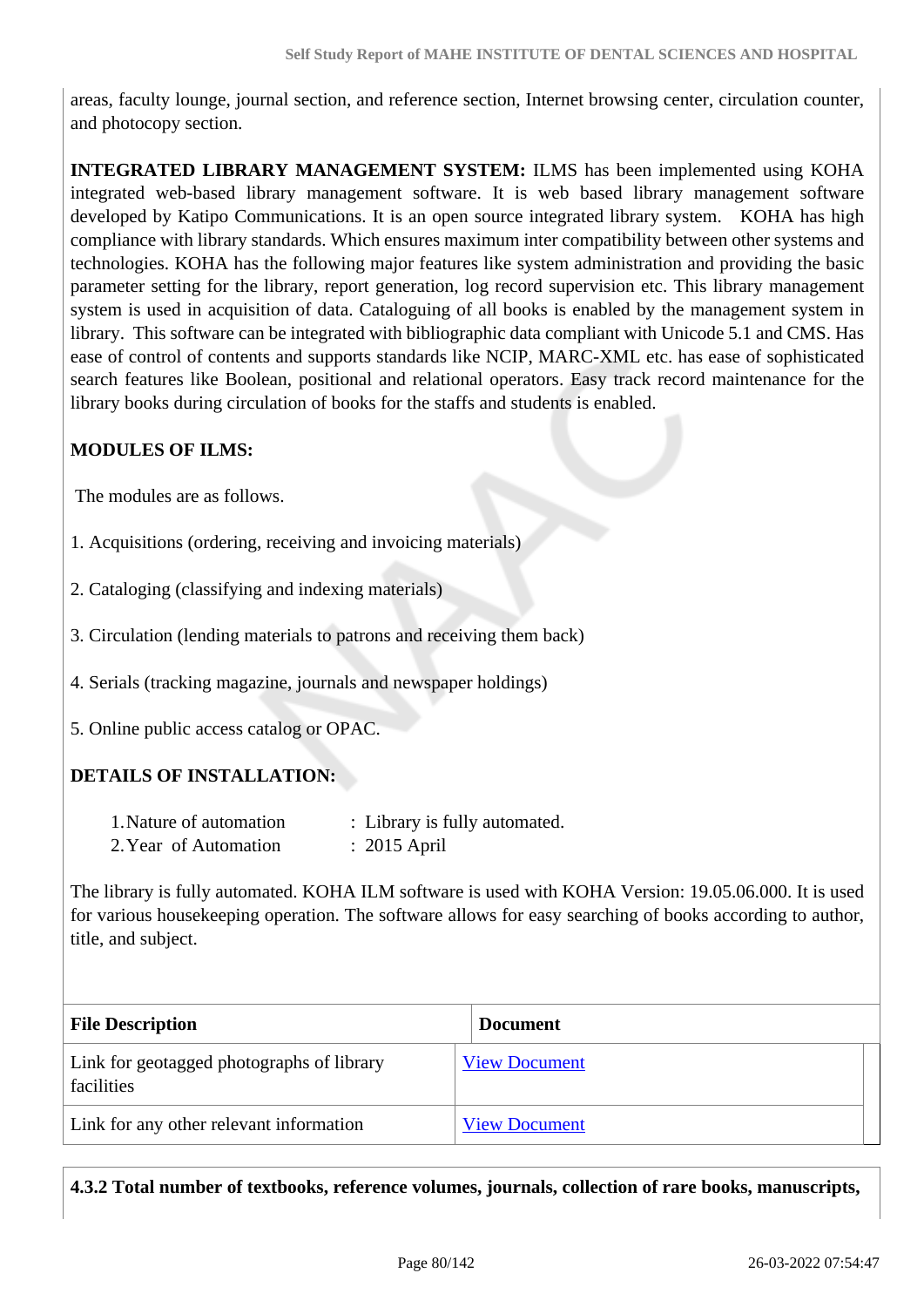## **Digitalized traditional manuscripts, Discipline-specific learning resources from ancient Indian languages, special reports or any other knowledge resource for library enrichment**

#### **Response:**

**INTRODUCTION**: Central library of the institution is staked with immense volumes of text books and journals for use by the students and staffs of the institution. Apart from the central library each department has their own departmental library.

**UG SECTION**: The undergraduate library has year specific subjects' books for students like, basic science category subjects- anatomy, physiology, biochemistry, general medicine, general surgery, general pathology etc and dentistry specific subjects like Prosthodontics, Periodontics, orthodontics etc all these books are kept in individual cupboards for easy access. Separate journal section is also available for the students to update their knowledge.

**PG SECTION:** Postgraduate library has textbook sections, journals sections, e-library access through computer section. Recent edition of journals are displayed in the staking cupboard with minimum three immediate recent issues along with them. Other issues and volumes of journals are staked separately. Students can refer the back volume issues of the journals too which are available. Magazines from other colleges are made available for the students to have an idea of the other events conducted or occurring in other institutions. Discipline specific textbooks, journals and back volumes.

| <b>UG Library</b><br><b>PG Library</b> |                     |  |
|----------------------------------------|---------------------|--|
| Internet section                       | Acquisition section |  |
| Photocopy                              | Internet section    |  |
| Periodical section                     | Journal section     |  |
| Stack area                             | Periodical section  |  |
| Circulation section                    | Stack area          |  |
| Reading area                           | Circulation section |  |
| Newspaper area                         | Reading area        |  |
|                                        | Newspaper area      |  |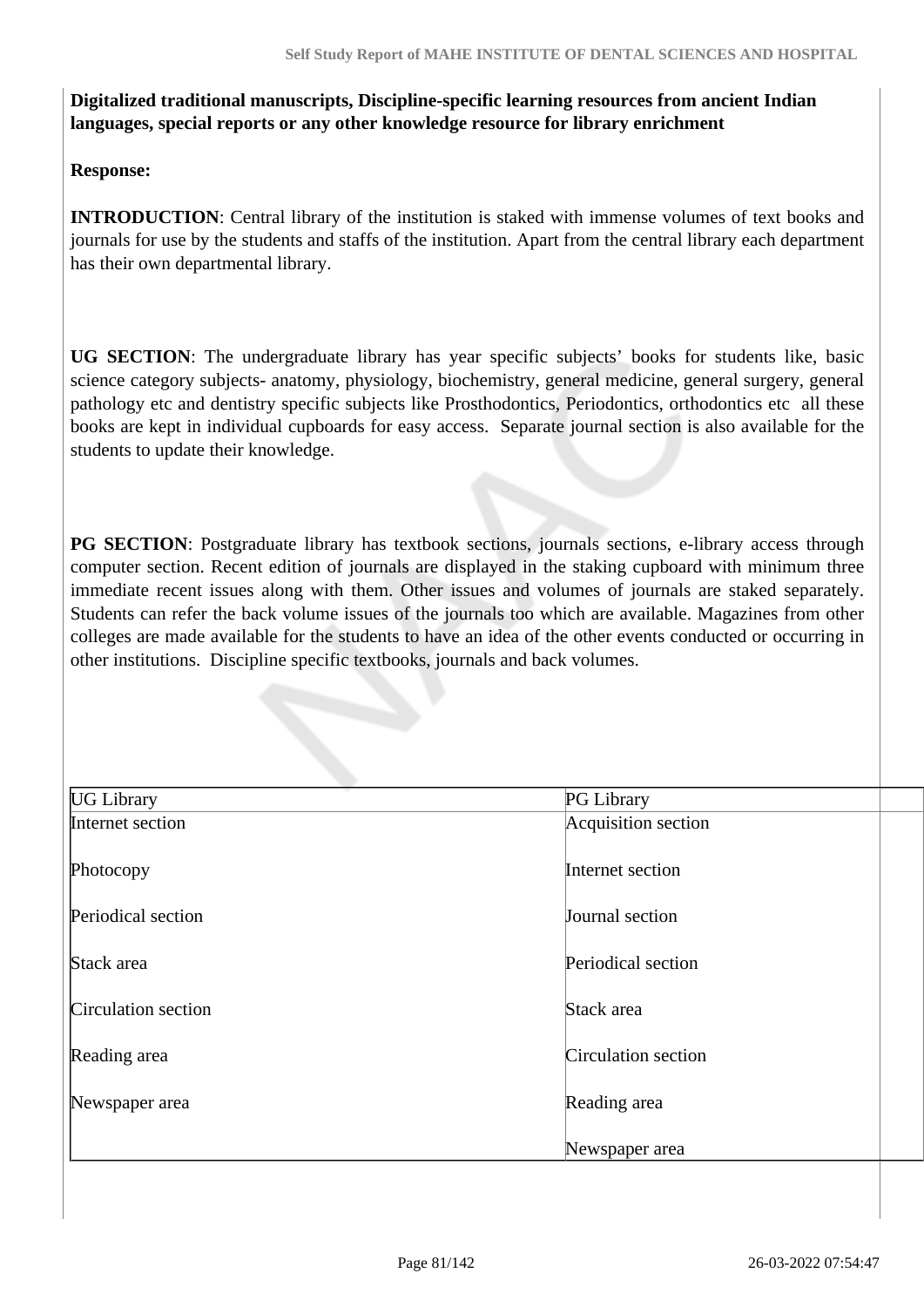| Total number of books:           | (Hard copy)<br>3223     |
|----------------------------------|-------------------------|
| Total number of reference books: | 306<br>(Hard copy)      |
| Total number of Journals:        | $(K-Hub)$<br>2527       |
| Theses:                          | $30*(\text{Hard Copy})$ |
| <b>Library Dissertations:</b>    | $35*$                   |
|                                  |                         |

SPECIAL REPORTS:

 The library has a collection of policies and annual report of regulating agencies like Dental Council of India, Ministry of Health, and Pondicherry University etc.

| <b>File Description</b>                                                                                | <b>Document</b>      |
|--------------------------------------------------------------------------------------------------------|----------------------|
| Link for geotagged photographs of library<br>ambiance                                                  | <b>View Document</b> |
| Link for any other relevant information                                                                | <b>View Document</b> |
| Link for data on acquisition of books / journals<br>/Manuscripts / ancient books etc., in the library. | <b>View Document</b> |

 **4.3.3 Does the Institution have an e-Library with membership / registration for the following: 1. e – journals / e-books consortia 2. E-Shodh Sindhu 3. Shodhganga 4. SWAYAM 5. Discipline-specific Databases**

#### **Response:** A. All of the above

| <b>File Description</b>                                                                          | <b>Document</b>      |
|--------------------------------------------------------------------------------------------------|----------------------|
| Institutional data in prescribed sormat                                                          | <b>View Document</b> |
| E-copy of subscription letter/member ship letter or<br>related document with the mention of year | <b>View Document</b> |
| Any additional information                                                                       | <b>View Document</b> |
| Link for additional information                                                                  | <b>View Document</b> |

 **4.3.4 Average annual expenditure for the purchase of books and journals including e-journals during the last five years**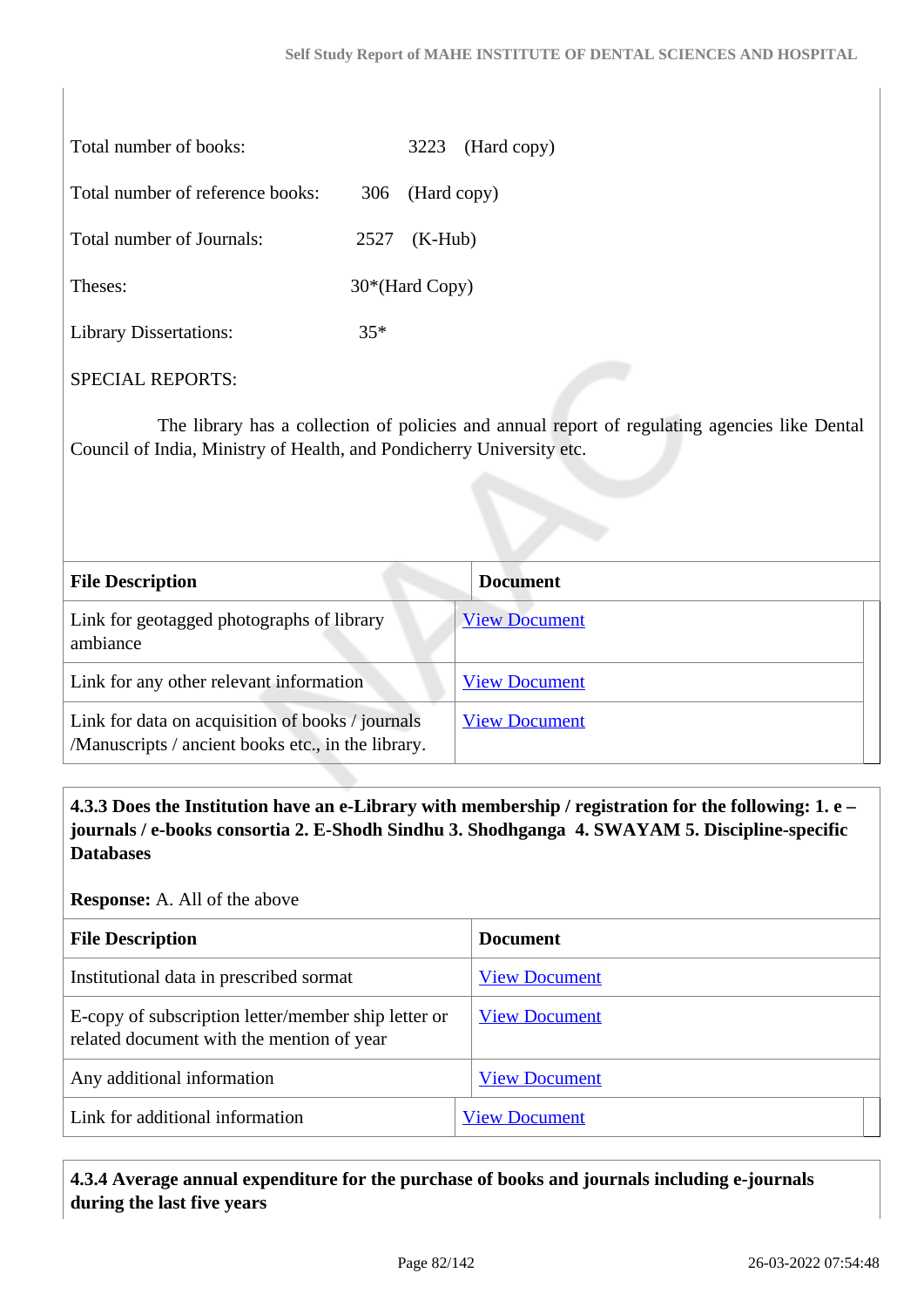#### **Response:** 18.37

4.3.4.1 Annual expenditure for the purchase of books and journals including e-journals year-wise during last five years (INR in Lakhs)

| 2020-21                                 | 2019-20                                                                                                                                                   | 2018-19 |                      | 2017-18              | 2016-17 |  |
|-----------------------------------------|-----------------------------------------------------------------------------------------------------------------------------------------------------------|---------|----------------------|----------------------|---------|--|
| 0.05                                    | 11.40                                                                                                                                                     | 1.29    |                      | 35.93                | 43.17   |  |
|                                         |                                                                                                                                                           |         |                      |                      |         |  |
| <b>File Description</b>                 |                                                                                                                                                           |         | <b>Document</b>      |                      |         |  |
| Head of the institution                 | Provide consolidated extract of expenditure for<br>purchase of books and journals during the last five<br>years duly attested by Chartered Accountant and |         |                      | <b>View Document</b> |         |  |
| purchase of books and journals          | Proceedings of library Committee meeting for<br>allocation of fund and utilization of fund for                                                            |         |                      | <b>View Document</b> |         |  |
| Institutional data in prescribed format |                                                                                                                                                           |         |                      | <b>View Document</b> |         |  |
|                                         | Audit statement highlighting the expenditure for<br>purchase of books and journal library resources                                                       |         |                      | <b>View Document</b> |         |  |
| Any additional information              |                                                                                                                                                           |         |                      | <b>View Document</b> |         |  |
| Links for additional information        |                                                                                                                                                           |         | <b>View Document</b> |                      |         |  |

#### **4.3.5 In-person and remote access usage of library and the learner sessions/library usage programmes organized for the teachers and students**

**Response:** 

## **INTRODUCTION:**

 The Institute has a PG library and UG library for self-learning. The library is situated in the basement floor of the vast building providing access to hundreds of students at one time. The institute insists the students to inculcate the habit of going to the library and develop the habit of upgrading themselves to newer trends in dentistry. A calm and peaceful study environment is created in the library along with proper light and ventilation so that the students face no difficulties in accessing the reading material.

#### **DIRECT ACCESS:**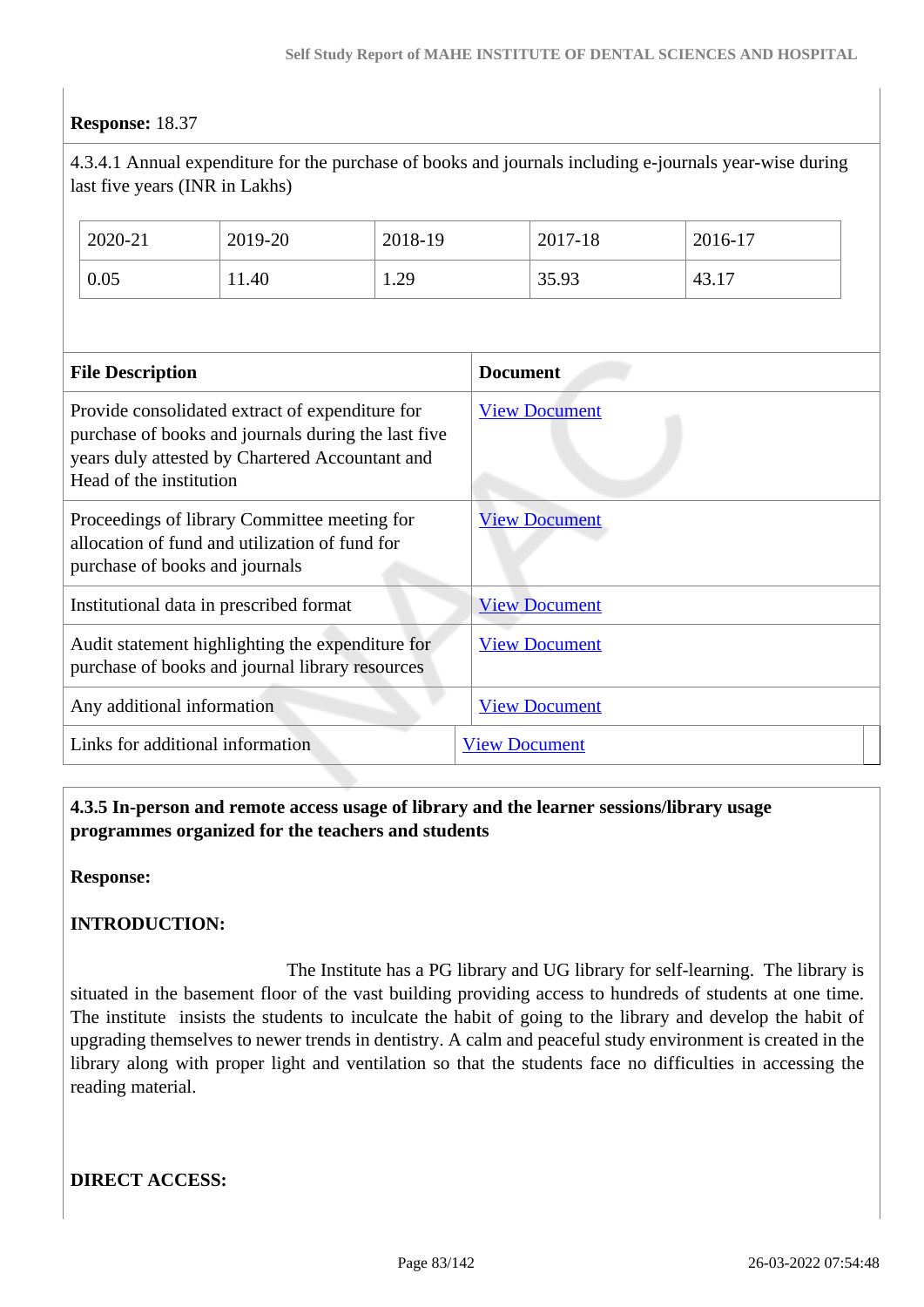The library follows an open Access System to everyone. Every user who enters the library has to enter the Name and Time in the register kept at the entrance. This has to be followed during entry and exit. There is a separate area for Books in the library. There is also a separate Reading section where students and staff s can read library books and also their own books. There is also a separate Journal section is available in the library. UG, PG students and staff are permitted to Books section and reading section. PG students and staff are permitted to journal section and Digital Library. Digital libraries in the concerned departments provide access to a large number of journals and e books.

#### **REMOTE ACCESS:**

 Remote access is available in the college campus for e-journals and e books. The institute uses **K-hub** for remote access inside the college. In campus remote usage of library is enabled. The students are provided log in credentials.

#### **DIGITAL LIBRARY:**

Digital libraries are available in the departments. In the digital library plenty of e-books and e-journals are available for reference and research activities. The students get the opportunity to update their knowledge due to the digital library.

#### **LEARNER SESSION/LIBRARY USAGE PROGRAMS:**

 The Library committee and library staffs organize the library usage program once in a year. All the faculties and students are invited for the library usage program. The librarian explains the rules and regulations to be followed by the library users. Then the users are taken for a tour inside the library where hard copies are available. Afterwards they are taken for a tour to the digital library. The library assistants explain how to access the digital library effectively and reap the benefits.

| <b>File Description</b>                                                     | <b>Document</b>      |
|-----------------------------------------------------------------------------|----------------------|
| Link for details of learner sessions / Library user<br>programmes organized | <b>View Document</b> |
| Link for any other relevant information                                     | <b>View Document</b> |
| Link for details of library usage by teachers and<br>students               | <b>View Document</b> |

**4.3.6 E-content resources used by teachers: 1. NMEICT / NPTEL 2. other MOOCs platforms**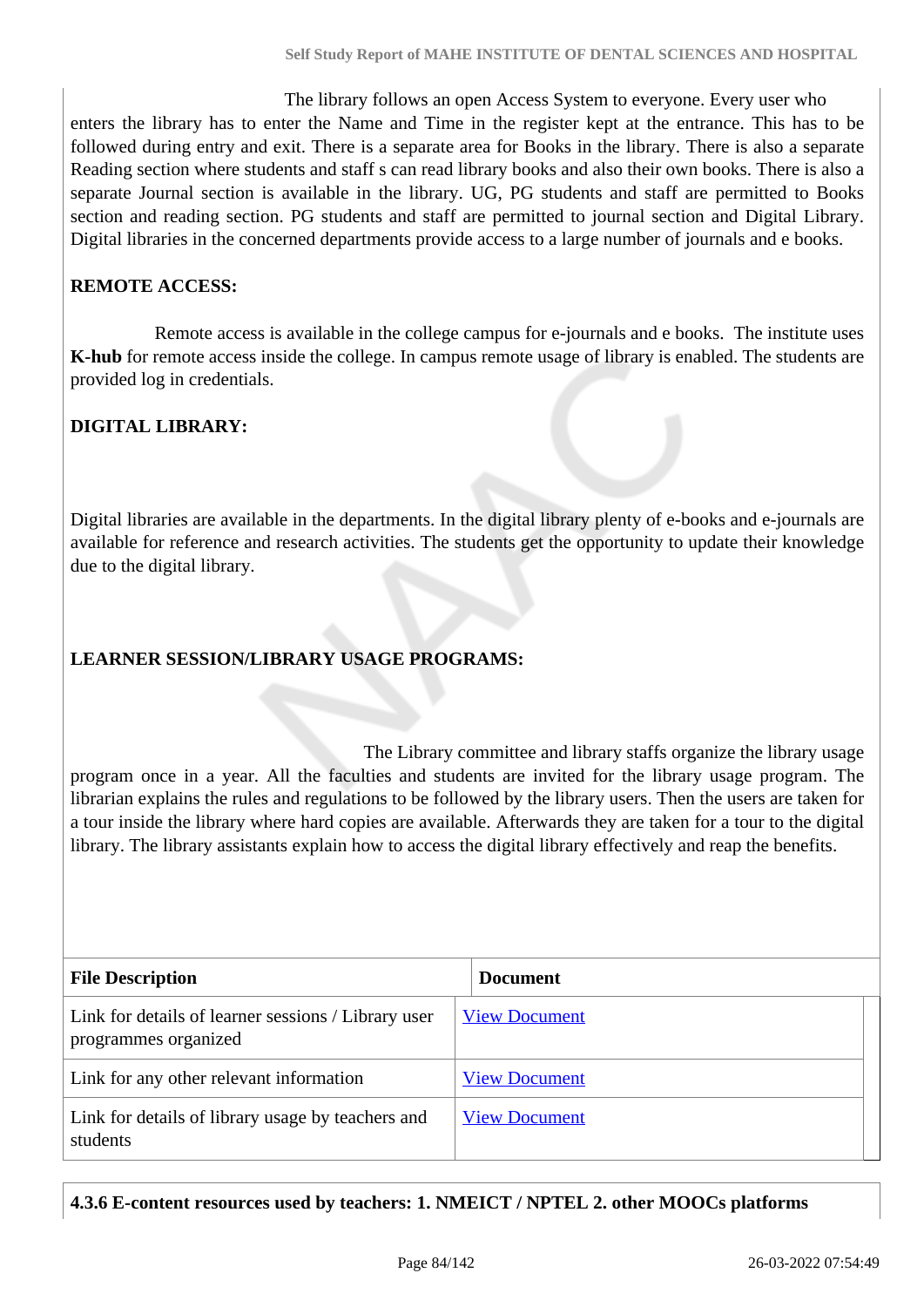## **3.SWAYAM 4. Institutional LMS 5. e-PG-Pathshala**

**Response:** Any Four of the above

| <b>File Description</b>                                 | <b>Document</b>      |  |
|---------------------------------------------------------|----------------------|--|
| Institutional data in prescribed format                 | <b>View Document</b> |  |
| Any additional information                              | <b>View Document</b> |  |
| Links to additional information                         | <b>View Document</b> |  |
| Give links e_content repository used by the<br>teachers | <b>View Document</b> |  |

#### **4.4 IT Infrastructure**

 **4.4.1 Percentage of classrooms, seminar halls and demonstration rooms linked with internet /Wi-Fienabled ICT facilities (data for the preceding academic year)**

**Response:** 100

4.4.1.1 Number of classrooms, seminar halls and demonstration rooms linked with internet /Wi-Fi enabled ICT facilities

Response: 12

4.4.1.2 Total number of classrooms, seminar halls and demonstration room in the institution

Response: 12

| <b>File Description</b>                                            | <b>Document</b>      |
|--------------------------------------------------------------------|----------------------|
| Institutional data in prescribed format                            | <b>View Document</b> |
| Geo-tagged photos                                                  | <b>View Document</b> |
| Consolidated list duly certified by the Head of the<br>institution | <b>View Document</b> |
| Any additional information                                         | <b>View Document</b> |
| Links to additional information                                    | <b>View Document</b> |

| <b>Other Upload Files</b> |                      |
|---------------------------|----------------------|
| . .                       | <b>View Document</b> |

 **4.4.2 Institution frequently updates its IT facilities and computer availability for students including Wi-Fi**

**Response:**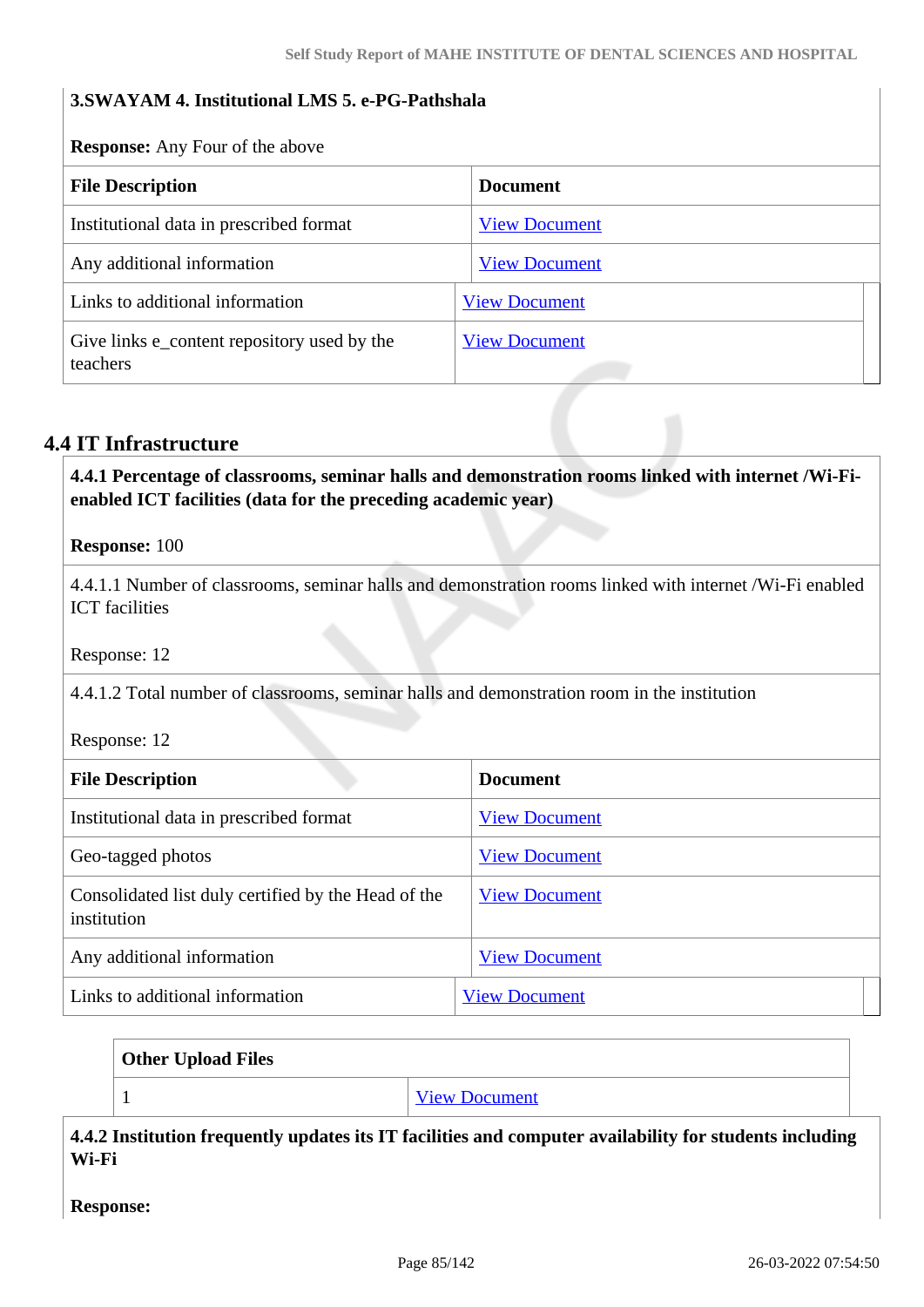# **INTRODUCTION:**

State of the art IT facilities available in the institute. We have a dedicated IT Department who work round the clock to ensure that all our hardwares and softwares are up-to-date and functioning without any problem. Two types of issues may rise. They are

1. Hardware issues.

2. Software issues.

#### **UPDATES/REPAIR OF HARDWARE:**

 If any spare parts are required in order to restore the device the same is mentioned in the indent book kept at the store. Permission is obtained from the administrative department and handed over to the stores in charge. Once the spare is purchased IT department will be informed. IT people set right the problem. If the hardware of the device gives repeated problem it will be replaced with an updated version.

#### **UPDATES OF SOFTWARE:**

Software issues are handled by the IT department. Then and there software updates are done by the IT department. In case of complicated issues/updates the concerned software company is called.

## **OTHER EQUIPMENTS UPDATES/REPAIR:**

- 1.Printer Maintenance.
- 2.Internet connections are always verified and speed is ensured. In the case of connection failure the provider are contacted and connectivity is restored.
- 3.EPBX & Intercom connections including all Telephone connection maintenance repairing & installation are done by IT Department.
- 4.Lecture Halls Maintenance of Electronic items including Computer, Sound Systems, Microphone, and Projectors.
- 5.Seminar Halls Maintenance of electronic devices.
- 6.Library Computers-updates/repairs.
- 7.Event Management- IT support during CPC, CDEprograms, additional classes, motivational talks, guest lecture etc are supported by the required Audio Visuals equipment support /Maintenance.
- 8.Biometric attendance –Software maintenance and support is given to HR Department

Electronic Students attendance-Software is taken care by IT department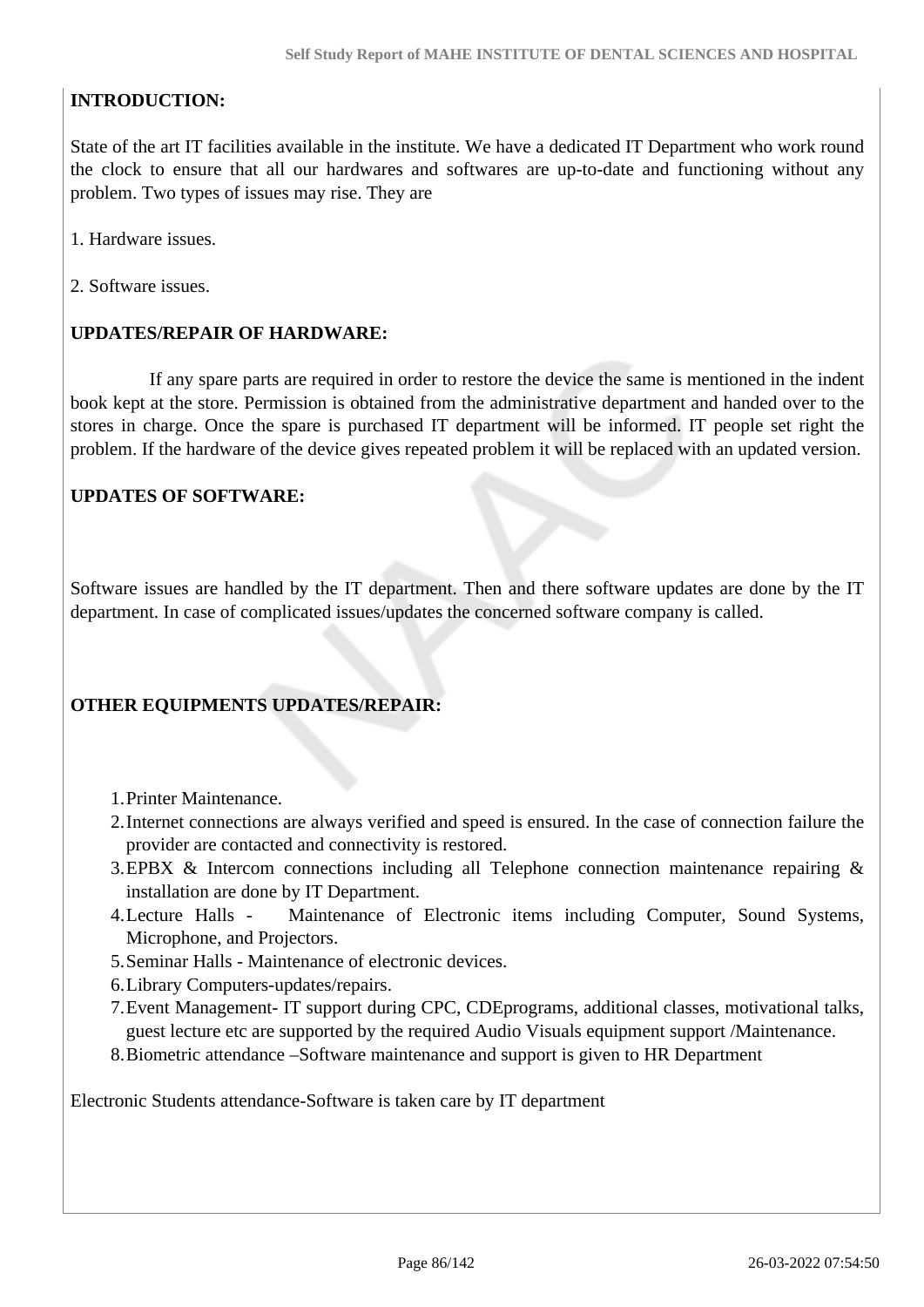| <b>File Description</b>                                              | <b>Document</b>      |  |
|----------------------------------------------------------------------|----------------------|--|
| Link for documents related to updation of IT and<br>Wi-Fi facilities | <b>View Document</b> |  |
| Link for any other relevant information                              | <b>View Document</b> |  |

#### **4.4.3 Available bandwidth of internet connection in the Institution (Lease line)**

#### **Response:** 250 MBPS-500 MBPS

| <b>File Description</b>                                                                                                    | <b>Document</b>      |
|----------------------------------------------------------------------------------------------------------------------------|----------------------|
| Institutional data in prescribed format                                                                                    | <b>View Document</b> |
| Details of available bandwidth of internet<br>connection in the Institution                                                | <b>View Document</b> |
| Bills for any one month of the last completed<br>academic year indicating internet connection plan,<br>speed and bandwidth | <b>View Document</b> |
| Any other relevant information                                                                                             | <b>View Document</b> |

# **4.5 Maintenance of Campus Infrastructure**

 **4.5.1 Average Expenditure incurred on maintenance of physical facilities and academic support facilities excluding salary component, as a percentage during the last five years**

**Response:** 8.92

4.5.1.1 Expenditure incurred on maintenance of physical facilities and academic support facilities excluding salary component year-wise during the last five years (INR in lakhs)

| 2020-21 | 2019-20 | 2018-19 | 2017-18 | 2016-17 |
|---------|---------|---------|---------|---------|
| 27.91   | 72.75   | 34.40   | 25.33   | 24.90   |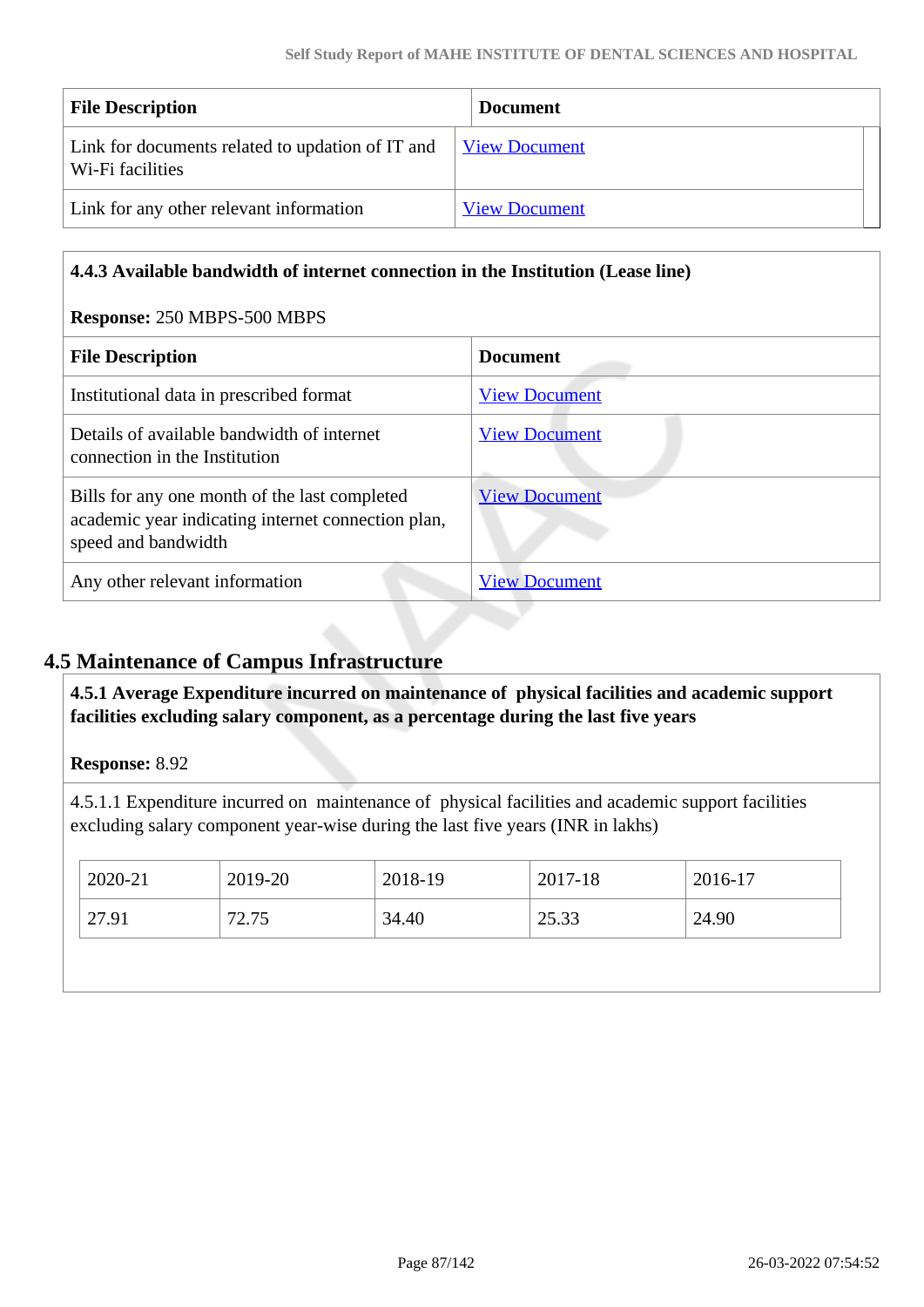| <b>File Description</b>                                                                                                                                                                        | <b>Document</b>      |  |
|------------------------------------------------------------------------------------------------------------------------------------------------------------------------------------------------|----------------------|--|
| Provide extract of expenditure incurred on<br>maintenance o f physical facilities and academic<br>support facilities duly certified by Chartered<br>Accountant and the Head of the institution | <b>View Document</b> |  |
| Institutional data in prescribed format                                                                                                                                                        | <b>View Document</b> |  |
| Any additional information                                                                                                                                                                     | <b>View Document</b> |  |
| Link for any additional information                                                                                                                                                            | <b>View Document</b> |  |

 **4.5.2 There are established systems and procedures for maintaining and utilizing physical, academic and support facilities - laboratory, library, sports facilities, computers, classrooms etc.**

**Response:** 

**INTRODUCTION:** The institute follows a systemic maintenance procedure. An Infrastructure maintenance committee has been formed. The Infrastructure maintenance committee meeting is conducted twice in a year as per the schedule. The committee members discuss about streamlining the maintenance operations.

**COMPOSITION OF MAINTENANCE COMMITTEE:** Maintenance committee meeting is conducted two times in a year. The maintenance committee consists of a chair person, convener and members. The Head of the institution decides the members who constitute the maintenance committee.

**FUNCTION OF THE MAINTENANCE COMMITTEE:** The maintenance committee monitors about the day to day maintenance activities. The activities range from Infrastructure augmentation, Infrastructure development, and regular maintenance of physical and academic support facilities. Decision about replacement of the equipment, upgradation, Annual Maintenance contract, Outsourcing the repairing services from other agencies are taken collectively by the members during the meeting.

**MAINTENANCE PROCEDURE:** All the equipment repairs and maintenance are taken by our qualified technicians. The concerned department clinical in charge reports to the HoD regarding the malfunctioning of the equipment. After HoD intimation, the complaint is entered in the maintenance register and the maintenance people are informed about it. The concerned issue is attended at the earliest and the issue is repaired at the earliest by the technical support. If any parts are to be changed, the indent is given to the store and the part is procured and equipment is repaired.

**MAINTENANCE OF IT FACILITIES**: All the Information Technology (IT) facilities in all classrooms, seminar halls are periodically checked and maintained by the IT department. IT department takes care of maintenance issues related to computers hardware and software, electronic attendance system, printers and scanners etc.

**MAINTENANCE OF LIBRARY FACILITIES**: Facilities in the library such as computer section, photocopying and printing service, furniture and IT facilities are all maintained periodically by the maintenance section under the supervision of a Librarian and the feedback is given to the Administrator in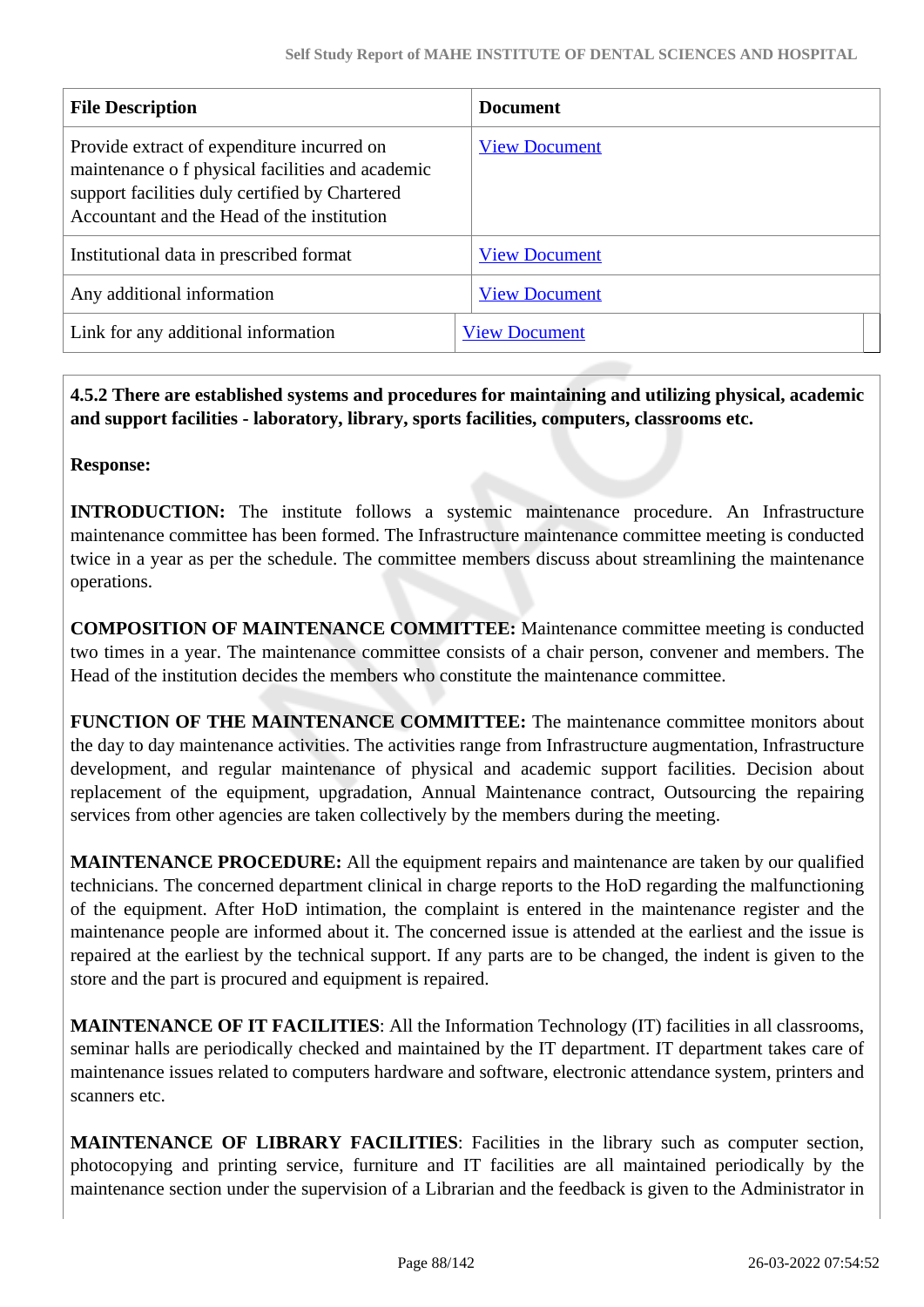time.

**MAINTENANCE OF CLINICAL EQUIPMENTS**: Regarding the clinical equipment, the preventive and corrective maintenance of dental chair units and equipment are done by trained dental equipment technicians. In pre clinical laboratories, phantom heads and other associated equipments are maintained with periodic preventive and corrective services.The maintenance service of advanced dental equipment like X-RAY equipment, RVG, OPG etc. are outsourced to authorized agencies.

**MAINTENANCE OF SPORTS FACILITIES:**The maintenance of Sports & Games Amenitiesis monitored by the physical education trainer.

**MAINTENANCE OF MAJOR EQUIPMENTS:**The major dental equipment such as imaging equipment, compressors, generators, the central suction motor is all under annual and comprehensive maintenance contract.

| <b>File Description</b>                                                 | <b>Document</b>      |  |
|-------------------------------------------------------------------------|----------------------|--|
| Link for any other relevant information                                 | <b>View Document</b> |  |
| Link for minutes of the meetings of the<br><b>Maintenance Committee</b> | <b>View Document</b> |  |
| Link for log book or other records regarding<br>maintenance works       | <b>View Document</b> |  |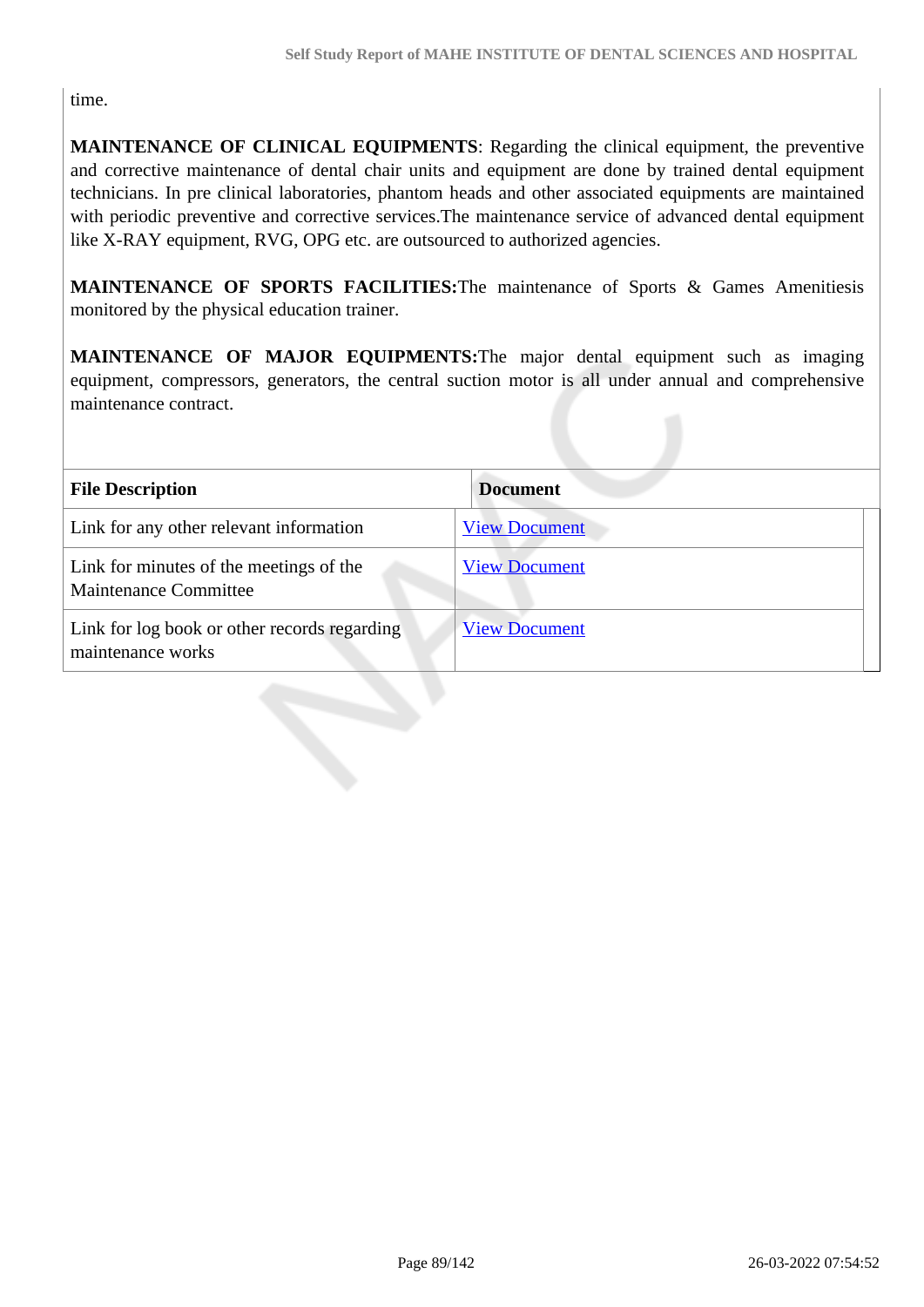# **Criterion 5 - Student Support and Progression**

# **5.1 Student Support**

 **5.1.1 Average percentage of students benefited by scholarships /freeships / fee-waivers by Government / Non-Governmental agencies / Institution during the last five years**

**Response:** 25.21

5.1.1.1 Number of students benefited by scholarships and free ships provided by the institution, Government and non-government bodies, industries, individuals, philanthropists during the last five years (other than students receiving scholarships under the government schemes for reserved categories)

| 2020-21 | 2019-20     | 2018-19 | 2017-18 | 2016-17 |
|---------|-------------|---------|---------|---------|
| 194     | 52<br>1 J J | 120     | 91      | 85      |

| <b>File Description</b>                                                                                                      | <b>Document</b>      |  |
|------------------------------------------------------------------------------------------------------------------------------|----------------------|--|
| List of students who received scholarships/<br>freeships /fee-waivers                                                        | <b>View Document</b> |  |
| Institutional data in prescribed format                                                                                      | <b>View Document</b> |  |
| Consolidated document in favour of free-ships and<br>number of beneficiaries duly attested by the Head of<br>the institution | <b>View Document</b> |  |
| Attested copies of the sanction letters from the<br>sanctioning authorities                                                  | <b>View Document</b> |  |
| Any additional information                                                                                                   | <b>View Document</b> |  |
| Link for Additional Information                                                                                              | <b>View Document</b> |  |

 **5.1.2 Capability enhancement and development schemes employed by the Institution for students: 1. Soft skill development 2. Language and communication skill development 3. Yoga and wellness 4. Analytical skill development 5. Human value development 6. Personality and professional development 7. Employability skill development**

**Response:** A. All of the above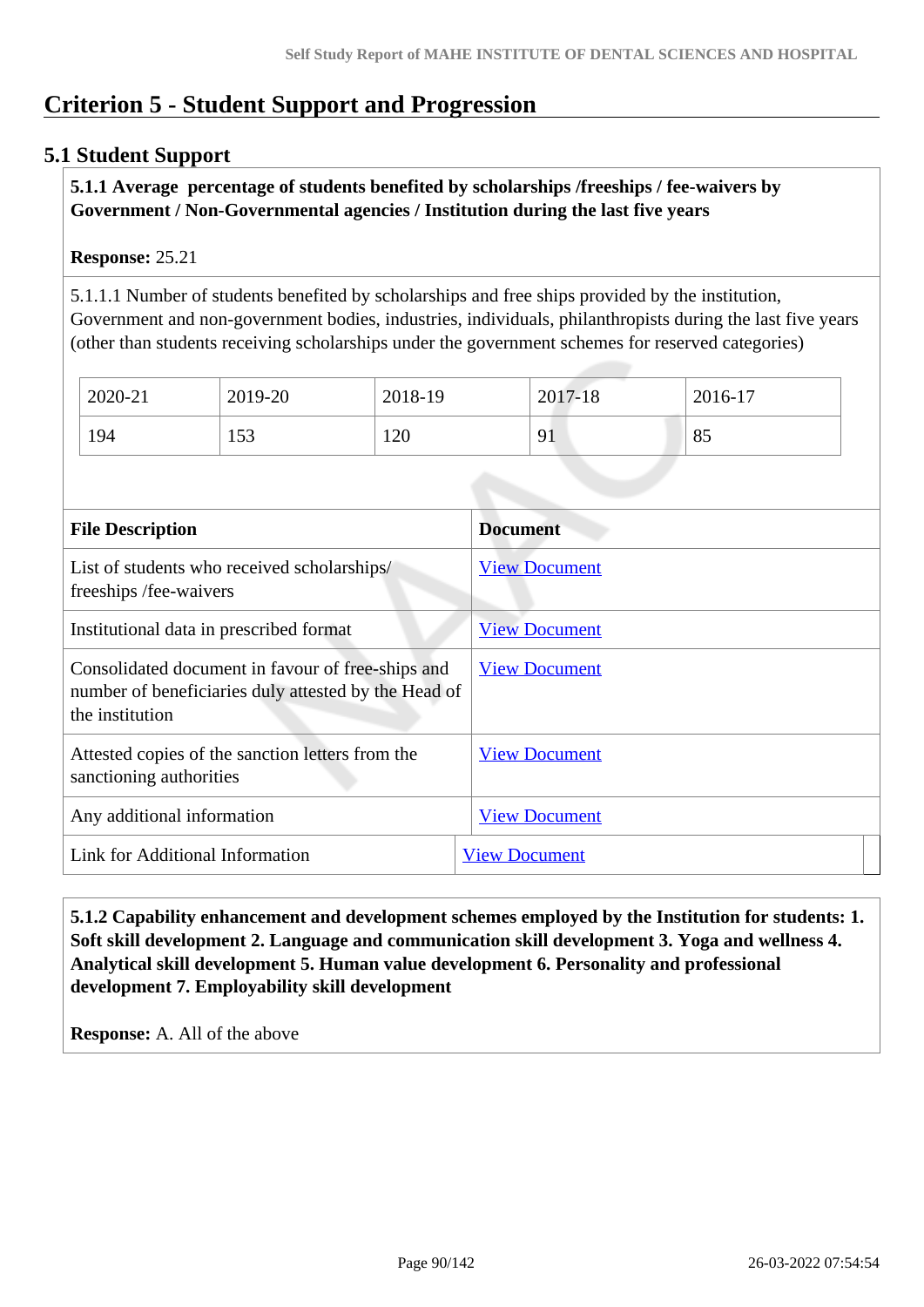| <b>File Description</b>                                                                     | <b>Document</b>      |  |
|---------------------------------------------------------------------------------------------|----------------------|--|
| Institutional data in prescribed format                                                     | <b>View Document</b> |  |
| Detailed report of the Capacity enhancement<br>programs and other skill development schemes | <b>View Document</b> |  |
| Any additional information                                                                  | <b>View Document</b> |  |
| Link to Institutional website                                                               | <b>View Document</b> |  |
| Link for additional information                                                             | <b>View Document</b> |  |

 **5.1.3 Average percentage of students provided training and guidance for competitive examinations and career counseling offered by the Institution during the last five years**

**Response:** 54.57

5.1.3.1 Number of students benefitted by guidance for competitive examinations and career counseling offered by the Institution in a year

| 2020-21 | 2019-20 | 2018-19 | 2017-18 | 2016-17      |
|---------|---------|---------|---------|--------------|
| 238     | 250     | 293     | 334     | $-21$<br>JII |

| <b>File Description</b>                                                                                                 | <b>Document</b>      |  |
|-------------------------------------------------------------------------------------------------------------------------|----------------------|--|
| Year-wise list of students attending each of these<br>schemes signed by competent authority                             | <b>View Document</b> |  |
| Institutional data in prescribed format                                                                                 | <b>View Document</b> |  |
| Copy of circular/ brochure/report of the event/<br>activity report Annual report of Pre-Examination<br>Coaching centers | <b>View Document</b> |  |
| Any additional information                                                                                              | <b>View Document</b> |  |
| Link for additional information                                                                                         | <b>View Document</b> |  |
| Link for institutional website. Web link to<br>particular program or scheme mentioned in the<br>metric                  | <b>View Document</b> |  |

**5.1.4 The Institution has an active international student cell to facilitate study in India program etc..,**

**Response:**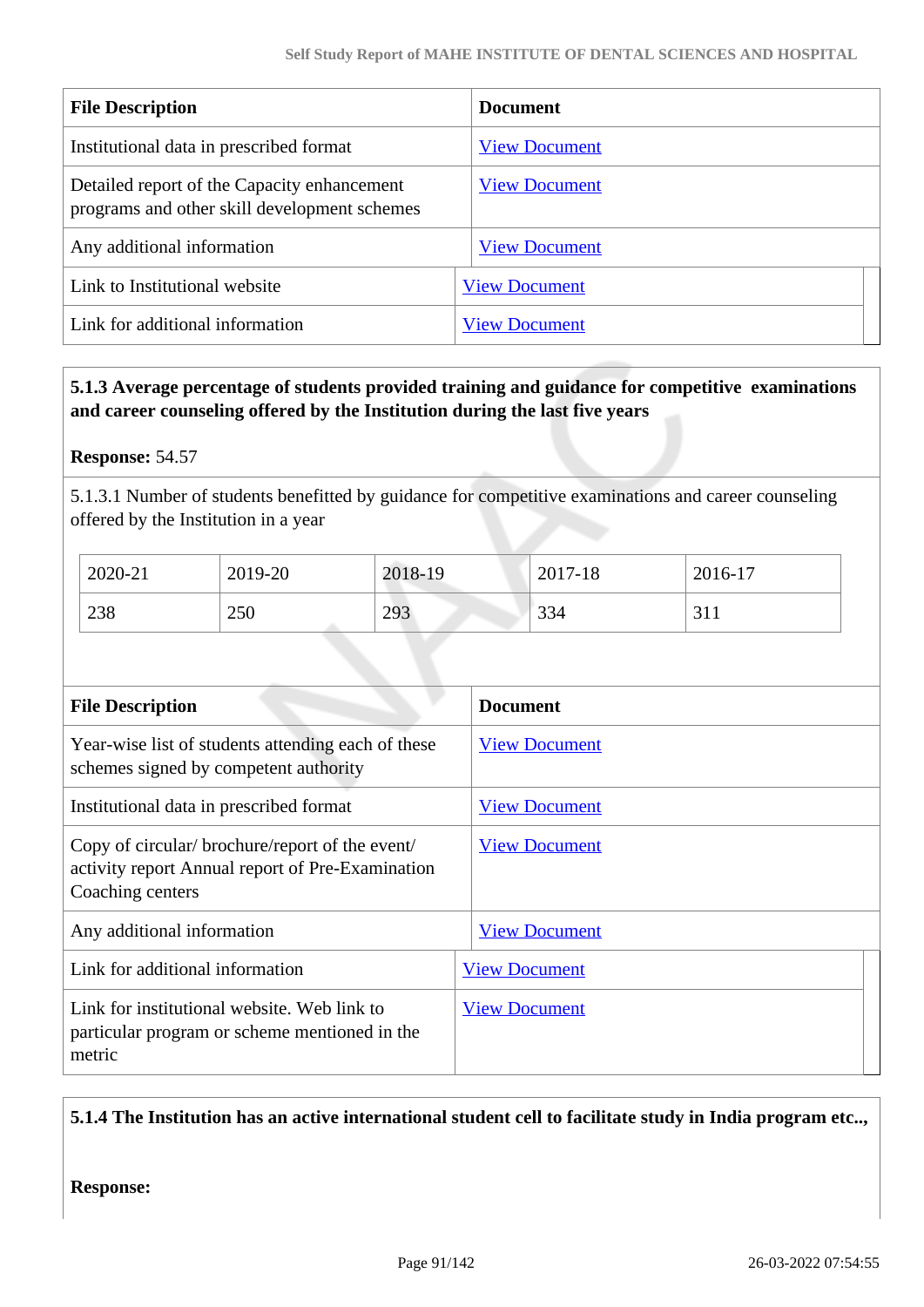# **INTRODUCTION:**

 The institution offers globally acclaimed practices in teaching and learning for international students. Admissions based on eligibility criteria frames by UGC, DCI, and Pondicherry University are followed for courses in BDS and MDS. The institution has an active international student cell for coordinating the activities of prospective students. The cell takes proactive involvement in student welfare and grievance redressal.

## **OBJECTIVES OF INTERNATIONAL STUDENT CELL:**

- The aim of the International Student Cell revolves around taking care of the needs of the International students during their stay, from the time of their admission to completion of their study.
- The purpose of the international cell is about promoting cordial student-student and student-teacher relationships.
- To offer support to the international students in various events of the institution.
- To connect the international students to the institute environment and other students.
- To attract students from all over the world to join us, so that they can start their academic journey and become specialists in their chosen field.
- By attracting international students we contribute to the economic development of the country as well as worldwide recognition of the institute

# **STRUCTURE OF INTERNATIONAL STUDENT CELL:**

 The international student cell is guided by a faculty advisor and consists of international students. The Head of the institution constitutes the international student cell. It consists of a president, Vice-president, and members to assist. The members are nominated by faculties and international students. At the beginning of the academic year, the president of the international student cell invites the members to the meeting. They discuss the arrangements to be made for the international students.

## **ACTIVITIES OF THE INTERNATIONAL STUDENT CELL:**

- The international student cell conducts orientation programs so that the first-year students become familiar with the programs offered, fee structure, and policies of the institute.
- To monitor the academic performances of the international students by coordinating with mentors and conveying the information to the guardians/parents regarding the academic performance of the student at the end of each internal examination.
- To offer assistance for visas and related immigration processes, if required.
- Conducting orientation programs to encourage social and cultural adjustment
- Counseling on social issues and special tutorials to facilitate understanding of the local language.
- The international student cell creates an opportunity for the international students to mingle with each other. The new environment provides an opportunity to widen the prospects for the interchange of new ideas.
- The international student cell monitors the development of the innate skills of the student by including them in cultural activities, sports, fine arts, entrepreneurship, etc. which are beyond the scope of academic activities.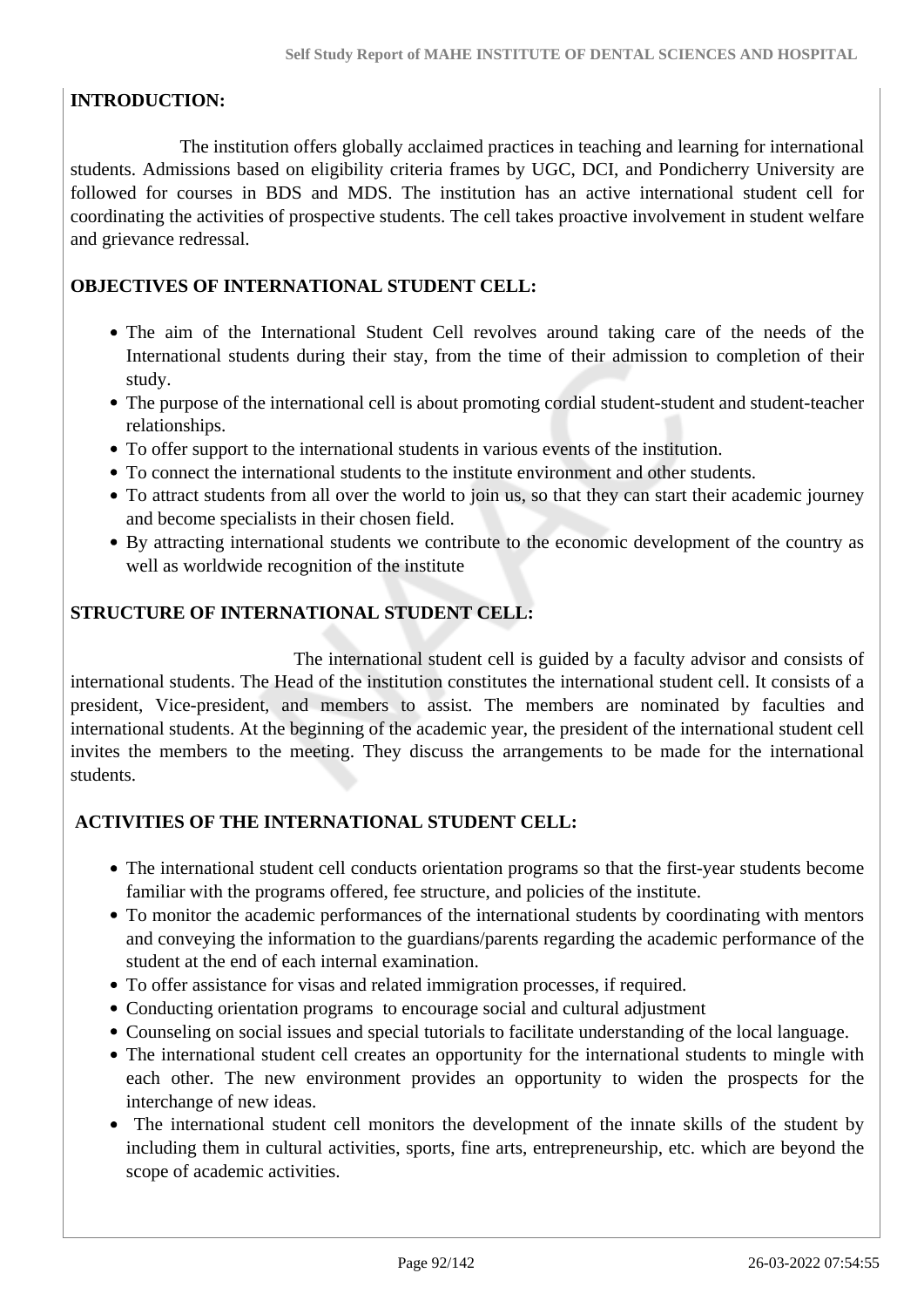| <b>File Description</b>                 | <b>Document</b>      |  |
|-----------------------------------------|----------------------|--|
| Link for Any other relevant information | <b>View Document</b> |  |
| Link for international student cell     | <b>View Document</b> |  |

 **5.1.5 The institution has a transparent mechanism for timely redressal of student grievances / prevention of sexual harassment and prevention of ragging**

- **1. Adoption of guidelines of Regulatory bodies**
- **2. Presence of the committee and mechanism of receiving student grievances (online/ offline)**
- **3. Periodic meetings of the committee with minutes**
- **4. Record of action taken**

**Response:** All of the above

| <b>File Description</b>                                                                                | <b>Document</b>      |  |
|--------------------------------------------------------------------------------------------------------|----------------------|--|
| Minutes of the meetings of student Grievance<br>Redressal Committee and Anti-Ragging<br>Committee/Cell | <b>View Document</b> |  |
| Institutional data in prescribed format                                                                | <b>View Document</b> |  |
| Circular/web-link/committee report justifying the<br>objective of the metric                           | <b>View Document</b> |  |
| Link for Additional Information                                                                        | <b>View Document</b> |  |

## **5.2 Student Progression**

 **5.2.1 Average percentage of students qualifying in state/ national/ international level examinations during the last five years**

**(eg:GATE/AICTE/GMAT/GPAT/CAT/NEET/GRE/TOEFL/PLAB/USMLE/AYUSH/Civil Services/Defence/UPSC/State government examinations***/* **AIIMSPGET, JIPMER Entrance Test, PGIMER Entrance Test etc.,)**

**Response:** 76.8

5.2.1.1 Number of students qualifying in state/ national/ international level examinations (eg: GATE/AICTE/GMAT/ **GPAT**/CAT/NEET/ GRE/TOEFL/ PLAB/USMLE/AYUSH/Civil Services/Defence/ UPSC/State government examinations*/* AIIMSPGET, JIPMER Entrance Test, PGIMER Entrance Test etc.,) year-wise during the last five years ..

| 2020-21 | 2019-20  | 2018-19 | 2017-18 | 2016-17          |
|---------|----------|---------|---------|------------------|
| 55      | ⌒冖<br>v, | 04      | 03      | $\boldsymbol{0}$ |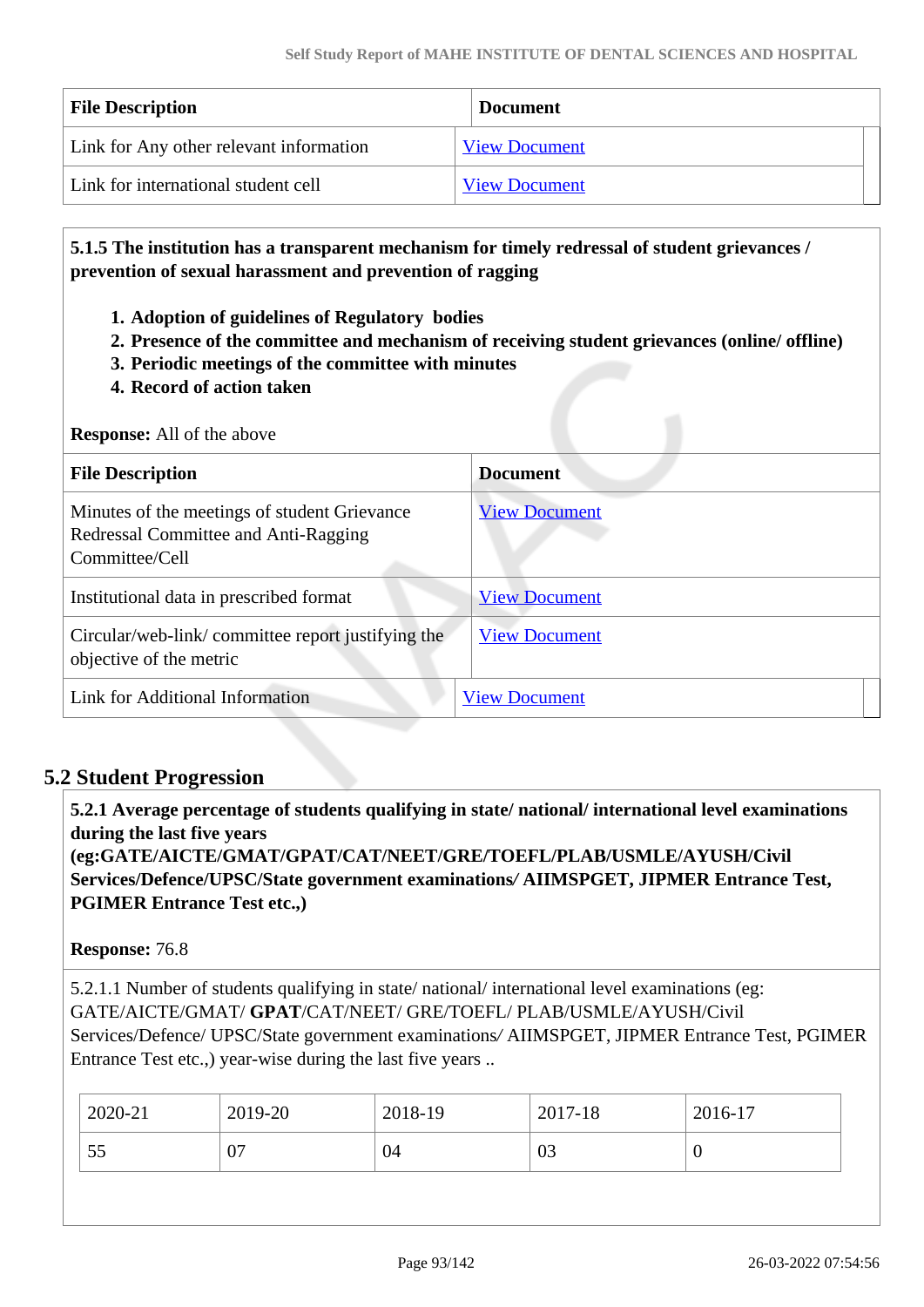## 5.2.1.2 Number of students appearing in state/ national/ international level examinations (eg:GATE/AICTE/GMAT/CAT/NEET/GRE/ TOEFL/ PLAB/ USMLE/AYUSH/Civil Services/Defence/UPSC/ State government examinations */* AIIMSPGET, JIPMER Entrance Test, PGIMER Entrance Test etc.,) **during the last five years**

|                                                         | 2020-21<br>57 | 2019-20<br>08 | 2018-19<br>04        |                      | 2017-18<br>03 |  | 2016-17<br>$\theta$ |  |
|---------------------------------------------------------|---------------|---------------|----------------------|----------------------|---------------|--|---------------------|--|
| <b>File Description</b>                                 |               |               | <b>Document</b>      |                      |               |  |                     |  |
| Scanned copy of pass Certificates of the<br>examination |               |               |                      | <b>View Document</b> |               |  |                     |  |
| Institutional data in prescribed format                 |               |               |                      | <b>View Document</b> |               |  |                     |  |
| Any additional information                              |               |               | <b>View Document</b> |                      |               |  |                     |  |
| Link for Additional Information                         |               |               | <b>View Document</b> |                      |               |  |                     |  |

## **5.2.2 Average percentage of placement / self-employment in professional services of outgoing students during the last five years**

**Response:** 12.94

5.2.2.1 Number of outgoing students who got placed / self-employed year- wise during the last five years

| 2020-21 | 2019-20         | 2018-19 | 2017-18 | 2016-17                          |
|---------|-----------------|---------|---------|----------------------------------|
| ∼       | <b>00</b><br>∠∠ | 16      | 16      | 1 <sub>0</sub><br>$\overline{1}$ |

| <b>File Description</b>                                                                                                                          | <b>Document</b>      |
|--------------------------------------------------------------------------------------------------------------------------------------------------|----------------------|
| Institutional data in prescribed format                                                                                                          | <b>View Document</b> |
| In case of self-employed professional services<br>registration with MCI and documents for registered<br>clinical Practitioner should be provided | <b>View Document</b> |
| Any additional information                                                                                                                       | <b>View Document</b> |
| Link for Additional Information                                                                                                                  | <b>View Document</b> |

## **5.2.3 Percentage of the batch of graduated students of the preceding year, who have progressed to higher education**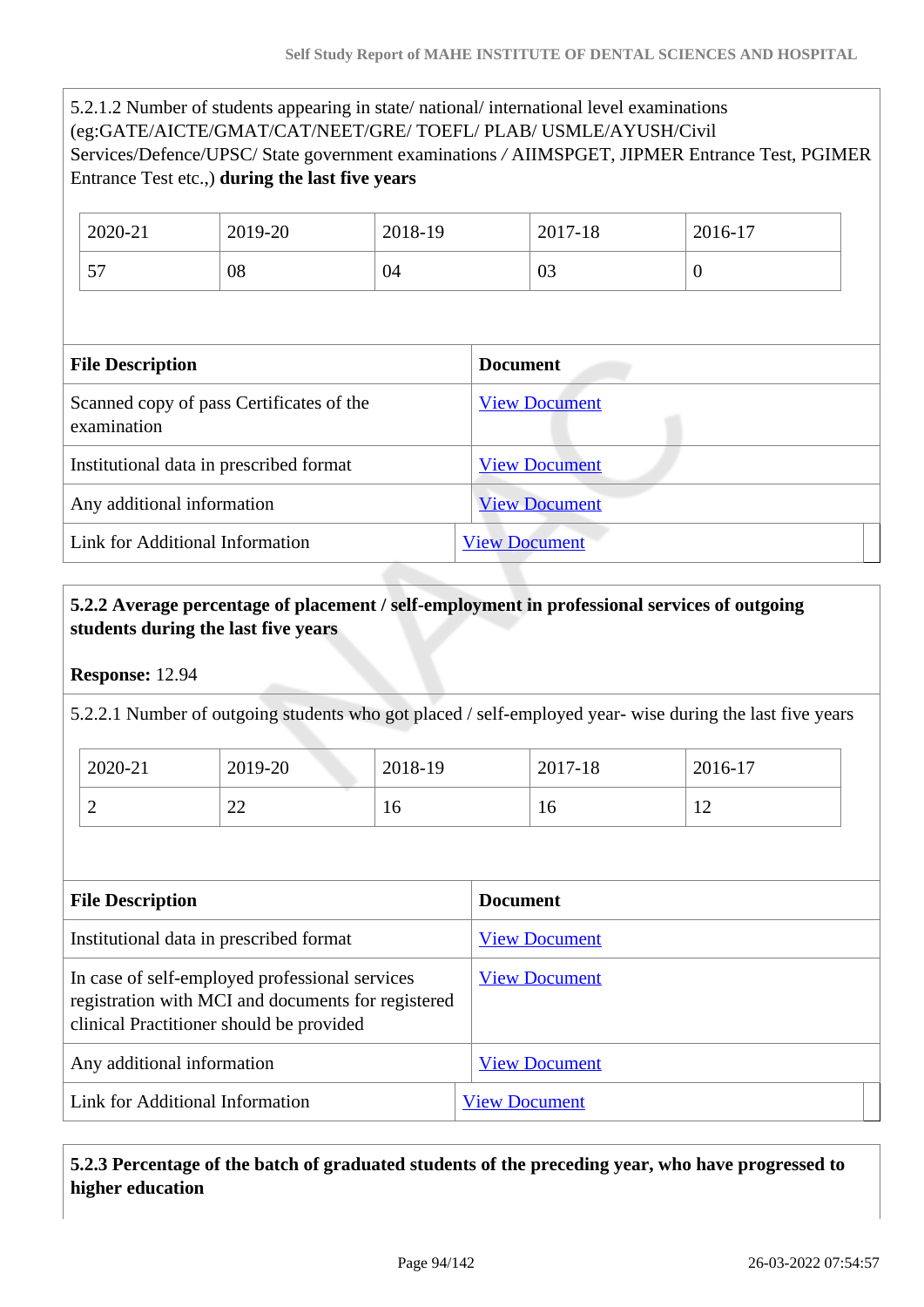# **Response:** 21.3

5.2.3.1 Number of last batch of graduated students who have progressed to higher education

#### Response: 23

| <b>File Description</b>                                     | <b>Document</b>      |
|-------------------------------------------------------------|----------------------|
| Supporting data for students/alumni as per data<br>template | <b>View Document</b> |
| Institutional data in prescribed format                     | <b>View Document</b> |
| Any proof of admission to higher education                  | <b>View Document</b> |
| Any additional information                                  | <b>View Document</b> |
| Link for Additional Information                             | <b>View Document</b> |

# **5.3 Student Participation and Activities**

 **5.3.1 Number of awards/medals for outstanding performance in sports/cultural activities at State/Regional (zonal)/ National / International levels (award for a team event should be counted as one) during the last five years.**

#### **Response:** 11

5.3.1.1 Number of awards/medals for outstanding performance in sports/cultural activities at State/Regional (zonal)/National / International levels (award for a team event should be counted as one) year-wise during the last five years .

| 2020-21 | 2019-20 | 2018-19 | 2017-18 | 2016-17      |
|---------|---------|---------|---------|--------------|
|         | ν       | v       | ິ       | $\mathbf{1}$ |

| <b>File Description</b>                                      | <b>Document</b>      |
|--------------------------------------------------------------|----------------------|
| Institutional data in prescribed format                      | <b>View Document</b> |
| Link for Additional Information                              | <b>View Document</b> |
| Duly certified e-copies of award letters and<br>certificates | <b>View Document</b> |

#### **5.3.2 Presence of a Student Council, its activities related to student welfare and student representation in academic & administrative bodies/ committees of the Institution**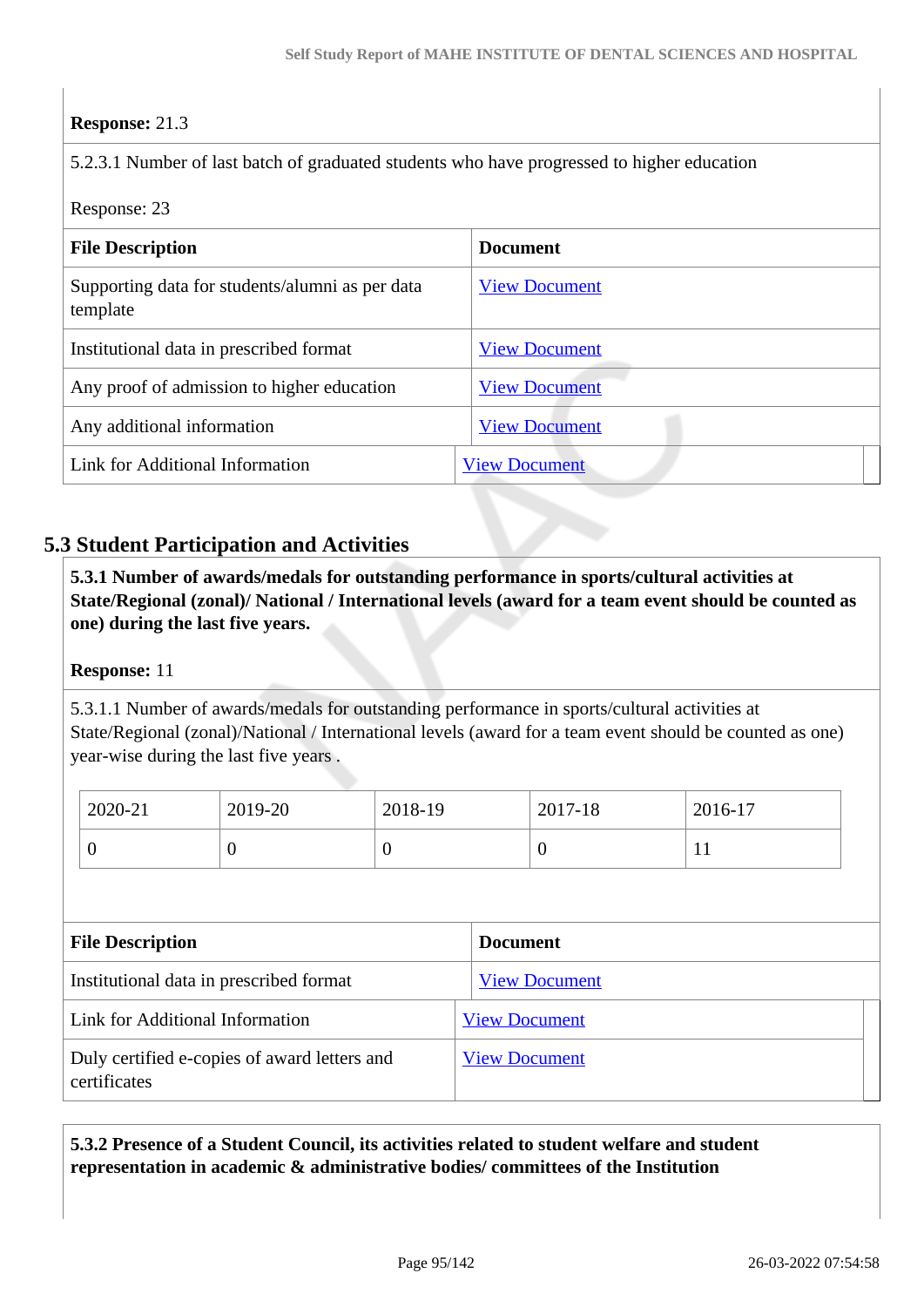#### **Response:**

## **INTRODUCTION**:

 A Student Council is a group of volunteer students working together with an adult advisor within the framework of the rules and regulations of the institution. The student council is constituted by the head of the institution. It gives the opportunity to develop leadership. The student council acts as a bridge between management and the students. The student council interacts with the management regarding the welfare of the students. Student Council representatives are included from all batches of students in the college so that all students can benefit. Apart from the welfare of students, the student council also involves itself in the service of the community.

## **PURPOSE OF STUDENT CELL:**

The purpose of student cell is to:

- Voice the concerns of the students
- Unify the student body through social activities and community opportunities
- Act as liaison to college administration when it becomes necessary for student issues to be addressed at this level.
- Host school functions and events.
- Sponsor a number of community service activities in a manner that brings the school and community closer together as a whole.
- Create an atmosphere that promotes students' involvement in the council, different clubs, and other activities.
- To provide young people with the power and right to speak and, especially, the power, right, and privilege of being heard by those in authority
- To avoid the commercial or cultural exploitation of students
- To provide coordination of school-sponsored student activities with constant evaluation in terms of the selected purposes
- To promote opportunities for leadership among student body members
- To utilize the ideas and support of students in solving relevant institute problems
- By sparking school loyalty, pride, patriotism, and individual student development
- By providing real experiences in group development and human understandings
- By helping students earn and protect individual rights and responsibilities
- By helping each student reach maximum educational growth and development

## **FUNCTIONS OF STUDENT CELL:**

- This council obtains the opinions/suggestions from the students through surveys regarding the quality of teaching, research, sports, and cultural activities.
- This council is responsible for monitoring activities like management of Hostels, cafeteria/ mess food, academic concerns of students, organizing the cultural and sports activities on campus, and if any grievance, is addressed to the concerned college committee.
- Students can share their ideas, interests, and concerns with teachers and the Head of the Institution easily. This encourages the student in being confident & learn about leadership.
- Every year the council is reframed to deal with growing demands. This forum is very active in guarding student welfare including academic and administrative activities.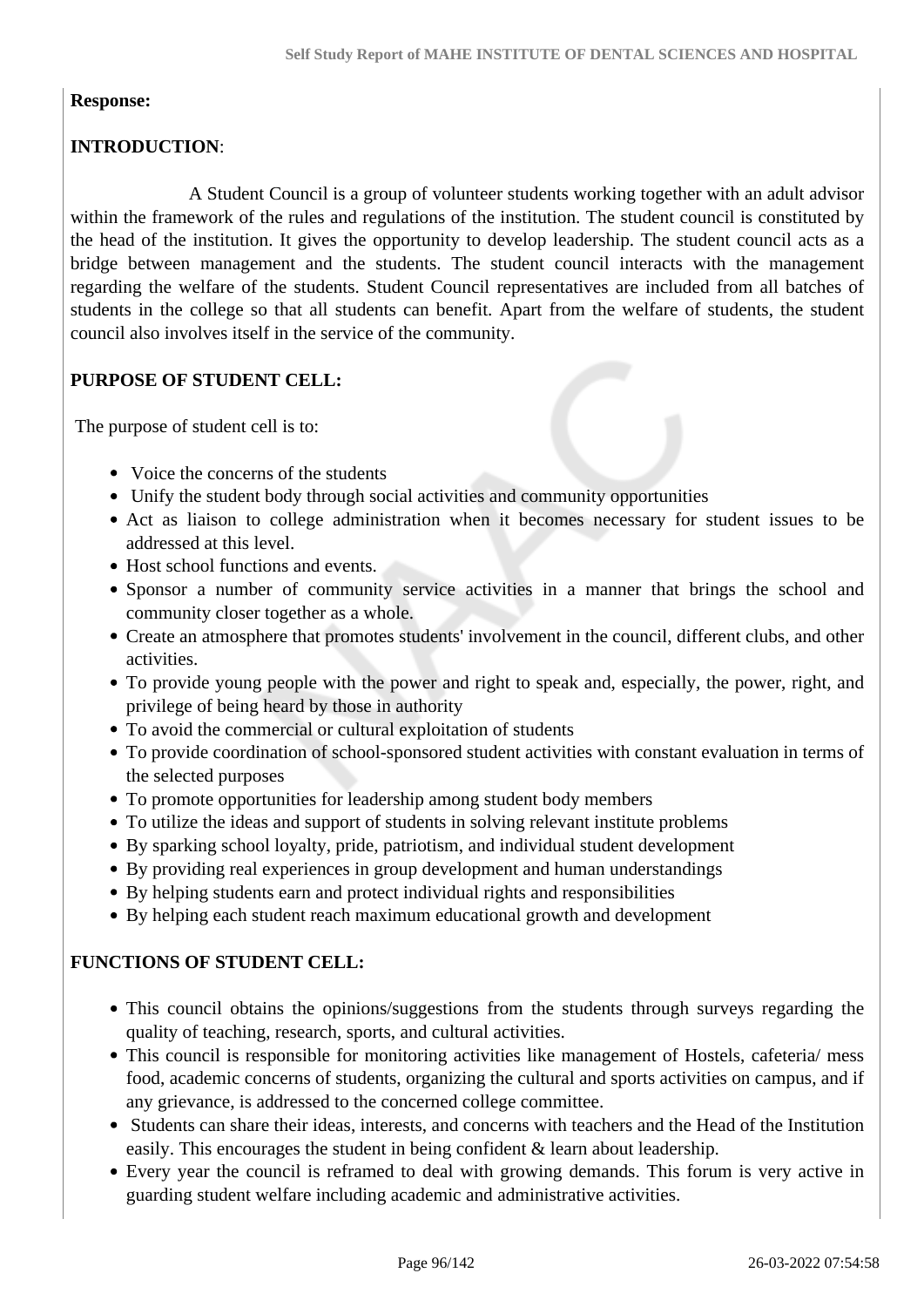- This representation in the committees of the college helps in the smooth functioning of various aspects of this institution. These representatives periodically conduct meetings and areas to be addressed are recognized and conveyed to the administration for appropriate action.
- Student Council helps to create a strong bond and bridge the gap between the Management, Teachers, staff and students to provide an affable environment on the campus. This helps to increase the students' performance personally and academically.

| <b>File Description</b>                            | <b>Document</b>      |
|----------------------------------------------------|----------------------|
| Link for reports on the student council activities | <b>View Document</b> |

## **5.3.3 Average number of sports and cultural activities/competitions organised by the Institution during the last five years**

#### **Response:** 9

5.3.3.1 Number of sports and cultural activities/competitions organised by the Institution year-wise during the last five years

| 2020-21 | 2019-20 | 2018-19 | 2017-18 | 2016-17     |
|---------|---------|---------|---------|-------------|
|         |         | 1 L     | 10      | $\sim$<br>∸ |

| <b>File Description</b>                                                                                  | <b>Document</b>      |  |
|----------------------------------------------------------------------------------------------------------|----------------------|--|
| Report of the events with photographs or Copy of<br>circular/brochure indicating such kind of activities | <b>View Document</b> |  |
| Institutional data in prescribed format                                                                  | <b>View Document</b> |  |
| Link for Additional Information                                                                          | <b>View Document</b> |  |

# **5.4 Alumni Engagement**

 **5.4.1 The Alumni Association is registered and holds regular meetings to plan its involvement and developmental activates with the support of the college during the last five years.** 

**Response:** 

## **INTRODUCTION:**

 An Alumni association comprises former graduates of the institution. The governing body of the association is elected by the members through nominations or voting. The executive members thus elected to frame the rules and regulations of the association through a by-law. The alumni association organizes various academic, cultural, and sporting activities for fostering a lasting bond with the parent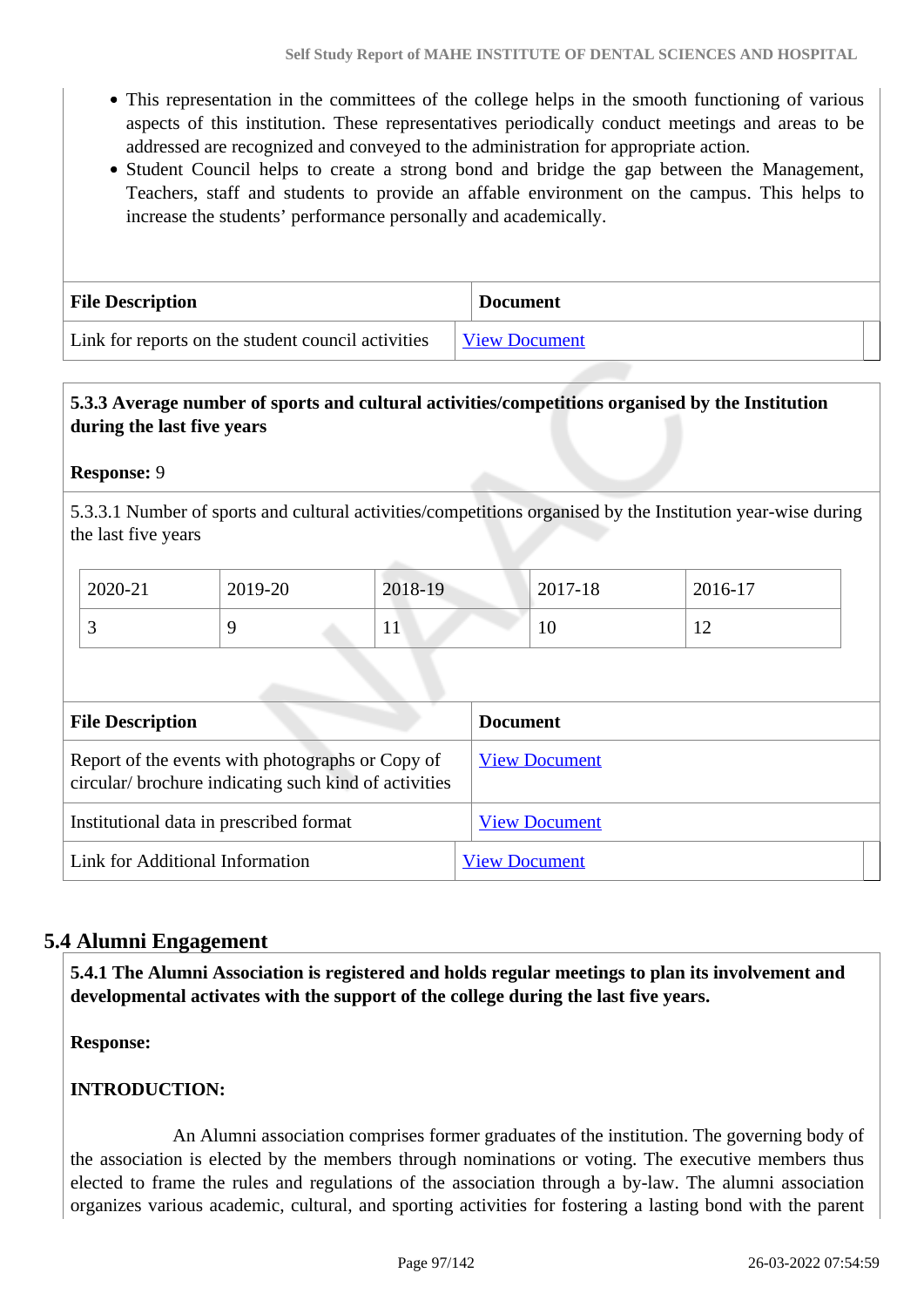institution. The association also coordinates the support of the alumni in the form of sponsorships, scholarships, and functional aid for the betterment of the institution.

#### **VISION:**

- To aid the college in the development of a conducive environment for improving the teachinglearning process, research activities, employment opportunities of the student.
- To nurture friendship and bond between the old students so that they can support each other related to their profession and business activities.

## **MISSION:**

- To find and unite old students and enroll them as a member.
- To provide a platform for the alumni to interact with each other and share their knowledge among them as well as with the institute and current students
- Invite the alumni for giving a talk on the latest trends and employment opportunities

## **FUNCTION OF THE ALUMNI ASSOCIATION:**

- To promote and foster mutually beneficial interaction between the Alumni and the present students of the and between the Alumni themselves.
- To encourage the formation of Chapters as a means to increase participation of Alumni.
- To enable the alumni to participate in activities that would contribute to the general development of the college.
- To arrange and collect funds for the development of the college.
- To encourage the Alumni to take an active and abiding interest in the work and progress of the Institute so as to contribute towards enhancement of the social utility of their Alma Mater.
- To organize and establish scholarship funds to help the needy and deserving students.
- To Institute prizes and awards for outstanding project work, research papers or other professional activity by the students of the Institute; also to suitably recognize outstanding social and community service by the Alumni and the students.
- To undertake to organize activities of a civic or charitable nature as also to increase public awareness of the role of technology in value addition in the economic and social development of the nation.
- To invest and deal with the funds and finances of the Association.
- To take advantage of developing technologies like the internet in achieving the aims and objects of the Association.
- To arrange the get together of the alumni and social/cultural functions of the alumni
- To raise various endowment funds and award stipends out of it to the deserving students on needcum-merit basis
- To establish a link with the alumni and enroll them as members

## **CORE VALUES:**

 Alumni Association is committed to excellence in all its activities and keeps the following core values.

• Loyalty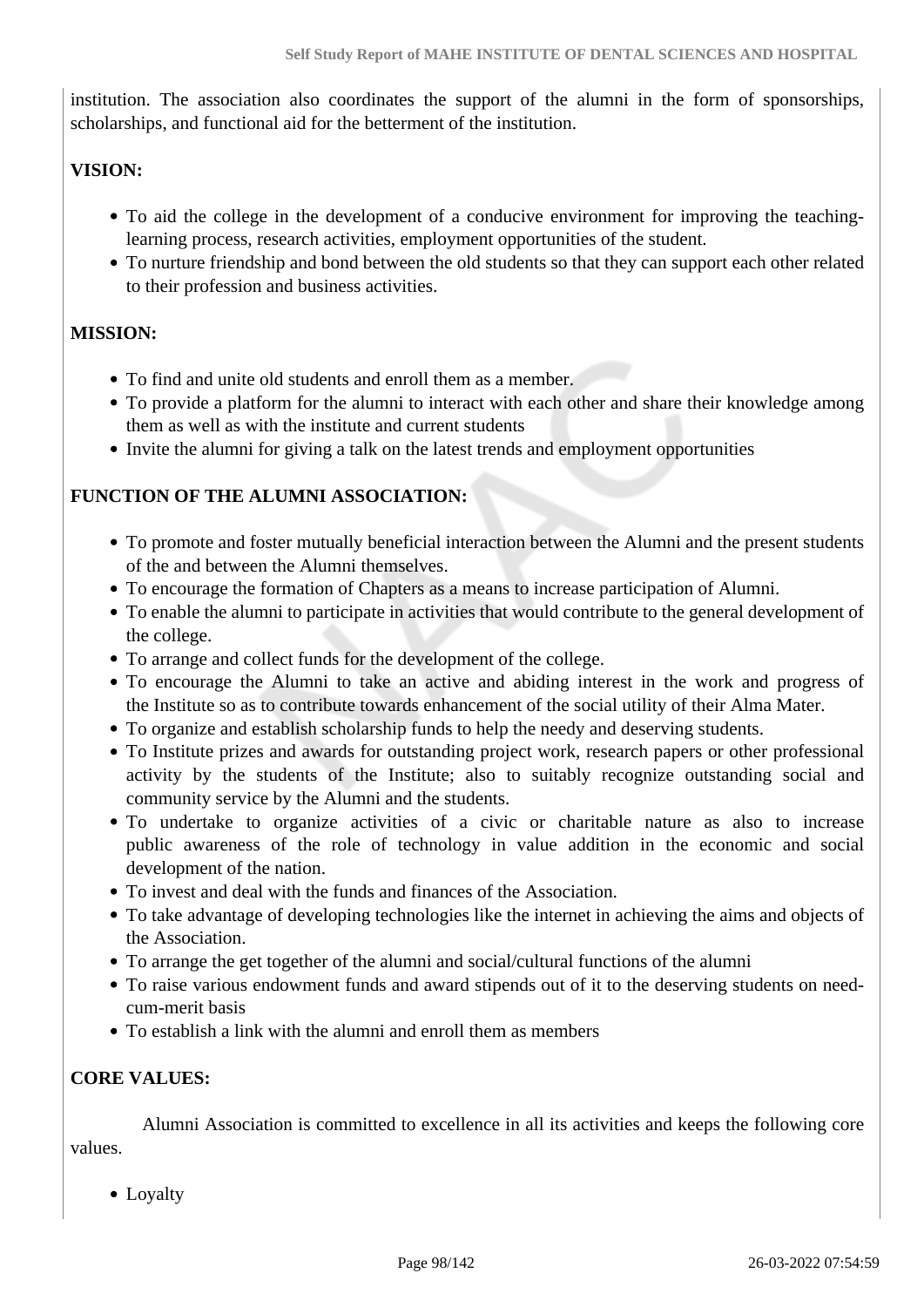- Integrity
- Diversity
- Innovation
- Continuous Improvement

| <b>File Description</b>                                              | <b>Document</b>      |
|----------------------------------------------------------------------|----------------------|
| Any additional information                                           | <b>View Document</b> |
| Link for frequency of meetings of Alumni<br>Association with minutes | <b>View Document</b> |
| Lin for quantum of financial contribution                            | <b>View Document</b> |
| Link for details of Alumni Association activities                    | <b>View Document</b> |
| Link for audited statement of accounts of the<br>Alumni Association  | <b>View Document</b> |
| Link for Additional Information                                      | <b>View Document</b> |

 **5.4.2 Provide the areas of contribution by the Alumni Association / chapters during the last five years**

- **1.Financial / kind**
- **2.Donation of books /Journals/ volumes**
- **3.Students placement**
- **4.Student exchanges**
- **5.Institutional endowments**

**Response:** A. All of the above

| <b>File Description</b>                                                    | <b>Document</b>      |
|----------------------------------------------------------------------------|----------------------|
| Institutional data in prescribed format                                    | <b>View Document</b> |
| Certified statement of the contributions by the head<br>of the Institution | <b>View Document</b> |
| Link for Additional Information                                            | <b>View Document</b> |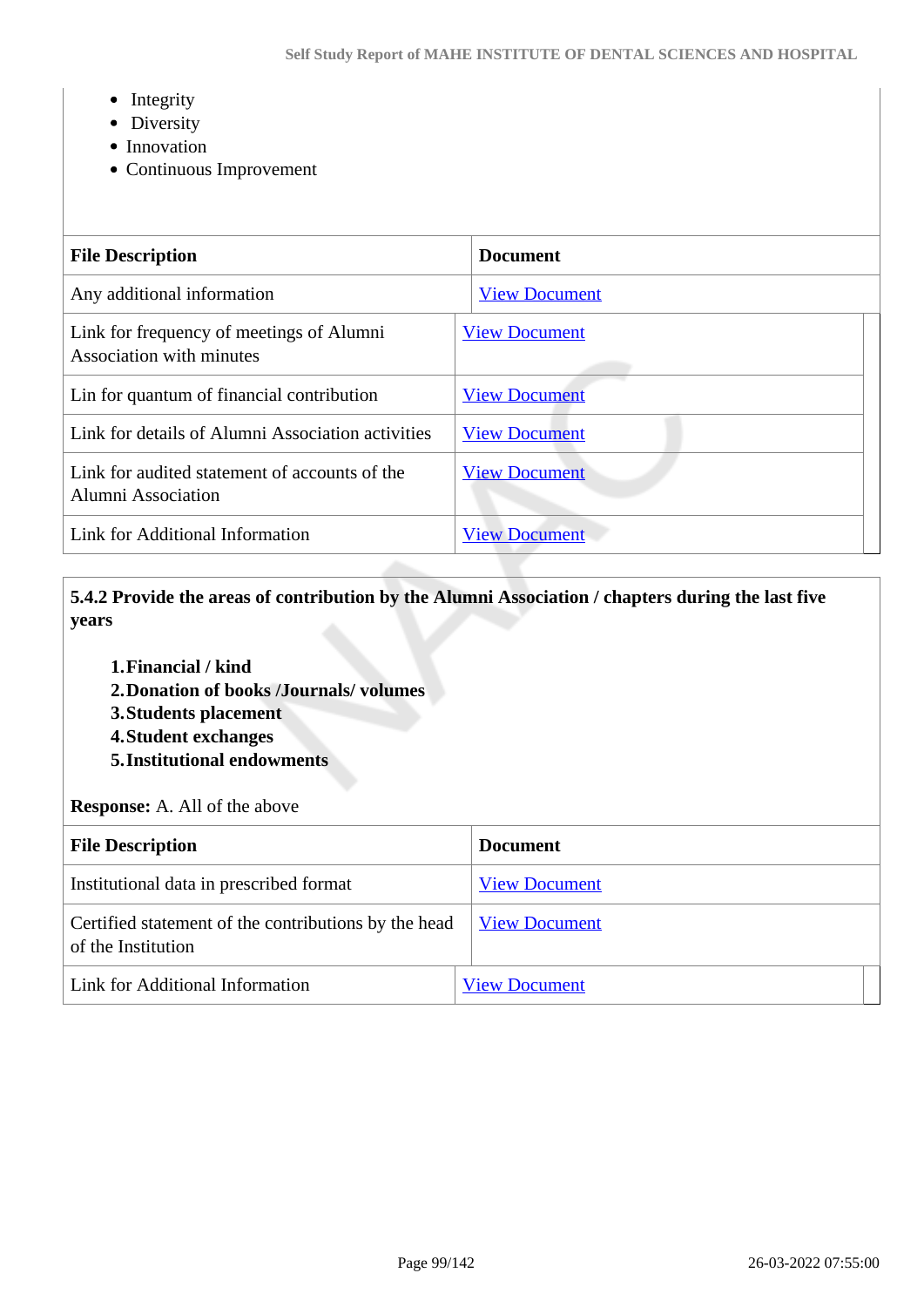# **Criterion 6 - Governance, Leadership and Management**

# **6.1 Institutional Vision and Leadership**

 **6.1.1 The Institution has clearly stated vision and mission which are reflected in its academic and administrative governance.**

## **Response:**

# **VISION:**

1.To become a premier center of excellence in dental health care, teaching, training of competent dental professionals and research in dentistry at national and global levels.

## **MISSION:**

- 1.In pursuance of its vision and guiding principles, the 'MINDS' organizes teaching, clinical & research programs to facilitate the development of competent and committed professionals.
- 2.Undertakes cutting-edge research.
- 3.Develops and disseminates knowledge
- 4.Undertake collaborative projects with gold-standard universities for the long term interaction
- 5.Fostering faculty excellence programs
- 6.Reaches out to the larger community through extension at the local, regional, national, and international levels.

# **PERSPECTIVE PLAN**:

The institution provides holistic education to develop skills, knowledge, and value through a wellstructured curriculum for under and post-graduates.

Over the years, the institution is running with its ultra-modern facilities and well-equipped laboratories, and capabilities to produce experts in the field, and the college has been able to achieve high satisfaction of patient index.

The institution aims with delivering an effective teaching process to compete with the global standards.

The college provides access to a library offering a wide range of e-journals, reference books, aimed at providing the best in dental education and research among the students.

 Apart from academics, our institution also encourages students to participate in various conferences, seminars and trains them in presentations. Participation in extracurricular activities like sports and cultural events is also highly encouraged.

# **NATURE OF GOVERNANCE:**

Participatory governance is practiced in the institute. The organization works in a hierarchical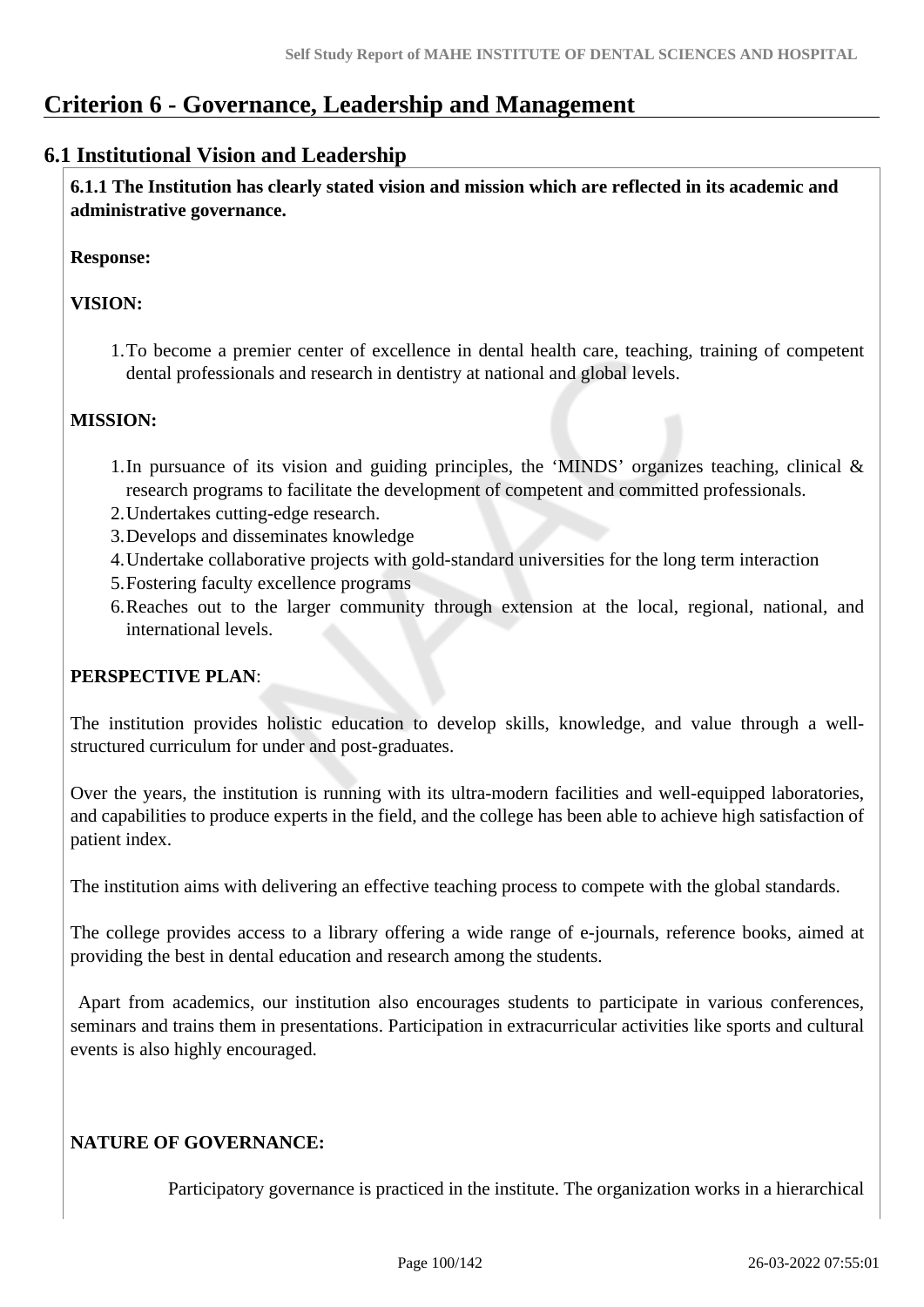manner. A Governing Board has been formed. That takes the final decision about the institutional development, various activities, day-to-day operations, finance, etc. Various committees have been formed to conduct the activities. IQACoversees all the committees. the committee forms the main guiding path to the institutional runway. Through the committees every aspect and activity of the institution is well balanced which provies guidance to students, staffs and also to the management.

#### **GOVERNING BOARD:**

 This is the apex body of the institution. Its decision is final. It consists of a chairperson. The chairperson is assisted by members who are various stakeholders. Stakeholders consist of faculty, Trust members, Professionals, University representatives, Academicians etc. The governing board meets then and there as the need arises. The composition of the governing body helps conduct regular governance to the institution.

the institutional governance is in other words well controlled and maintained with the guidance and help from the committees of the institution which provides in and around ongaoing established working guidelines helping the institution to grow in a perfect way.

| <b>File Description</b>                                                 | <b>Document</b>      |  |
|-------------------------------------------------------------------------|----------------------|--|
| Any additional information                                              | <b>View Document</b> |  |
| Link for additional information                                         | <b>View Document</b> |  |
| Link for achievements which led to Institutional<br>excellence          | <b>View Document</b> |  |
| Link for Vision and Mission documents approved<br>by the College bodies | <b>View Document</b> |  |

 **6.1.2 Effective leadership is reflected in various institutional practices such as decentralization and participative management.**

**Response:** 

## **INTRODUCTION:**

 This institute practices several distributive and participative management strategies which reflect in the effective working and performance of the institute.

## **DECENTRALISATION IN ACADEMIC ACTIVITIES.:**

 The **chairman** of this institute acts as the major derivation of compliance and association between the management and the institute. The chairman acts as per the **governing board** decision. The **principal** presides all the academic, institutional, clinical and administrative fidelities by the participative management of the **Vice Principal**, **IQAC, Heads of Department** and **Administrator** and Principal sets performance objectives and monitors implementation of rules and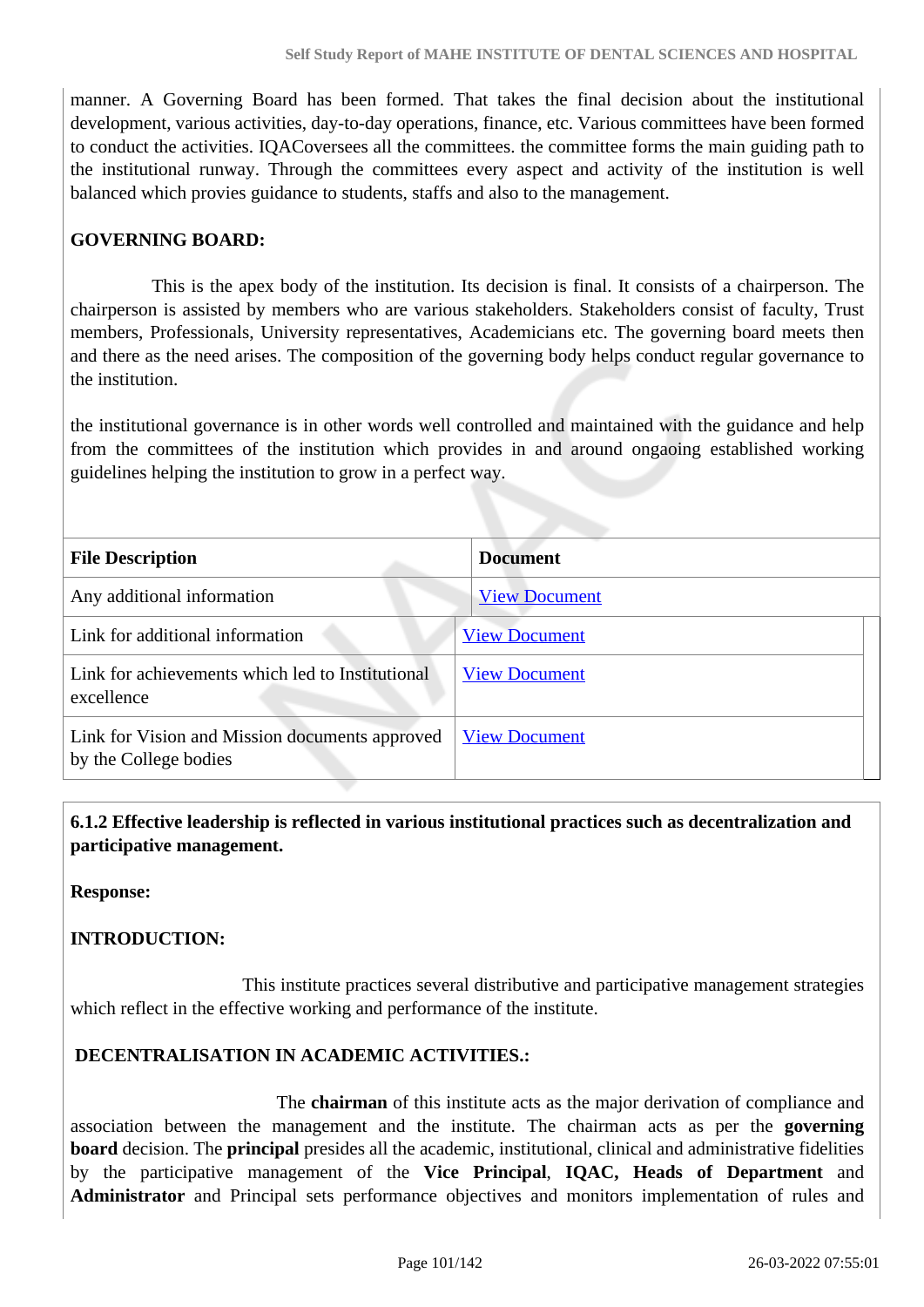regulations, to achieve the vision and mission of the institution. He keeps track of accomplishment of plans to foster institutional growth, staff and student wellbeing. Principal executes astute governance of institution for its excellence. Vice-Principal of the institution directly reports to Principal and assumes office on behalf of Principal in his absence. As per the projected pace of institutional growth the Viceprincipal Monitors and overviews the overall committee activities through IQAC, The HOD of departments can decide and execute the actions like teaching plan structuring, departmental works, any innovative measures in department activities etc. HOD can determine and implement examinational, evaluation and moderating activities of the subject. Faculties are encouraged to develop leadership qualities.

## **DECENTRALISATION IN ADMINISTRATIVE ACTIVITIES:**

 All the administrative activities are monitored by the administrator. The **administrator** monitors the activities like admissions, examination, student & Faculty welfare, purchase, accounts; A nursing superintendent is available for monitoring the paramedical staff. A store is managed by stores supervisor. Apart from this the administrator looks after HR activities, accounts, Information technology related activities, purchase, maintenance, canteen and security.

## **DECENTRALIZATION IN ACADEMIC ACTIVITIES:**

 Each academic department is led by Head of the Department. The Faculties and concerned supporting staff report to the HOD. The IQAC conducts academic audit and gives feedback to the principal. The principal analyses the report and takes necessary action to improve the quality of academic activities.IQAC monitors all the committees.

## **COMMITTEES**:

 Faculties are included as Conveners and Co-coordinators in various committees where they can brief their proposals and suggestions. Faculties are motivated for innovative research activities. Students are also involved in institutional committees where they can give their inputs and ideas too for institutional development. Students participate in committees concerned with hostel, sports etc. There is a student cell managed by students and guided by a senior faculty. These aforesaid features depict institutional practices in decentralization and participative management activities. The organogram is given below in a hierarchical

| <b>File Description</b>                   | <b>Document</b>      |
|-------------------------------------------|----------------------|
| Any additional information                | <b>View Document</b> |
| Link for relevant information / documents | <b>View Document</b> |
| Link for additional information           | <b>View Document</b> |

# **6.2 Strategy Development and Deployment**

 **6.2.1 The Institutional has well defined organisational structure, Statutory Bodies/committees of the College with relevant rules, norms and guidelines along with Strategic Plan effectively deployed**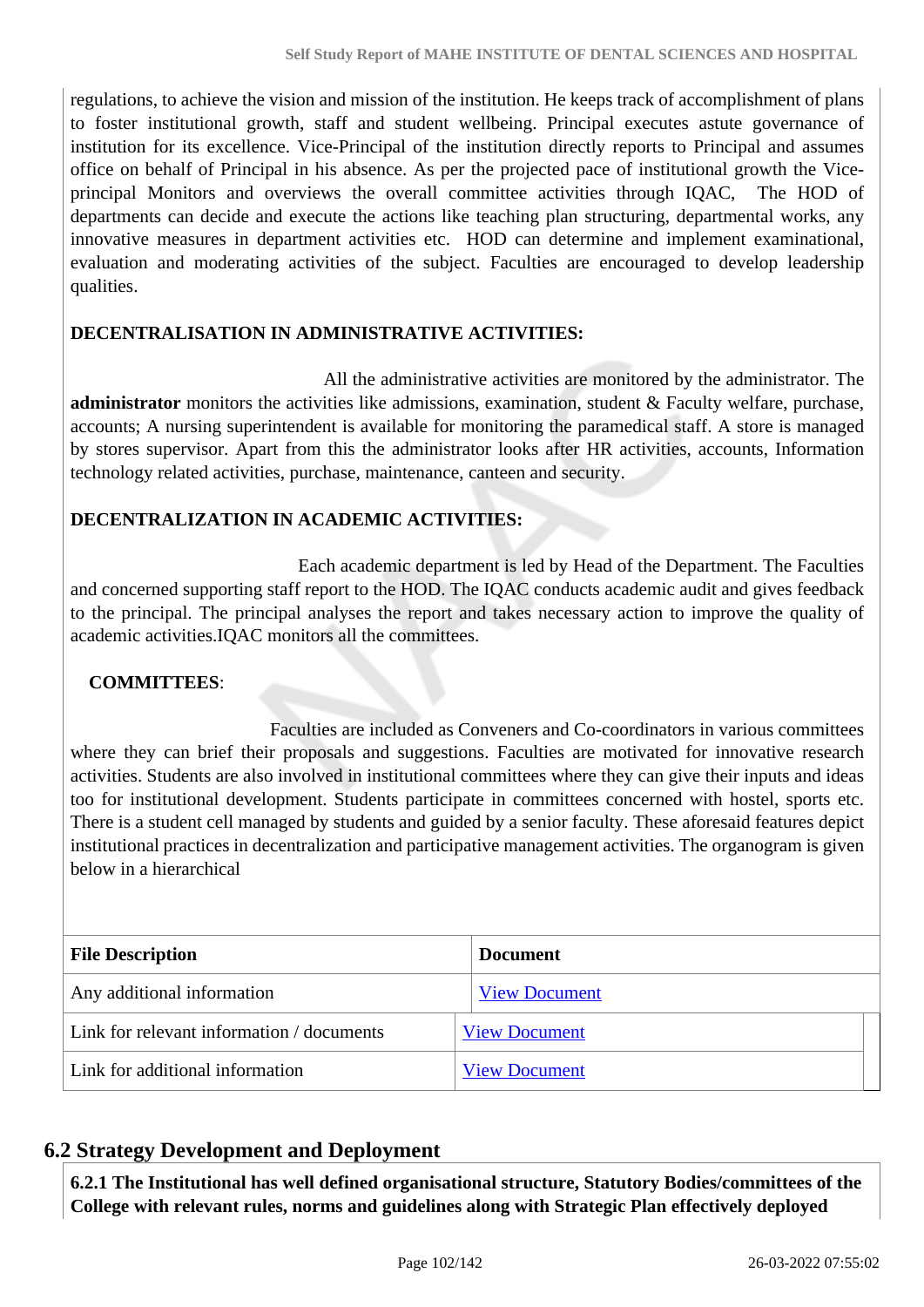## **Response:**

## **INTRODUCTION**:

 The institution has a well-defined organizational structure to aid its mission to reach its vision. The board of management meets every year to formulate methods to check the necessary actions to deploy strategic plan of institution. The Principal along with the Vice-Principal, manage the academic and the administrative processes through various committees. Institution has 38 committees assigned for specified processes. There are codes of conduct specifically laid down for faculties and students to improve and maintain the standard of the institution. The academic procedures like, admission of students to UG and PG courses offered by the institution, standard of teaching, patient management , students' excellence in University examinations and administrative procedures like recruitment of experienced and highly active and potential staffs both go hand in hand by the efficient deployment of institutional strategic plan.

## **VARIOUS COMMITTES**

| <b>SL.NO</b>          | <b>NAME OF COMMITTEES</b>                                |  |
|-----------------------|----------------------------------------------------------|--|
|                       |                                                          |  |
|                       |                                                          |  |
| 1.                    | <b>Institutional Disciplinary Council</b>                |  |
|                       | Journal Committee                                        |  |
| $\frac{2}{3}$ .<br>4. | <b>Library Advisory Committee</b>                        |  |
|                       | <b>Institutional Ethical Committee</b>                   |  |
| 5.                    | <b>CDE Programme Committee</b>                           |  |
| 6.                    | <b>Anti-Ragging Committee</b>                            |  |
| 7.                    | <b>Hostel Advisory Board</b>                             |  |
| 8.                    | <b>Hostel Welfare Committee</b>                          |  |
| 9.                    | <b>Mess Committee</b>                                    |  |
| 10.                   | <b>Purchase Committee</b>                                |  |
| 11.                   | <b>Institutional Research Review Board</b>               |  |
| 12.                   | Programme Committee                                      |  |
| 13.                   | <b>Sports Committee</b>                                  |  |
| 14.                   | Patient Grievance Redressal Cell                         |  |
| 15.                   | Committee For Alumini Association                        |  |
| 16.                   | IT and Website Committee                                 |  |
| 17.                   | Committee For Extention And Outreach Activities & Social |  |
|                       | Responsibility                                           |  |
| 18.                   | Committee for Physical Infrastructure, Maintainance And  |  |
|                       | Upgradation                                              |  |
| 19.                   | Committee for Hospital Infection Control                 |  |
| 20.                   | Committee for Women Empowerment                          |  |
| 21.                   | Academic & Curricular Review Committee                   |  |
| 22.                   | <b>Committee for Parent Teachers Interaction</b>         |  |
| 23.                   | <b>Committee for Staff Development</b>                   |  |
| 24.                   | <b>Committee for Promotion And Recruitment</b>           |  |
| 25.                   | Committee for Value Based Learning And Personaliy        |  |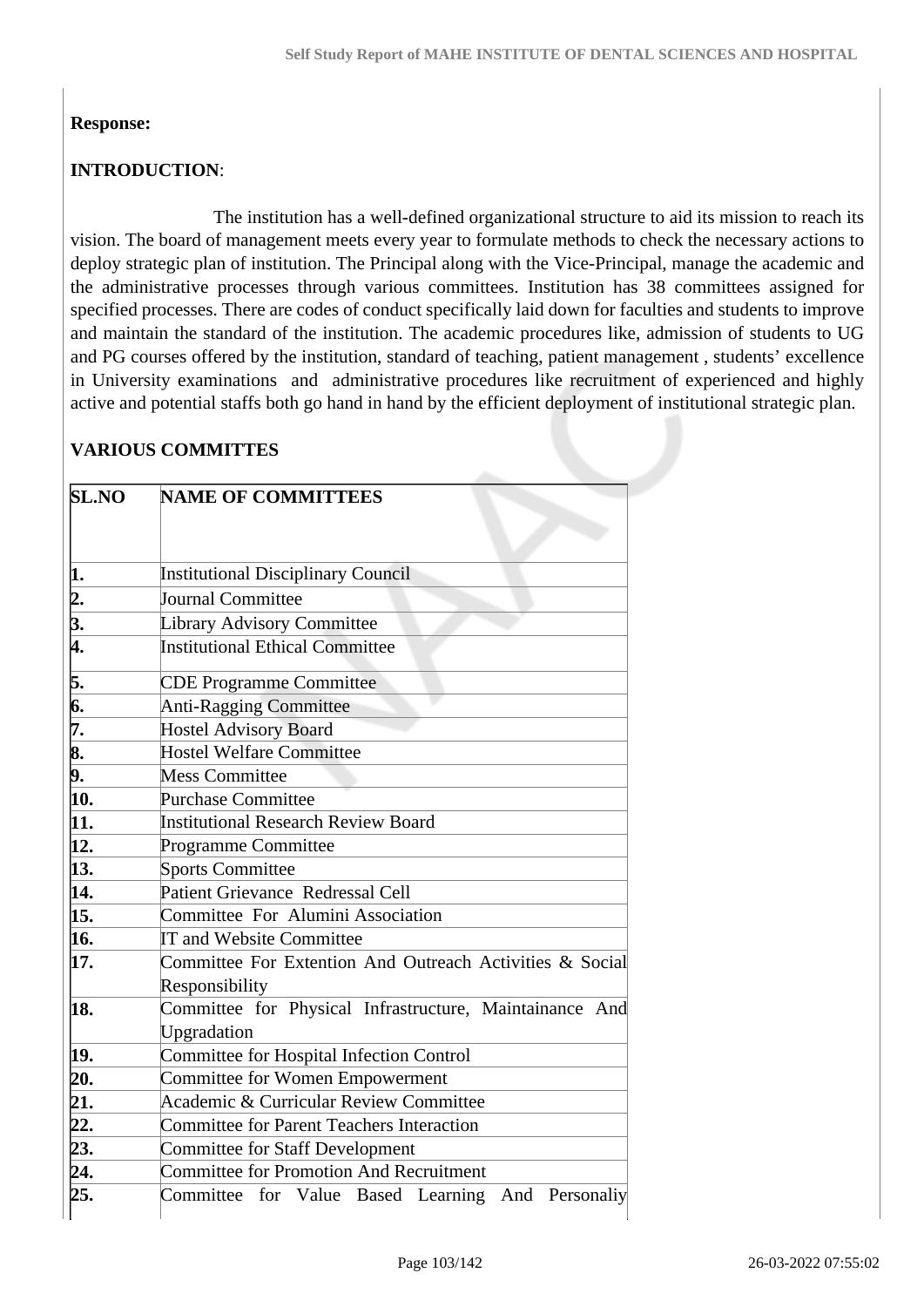|     | Development                                                   |
|-----|---------------------------------------------------------------|
| 26. | <b>Committee for Admission Process</b>                        |
| 27. | <b>Committee for Environment Conscious and Best Practices</b> |
| 28. | Committee for Student Career Guidance, Placement, EDC &       |
|     | <b>Students Progression To Higher Education</b>               |
| 29. | <b>Feedback Analysis Committee</b>                            |
| 30. | <b>Mentors Committee</b>                                      |
| 31. | Committee for Academic Performance Review, Examinations,      |
|     | <b>Result Analysis And Grievances Redressal</b>               |
| 32. | <b>Credentialing and Previleging Committee</b>                |
| 33. | <b>Internal Complaint Committee</b>                           |
| 34. | <b>Students' Academic Quality Assurance Committee</b>         |
| 35. | <b>Academic Program And Promotion Committee</b>               |
| 36. | Committee for Linkages, Collaborations & Consultancy          |
|     | (Mou's)                                                       |
| 37. | <b>Budget Allocation Committee</b>                            |
| 38. | <b>Covid Task Force</b>                                       |

#### **GENERAL RULES FOR COMMITTEE MEMBERS:**

- 1.Any member of the Committee shall cease to be a member if he is absent for two consecutive meetings of the Committee without the permission of the President.
- 2.The committee is nominated by the principal in each year.
- 3.The principal has the power to dissolve the committee which does not function properly as per his/her opinion.
- 4.The committee shall attend all the prescribed duties.
- 5.The coordinator shall arrange the meetings by fixing the time, date and place and inform the members in advance.

| <b>File Description</b>                                                                                                 | <b>Document</b>      |
|-------------------------------------------------------------------------------------------------------------------------|----------------------|
| Any additional information                                                                                              | <b>View Document</b> |
| Link for minutes of the College Council/ other<br>relevant bodies for deployment/ deliverables of<br>the strategic plan | <b>View Document</b> |
| Link for strategic Plan document(s)                                                                                     | <b>View Document</b> |
| Link for organisational structure                                                                                       | <b>View Document</b> |
| Link for additional information                                                                                         | <b>View Document</b> |

#### **6.2.2 Implementation of e-governance in areas of operation**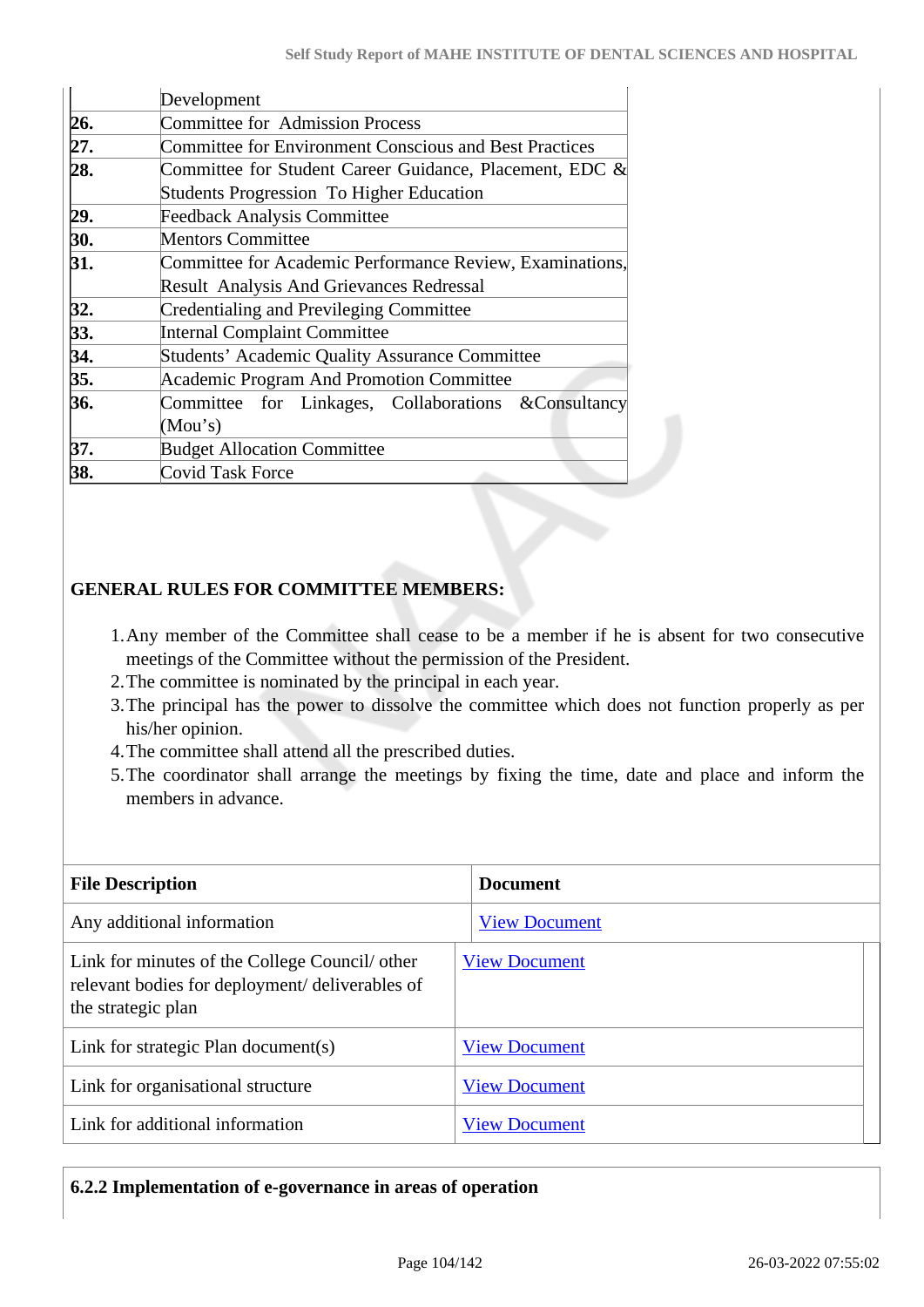- **1. Academic Planning and Development**
- **2. Administration**
- **3. Finance and Accounts**
- **4. Student Admission and Support**
- **5. Examination**

**Response:** A. All of the above

| <b>File Description</b>                                                                                                                                        | <b>Document</b>      |
|----------------------------------------------------------------------------------------------------------------------------------------------------------------|----------------------|
| Screen shots of user interfaces of each module<br>Annual e-governance report approved by Governing<br>Council/Board of Management/Syndicate Policy<br>document | <b>View Document</b> |
| Policy documents                                                                                                                                               | <b>View Document</b> |
| Institutional data in prescribed format                                                                                                                        | <b>View Document</b> |
| Institutional budget statements allocated for the<br>heads of E_governance implementation ERP<br>Document                                                      | <b>View Document</b> |
| Any additional information                                                                                                                                     | <b>View Document</b> |
| Link for additional information                                                                                                                                | <b>View Document</b> |

# **6.3 Faculty Empowerment Strategies**

#### **6.3.1 The institution has effective welfare measures for teaching and non-teaching staff**

#### **Response:**

#### **INTRODUCTION**:

 Mahe Dental College and Hospital has many streamlined welfare measures for the staff for their comfort and improvement which is over and above the wages paid. The growth and upliftment of the Institution is purely dependent on the commitment and hard work each staff shows hence their wellbeing is of utmost importance. The institute has many welfare measures that have been implemented in line with this.

#### **WELFARE MEASURES:**

- 1.For both Teaching and Non-teaching staff, the Institution provides free accommodation facility in and around campus
- 2.There are several leaves made available for the teaching and non-teaching staff accordingly.
- 3.On joining, the Institution provides aprons for teaching staff and uniform to non-teaching staff which is free of cost.
- 4.Transport facility is provided for teaching and non-teaching staff from Mahe Railway station to College, College to Palloor-Pandakkal till moolakkadav, to and fro on all days and for all other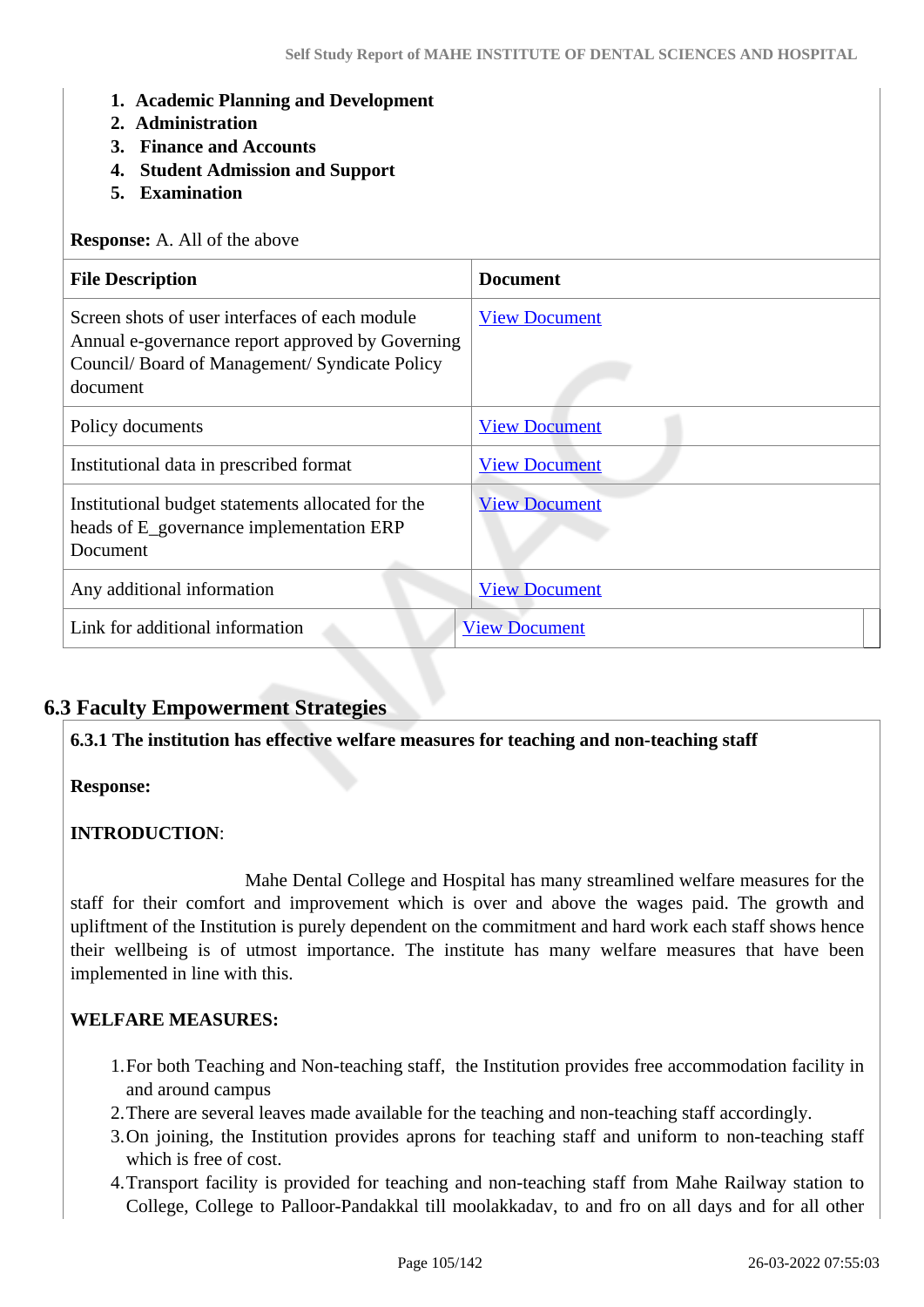official purposes.

- 5.Faculty members are given promotion for attending conferences, workshops, seminars, and also for higher education.
- 6.Self-development programs and faculty development programs such as interdisciplinary CDE, ISPRP, National level conferences etc. are organized for faculty members.
- 7.A well-functioning staff development and welfare committee is present which addresses their various issues and reaches at a favorable decision.
- 8.For the better bonding between the staff members, Institution organizes staff meet and annual staff trip or outing day to nearby tourist or other scenic destinations along with their family members.
- 9.Well-equipped Gym, and all the other means of physical fitness facilities are made available for the staffs.
- 10.Yoga and other varieties of classes are also arranged and staffs are encouraged to participate in that.
- 11.Free Wi-Fi facilities are provided to the staff members.
- 12.Refreshment for all staffs and others are made available within the college by Cafeteria which is accessible by staff during the working and extended hours.
- 13.A well-functioning canteen is also available and accessible for all.
- 14.Faculty members are provided with Individual cabin system to facilitate comfort, good ambience and also maintain privacy.
- 15.Dental health facility is extended to all employees and their dependents
- 16.Welfare fund are provided for teaching staff and nonteaching staff. .
- 17.Sponsorships are provided to staff to attend and present papers in conferences both in India as well as abroad.
- 18.Clinical Skill development courses are organized for non- teaching staff to enhance their skills in work environment.
- 19.ESI and PF facilities are given to Non-teaching staff.

| <b>File Description</b>                                               | <b>Document</b>      |
|-----------------------------------------------------------------------|----------------------|
| Link for additional information                                       | <b>View Document</b> |
| Link for policy document on the welfare measures <u>View Document</u> |                      |
| Link for list of beneficiaries of welfare measures                    | <b>View Document</b> |

#### **6.3.2 Average percentage of teachers provided with financial support to attend conferences/workshops and towards membership fee of professional bodies during the last five years**

#### **Response:** 37.33

6.3.2.1 Number of teachers provided with financial support to attend conferences / workshops and towards membership fee of professional bodies year-wise during the last five years

| 2020-21 | 2019-20 | 2018-19 | 2017-18 | $2016-17$    |
|---------|---------|---------|---------|--------------|
| 34      | 42      | 34      | 42      | $\sim$<br>JI |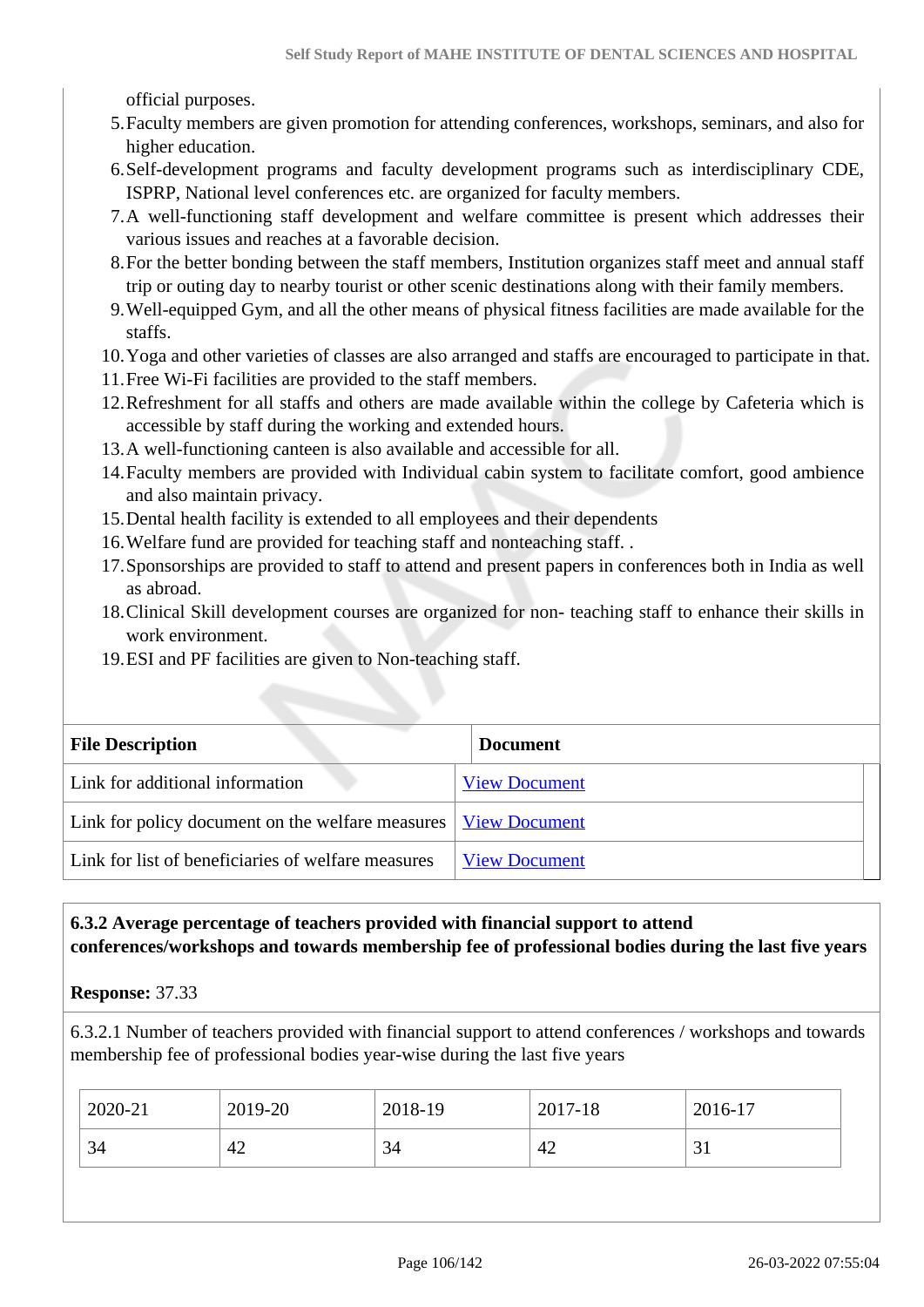| <b>File Description</b>                                                                                                                                     | <b>Document</b>      |
|-------------------------------------------------------------------------------------------------------------------------------------------------------------|----------------------|
| Relevant Budget extract/expenditure statement                                                                                                               | <b>View Document</b> |
| Policy document from institutions providing<br>financial support to teachers, if applicable E-copy of<br>letter indicating financial assistance to teachers | <b>View Document</b> |
| Office order of financial support                                                                                                                           | <b>View Document</b> |
| Institutional data in prescribed format                                                                                                                     | <b>View Document</b> |
| Any additional information                                                                                                                                  | <b>View Document</b> |
| Link for additional information                                                                                                                             | <b>View Document</b> |

## **6.3.3 Average number of professional development / administrative training programmes organized by the Institution for teaching and non- teaching staff during the last five years (Continuing education programmes, entrepreneurship development programmes, Professional skill development programmes, Training programmes for administrative staff etc.,)**

**Response:** 12.6

6.3.3.1 Total number of professional development / administrative training programmes organized by the Institution for teaching and non-teaching staff year-wise during the last five years

| 2016-17          | 2017-18 | 2018-19 | 2019-20 | 2020-21 |
|------------------|---------|---------|---------|---------|
| $\sqrt{2}$<br>IJ | ັ       | 11      |         | 25      |
|                  |         |         |         |         |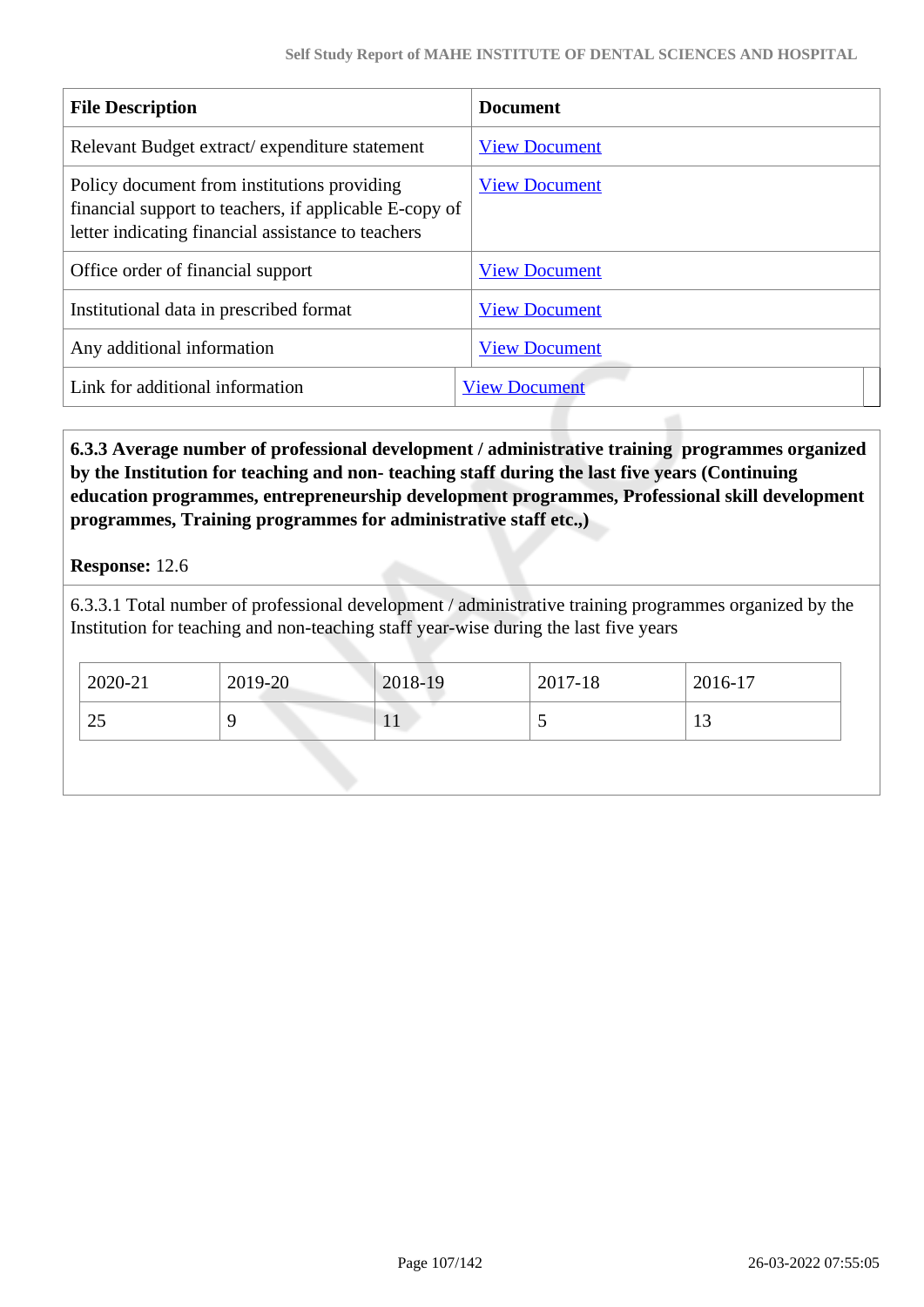| <b>File Description</b>                                                                                                                                          | <b>Document</b>      |
|------------------------------------------------------------------------------------------------------------------------------------------------------------------|----------------------|
| Reports of Academic Staff College or similar<br>centers Verification of schedules of training<br>programs                                                        | <b>View Document</b> |
| Institutional data in prescribed format                                                                                                                          | <b>View Document</b> |
| Detailed program report for each program should be<br>made available Reports of the Human Resource<br>Development Centres (UGC ASC or other relevant<br>centres) | <b>View Document</b> |
| Copy of circular/brochure/report of training<br>program self conducted program may also be<br>considered                                                         | <b>View Document</b> |
| Any additional information                                                                                                                                       | <b>View Document</b> |
| Link for Additional Information                                                                                                                                  | <b>View Document</b> |

## **6.3.4 Average percentage of teachers undergoing Faculty Development Programmes (FDP) including online programmes (Orientation / Induction Programmes, Refresher Course, Short Term Course etc.) during the last five years..**

#### **Response:** 85.69

6.3.4.1 Number of teachers who have undergone Faculty Development Programmes including online programmes, Orientation / Induction Programmes, Refresher Course, Short Term Course and any other course year-wise during the last five years

| 2020-21 | 2019-20 | 2018-19 | 2017-18        | 2016-17 |
|---------|---------|---------|----------------|---------|
| 82      | 90      | 76      | $\Omega$<br>৴∠ | 80      |

| <b>File Description</b>                                         | <b>Document</b>      |
|-----------------------------------------------------------------|----------------------|
| Institutional data in prescribed format                         | <b>View Document</b> |
| E-copy of the certificate of the program attended by<br>teacher | <b>View Document</b> |
| Any additional information                                      | <b>View Document</b> |
| Link to additional information                                  | <b>View Document</b> |
| Link of AQARs for the last five years                           | <b>View Document</b> |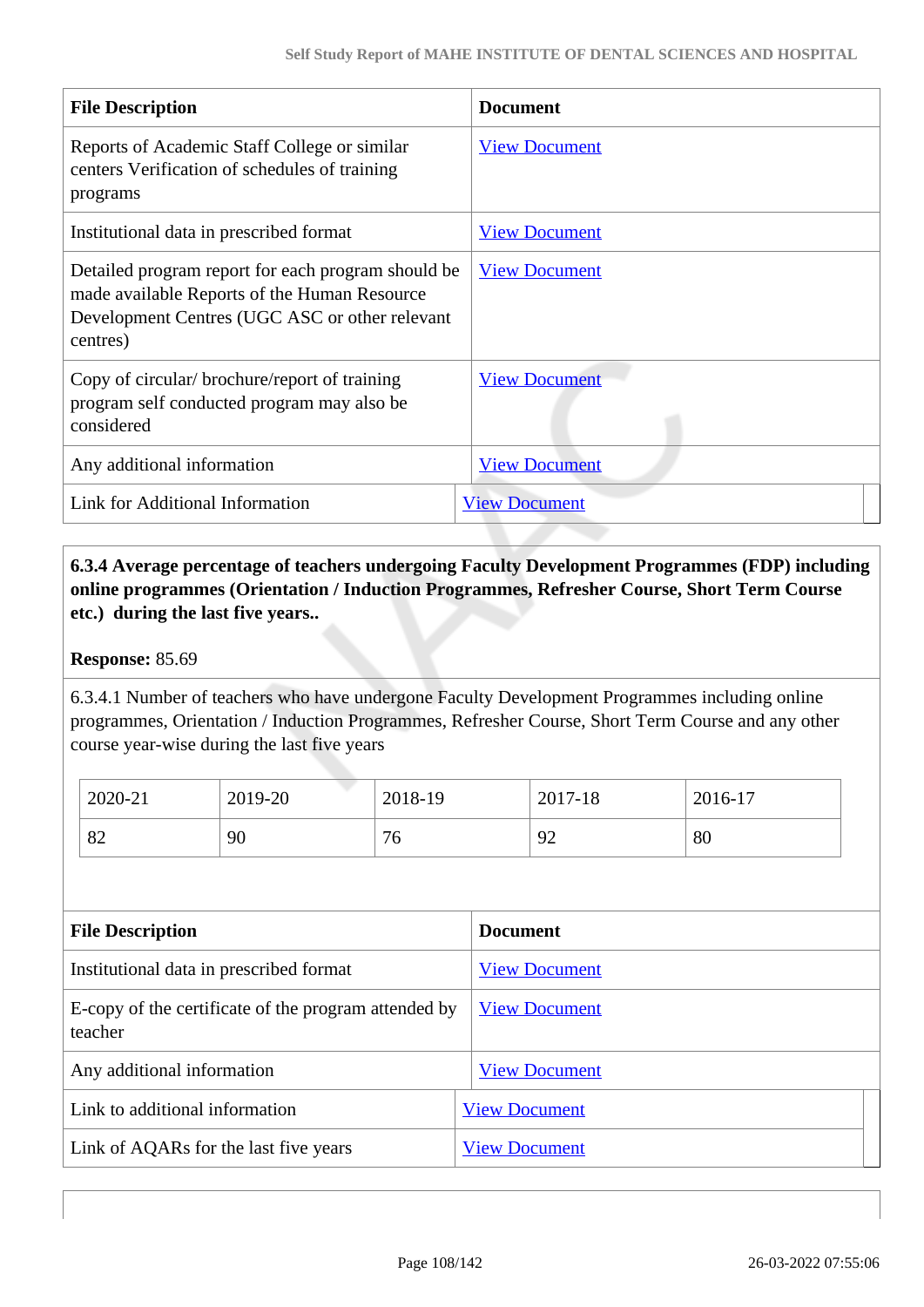#### **6.3.5 Institution has Performance Appraisal System for teaching and non-teaching staff**

#### **Response:**

# **INTRODUCTION:**

 Appraising the performance of an employee is an integral part in development of the Institution. A robust performance management system paves way for evaluating the performance of an individual amongst the peer group. It helps to identify the performance levels of individuals and gives input to reward them suitably and also initiate development programs to enhance their competence levels.MINDS faculty performance Management system has four parameters as detailed below:

# **FOR THE TEACHING FACULTY:**

- 1.*Teaching & Learning Evaluation:* The Faculty performance in Academics is evaluated annually.
- 2.*Self-Development:* Faculty should enhance their knowledge to improve their performance &problem-solving skills, achieving personal goals and widening their knowledge under the following parameters;
	- Continuing Education.
	- Publishing Books/ Chapters (International, National & Local).
	- Publishing in International & National Conference.
	- Participation in Seminars, Workshops, FDP, STTP and Delivering Guest Lectures.
- 1.*Research:* Faculties who exhibits initiatives towards research and developmental activities for strengthening the outcome of Institution are identified through Publishing International & National Journals, Funded Projects etc.
- 2.*Contributions to Institution & Society Development :*

 The Faculty performance is also evaluated based on the amount of work done in their respective department for its development, clinical performance competencies, possesses skills and knowledge competently, improving work methods, reliability and adaptability towards Institution and also their contribution towards society growth.

# **FOR THE NON- TEACHING FACULTY:**

Appraisal for the Non - Teaching / Admin staff members will be done on the basis of following parameters;

- General impression.
- Punctuality and loyalty to the Institution.
- Job knowledge and skills.
- Discipline.
- General conduct.
- Quality of work.
- Technical competence.
- Taking additional responsibilities / Contributions to institution & society.
- Promoting Institution.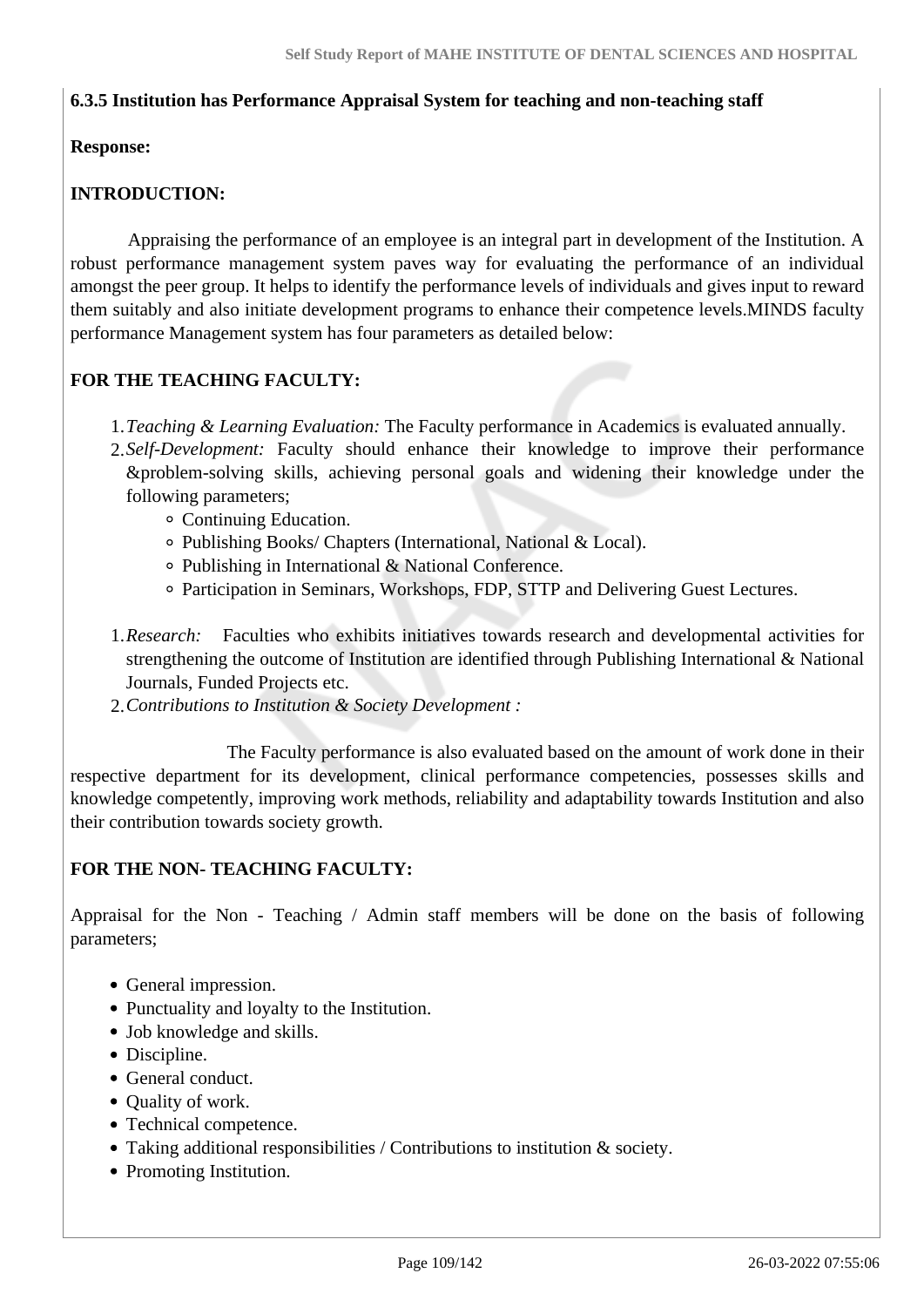| <b>File Description</b>                 | <b>Document</b>      |
|-----------------------------------------|----------------------|
| Any additional information              | <b>View Document</b> |
| Link for performance Appraisal System   | <b>View Document</b> |
| Link for any other relevant information | <b>View Document</b> |

| <b>Other Upload Files</b> |                      |
|---------------------------|----------------------|
|                           | <b>View Document</b> |
|                           | <b>View Document</b> |

# **6.4 Financial Management and Resource Mobilization**

**6.4.1 Institutional strategies for mobilisation of funds and the optimal utilisation of resources**

**Response:** 

# **Main resources of funds/revenue of college can be broadly categorised into**

1. Donations.

- 2. Tuition Fee collected from students .
	- 1.External funding from management.
	- 2.Revenue from O.P.D of college by registration of patients , treatment and other Dental services of patients.
	- 3.Funds from Trust.
	- 4.Hostel Rent

**In addition to these regular sources, efforts are made to mobilize additional finances to meet demands of institutional needs by the Trustees.** 

#### **Accounting Software**

**T**he accounting of the college is computerized using the package of Tally 9.

 Institution has a clear mechanism for effective monitoring and efficient use of its financial resources. A proper system of financial planning is ensured by Finance Committee and Budget Committee. The annual budget is prepared by the Budget Committee and the general development plan is prepared by Administrator and approved by Management, headed by Chairman. Budgetary allocations are made for the requirements of academic and administrative functions/activities.

Finance Section of Administrative office keeps records of all financial transactions under the control of Manager, Accounts Finance Dept. Funds are raised by fees collection from students and hospital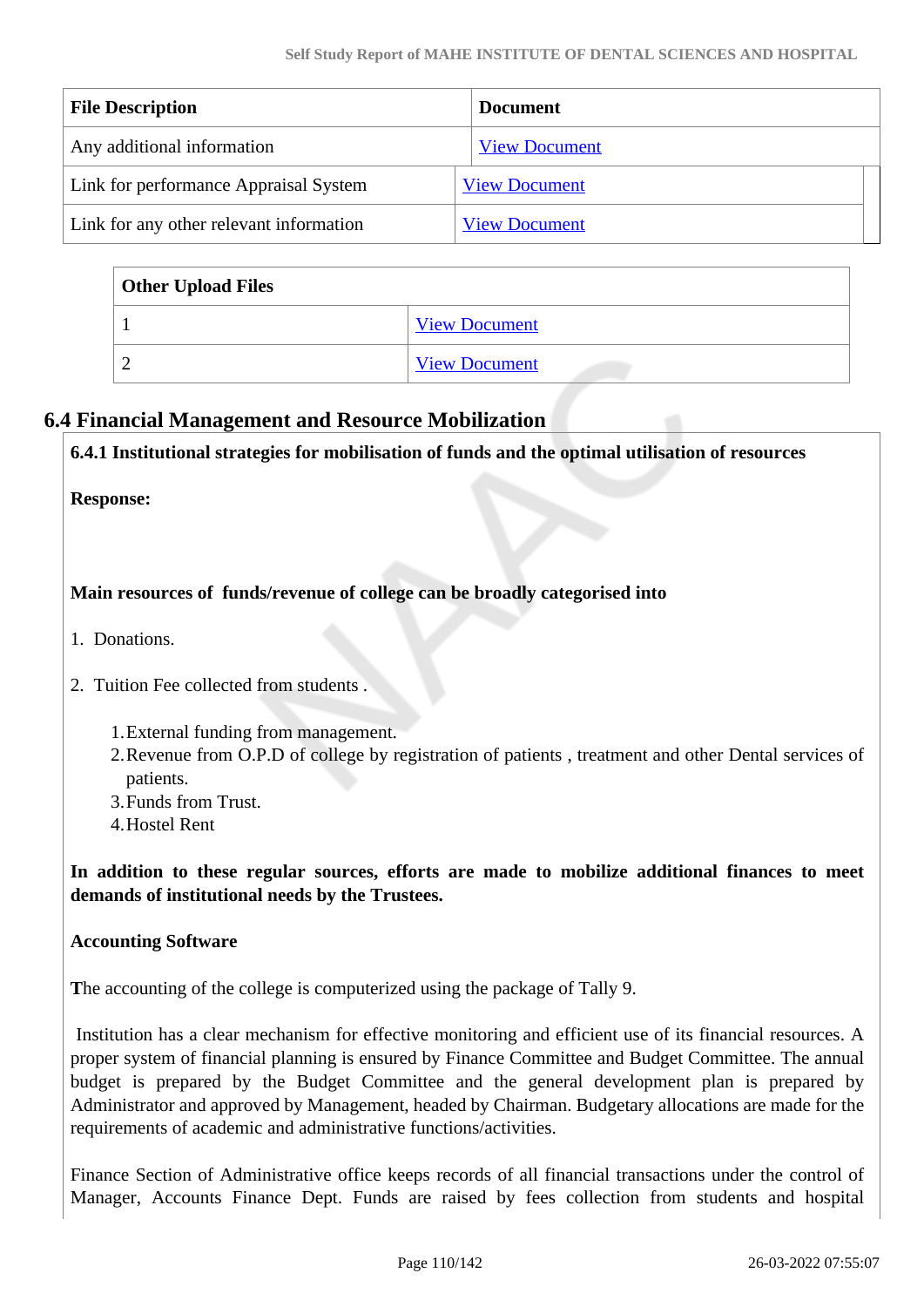collections from OPs. The fee is collected by bank transfer or through Cheque/DD/Cash directly deposited by the students in Accounts Dept. Hospital collections are by digital transfer to the bank or by cash which is deposited with a bank on regular basis.

To ensure effective utilization of funds, all purchases are made with the approval of the authorities based on quotations received without compromising their quality. Also, the institute avoids non-budgetary expenditures.

Yearly budgets are drawn up by end of the prior year estimating the payments for next year. All the payments are prepared by accountant/s and evaluated by next higher level before submitting to the authorized signatory.

#### **Budgeting Process :**

All items of revenue and expenditure are judiciously budgeted for each upcoming year. The budget is prepared based on the actual expenditure of previous years and also the expansion requirements. Chairman at the beginning of the financial year, identifies the members of the committee. Thus validity of committee constitution is for one year. There is no limitation on the number of times a person can be in committee as is the discretion of Chairman.

### **Budget Monitoring**

The Committee meets once in 6 months. The convenor intimates about the date, place, agenda and time of meeting to members after ensuring everyone's availability. This information is provided as per CB-1 at least 2 to 3 days in advance.

Internal and external audits, Finance Committee effectively monitor the optimum utilization of resources. Planned budges are monitored at the level of Principal, Accounts Head, and deviation if any are discussed at Finance committee meetings and gives suggestions to improve efficiency to achieve budgetary goals and co-ordinates budgetary control programmes.

#### **Cost-effective measures**

Trust continues with its rigorous cost restricting exercises and efficiency improvements which have resulted in significant savings through continued focus on cost control process efficiencies thereby enabling the institution to maintain profitable growth in the current economic scenario.

| <b>File Description</b>                                                                                           | <b>Document</b>      |
|-------------------------------------------------------------------------------------------------------------------|----------------------|
| Link for resource mobilization policy document<br>duly approved by College Council/other<br>administrative bodies | <b>View Document</b> |
| Link for procedures for optimal resource<br>utilization                                                           | <b>View Document</b> |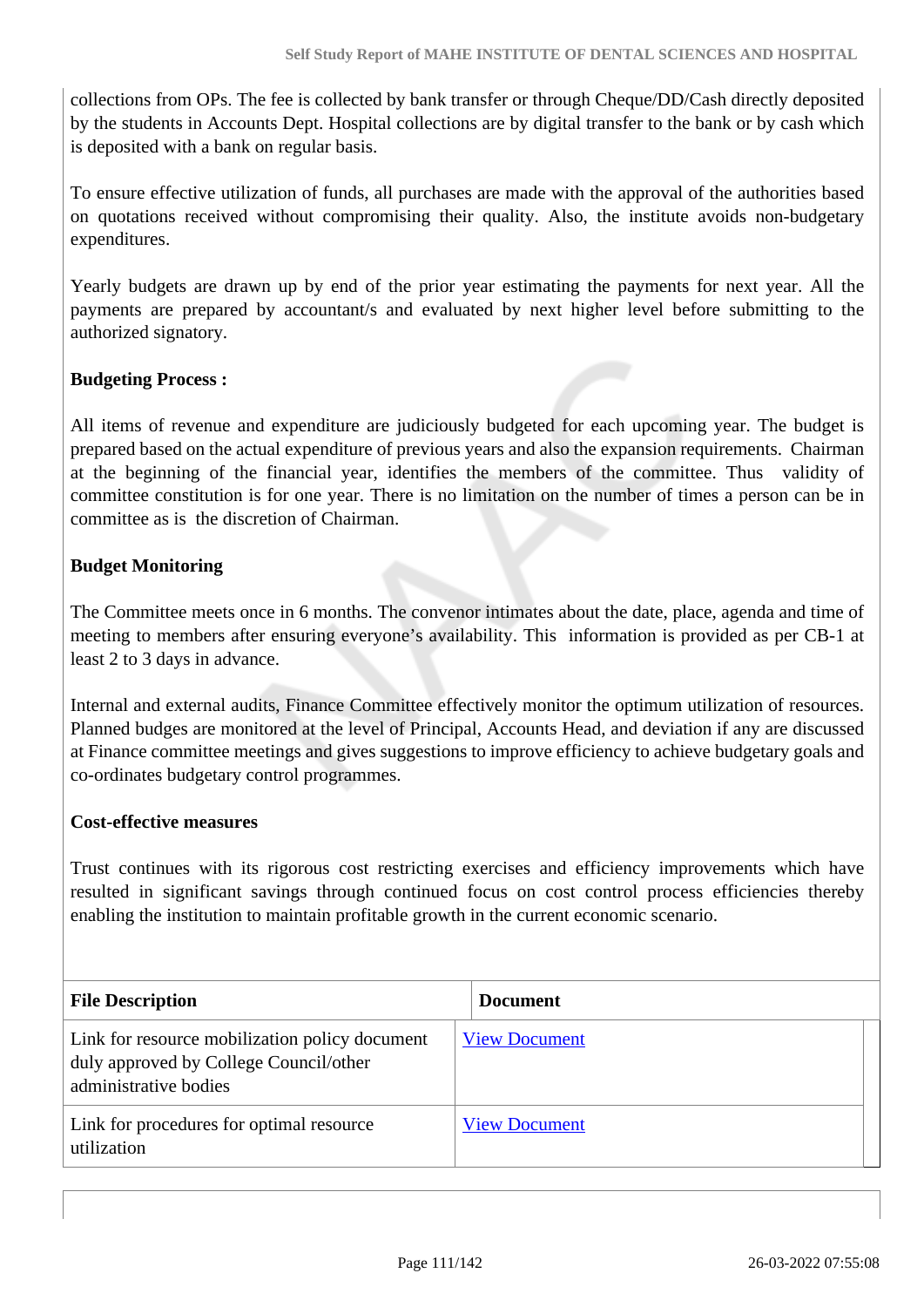#### **6.4.2 Institution conducts internal and external financial audits regularly**

#### **Response:**

Internal Audit:

 Internal Auditing of Accounts done by Internal Auditor appointed by the management time to time. All accounts are verified regularly to ensure that the resource mobilization is done properly and also ensure that amount so collected is properly accounted for as per procedure in force, from time to time. Verification is also done to ensure that all expenditure incurred and money spent is as the procedure in force and as per permission from the chairman. It is also verified that all expenditure/money spent is properly accounted for as per procedure in force. Quarterly reports are prepared and submitted to Chairman in information and record.

External Audit:

 External Auditing is done every year by Chartered Accountant and all the accounts of the institution are audited regularly before finalizing the accounts during August/ September. The audited Balance sheet is submitted to Chairman along with all required reports. All Audited statements are held on record. Every year audit reports are filed with Income tax department.

| <b>File Description</b>                                                                            | <b>Document</b>      |
|----------------------------------------------------------------------------------------------------|----------------------|
| Any additional information                                                                         | <b>View Document</b> |
| Link for any other relevant information                                                            | <b>View Document</b> |
| Link for documents pertaining to internal and<br>external audits year-wise for the last five years | <b>View Document</b> |

# **6.4.3 Funds / Grants received from government/non-government bodies, individuals, philanthropists during the last five years (not covered in Criterion III)**

#### **Response:** 14.55

6.4.3.1 Total Grants received from government/non-government bodies, individuals, philanthropists yearwise during the last five years (INR in lakhs)

| 2020-21 | 2019-20 | 2018-19 | 2017-18 | 2016-17 |
|---------|---------|---------|---------|---------|
| 3.10    | 3.40    | 2.90    | ں ، ب   | 2.65    |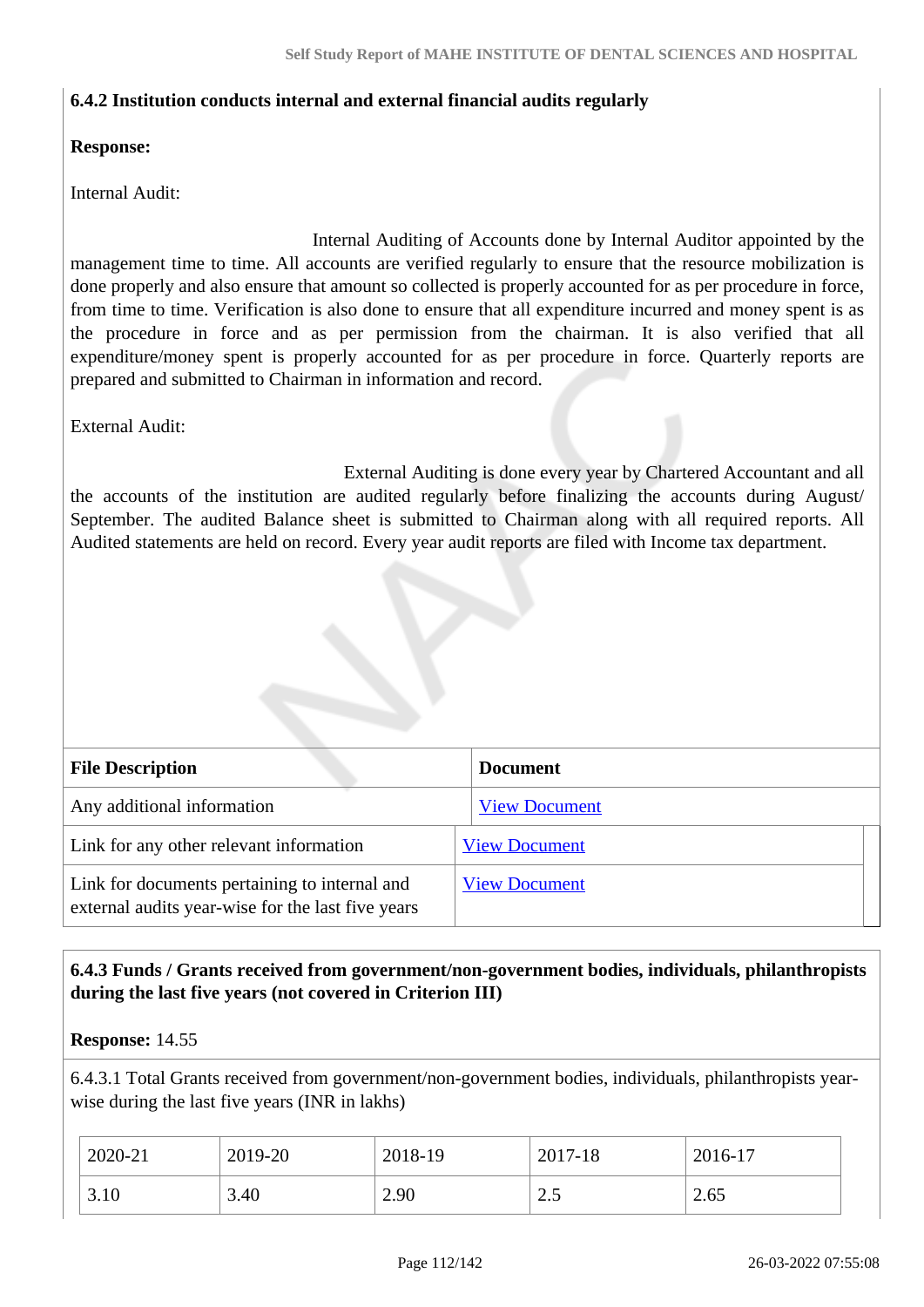| <b>File Description</b>                                                                                                                                                                                        | <b>Document</b>      |
|----------------------------------------------------------------------------------------------------------------------------------------------------------------------------------------------------------------|----------------------|
| Provide the budget extract of audited statement<br>towards Grants received from nongovernment<br>bodies, individuals, philanthropist duly certified by<br>Chartered Accountant and the head of the institution | <b>View Document</b> |
| Institutional data in prescribed format                                                                                                                                                                        | <b>View Document</b> |
| Copy of letter indicating the grants/funds received<br>by respective agency as stated in metric                                                                                                                | <b>View Document</b> |
| Annual statements of accounts                                                                                                                                                                                  | <b>View Document</b> |

# **6.5 Internal Quality Assurance System**

# **6.5.1 Instituion has a streamlined Internal Quality Assurance Mechanism**

#### **Response:**

#### **INTRODUCTION:**

 The Internal Quality Assurance cell acts as a mechanism to build and ensure a quality culture at the institutional level. The IQAC is meant for planning, guiding and monitoring Quality Assurance (QA) and Quality Enhancement (QE) activities of the colleges. The IQAC may channelize and systematize the efforts and measures of an institution towards academic excellence. The IQAC should become a driving force for ushering in quality by working out intervention strategies to remove deficiencies and enhance quality.

#### **THE IQAC STRUCTURE**:

 The IQAC shall be constituted under the chairmanship of Principal. He / She may be assisted by a Coordinator who shall be a senior faculty member. This position may be held as an additional charge by the faculty member concerned, or a new position of a full-time Director/Coordinator may be created and a person is selected and appointed or a senior faculty member is posted by redeployment.

#### **COMPOSITION OF THE IQAC:**

The IQAC shall have the following composition as per the UGC guide lines.

a) Principal/senior faculty nominated by the principal - Chairperson

b) Five senior teachers and one senior administrative official – Member

c) Two external experts on Quality Management/ Industry/Local Community – Member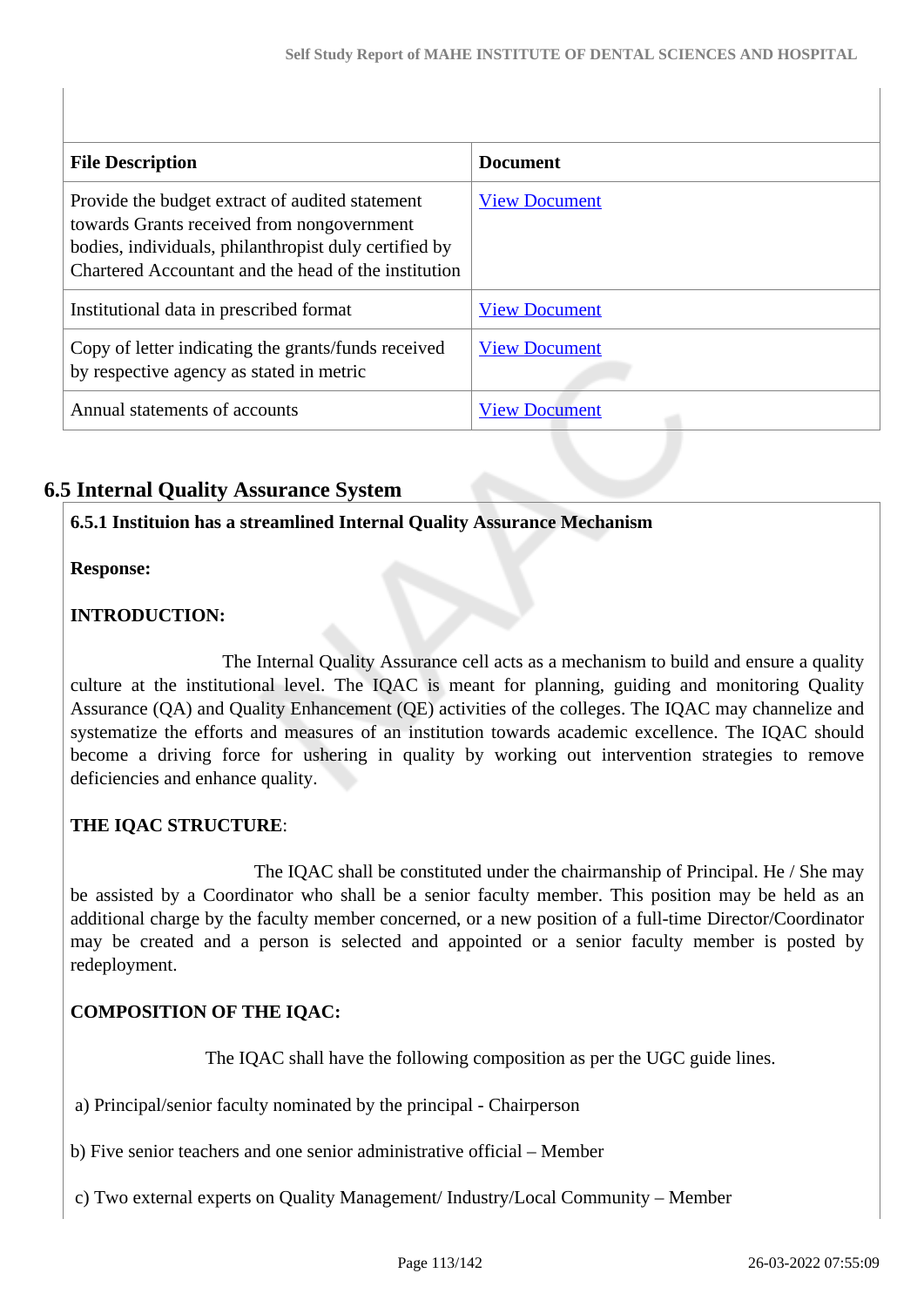d) Director / Coordinator – Member Secretary

The members at b) and c) of the above shall be nominated by the Principal of the College in consultation with the academic body of the College (Academic Committee of a College). The membership of such nominated members shall be for a period of two years. The IQAC should meet at least once in a quarter. The quorum for the meeting shall be two-third of the total number of members. The agenda, minutes and Action Taken Reports are to be documented with official signatures and maintained electronically in a retrievable format.

#### **GOALS:**

- 1.To develop a quality system for conscious, consistent and catalytic programmed action to improve the academic and administrative performance of the College
- 2. To promote measures for institutional functioning towards quality enhancement through internationalization of quality culture and institutionalization of best practices

#### **FUNCTION:**

 · Development and application of quality benchmarks/parameters for the various academic and administrative activities of the Colleges;

· Arrangement for feedback responses from students, parents and other stakeholders on quality related institutional processes;

· Dissemination of information on the various quality parameters of higher education;

 · Organization of inter and intra institutional workshops, seminars on quality related themes and promotion of quality circles

- Documentation of the various programs/activities of the College, leading to quality improvement
- Acting as a nodal agency of the college for coordinating quality-related activities, including adoption and dissemination of good practices

· Development and maintenance of institutional database through MIS for the purpose of maintaining / enhancing the institutional quality;

| <b>File Description</b>                                                       | <b>Document</b>      |
|-------------------------------------------------------------------------------|----------------------|
| Link for the structure and mechanism for Internal<br><b>Quality Assurance</b> | <b>View Document</b> |
| Link for minutes of the IQAC meetings                                         | <b>View Document</b> |
| Link for any other relevant information                                       | <b>View Document</b> |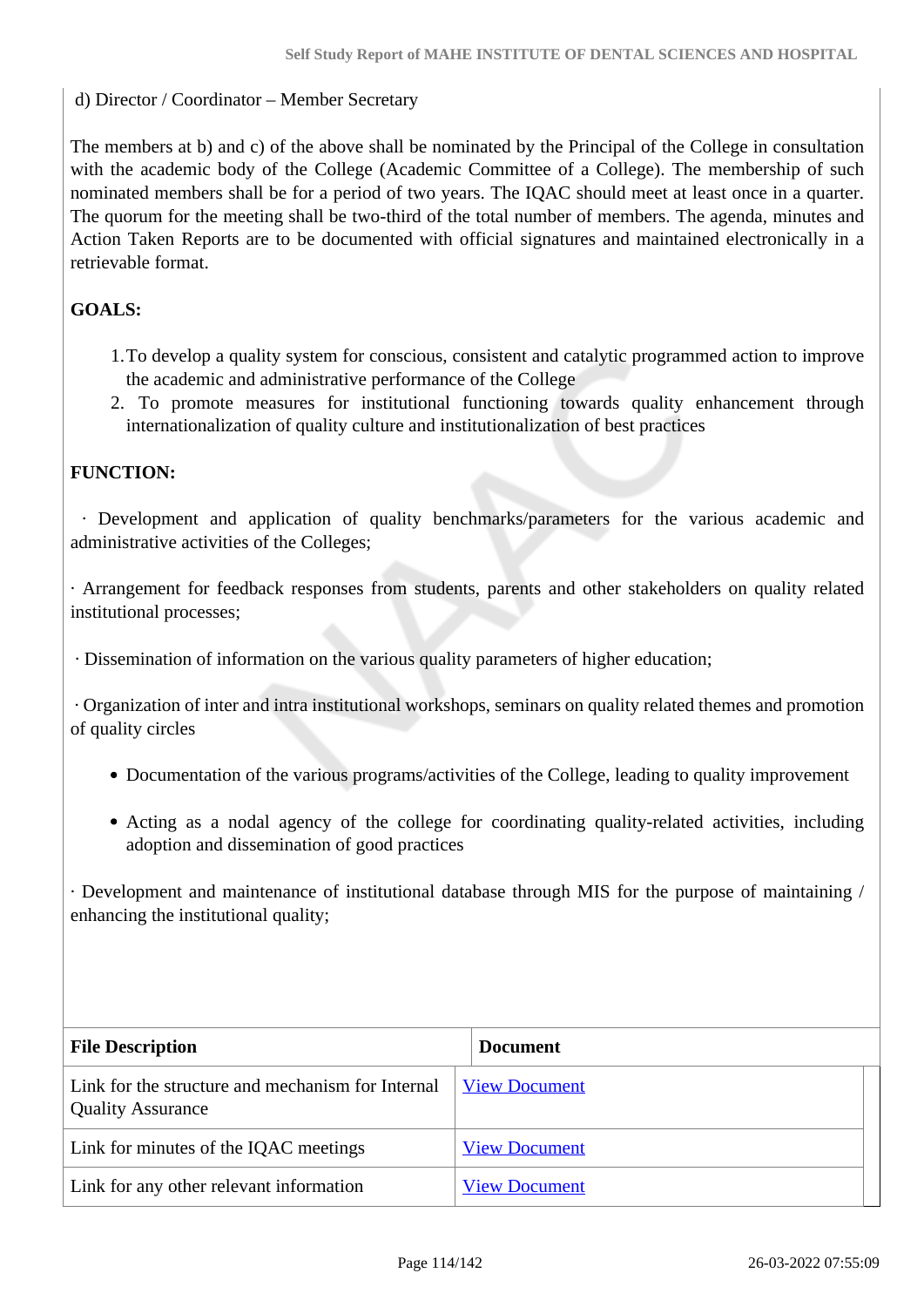# **6.5.2 Average percentage of teachers attending programs/workshops/seminars specific to quality improvement in the last 5 years**

#### **Response:** 69.11

6.5.2.1 Number of teachers attending programs/workshops/seminars specific to quality improvement yearwise during last five years

| 2020-21   | 2019-20 | 2018-19                       | 2017-18 | 2016-17           |
|-----------|---------|-------------------------------|---------|-------------------|
| コピ<br>ر ، | 60      | $\overline{\phantom{a}}$<br>∼ | Эb      | $\mathbf{z}$<br>∼ |

| <b>File Description</b>                                                                                                                   | <b>Document</b>      |
|-------------------------------------------------------------------------------------------------------------------------------------------|----------------------|
| List of teachers who attended<br>programmes/workshops/seminars specific to quality<br>improvement year-wise during the last five years    | <b>View Document</b> |
| Institutional data in prescribed format                                                                                                   | <b>View Document</b> |
| Details of programmes/workshops/seminars specific<br>to quality improvement attended by teachers year-<br>wise during the last five years | <b>View Document</b> |
| Certificate of completion/participation in programs/<br>workshops/seminars specific to quality<br>improvement                             | <b>View Document</b> |
| Link for Additional Information                                                                                                           | <b>View Document</b> |

 **6.5.3 The Institution adopts several Quality Assurance initiatives The Institution has implemented the following QA initiatives : 1. Regular meeting of Internal Quality Assurance Cell (IQAC) 2. Feedback from stakeholder collected, analysed and report submitted to college management for improvements 3. Organization of workshops, seminars, orientation on quality initiatives for teachers and administrative staff. 4. Preparation of documents for accreditation bodies (NAAC, NBA, ISO, NIRF etc.,)** 

**Response:** A. All of the above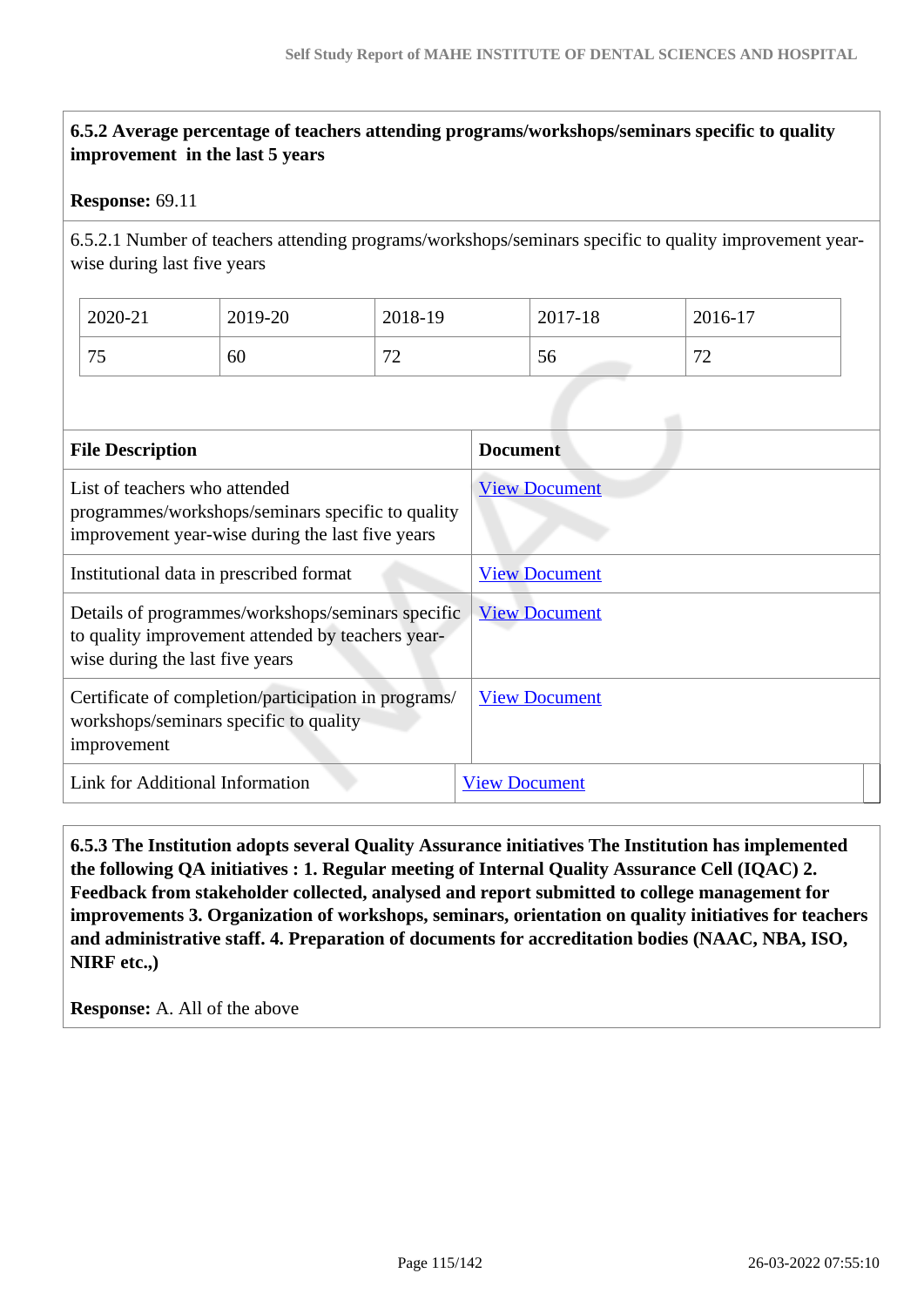| <b>File Description</b>                                                                  | <b>Document</b>      |
|------------------------------------------------------------------------------------------|----------------------|
| Report of the workshops, seminars and orientation<br>program                             | <b>View Document</b> |
| Report of the feedback from the stakeholders duly<br>attested by the Board of Management | <b>View Document</b> |
| Minutes of the meetings of IQAC                                                          | <b>View Document</b> |
| Institutional data in prescribed format                                                  | <b>View Document</b> |
| Any additional information                                                               | <b>View Document</b> |
| Annual report of the College                                                             | <b>View Document</b> |
| Link for Additional Information                                                          | <b>View Document</b> |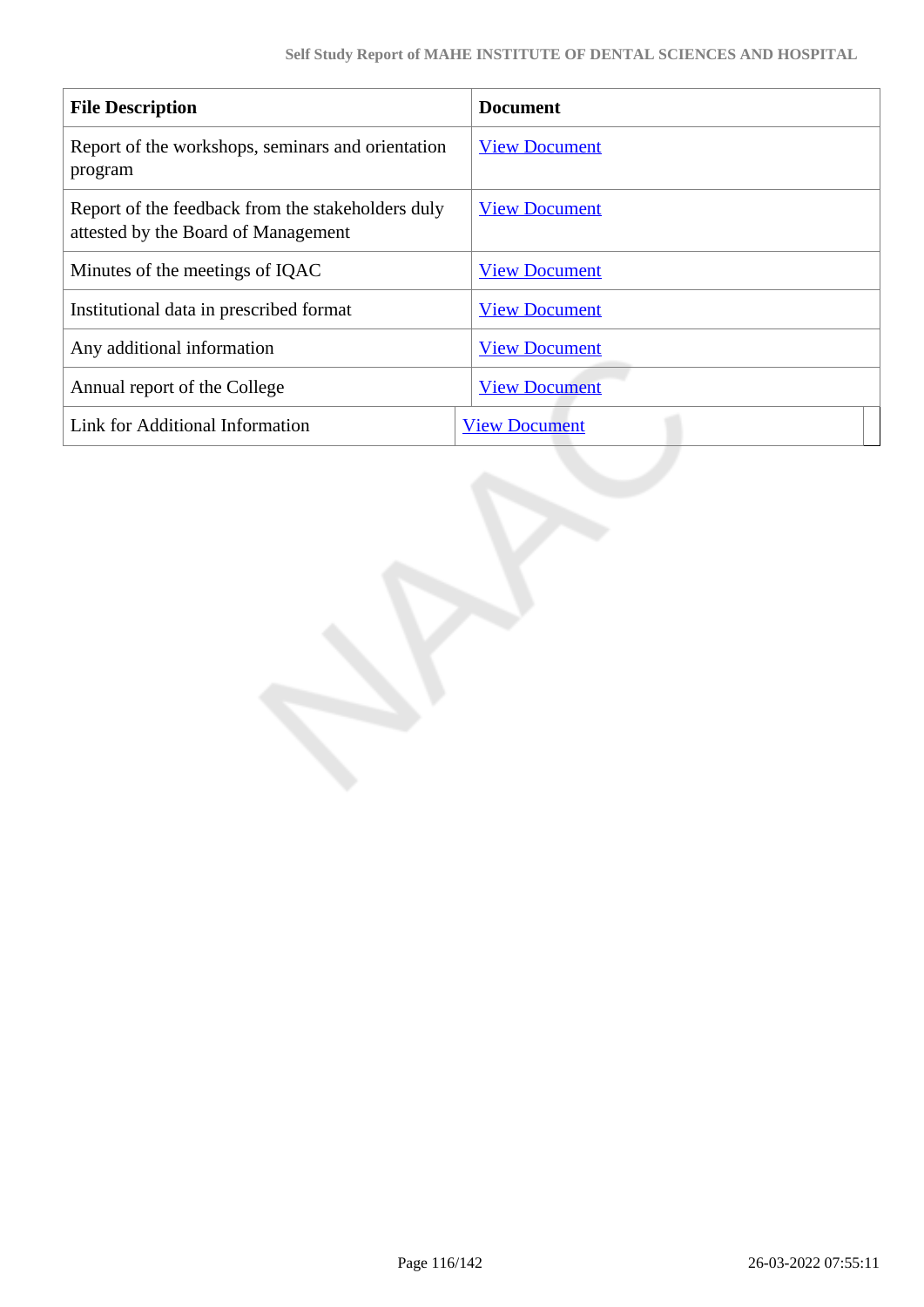# **Criterion 7 - Institutional Values and Best Practices**

# **7.1 Institutional Values and Social Responsibilities**

 **7.1.1 Total number of gender equity sensitization programmes organized by the Institution during the last five years** 

# **Response:** 10

7.1.1.1 Total number of gender equity sensitization programmes organized by the Institution year-wise during the last five years

| 2020-21 | 2019-20 | 2018-19 | 2017-18 | 2016-17 |
|---------|---------|---------|---------|---------|
|         | ∼       | ∸       | ⌒<br>∼  | ∽       |

| <b>File Description</b>                          | <b>Document</b>      |
|--------------------------------------------------|----------------------|
| Report gender equity sensitization programmes    | <b>View Document</b> |
| Institutional data in prescribed format          | <b>View Document</b> |
| Geotagged photographs of the events              | <b>View Document</b> |
| <b>Extract of Annual report</b>                  | <b>View Document</b> |
| Copy of circular/brochure/ Report of the program | <b>View Document</b> |
| Link for additional information                  | <b>View Document</b> |

 **7.1.2 Measures initiated by the institution for the promotion of gender equity during the last five years.**

# **Response:**

# **INTRODUCTION:**

Gender equity safety and security has always been prioritized by our institution. The institute provides equal opportunities irrespective of gender, language, religion etc. The institute has unique work culture and healthy traditions that lead to more enrolment of female students and m women staffs. Every year various Gender sensitization program are organized by our institute. Gender sensitization make people understand the difference between sex and gender, how gender is socially constructed and the stereotypes around gender roles. It helps them determine which assumptions in matters of gender are valid and which are stereotyped. Need of gender sensitization is to create awareness among the working professionals about the importance of gender sensitivity in organization.

# **GENDER EQUITY PROGRAM**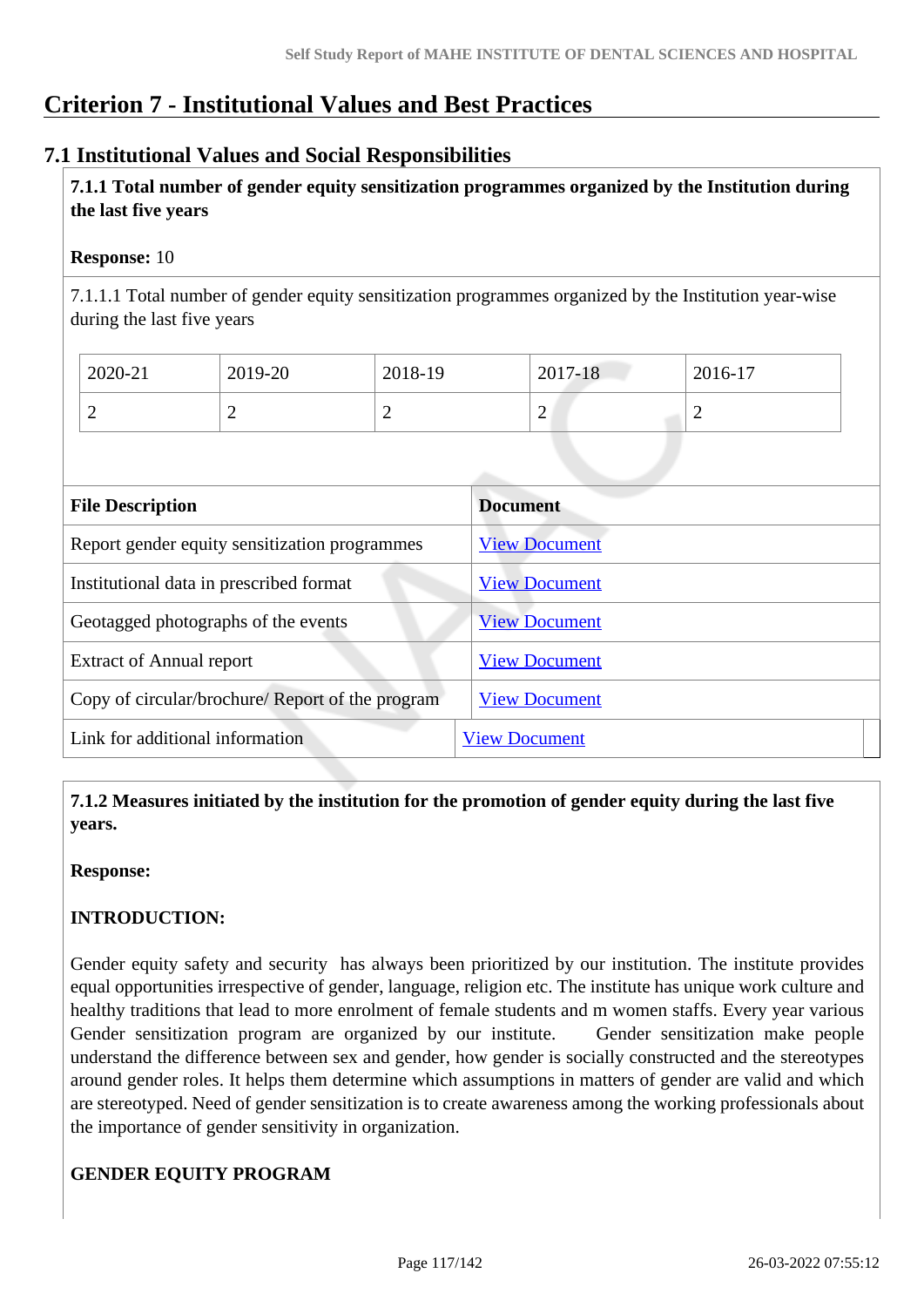Committee for Women Empowerment has been established in the institute. Every year international women's day was celebrated. They conduct awareness programs related to gender issues.

- Dowry system a social evil
- Gender balance and economic issues
- Women and education
- Menstrual hygiene and
- Gender sensitizationworkshops
- Learn to say no against violence.

#### **SAFETY AND SECURITY**

- 24x7 CCTV camera surveillance facility is available in the institution and its premises and a movement of persons in and out of the campus is monitored.
- Separate hostel facility is available for female students.
- A warden is appointed to monitor and guide the students. In and out registers are maintained and checked.
- Security personnels are appointed on rotation basis for the security of the campus and hostels.
- Hostel is equipped with, recreation facilities, safety lockers, study halls for students and employees.
- College ensures safety of day scholars by providing transport facilities in and out of the campus.
- Committee for Women Empowerment is active in the campus. The committee ensures that the rights of the female students, faculty and staff members are safe guarded.
- This committee conducts various awareness programs to make the female staffs and students aware of their rights and to eliminate all form of discrimination against women on the ground of sex, marital status, in the areas of work, accommodation, education.

# COUNSELLING

Formal and informal counselling is offered to students and staffs for academic and personal problems by a psychologist.

# **COMMONROOMS**

Common rooms have been allocated for men and women, Common dining rooms are available for boys and girls.

# **DAY CARE CENTRE**

 An indoor play area is available with high cleanliness standards in the college. institution has MoU with Kuniyil lower primary school,Anganwadi has a child-friendly environment of large colorful displays and activity centers. Young children and toddlers are taken care in a safe way within the college premises

#### FEEDING ROOMS

Feeding room facility is available in the institution.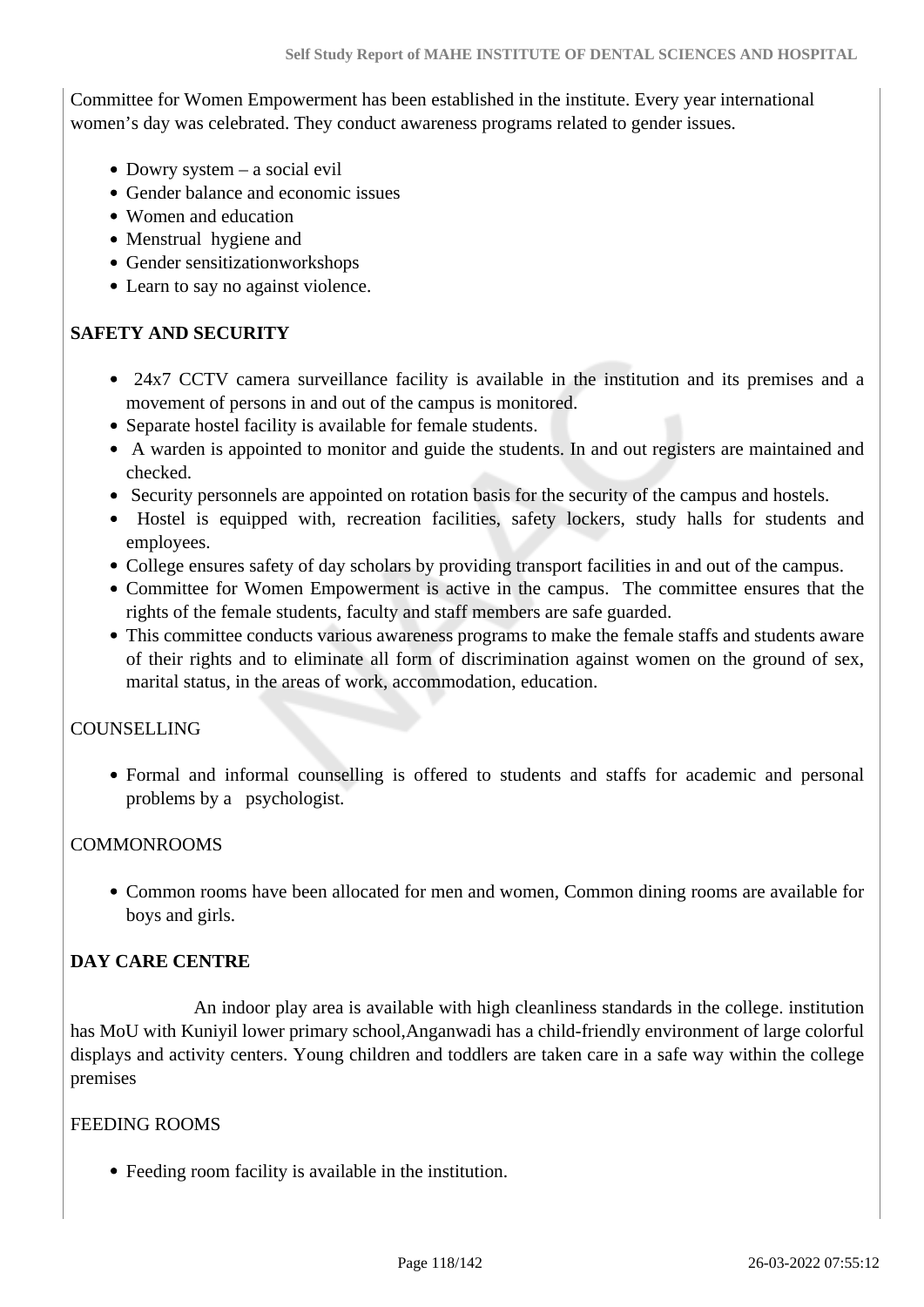#### COMMUNITY SERVICE

Students conduct awareness programs regarding violence against women. These programs are conducted inside the campus to create awareness among students and staffs . Dental camps has been organized by the institution for the awareness of oral health in various institutions

| <b>File Description</b><br><b>Document</b><br>Specific facilities provided for women in terms of<br><b>View Document</b><br>a. Safety and security b. Counselling c. Common<br>Rooms d. Day care centre for young children<br>Link for any other relevant information<br><b>View Document</b> |                                         |                      |
|-----------------------------------------------------------------------------------------------------------------------------------------------------------------------------------------------------------------------------------------------------------------------------------------------|-----------------------------------------|----------------------|
|                                                                                                                                                                                                                                                                                               |                                         |                      |
|                                                                                                                                                                                                                                                                                               |                                         |                      |
|                                                                                                                                                                                                                                                                                               |                                         |                      |
|                                                                                                                                                                                                                                                                                               | Annual gender sensitization action plan | <b>View Document</b> |

 **7.1.3 The Institution has facilities for alternate sources of energy and energy conservation devices 1. Solar energy 2. Wheeling to the Grid 3. Sensor based energy conservation 4. Biogas plant 5. Use of LED bulbs/ power efficient equipment**

**Response:** B. Any four of the above

| <b>File Description</b>                                                        | <b>Document</b>      |
|--------------------------------------------------------------------------------|----------------------|
| Institutional data in prescribed format                                        | <b>View Document</b> |
| <b>Installation receipts</b>                                                   | <b>View Document</b> |
| Geo tagged photos                                                              | <b>View Document</b> |
| Facilities for alternate sources of energy and energy<br>conservation measures | <b>View Document</b> |
| Any additional information                                                     | <b>View Document</b> |
| Link for additional information                                                | <b>View Document</b> |

### **7.1.4 Describe the facilities in the institution for the management of the following types of degradable and non-degradable waste (within 500 words)**

- **Solid waste management**
- **Liquid waste management**
- **Biomedical waste management**
- **E-waste management**
- **Waste recycling system**
- **Hazardous chemicals and radioactive waste management**

**Response:**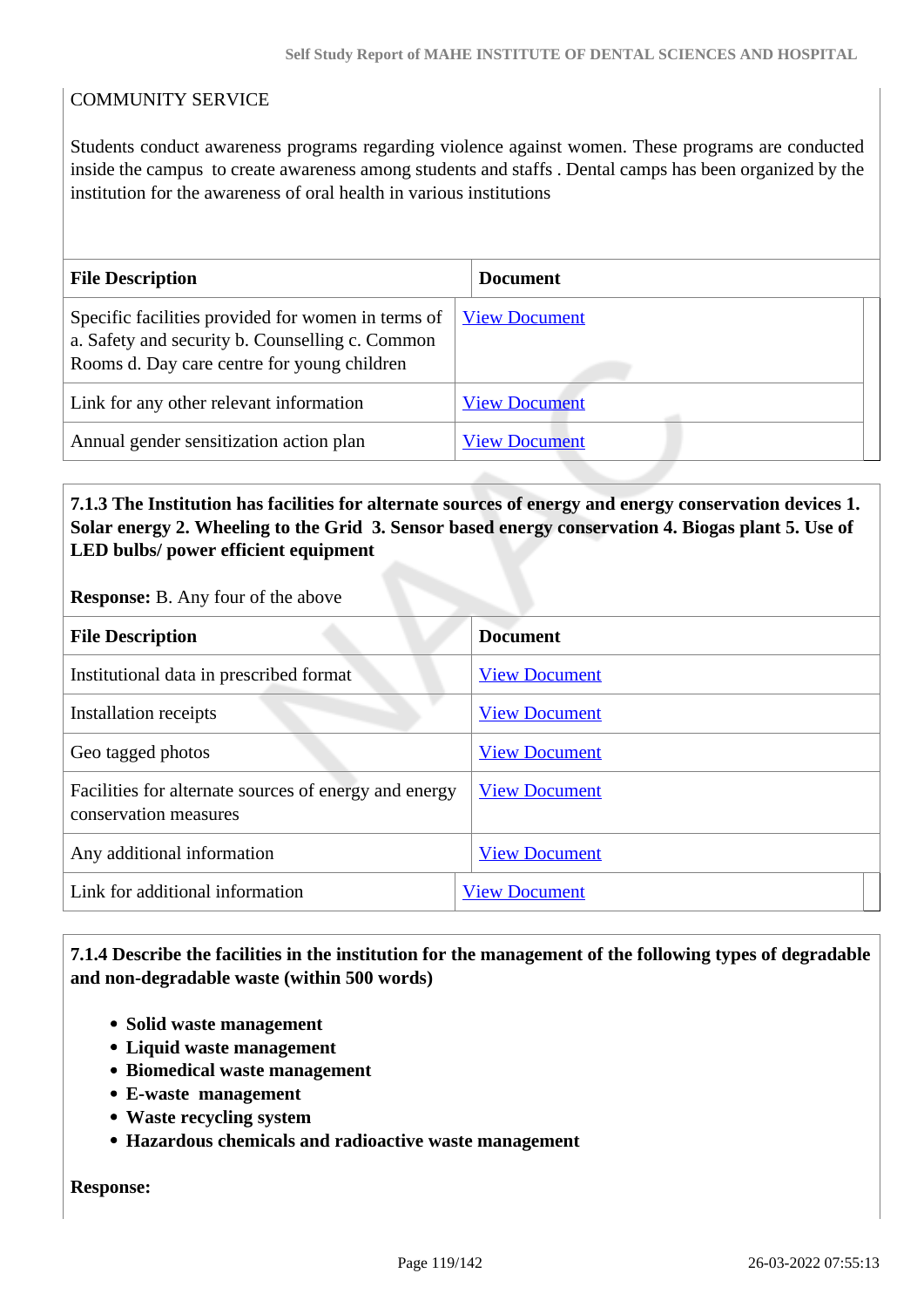# **INTRODUCTION:**

 The institute has various facilities and systems for disposing the waste generated in the institute. The waste generated are of two types. They are degradable and non-degradable.

# **SOLID WASTE MANAGEMENT.**

# **FOOD WASTE**:

This includes the waste generated as a result of preparation, cooking

And serving of food from the hospital canteen, food court, hostels and cafeteria - these are collected separately and introduced into the biogas plant which supplements the cooking gas at our hostel mess.

#### **RUBBISH**:

 This includes old newspapers, used papers journal files, cardboard, cartons, wood, boxes, clothes, leather, plastic, metals, glass, etc. - majority of the above are segregated and given to scrap collectors 3- 4 times a year. Used paper cups, tissues and such others from the cafeteria/ canteen are burnt in the incinerator. Sanitary Napkin Incinerators - are installed at our girls hostel to facilitate its proper disposal.

# **LIQUID WASTE MANAGEMENT:**

 Liquid waste generated at our campus involves the Sewage, hostel and canteen effluent waste, and waste water from the various departments. These are primarily treated at the Sewage Treatment Plant (STP) set up at our college. The STP has a 150KLD capacity. Any possible hazardous chemicals from the various departments are separated and sent as Bio medical waste. Only the nonhazardous unclean water is being introduced into the STP. The treated water is used for gardening the lawns and plants at our campus.

#### **BIOMEDICAL WASTE:**

 The wastes are classified, separated and segregated at its site of origin into separate color coded waste bags. The bio hazardous waste bag is then put in a rigid container for storage until it is picked up for proper disposal. All sharps are placed in a sharps container. Sharps containers are sealed and transported to a storage area from where it is collected every alternate day for disposal by a Common Biomedical Waste Treatment and Disposal Facility at Palakkad, Kerala by IMAGE (Indian Medical Association Goes Eco Friendly) a waste disposal system organized by the members of the Indian Medical association of Kerala, where all this waste is disinfected and disposed of or incinerated according to bio hazardous waste disposal guidelines.

# **E- WASTE:**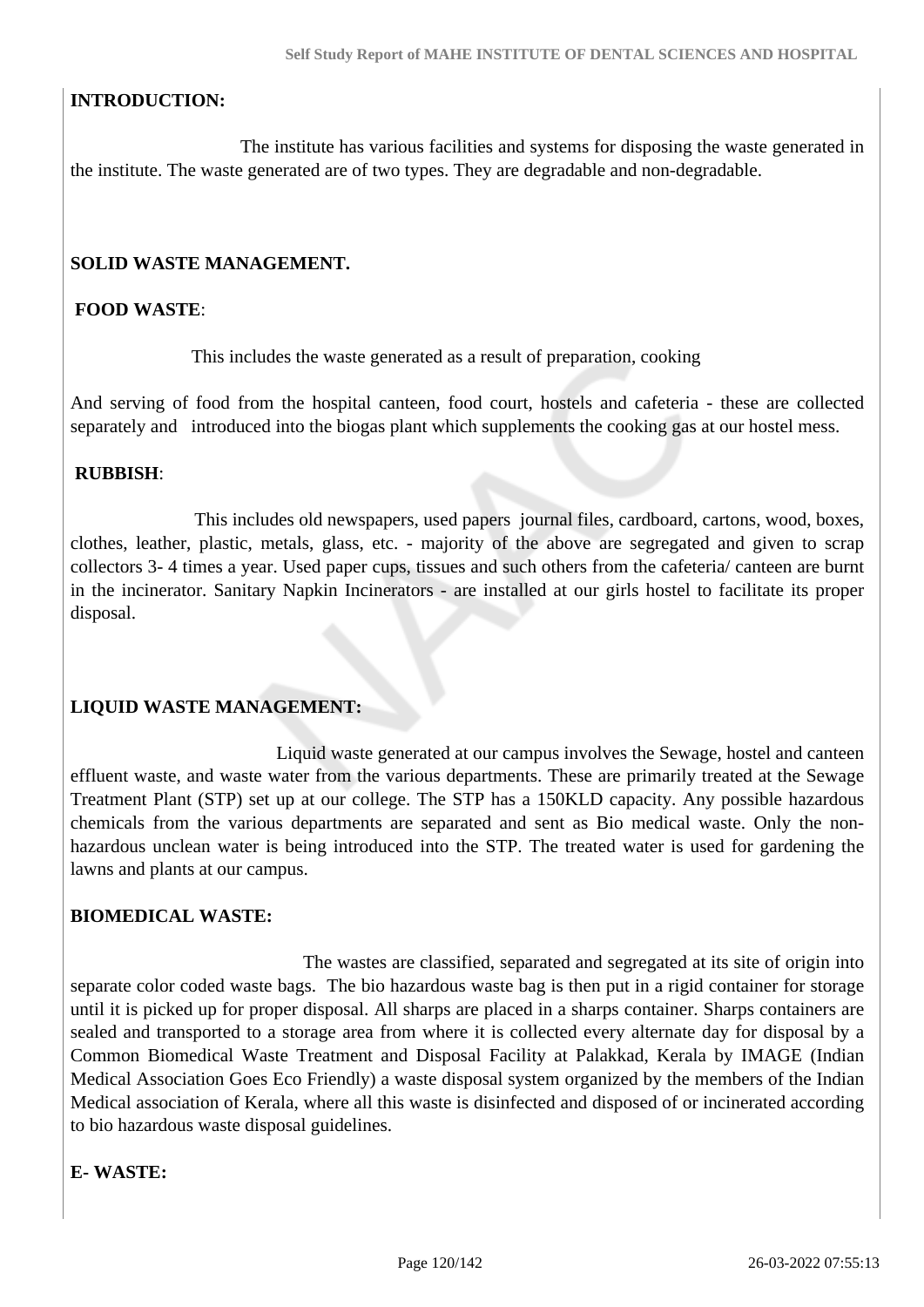The irreparable computer hardware, printers, cables, telephones, and other electronic goods, at times. Such waste is stored and is given to the scrap collectors in Mahe. Any other associated waste like used printer toners are classified as plastic waste.

# **RADIOACTIVE & HAZARDOUS WASTE:**

No Radioactive and hazardous waste is generated in the institute.

# **WASTE RECYCLING:**

 Dirt, dust and leaf littering as a result of sweeping the campus/hostel compounds are allowed to decompose in manure pits located at our campus. It is used as a fertilizer for plants

| <b>File Description</b>                                                                            | <b>Document</b>      |
|----------------------------------------------------------------------------------------------------|----------------------|
| Any additional information                                                                         | <b>View Document</b> |
| Link for geotagged photographs of the facilities                                                   | <b>View Document</b> |
| Link for any other relevant information                                                            | <b>View Document</b> |
| Link for relevant documents like<br>agreements/MoUs with Government and other<br>approved agencies | <b>View Document</b> |

**7.1.5 Water conservation facilities available in the Institution:**

- **1.Rain water harvesting**
- **2.Borewell /Open well recharge**
- **3.Construction of tanks and bunds**
- **4.Waste water recycling**
- **5.Maintenance of water bodies and distribution system in the campus**

**Response:** All of the above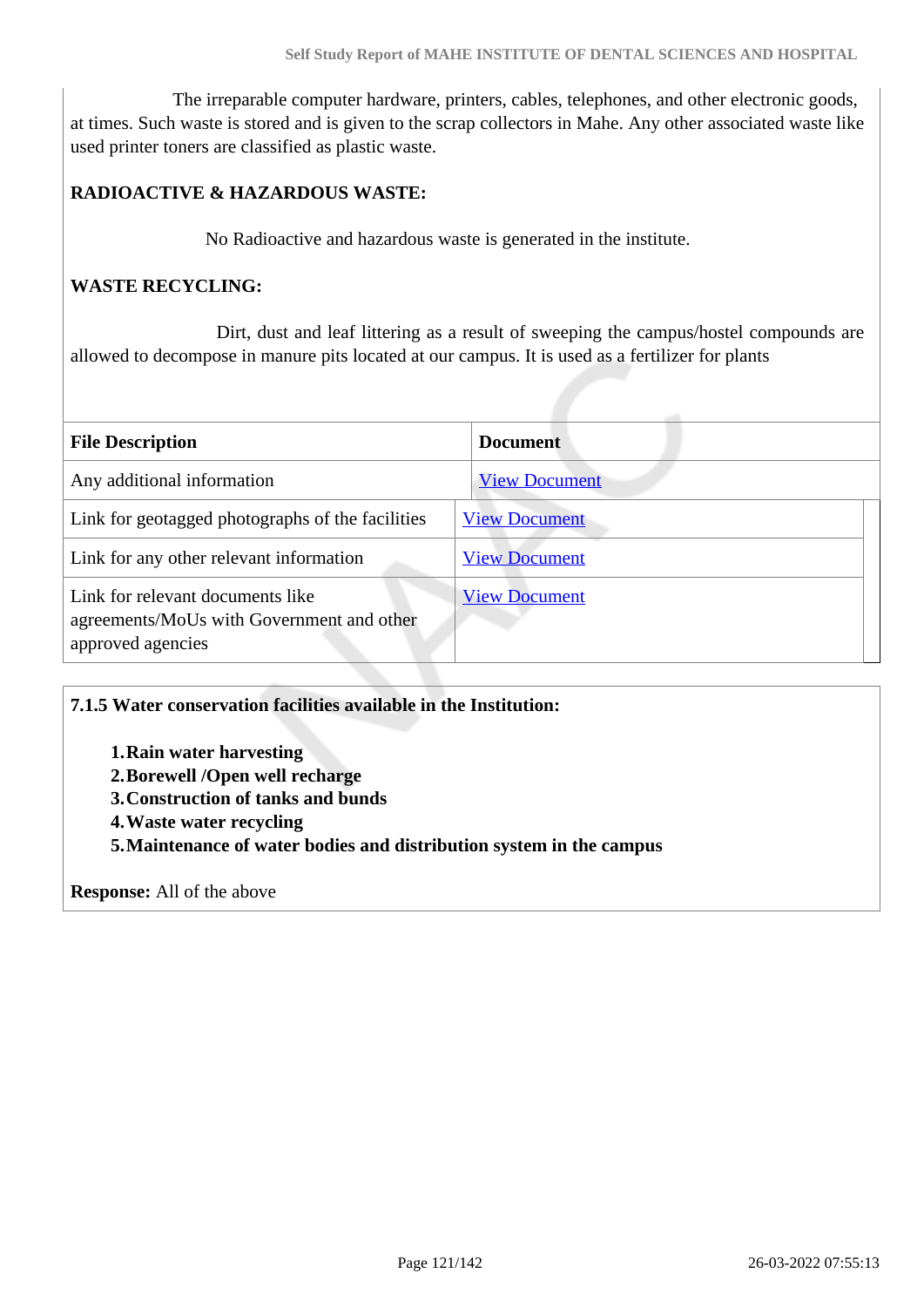| <b>File Description</b>                                                                              | <b>Document</b>      |
|------------------------------------------------------------------------------------------------------|----------------------|
| Institutional data in prescribed format                                                              | <b>View Document</b> |
| Installation or maintenance reports of Water<br>conservation facilities available in the Institution | <b>View Document</b> |
| Geo tagged photos of the facilities as the claim of<br>the institution                               | <b>View Document</b> |
| Geo tagged photo Code of conduct or visitor<br>instruction displayed in the institution              | <b>View Document</b> |
| Any additional information                                                                           | <b>View Document</b> |
| Link for additional information                                                                      | <b>View Document</b> |

# **7.1.6 Green campus initiatives of the Institution include 1. Restricted entry of automobiles 2. Batterypowered vehicles 3. Pedestrian-friendly pathways 4. Ban on use of plastics 5. Landscaping with trees and plants**

**Response:** A. All of the above

| <b>File Description</b>                                                                | <b>Document</b>      |
|----------------------------------------------------------------------------------------|----------------------|
| Institutional data in prescribed format                                                | <b>View Document</b> |
| Geotagged photos / videos of the facilities if<br>available                            | <b>View Document</b> |
| Geotagged photo Code of conduct or visitor<br>instruction displayed in the institution | <b>View Document</b> |
| Any additional information                                                             | <b>View Document</b> |
| Link for additional information                                                        | <b>View Document</b> |

#### **7.1.7 The Institution has disabled-friendly, barrier-free environment**

- **1.Built environment with ramps/lifts for easy access to classrooms**
- **2.Divyangjan friendly washrooms**
- **3.Signage including tactile path, lights, display boards and signposts**
- **4.Assistive technology and facilities for Divyangjan accessible website, screen-reading software, mechanized equipment**
- **5.Provision for enquiry and information: Human assistance, reader, scribe, soft copies of reading material, screen reading**

**Response:** A. All of the above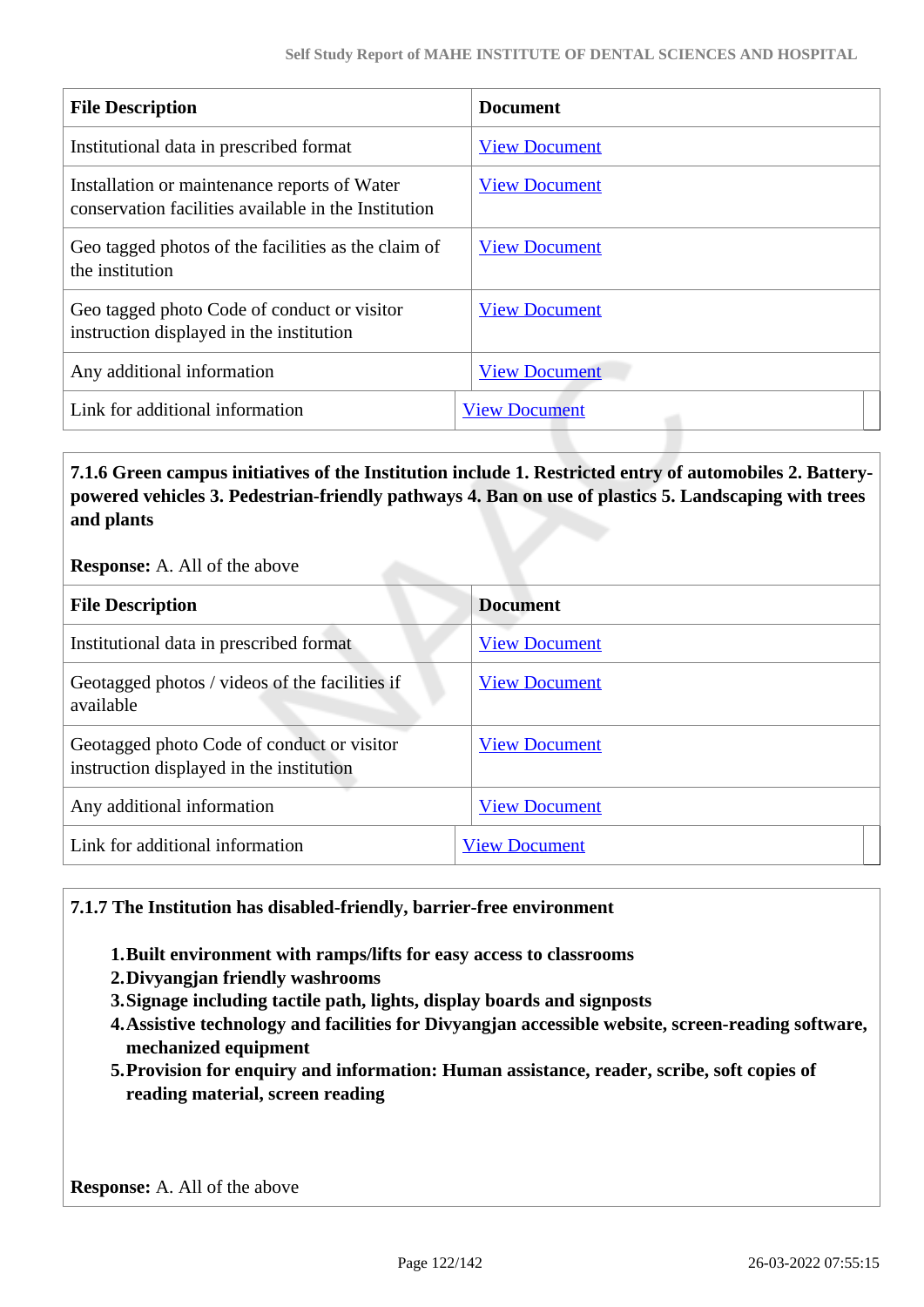| <b>File Description</b>                                                    | <b>Document</b>      |
|----------------------------------------------------------------------------|----------------------|
| Institutional data in prescribed format                                    | <b>View Document</b> |
| Geo tagged photos of the facilities as per the claim<br>of the institution | <b>View Document</b> |
| Any additional information                                                 | <b>View Document</b> |

 **7.1.8 Describe the Institutional efforts/initiatives in providing an inclusive environment i.e., tolerance and harmony towards cultural, regional, linguistic, communal socio-economic and other diversities. Add a note on how the Institution has leveraged its location for the services of the community (within 500 words).**

#### **Response:**

INTRODUCTION

 Mahe Institute of dental sciences has conducted several programs for providing an inclusive environment. It has taken various initiatives for promoting tolerance and harmony towards cultural, regional, linguistic, communal, socio-economic, and other diversities.

# **UNIFORM DRESS CODE**:

 To infuse sense of equity among all the students the institution adopts a practice of a uniform dress code for all students in the campus. The institution has provided a vast environment for students to expose their inborn talents in the cultural events yearly and to improve their mental and concentration levels by engaging them in sports activities on a regular basis

#### **STUDENT ADMISSION:**

The institution is a regional meet point of students from different parts of the country and abroad, besides Mahe and Pondicherry. Students from different parts of the state, from different cultural background and language study here.

# **COMMUNAL HARMONY:**

 The students are permitted to celebrate the national festivals such as Diwali, Holi, Christmas, Onam, Ramzan and Pongal etc. which provides them a platform to mingle freely forgetting their religion, caste, and creed. Celebrations in the institution such as Teachers' Day, International Women's Day, Fresher's Day, College day, Independence Day and Republic Day provide the opportunity to mingle with each other and work as a team forgetting their differences.

#### **ETHICAL VALUES**:

Bio-ethics has been included in the curriculum by the DCI. The institution delivers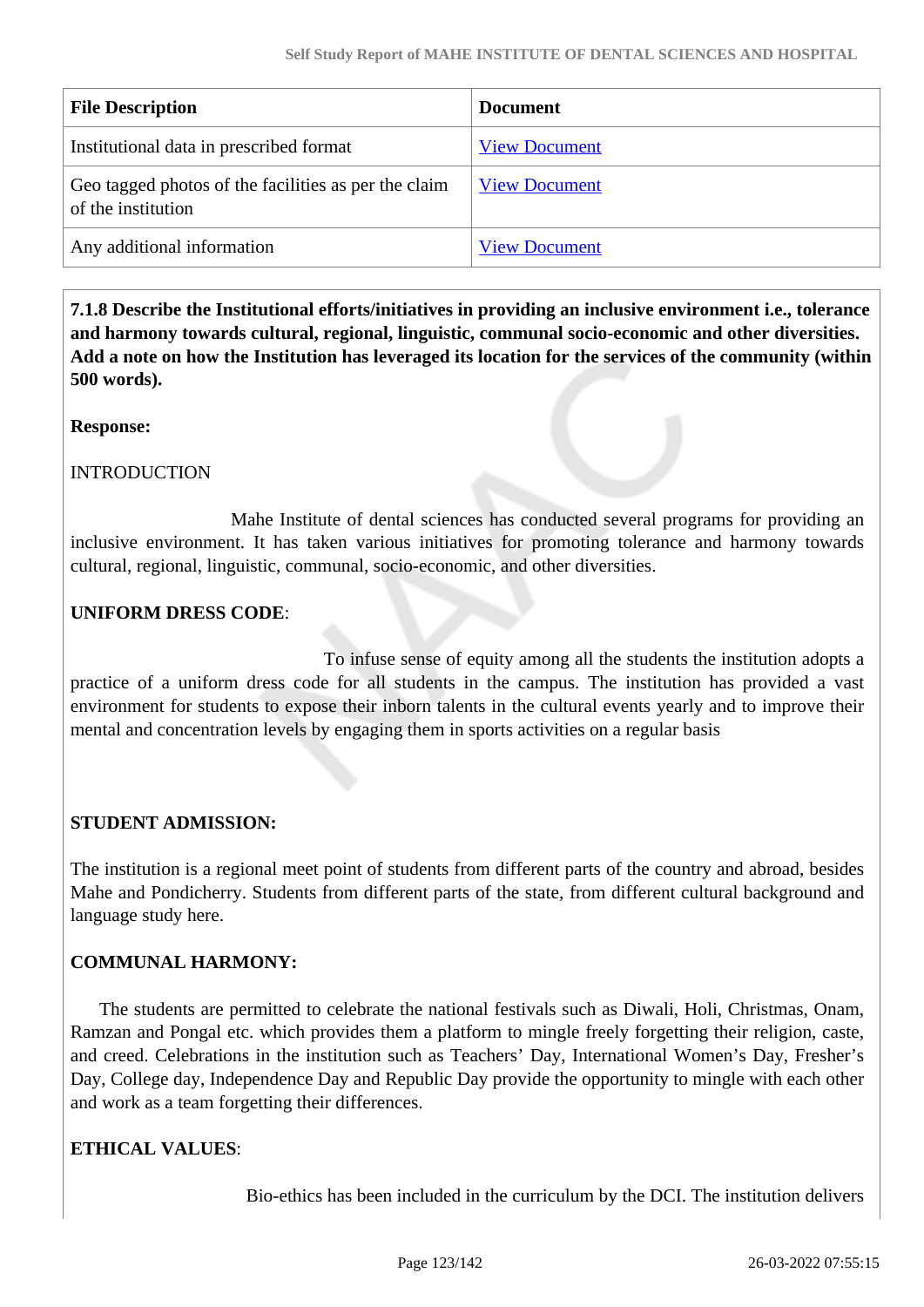quality dental education with ethical values through compassionate practice, committed teaching and frequent evaluation .Academic and Clinical forum are conducted to entangle the spirit of learning ethical values.

 $\bullet$  :

To promote inclusiveness among the newly joined students ragging has been prohibited. The college environment ensures an anti-ragging zone which is an add-on in building up the confidence and a feeling of safety and familiarity for the students as well as the concerned parents of the newly joined students.

### **MINDS NEST**:

The college has a MINDS NEST where in all the details of every student is stored. In case of any conflict occurs between students due to any differences student cell intervenes and resolves the issue through mentoring.

# **SERVICE TO THE ECONOMICALY UNDER PRIVILEGED**:

Regular camps are being conducted at rural places to make sure the under privileged, in the region in and around Mahe, are benefitted with the required dental treatment. Every year the college conducts awareness camps on importance of oral hygiene, anti-tobacco program and dental awareness at various institutions and schools.

#### **TREATMENT FOR NON-RESIDENT INDIAN**:

The institute shows no partiality towards treating non-resident Indians. No partiality is shown against the patients in terms of language, religion, resident status, socio economic background.

No discrimination or partiality is shown in recruiting and promoting the staff. Staffs speaking various languages, following different religion and belonging to various states are working here.

| <b>File Description</b>                                                                                                                         | <b>Document</b>      |
|-------------------------------------------------------------------------------------------------------------------------------------------------|----------------------|
| Link for supporting documents on the information<br>provided (as reflected in the administrative and<br>academic activities of the Institution) | <b>View Document</b> |
| Link for any other relevant<br>information/documents                                                                                            | <b>View Document</b> |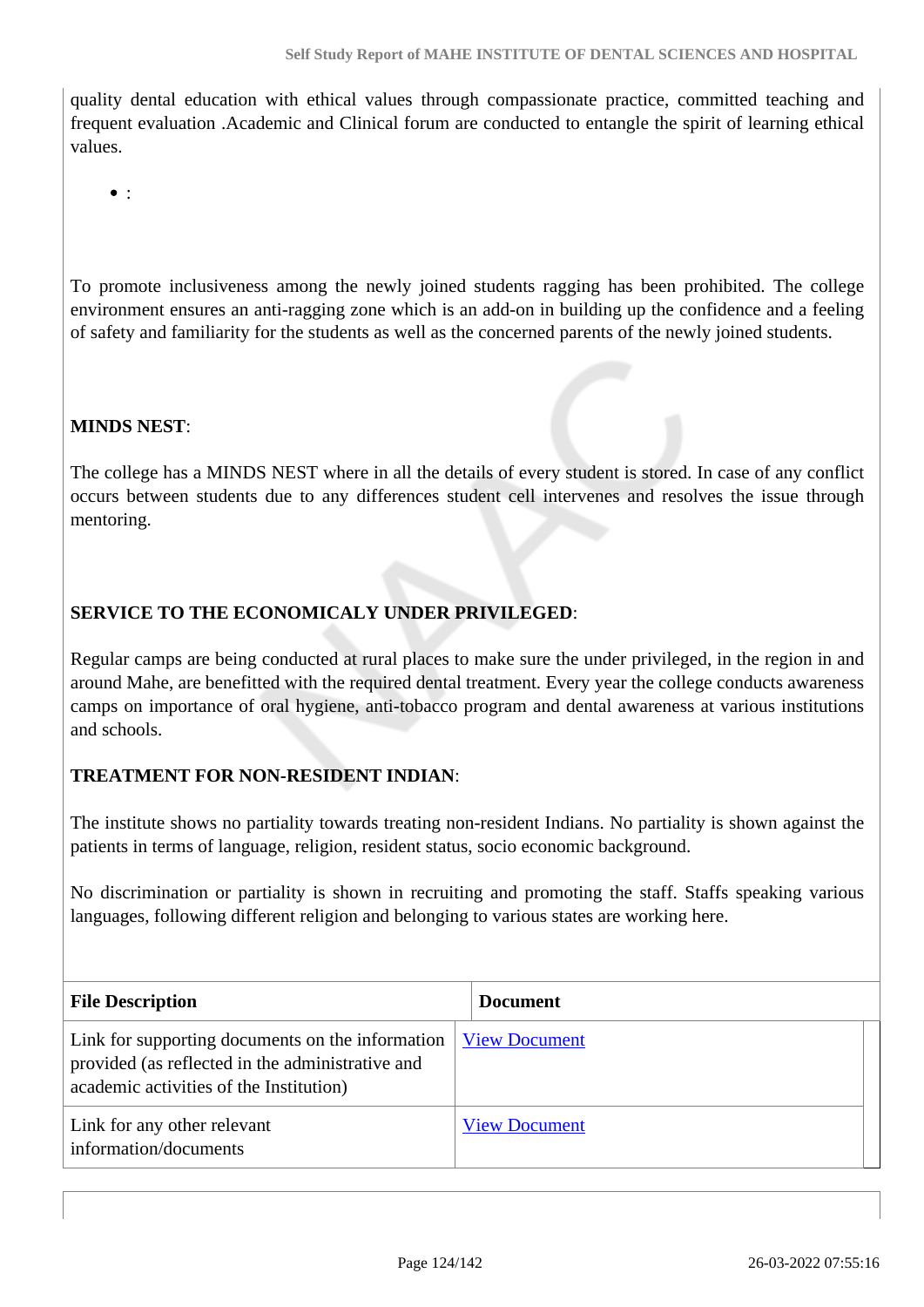**7.1.9 Code of conduct handbook exists for students, teachers and academic and administrative staff including the Dean / Principal /Officials and support staff. 1. The Code of conduct is displayed on the website 2. There is a committee to monitor adherence to the code of conduct 3. Institution organizes professional ethics programmes for students, teachers and the academic and administrative staff 4. Annual awareness programmes on the code of conduct are organized**

| <b>File Description</b>                                                                                       | <b>Document</b>      |
|---------------------------------------------------------------------------------------------------------------|----------------------|
| Institutional data in prescribed format                                                                       | <b>View Document</b> |
| Information about the committee composition<br>number of programmes organized etc in support of<br>the claims | <b>View Document</b> |
| Details of the monitoring committee of the code of<br>conduct                                                 | <b>View Document</b> |
| Details of Programs on professional ethics and<br>awareness programs                                          | <b>View Document</b> |
| Web link of the code of conduct                                                                               | <b>View Document</b> |
| Link for additional information                                                                               | <b>View Document</b> |
|                                                                                                               |                      |

**Response:** A. All of the above

### **7.1.10 The Institution celebrates / organizes national and international commemorative days, events and festivals**

#### **Response:**

# **INTRODUCTION:**

 Festivals are an expressive way to celebrate our glorious heritage, culture and traditions and religion. They are meant as special and memorable moments in our lives with our loved ones. They play an important role to add structure to our social lives, and connect us with our families and backgrounds.

#### **Pongal**

Pongal is celebrated by all the students which is a Thanksgiving festival where in people thank the Sun God and the cattle for a great and plentiful harvest and seek blessings.

#### **Deepavali:**

 It is called festival of lights. Sweets are distributed to all. During Deepavali people wear new clothes and illuminate the interior and exterior of the institute with lights and rangoli.Worship ceremony of goddess Lakshmi is performed.

# **Republic day**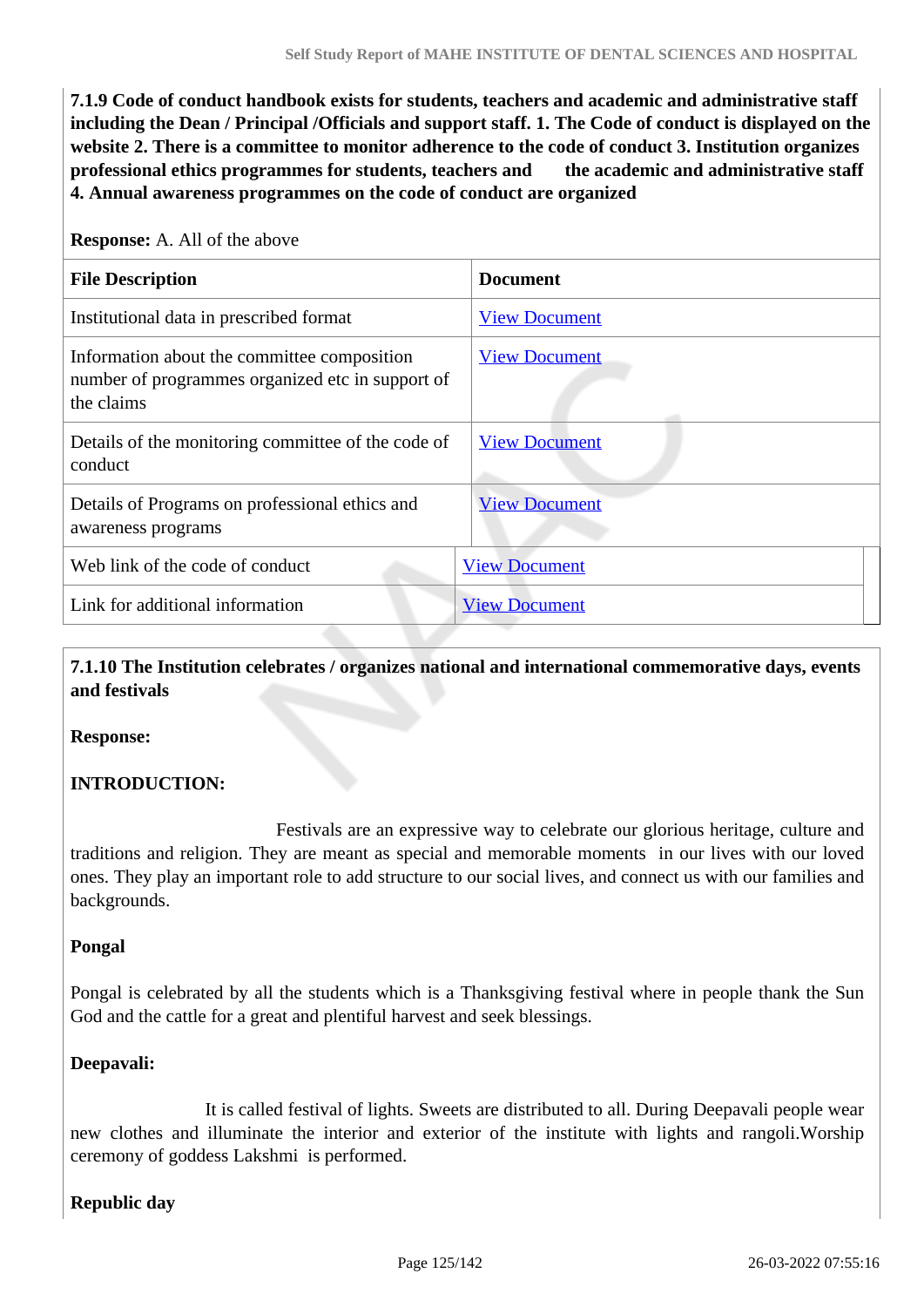On 26, Jan Republic day is celebrated with patriotism  $\&$  flag hosting by the chairman as a mark of respect on India being an independent republic.

#### **Independence day:**

 It is celebrated on August 15.On this day India got freedom. Flag Hoisting is done by the chairman. Speakers are invited to give a brief talk.

#### **International Women's Day:**

This is celebrated on March 8 worldwide to commemorate the cultural, political, educational and socioeconomic achievements of women.As a part of the event a renowned speaker is invited to the institution to enlighten our students on the importance of a woman in the society and her marked role in the structuring of our lives. The students should inculcate respect for women in their lives, especially in this age of increasing violence against women in society.

#### **World No tobacco day**

This is Celebrated on May 31st every year. The ill effects of tobacco usage, to the general public, on their whole body and the oral cavity is explained by means of pamphlets, posters in the local language and street plays, anti-tobacco counseling and other activities, by the students of the institution. The patients especially the youngsters are explained the dangers of tobacco use, which is a social menace, so as to discourage them from starting the habit at a very young age.

#### **International Yoga Day**

The college celebrates international yoga day every year in the month of June on 21st.

A Trained yoga instructor is invited to the institution to deliver a talk on the importance of yoga which can in turn improvise the overall health of an individual. The Yoga teacher demonstrates yogic Asanas which are helpful especially for dentists.

#### **World Cancer Day**

 Our Institute conducts awareness program on World Cancer Day in association with the department of Oral Medicine and Radiology and Public Health Dentistry. The students educate the general public about the myths and taboos related to cancer. They give talks on the importance of early detection, its causes and its treatment possibilities, for a long disease free future.

| <b>File Description</b>         | <b>Document</b>      |
|---------------------------------|----------------------|
| Any additional information      | <b>View Document</b> |
| Link for additional information | <b>View Document</b> |

# **7.2 Best Practices**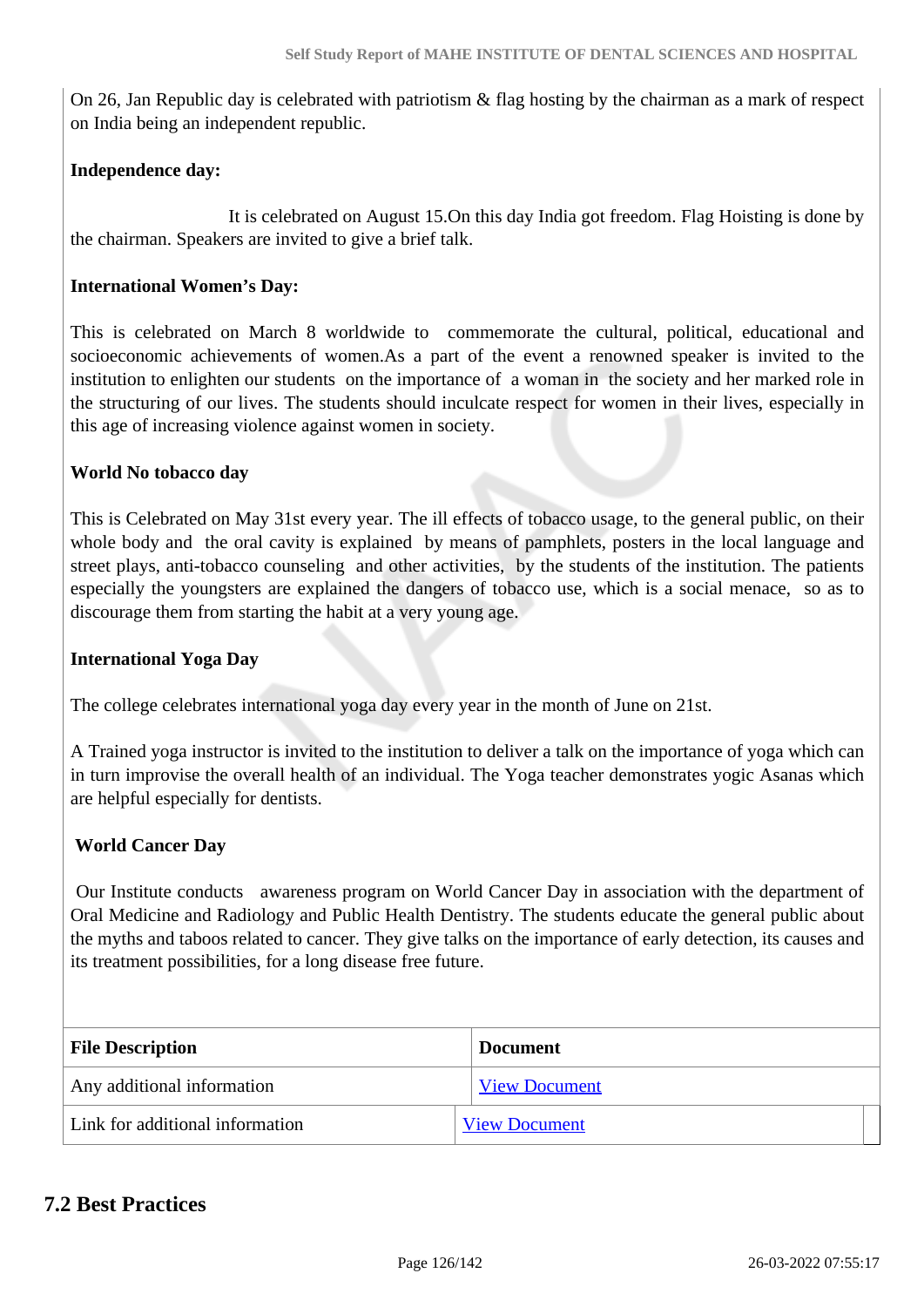#### **7.2.1 Describe two Institutional Best Practices as per the NAAC format provided in the Manual**

**Response:** 

**Best Practice 1:**

#### 1. **Title of the Practice: MINDS NEST**

#### **2.Objectives of practice:**

- As a linking system to promote cordial student-student and student-teacher relationship.
- Understanding student concerns and to care and help them.
- Maintain a good ongoing relationship with parents of every student whereby providing a carefree atmosphere for the parents.

To address students' grievances if any .

Sensitize the newly enrolled students on the institutional code of conduct.

#### 3. **The Context:**

 MINDS nest is in line with the institutions vision of excellence in teaching and training. All student activities are coordinated by the MINDS nest throughout the academic year of every batch students. Minds Nest is developed to coordinate all the student-teacher -parent interactions which acts as a 3-way triangle. An exclusively assigned staff member, 'MINDS nest coordinator'.

#### 4**. Outputs:**

Attendance records

stay related data and grievances

out pass permissions

interaction with parents in timely manner

#### 5. **Evidence of Success:**

 There has been overwhelming response from the parent's side for the maintenance of MINDS NEST and is projected in terms of records and overwhelming positive response from the parents and benefitted students.

#### **BEST PRACTICE-2**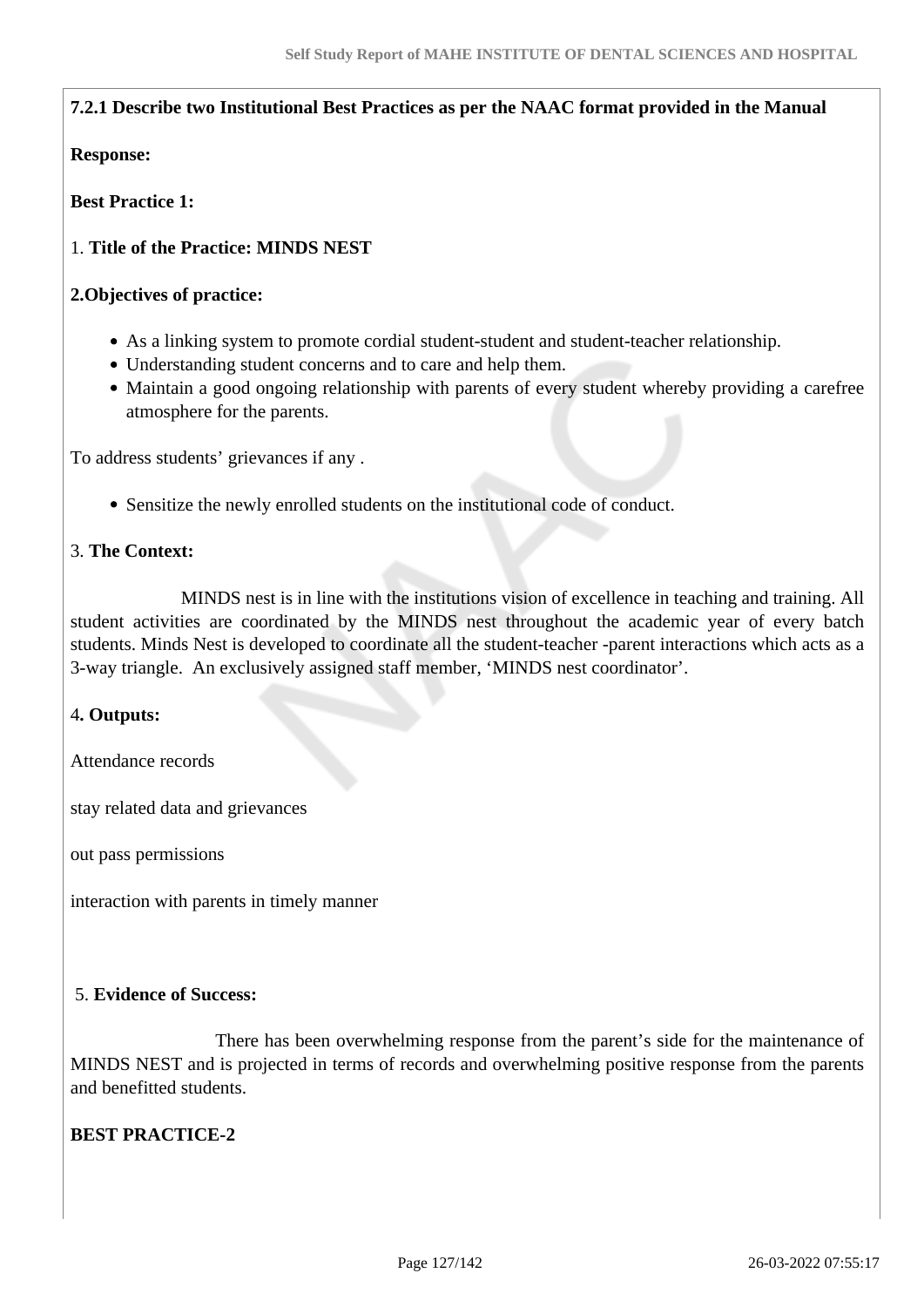#### 1.Title of the practice: **Digital Park**

2.Objective of the practice:

- Patient education and motivation.
- Providing anticipatory guidance for convincing patient for dental procedures.
- Effective reduction in dental anxiety
- To create interest among patients.
- To understand various treatment procedures very effectively & clearly.
- 

3.The Context:

The concept of digital park is to ensure dental health care excellence. Audio visual aids are sensory objects or images which initiate or stimulate and reinforce learning by correlating dental concepts & treatment interpretations. The main challenge in dental treatment is fear or anxiety towards various treatment modalities and lack of awareness of dental procedures. To overcome this challenge our institution formulated the concept of 'digital park'. These audio-visual aids are under direct control of interns who are posted from Dept of Public Health Dentistry.

4. Outputs :

Easy patient management made possible by awareness.

Clear information to patient on treatment through audio-visual aids.

Better patient handling by interns as it improves their communication skills.

5.The Practice

MINDS DIGITAL PARK is at the prime location of our institution, near the oral medicine department where each and every patient coming to the institution will be seated for OPD. Colorful displays along with the audio visual aids are placed with attractive display to get immediate patient attention. Illustrative videos are played to make patient aware on the treatment modalities available, which makes them ready to understand the treatment suggestions given by our doctors and decide without hesitation or confusion.

#### **6.Evidence of Success**

Patients on the other hand feel so comfortable and relaxed when a treatment option is suggested to them where they themself have seen a video of the procedures when they were waiting at the OPD. Patients understand the basis of treatment charges as they see the armamentarium required for the procedures in those awareness videos at MINDS digital park. Patient education, motivation and awareness is achieved easily by our institution through our Digital Park.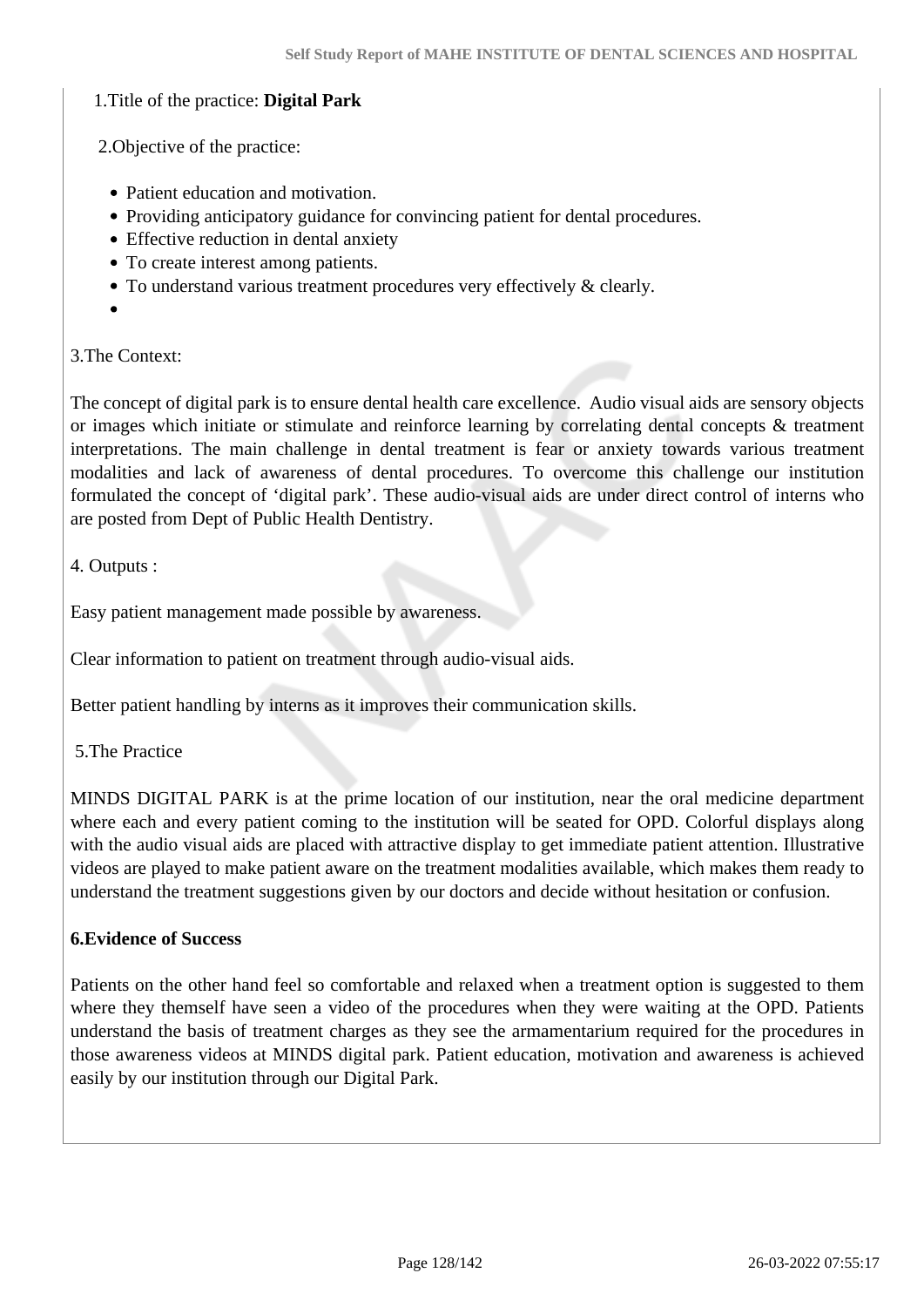| <b>File Description</b>                                       | <b>Document</b>      |
|---------------------------------------------------------------|----------------------|
| Link for best practices page in the Institutional<br>web site | <b>View Document</b> |
| Link for any other relevant information                       | <b>View Document</b> |

# **7.3 Institutional Distinctiveness**

 **7.3.1 Portray the performance of the Institution in one area distinctive to its priority and thrust within 500 words**

**Response:** 

# **CLINICOPATHOLOGIC CLUB**

**Title of the practice: C**linicopathologic Club

Conducted by: CDE committee

#### **Objective of the practice:**

The objectives of the practice are to:

- 1.Develop the presentation skills among post graduate students and interns
- 2.Train the students in scientific way on presentation with inputs from pioneers of the institution.
- 3.To provide a platform for recognizing the advanced learners.
- 4.To provide opportunities for the interested staff members to display their ideas on their area of interest/research
- 5.To enrich the scientific information among teaching faculties, post graduate students and interns.
- 6.To provide room for open interactive- interdisciplinary scientific debates.

#### **The context:**

 Clinicopathologic club functions as platform to express scientific information. Equal opportunities provided among the different disciplines by discussions during HOD meetings. Principal issues a circular on the schedule of CPC on the commencement of academic year.

#### **The practice:**

 Concerned department is informed about the execution of program prior hand by Convener of CDE committee. The topic and presenters of the CPC are informed to the Principal and the circular is issued about the presentation along with presenter and time details. Topic selected can be from interesting clinical cases, research works, reviews to scientific datas. Preference is given to Postgraduates with their national level/ state level presentation in near future. All the teaching faculties, post graduate students and interns are invited for the program.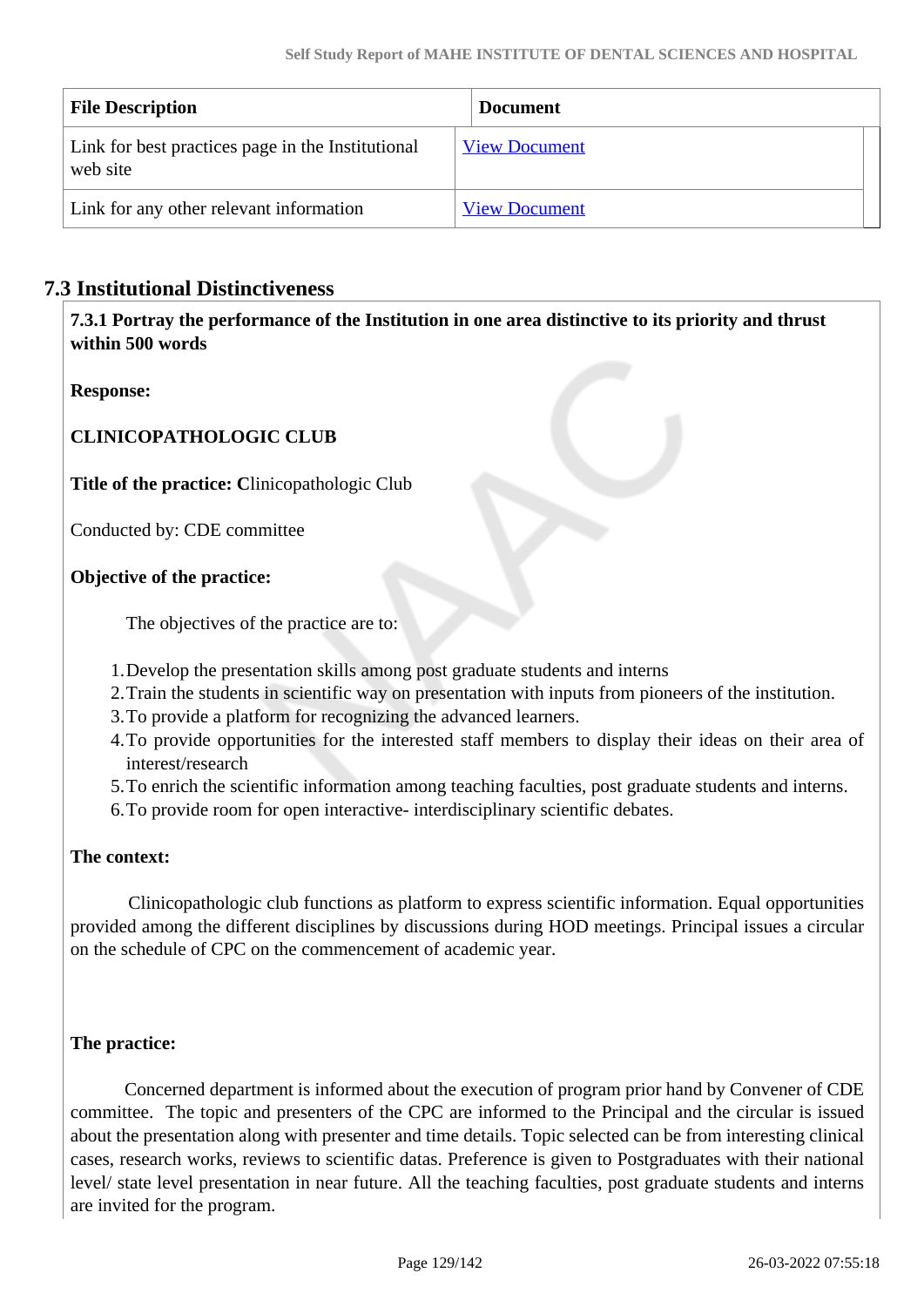On the day of CPC, after the introduction by the chairperson, the presenter/ presenters will deliver their presentation followed by discussion. Chairperson of CDE committee functions as moderator to control the interactive session. After the presentation, feedback will be collected from those who attended the program. Evaluation of feed back and report is submitted to the principal by the convener of CDE committee. Feed back on the quality of presentation is informed to the presenter. This helps a great way to improve the presentation skill of the presenter.

#### **Evidence of success:**

 The presentable evidence of success of this program is found in the national level recognitions received for the students of Mahe Institute of Dental Sciences. Post graduate students, on enrichment from inputs from pioneers during CPC, excel in their performances ein the national / state level presentations and competitions. This program also enhances the presenter in overcoming their fear. The information provided during the program enriches the audience and inspires them for active participation for the future programs.

| <b>File Description</b>                                       | <b>Document</b>      |
|---------------------------------------------------------------|----------------------|
| Link for appropriate web page in the institutional<br>website | <b>View Document</b> |
| Link for any other relevant information                       | <b>View Document</b> |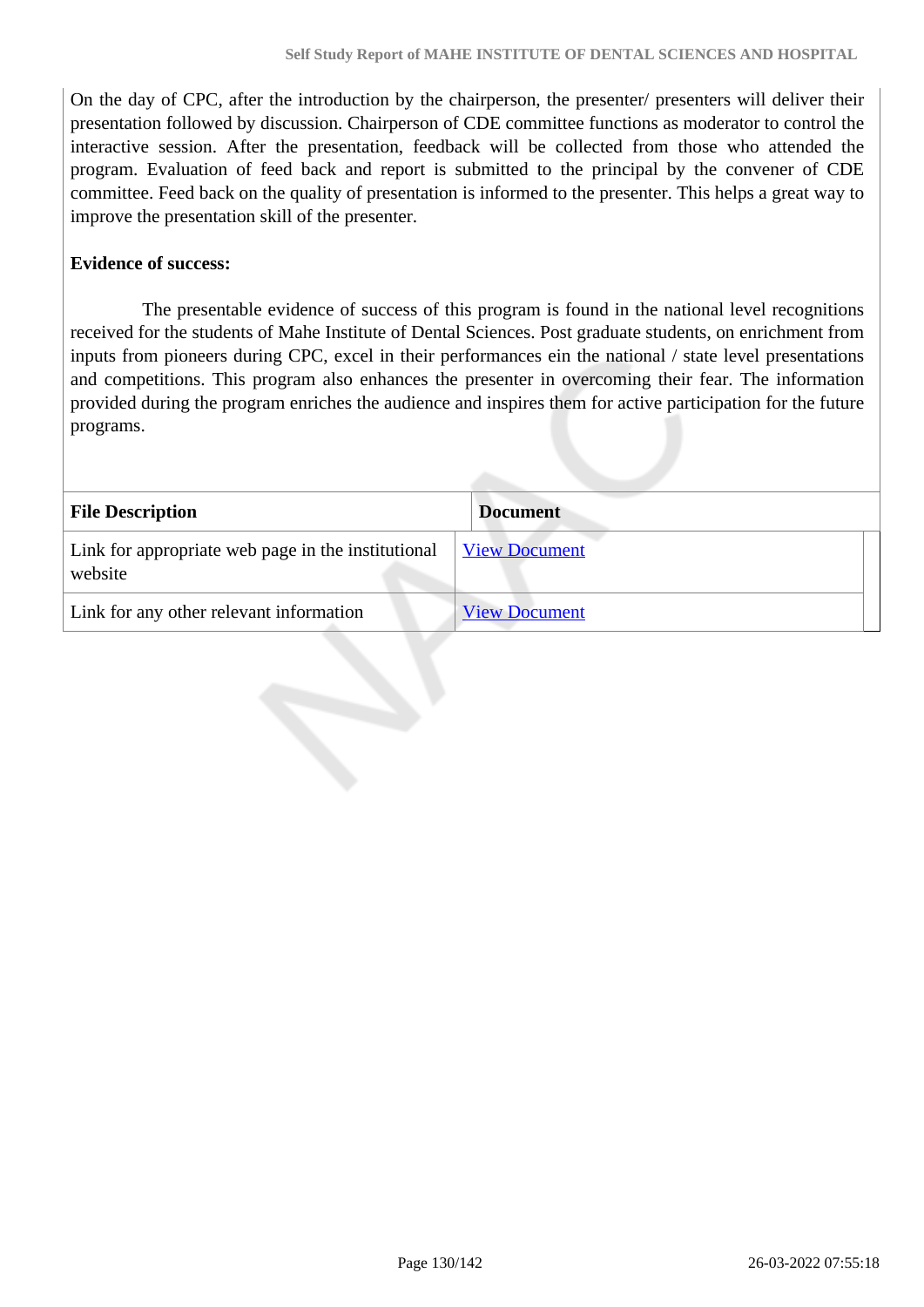# **8.Dental Part**

# **8.1 Dental Indicator**

 **8.1.1 NEET percentile scores of students enrolled for the BDS programme for the preceding academic year.**

#### **Response:** 60.09

8.1.1.1 Institutional mean NEET percentile score

Response: 60.09

| <b>File Description</b>                                                                                     | <b>Document</b>      |
|-------------------------------------------------------------------------------------------------------------|----------------------|
| NEET percentile scores of students enrolled for the<br>MBBS programme during the preceding academic<br>year | <b>View Document</b> |
| List of students enrolled for the BDS programme for<br>the preceding academic year                          | <b>View Document</b> |
| Institutional data in prescribed format                                                                     | <b>View Document</b> |

### **8.1.2 The Institution ensures adequate training for students in pre-clinical skills**

**Response:** 

#### **Institution ensures adequate training for students in preclinical skills**

Mahe institute of dental sciences and hospital follows certain measures for infection control and patient safety procedures and students are trained during preclinical training to follow proper infection control procedures so that same measures can be adapted during clinical procedures. There are many preclinical skill labs which imitate the clinical circumstances so that students can lean the procedures from initial steps to final outcome. These simulators have made dentistry easy by making students learn most of the work in preclinical setup so that the risk of working on the real patient is reduced.

#### **Preclinical prosthodontics**

Preclinical prosthodontics is taught in the first and second year of dental education to develop the competency and expertise of the students so that they can work on patients with ease and confidence. The college is equipped with a separate pre- clinical prosthetics laboratory with the required equipment, adequate number of Bunsen burners and a plaster room for pre- clinical work. Weekly theory and practical classes are conducted to enhance the student's learning in pre- clinical and clinical aspects of removable prosthesis fabrication. Students are trained to perform pre- clinical procedures including cast pouring, temporary denture base adaptation, fabrication of occlusal rims, mounting on the articulator, teeth arrangement, processing, finishing and polishing of dentures. They are trained to get expertise in teeth arrangement.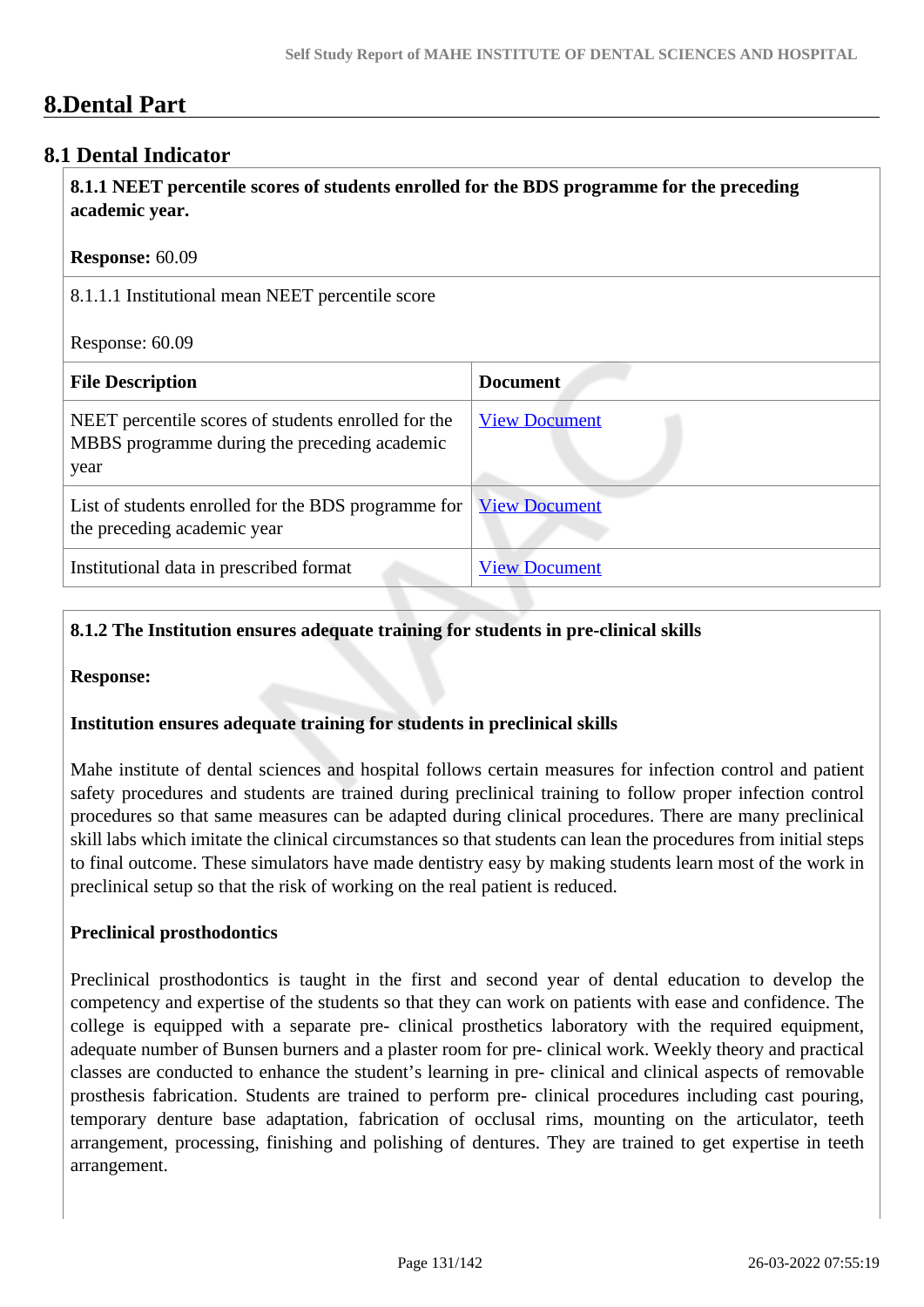The college is also equipped with a separate Phantom Head lab with an adequate number of Phantom heads and working tables with attached equipment to train students in pre- clinical fixed partial denture work.

#### **Preclinical Conservative dentistry**

Preclinical conservative lab is equipped with many Phantom models which are used for demonstrating and practicing preclinical procedures. This lab gives clear description with illustrations of every instrument and equipment used.Details regarding the composition, properties and manipulation of the various dental material, Clear descriptions with images of the Phantom head and typodont teeth used in preclinical laboratory along with a beginner's pictorial guide in using the aerator and micro motor rotary instruments. The various features, rules and fundamentals of tooth preparation are explained in this lab. All laboratory plaster and typodont model exercises are explained in step by step using pictorial representation. Restoration using dental cements amalgam and composite are taught here.

### **Preclinical pedodontics and preventive dentistry**

This lab prepares the students competently for clinical work by training them for multiple preclinical works including straightening of wires, fabrication of different types of clasps, various habit braking and functional appliances, space maintainers and typodont model exercises. Completion of this preclinical work is the indication that students are competent to perform clinical work.

#### **Preclinical orthodontics**

Preclinical orthodontic provides appropriate guidance in exercises which help the students to master the techniques in orthodontics during clinical procedures.The Students are guided and monitored to perform preclinical work like basic wire bending and certain basic orthodontic appliances including fabrication of different types of clasps, functional appliances.

| <b>File Description</b>                                    | <b>Document</b>      |
|------------------------------------------------------------|----------------------|
| Geo tagged Photographs of the pre clinical<br>laboratories | <b>View Document</b> |

#### **8.1.3** *Institution follows infection control protocols during clinical teaching*

**1.Central Sterile Supplies Department (CSSD) (Registers maintained)**

- **2.Provides Personal Protective Equipment (PPE) while working in the clinic**
- **3.Patient safety curriculum**
- **4.Periodic fumigation / fogging for all clinical areas (Registers maintained)**
- **5.Immunization of all the caregivers (Registers maintained)**
- **6.Needle stick injury Register**

**Response:** A. All of the above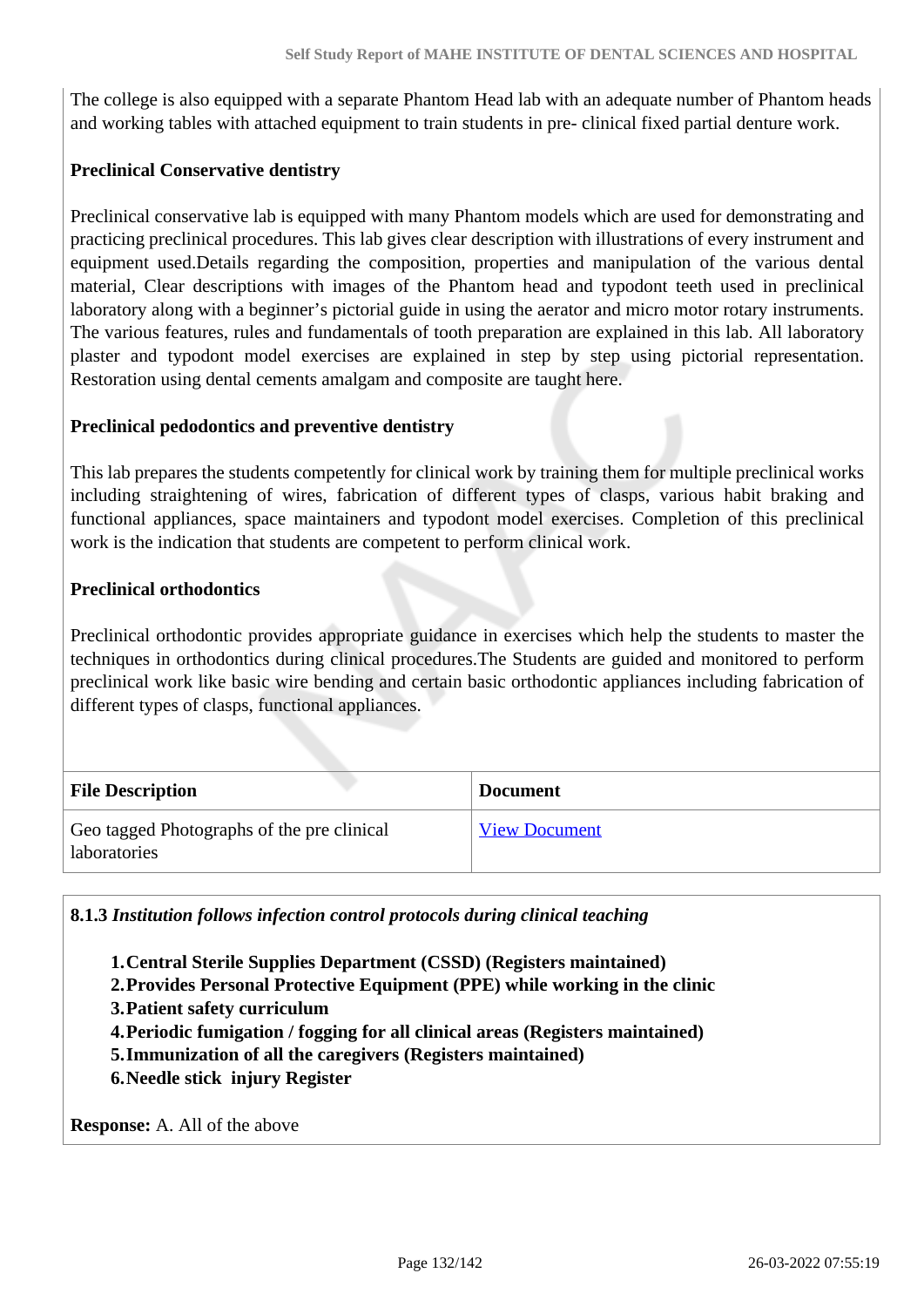| <b>File Description</b>                                                                    | <b>Document</b>      |
|--------------------------------------------------------------------------------------------|----------------------|
| Relevant records / documents for all 6 parameteres                                         | <b>View Document</b> |
| Institutional data in prescribed format                                                    | <b>View Document</b> |
| Immunization Register of preceding academic year                                           | <b>View Document</b> |
| Disinfection register (Random Verification by<br>DVV)                                      | <b>View Document</b> |
| <b>Central Sterile Supplies Department (CSSD)</b><br>Register (Random Verification by DVV) | <b>View Document</b> |
| Any additional information                                                                 | <b>View Document</b> |
| Link for Additional Information                                                            | <b>View Document</b> |

# **8.1.4 Orientation / Foundation courses practiced in the institution for students entering the college / clinics / internship:**

#### **Response:**

### **Orientation Program:**

 Every year the newly joined undergraduates are welcomed in the orientation program. The programme aims at introducing the students about the requirements, opportunities and the value of professional life thereby giving an over view on various facilities in the college. The students are explained about the DCI and the parent University norms related to maintaining their attendance regulations, academic schedules, practical work quota and discipline to be maintained within the institution. The students are taken to various departments of concern where the faculty gives a brief insight into the specifics about their specialty. They are also shown the different locations like lecture halls, library, hostels, sports grounds, and the hospital.

# **White Coat Ceremony**:

 White coat ceremony marks the student's transition from the study of preclinical to clinical health sciences. It serves to welcome the students to healthcare practice and elevate the human values as the core of healthcare and symbolises the transition of a lay person into a member of health care profession. In this ceremony the students have to take the"Hippocratic Oath" and emphasized on ethical practicing as they enter the professional career. Guidelines regarding the expectations and responsibilities appropriate to medical profession are given prior to their first day of class.

#### **Mentor program:**

 The students are introduced to the mentor program where in every individual student has a mentor who monitors their overall performance in academics and leave. The students get advice and guidance during the study of their course. Regular meetings are held between the mentor and the respective mentees and the students get the opportunity to communicate with ease. The Mentors invite the students to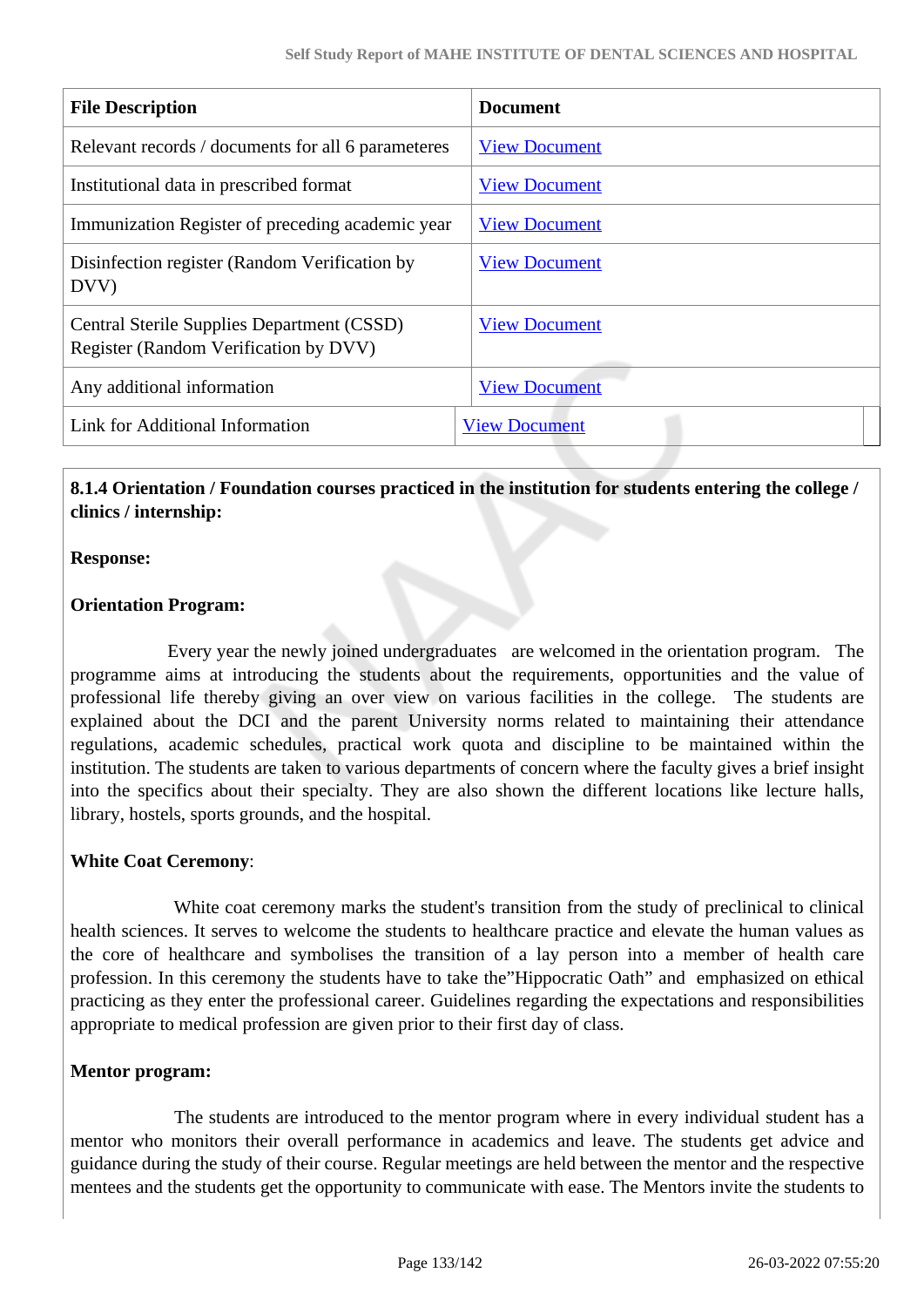participate in professional activities and help them to overcome the difficulty in the academic and social activities.

### **Clinical Society Meetings:**

 Clinical Society Meetings are conducted every, month which aims at updating the clinical knowledge of students and to enhance the degree of care and treatment methodology that will be beneficial to the patients to offer current concepts in clinical practice. The presentations are given by the Undergraduate students, PG students and Teaching Staff as per the rooster prepared at the beginning of each year from different clinical departments followed by questioning session by the audience to the speakers & certification.

# **Workshop on Patient Care: (Community Skills, Infection Control, Biomedical Waste Management, Professional Ethics)**

 The students are given a lecture on the importance of bio safety and bio-medical waste disposal and its serious health hazards if neglected. The various colour coding for waste disposal is explained to the students in the clinical postings. They are taught the proper hand washing technique and how it prevents diseases. Interactive sessions on sterilization protocols and its effective management and ethical handling of tissues and other operative procedures are explained to the undergraduates.

| <b>File Description</b>      | <b>Document</b>      |
|------------------------------|----------------------|
| Programme report             | <b>View Document</b> |
| <b>Orientation circulars</b> | <b>View Document</b> |

 **8.1.5 The students are trained for using High End Equipment for Diagnostic and therapeutic purposes in the Institution.**

- **1.Cone Beam Computed Tomogram (CBCT)**
- **2.CAD/CAM facility**
- **3.Imaging and morphometric softwares**
- **4.Endodontic microscope**
- **5.Dental LASER Unit**
- **6.Extended application of light based microscopy (phase contrast microscopy/polarized microscopy/fluorescent microscopy)**
- **7.Immunohistochemical (IHC) set up**

**Response:** A. Any 5 of the above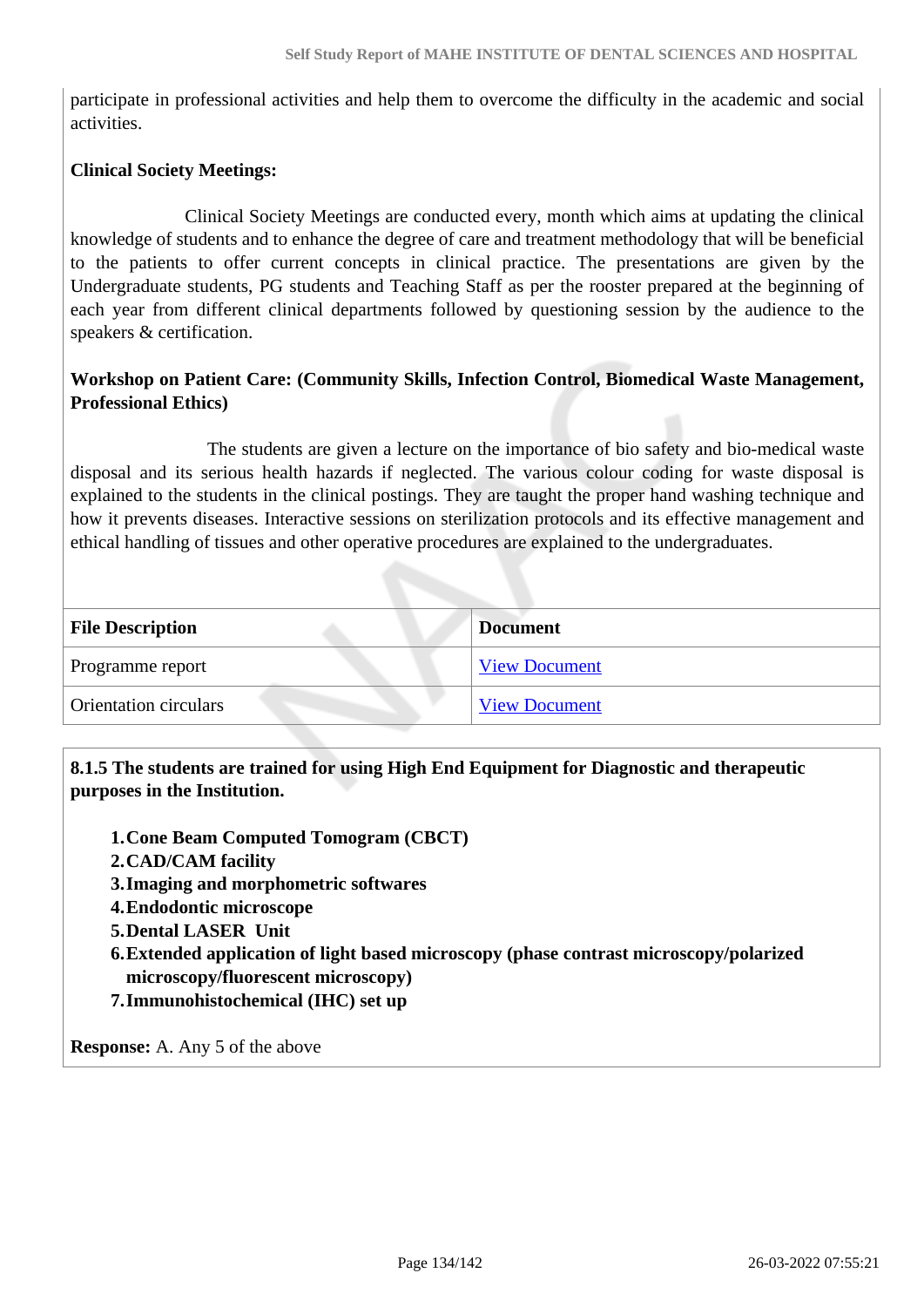| <b>File Description</b>                 | <b>Document</b>      |
|-----------------------------------------|----------------------|
| Usage registers                         | <b>View Document</b> |
| Invoice of Purchase                     | <b>View Document</b> |
| Institutional data in prescribed format | <b>View Document</b> |
| Geotagged Photographs                   | <b>View Document</b> |
| Links for additional information        | <b>View Document</b> |

 **8.1.6 Institution provides student training in specialized clinics and facilities for care and treatment such as:**

- **1.Comprehensive / integrated clinic**
- **2.Implant clinic**
- **3.Geriatric clinic**
- **4.Special health care needs clinic**
- **5.Tobacco cessation clinic**
- **6.Esthetic clinic**

**Response:** A. Any 5 of the above

| <b>File Description</b>                            | <b>Document</b>      |
|----------------------------------------------------|----------------------|
| Institutional data in prescribed format            | <b>View Document</b> |
| Geotagged Photographs of facilities                | <b>View Document</b> |
| Certificate from the principal/competent authority | <b>View Document</b> |
| Any other relevant information                     | <b>View Document</b> |

# **8.1.7 Average percentage of full-time teachers who have acquired additional postgraduate Degrees/Diplomas/Fellowships beyond the eligibility requirements from recognized centers/universities in India or abroad. (Eg: AB, FRCS, MRCP, FAMS, FAIMER & IFME Fellowships, Ph D in Dental Education etc.) during last five years**

**Response:** 1.41

8.1.7.1 Number of fulltime teachers with additional PG Degrees /Diplomas /Fellowships/Master Trainer certificate

| $2020 - 21$<br>$2019-20$ | 2018-19 | 2017-18 | 2016-17 |
|--------------------------|---------|---------|---------|
| ັ                        |         |         |         |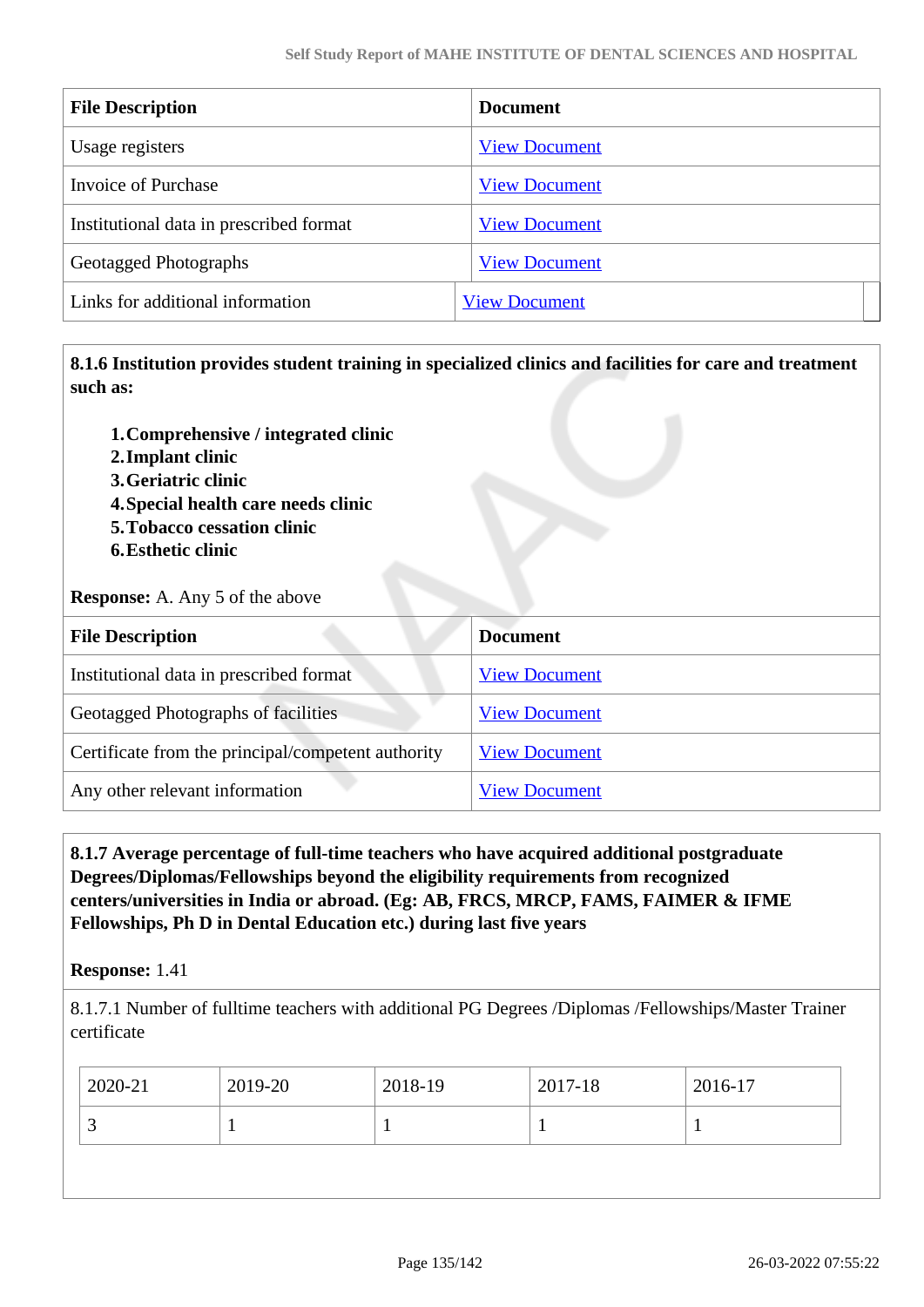| <b>File Description</b>                                                                                                                                                           | <b>Document</b>      |
|-----------------------------------------------------------------------------------------------------------------------------------------------------------------------------------|----------------------|
| List of fulltime teachers with additional Degrees,<br>Diplomas such as AB, FRCS, MRCP, FAMS,<br>FAIMER/IFME Fellowships, Ph D in Dental<br>Education etc. during the last 5 years | <b>View Document</b> |
| Institutional data in prescribed format                                                                                                                                           | <b>View Document</b> |
| Attested e-copies of certificates of postgraduate<br>Degrees, Diplomas or Fellowships                                                                                             | <b>View Document</b> |
| Any other relevant information.                                                                                                                                                   | <b>View Document</b> |

# **8.1.8 The Institution has introduced objective methods to measure and certify attainment of specific clinical competencies by BDS students/interns as stated in the undergraduate curriculum by the Dental Council of India**

#### **Response:**

# **INTRODUCTION:**

 The institute lists the competencies expected from the graduate as per the BDS Regulation 2007 issued by the Dental council of India. The faculties explain the students about the competencies expected from them. After covering the undergraduate curriculum the specific theoretical and clinical competencies of students are evaluated through objective methods.

#### **OBJECTIVE STRUCTURED CLINICAL EXAMINATION- (OBJECTIVE)**

This is a modern type of examination conducted in health science colleges. It is designed to test clinical skill performance and competence in skills such as communication, clinical examination, medical procedures prescription, exercise prescription, joint mobilisation/manipulation techniques, radiographic positioning, radiographic image evaluation, and interpretation of results. It is a hands-on, real-world approach to learning that keeps examinees engaged, allows them to understand the key factors that drive the medical decision-making process, and challenges the professional to be innovative and reveals their errors in case-handling and provides an open space for improved decision-making, based on evidencebased practice for real-world responsibilities. The department conducts end posting objective evaluation to assess whether the student has reached the specific learning out come as per the DCI curriculum. Students are well informed in advance about the curriculum that is covered for the objective structured clinical examination through circular and notice board.

#### **OBJECTIVE STRUCTURED CLINICAL EXAMINATION- (PATTERN)**

 An OSCE usually comprises a circuit of short (5–10 minutes) stations, in which each candidate is examined on a one-to-one basis with one or two impartial examiners and either real or simulated patients. Each station has a different examiner, as opposed to the traditional method of clinical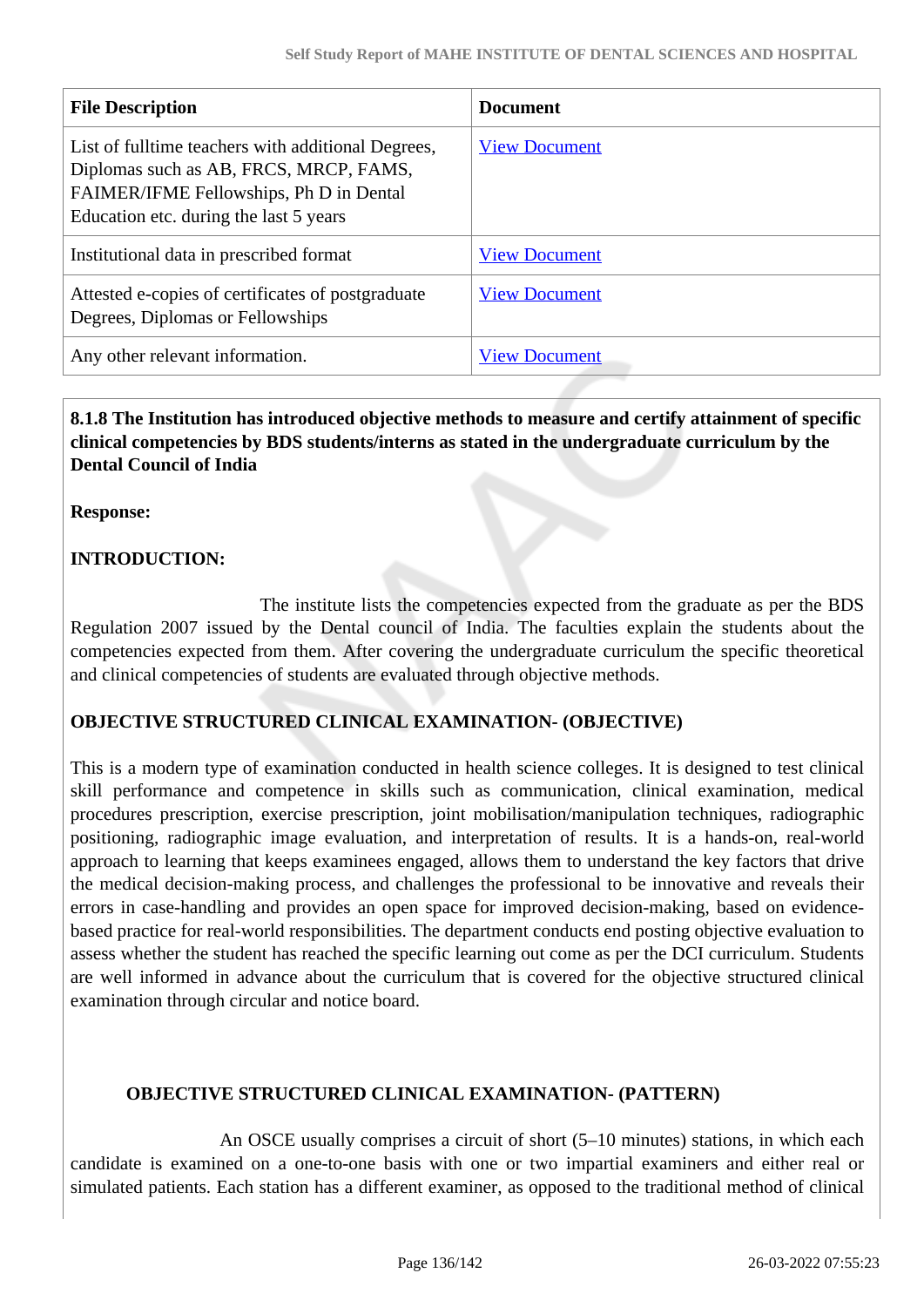examinations where a candidate would be assigned to an examiner for the entire examination. Candidates rotate through the stations, completing all the stations on their circuit. In this way, all candidates take the same stations. It is considered to be an improvement over traditional examination methods because the stations can be standardised enabling fairer peer comparison and complex procedures can be assessed without endangering patient's health. One to one viva–voce examination usually conducted with practical/ clinical examination. Chair side evaluation conducted during practical examination to assess the professionalism of the students.

# **OSCE/OSPE FOR VALUE ADDED COURSES:**

 The curriculum teaches the students about the basic concepts in dentistry. Due to the technological advancement and latest treatment procedures it becomes necessary to equip the students with knowledge and skills in that area. In order to fill the gap value added courses are conducted. These courses help the students to enrich their knowledge and skills in the latest trends in dentistry.

 During **OSCE/OSPE** the students are rotated through different pre-defined response stations. On every station patients will be available. Students are asked to answer the given short objective type question or identify the given objects/instrument or interpret given data, etc. within a specified predefined time. This exam is reliable and accepted by students.

| <b>File Description</b>                                                                                                                                                                                 | <b>Document</b>      |
|---------------------------------------------------------------------------------------------------------------------------------------------------------------------------------------------------------|----------------------|
| Report on the list and steps taken by the College to<br>measure attainment of specific competencies by the<br>BDS students/interns stated in the undergraduate<br>curriculum during the last five years | <b>View Document</b> |
| List of competencies                                                                                                                                                                                    | <b>View Document</b> |
| Geotagged photographs of the objective methods<br>used like OSCE/OSPE                                                                                                                                   | <b>View Document</b> |

### **8.1.9 Average percentage of first year students, provided with prophylactic immunization against communicable diseases like Hepatitis-B during their clinical work in the last five years.**

#### **Response:** 100

8.1.9.1 Number of first year students, provided with prophylactic immunization against communicable diseases like Hepatitis-B during their clinical work in the last five years

| 2020-21 | 2019-20               | 2018-19 | 2017-18             | 2016-17 |
|---------|-----------------------|---------|---------------------|---------|
| 113     | $\overline{1}$<br>11J | 87      | Q <sub>1</sub><br>╯ | 106     |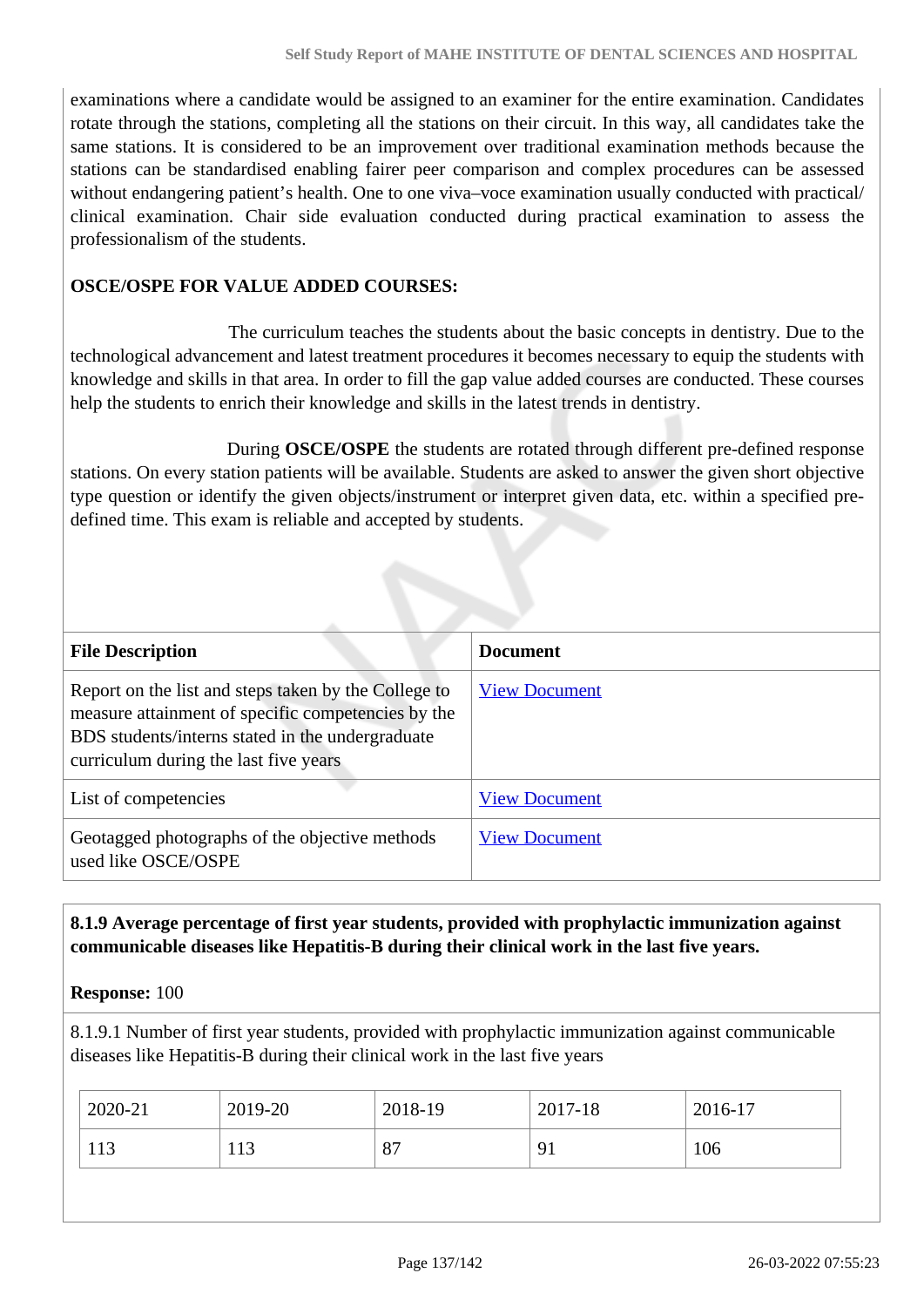|                                                                                                                                                                                  | 8.1.9.2 Number of first year Students addmitted in last five years |                      |                      |                      |    |     |
|----------------------------------------------------------------------------------------------------------------------------------------------------------------------------------|--------------------------------------------------------------------|----------------------|----------------------|----------------------|----|-----|
| 2020-21<br>2018-19<br>2019-20                                                                                                                                                    |                                                                    |                      | 2017-18              | 2016-17              |    |     |
|                                                                                                                                                                                  | 113                                                                | 113                  | 87                   |                      | 91 | 106 |
|                                                                                                                                                                                  |                                                                    |                      |                      |                      |    |     |
|                                                                                                                                                                                  | <b>File Description</b><br><b>Document</b>                         |                      |                      |                      |    |     |
| Policies documents regarding preventive<br>immunization of students, teachers and hospital staff<br>likely to be exposed to communicable diseases<br>during their clinical work. |                                                                    |                      | <b>View Document</b> |                      |    |     |
| List of students, teachers and hospital staff, who<br>received such immunization during the preceding<br>academic year                                                           |                                                                    | <b>View Document</b> |                      |                      |    |     |
| Institutional data in prescribed format                                                                                                                                          |                                                                    |                      |                      | <b>View Document</b> |    |     |

# **8.1.10 The College has adopted methods to define and implement Dental graduate attributes with a system of evaluation of attainment of such attributes.**

**Response:** 

# **BDS DENTAL GRADUATE ATTRIBUTES:**

# **SOFT SKILLS:**

On graduation BDS graduates possess

- 1.the ability to apply deep practice skills and a recognition of their importance in health care;
- 2.empathy, kindness, honesty, integrity, flexibility and lifelong curiosity, the ability to demonstrate them and a recognition of their importance in health care;
- 3.the ability to apply effective time management and organizational skills;
- 4.the ability to apply strategies of stress management to oneself, to patients and to the dental team as appropriate;

#### **Scientific Knowledge**:

On graduation BDS graduates acquire the

- 1.skills required to prevent, diagnose and treat anomalies and illnesses of the teeth, mouth, jaws and associated structures;
- 2.knowledge of the management and interaction (pharmacological, physical, nutritional, behavioral and psychological) of important oral and medically-related conditions;
- 3.skills to provide treatment options based on the best available information;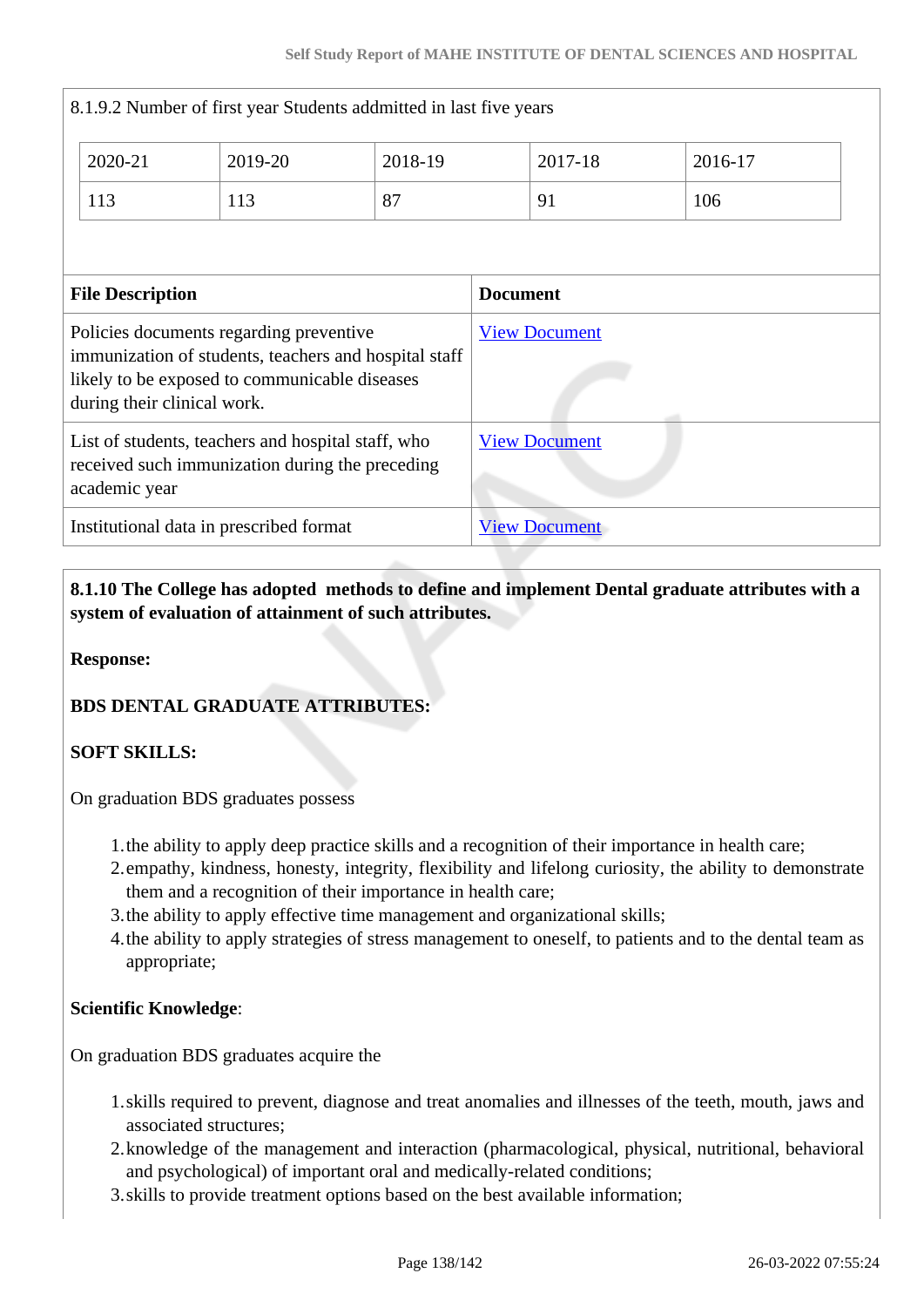4.scientific principles of sterilization, disinfection and infection control;

### **Patient care:**

On graduation, BDS graduates will have developed:

- 1.respect for patients' values and their expressed needs;
- 2.appropriate skills to obtain a thorough dental, medical and social history and perform an accurate oral examination;
- 3.the ability to integrate and interpret clinical findings and apply rigorous reasoning to arrive at an appropriate diagnosis or differential diagnosis;
- 4.the ability to formulate an evidence-based and cost effective treatment plan in collaboration with the patient;
- 5.the ability to perform appropriate dental procedures effectively and safely, with due regard for the patient's comfort including during emergency procedures;

#### **The society**

On graduation, BDS graduates will have developed:

- 1.the ability to contribute to their communities wherever they choose to live and work;
- 2.an understanding of the principles of oral health literacy and a willingness and ability to contribute to the oral health education of the community;
- 3.the ability to respect community values, including an appreciation of a diversity of backgrounds and cultural values;

# **EVALUATION:**

 The college adopts both conventional and modern methods like **OSCE** to evaluate the attainment of Graduate attributes. An **OSCE (OBJECTIVE STRUCTURED CLINICAL EXAMINATION**) usually comprises a circuit of short (5–10 minutes) stations, in which each candidate is examined on a one-to-one basis with one or two impartial examiners and either real or simulated patients. Each station has a different examiner, as opposed to the traditional method of clinical examinations where a candidate would be assigned to an examiner for the entire examination. Candidates rotate through the stations, completing all the stations on their circuit. In this way, all candidates take the same stations. It is considered to be an improvement over traditional examination methods because the stations can be standardized enabling fairer peer comparison and complex procedures can be assessed without endangering patient's health. One to one viva–voce examination usually conducted with practical/ clinical examination. Chair side evaluation conducted during practical examination to assess the professionalism of the students.

| <b>File Description</b>                                                   | <b>Document</b>      |
|---------------------------------------------------------------------------|----------------------|
| Dental graduate attributes as described in the<br>website of the College. | <b>View Document</b> |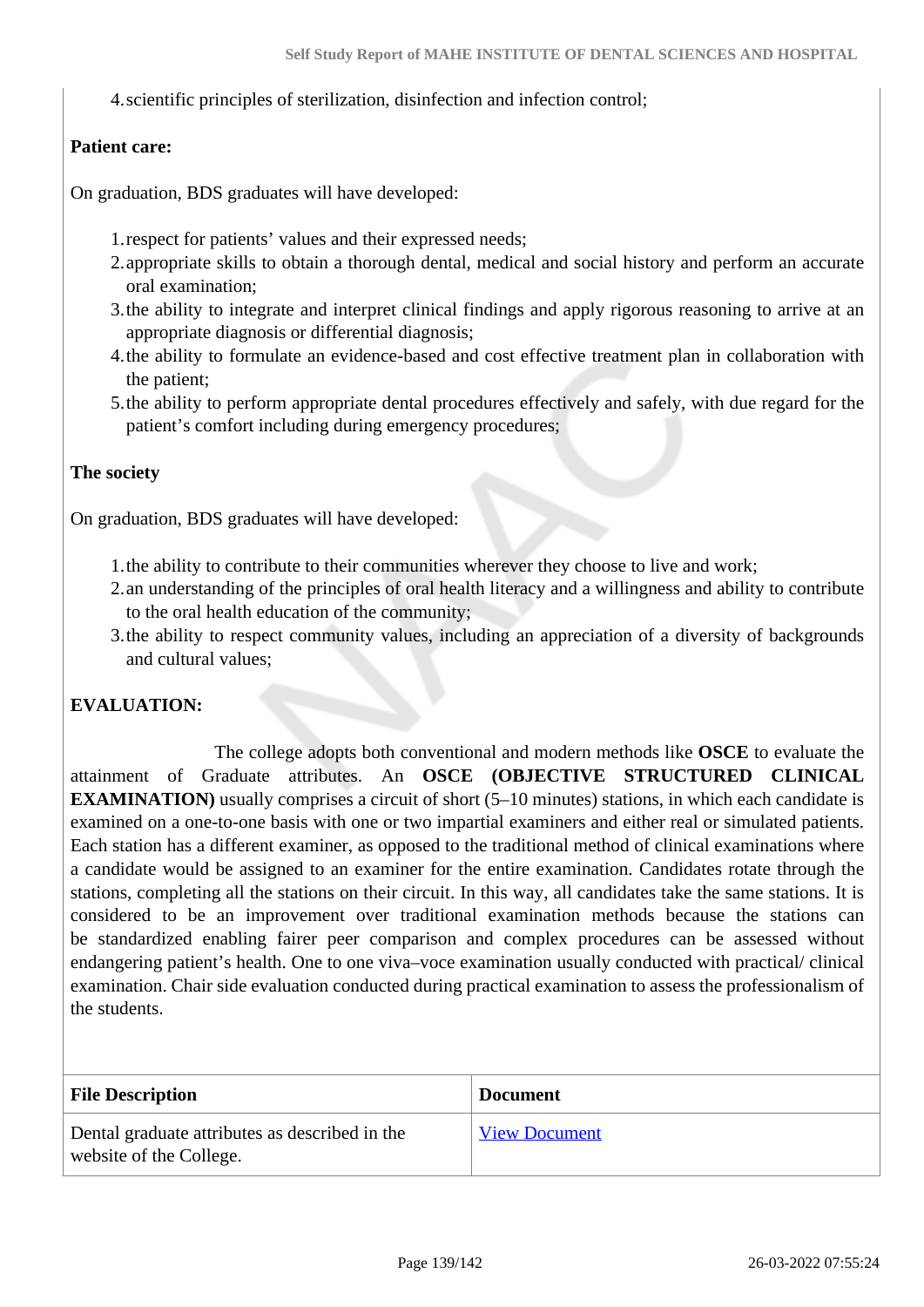# **8.1.11 Average per capita expenditure on Dental materials and other consumables used for student training during the last five years.**

#### **Response:** 0.75

8.1.11.1 Expenditure on consumables used for student clinical training in a year

| 2020-21 | 2019-20 | 2018-19 | 2017-18 | 2016-17 |
|---------|---------|---------|---------|---------|
| 350     | 400     | 400     | 410     | 400     |

| <b>File Description</b>                 | <b>Document</b>      |
|-----------------------------------------|----------------------|
| Institutional data in prescribed format | <b>View Document</b> |
| Audited statements of accounts.         | <b>View Document</b> |
| Any additional information              | <b>View Document</b> |
| Links for additional information        | <b>View Document</b> |

 **8.1.12 Establishment of Dental Education Department by the College for the range and quality of Faculty Development Programmes in emerging trends in Dental Educational Technology organized by it.**

#### **Response:**

# **INTRODUCTION :**

The Faculty Development Programs are organized by the institution to enrich the faculty in terms of teaching and knowledge .The faculty members of APDCH are bestowed with a lot of facilities to update themselves with the knowledge of scientific advances and latest technologies in the field of dentistry the successful functioning of our institution is supported by a wellstructured DEU .The dental education unit strives to develop into an educational resource center that moulds a teacher into a competent Dental Educator.

#### **OBJECTIVES:**

The main objectives of the dental education unit are:

To foster the development of a full range of educator skills amongst all faculty .

To conduct an effective planning for all education processes

To assure continuous quality improvements in teaching learning and assessment in Dental Education .

To plan, implement and assess the development of curriculum and faculty in the college .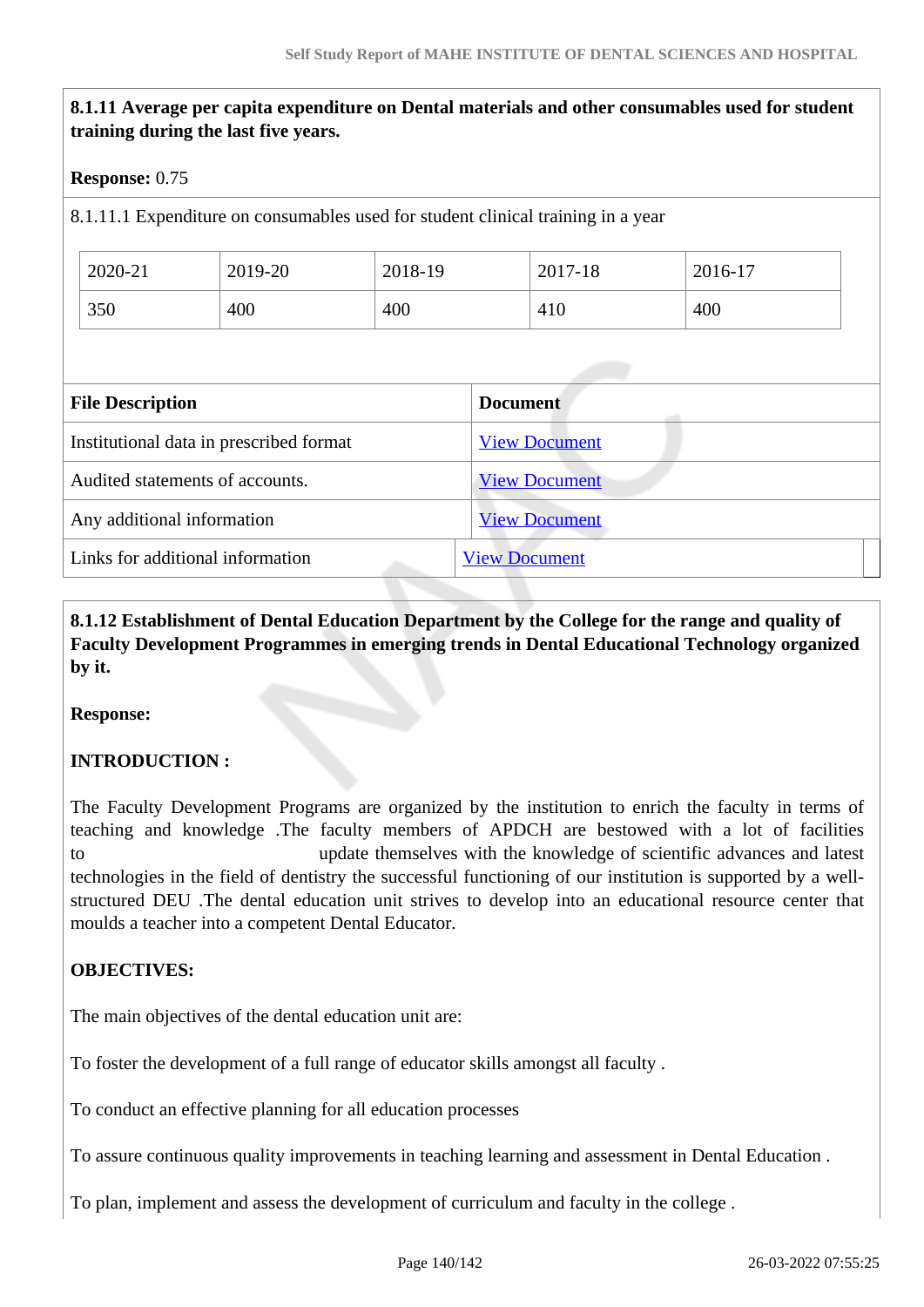To promote educational research through various projects , publication &scientific writings.

To update faculty on the current trends in dental education by conducting workshops , continuing dental education programs and conferences.

To contribute towards policy , feedback system , assessment , communication skills and humanities

To develop and implement instructions design for undergraduate and post graduate courses

To emphasize educational collaboration between dentistry and allied health professions

#### **FACULTY DEVELOPMENT PROGRAMS CONDUCTED BY DENTAL EDUCATION UNIY:**

### **E-LEARNING WORKSHOP:**

E-learning workshop is conducted for faculty members to train them in using the audio visuals aids as effective tool in teaching and learning. Faculty members are also given training for use of e-library resources

### **VALUE ADDED COURSES:**

The Dental Education Unit organizes value added courses to enrich the knowledge of students and faculty members the value added courses supplement the dental curriculum and make staffs and students better.

| <b>File Description</b>                                                                                                                                                                                            | <b>Document</b>      |
|--------------------------------------------------------------------------------------------------------------------------------------------------------------------------------------------------------------------|----------------------|
| List of teachers year-wise who participated in the<br>seminars/conferences/ workshops on emerging<br>trends in Medical Educational technology<br>organized by the DEU of the College during the<br>last five years | <b>View Document</b> |
| List of seminars/conferences/workshops on<br>emerging trends in Dental Educational<br>Technology organized by the DEU year-wise<br>during the last five years.                                                     | <b>View Document</b> |
| Any other relevant information                                                                                                                                                                                     | <b>View Document</b> |